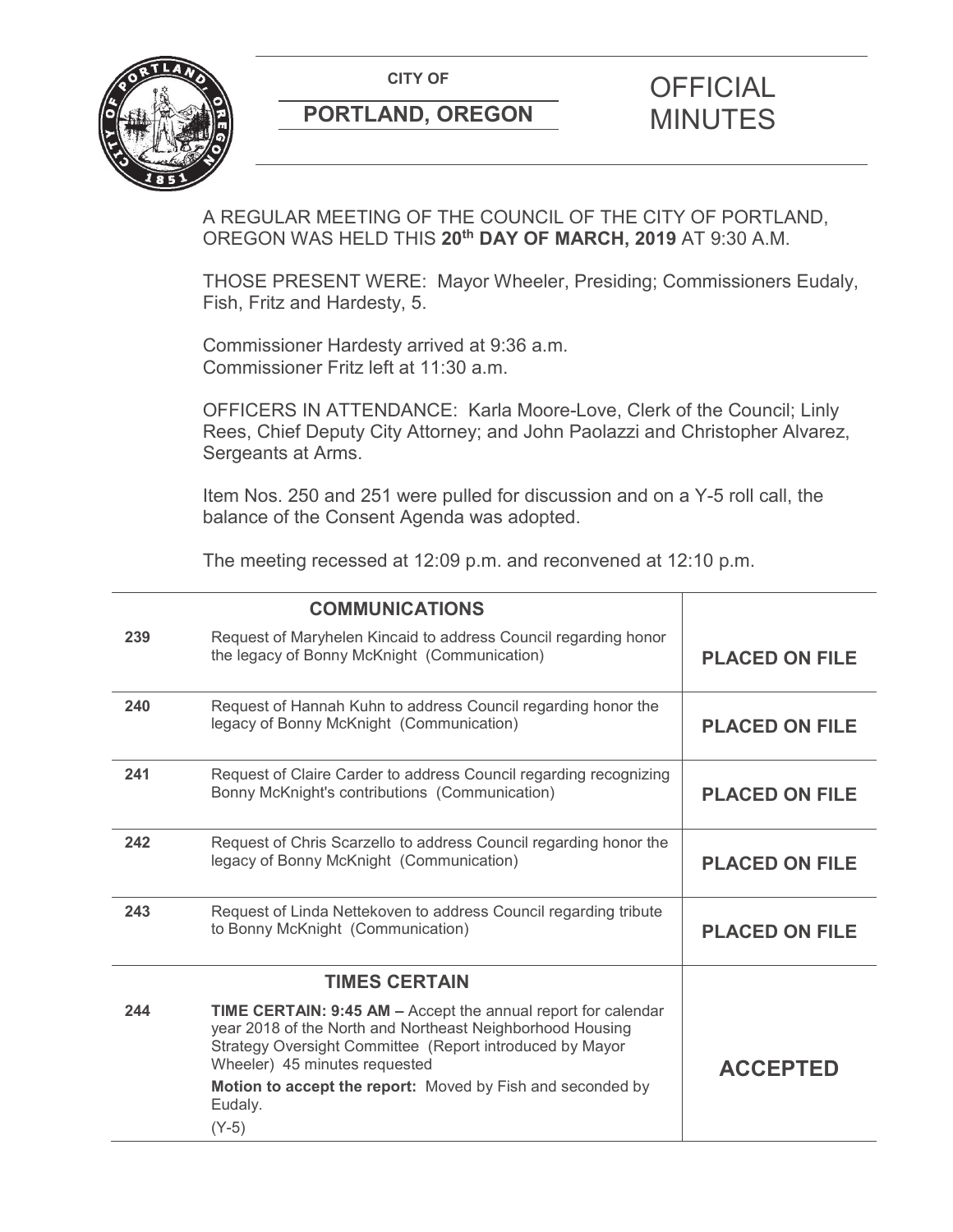|        | March 20, 2019                                                                                                                                                                                                                    |                                   |
|--------|-----------------------------------------------------------------------------------------------------------------------------------------------------------------------------------------------------------------------------------|-----------------------------------|
| 245    | TIME CERTAIN: 10:30 AM - Fixing Our Streets Annual Program<br>report (Report introduced by Commissioner Eudaly) 30 minutes<br>requested<br>Motion to accept the report: Moved by Fish and seconded by                             | <b>ACCEPTED</b>                   |
|        | Hardesty.<br>$(Y-5)$                                                                                                                                                                                                              |                                   |
| 246    | TIME CERTAIN: 11:00 AM - Accept bid of Paul Brothers, Inc. for<br>Lynchview Park Play Area Improvement Projects for \$2,007,457<br>(Procurement Report - Bid No. 00001150 introduced by Mayor<br>Wheeler) 15 minutes requested    | <b>ACCEPTED</b><br><b>PREPARE</b> |
|        | Motion to accept the report: Moved by Hardesty and seconded<br>by Eudaly.<br>(Y-4; Fritz absent)                                                                                                                                  | <b>CONTRACT</b>                   |
|        | <b>CONSENT AGENDA - NO DISCUSSION</b>                                                                                                                                                                                             |                                   |
|        | <b>Mayor Ted Wheeler</b>                                                                                                                                                                                                          |                                   |
|        | <b>Office of Management and Finance</b>                                                                                                                                                                                           |                                   |
| $*247$ | Pay bodily injury lawsuit of Anthony Schatz in the sum of \$20,000<br>resulting from a motor vehicle collision involving the Portland<br>Police Bureau (Ordinance)<br>$(Y-5)$                                                     | 189423                            |
| $*248$ | Pay property damage claim of Jorge Torres in the sum of \$5,058<br>resulting from a motor vehicle collision involving the Portland<br>Police Bureau (Ordinance)<br>$(Y-5)$                                                        | 189424                            |
|        | <b>Portland Housing Bureau</b>                                                                                                                                                                                                    |                                   |
| $*249$ | Accept a federal grant for \$245,666 from the Department of<br>Housing and Urban Development Continuum of Care program for<br>the administration of the regional Homeless Management<br>Information System (Ordinance)<br>$(Y-5)$ | 189425                            |
| $*250$ | Approve application under the Multiple-Unit Limited Tax Exemption<br>Program under the Inclusionary Housing Program for 815 W<br>Burnside located at 15 NW Park Ave (Ordinance)                                                   | 189434                            |
|        | (Y-4; Fritz absent)                                                                                                                                                                                                               |                                   |
|        | <b>Commissioner Jo Ann Hardesty</b>                                                                                                                                                                                               |                                   |
|        | <b>Portland Bureau of Emergency Management</b>                                                                                                                                                                                    |                                   |
| $*251$ | Authorize the Bureau of Emergency Management to enter into<br>Intergovernmental Agreements with additional subrecipients of the<br>Urban Area Security Initiative 2016, grant no. 16-170 (Ordinance)<br>(Y-4; Fritz absent)       | 189435                            |
|        | <b>REGULAR AGENDA</b>                                                                                                                                                                                                             |                                   |
|        | <b>Office of the City Attorney</b>                                                                                                                                                                                                |                                   |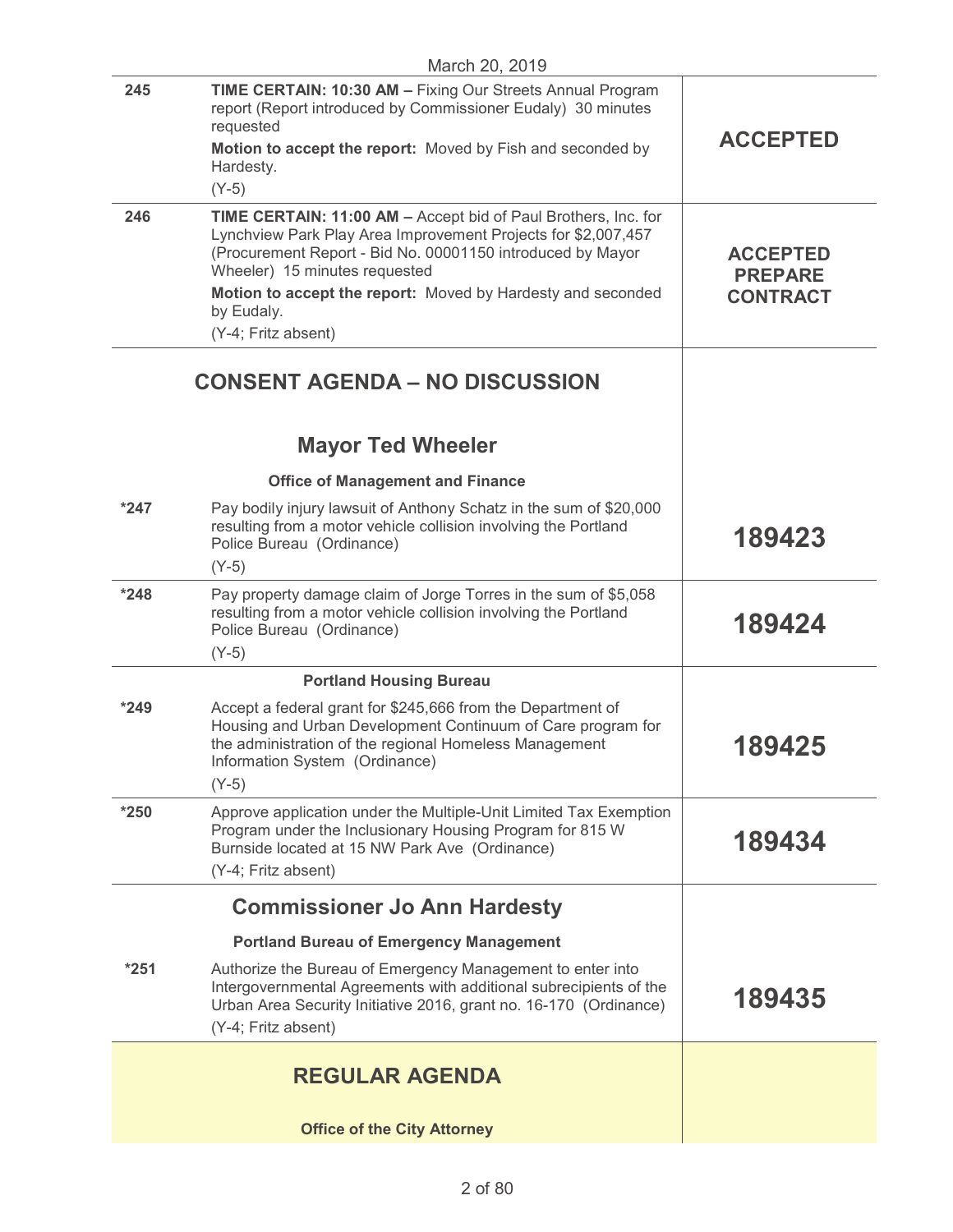|        | March 20, 2019                                                                                                                                                                                                                                                                                                                                                                                                                    |                                                                                         |
|--------|-----------------------------------------------------------------------------------------------------------------------------------------------------------------------------------------------------------------------------------------------------------------------------------------------------------------------------------------------------------------------------------------------------------------------------------|-----------------------------------------------------------------------------------------|
| $*252$ | Amend City Code Office of the City Attorney duties and<br>responsibilities (Ordinance introduced by Mayor Wheeler and<br>Commissioners Eudaly, Fish, Fritz and Hardesty; amend Code<br>Section 3.10.030) 20 minutes requested<br>(Y-4; Fritz absent)                                                                                                                                                                              | 189426                                                                                  |
|        | <b>Mayor Ted Wheeler</b>                                                                                                                                                                                                                                                                                                                                                                                                          |                                                                                         |
|        | <b>Office of Management and Finance</b>                                                                                                                                                                                                                                                                                                                                                                                           |                                                                                         |
| 253    | Accept bid of Brown Contracting, Inc. for the HSIP 2016 Signalized                                                                                                                                                                                                                                                                                                                                                                |                                                                                         |
|        | Improvements Portland Project for \$1,047,900 (Procurement<br>Report - Bid No. 00001092) 10 minutes requested                                                                                                                                                                                                                                                                                                                     | <b>ACCEPTED</b>                                                                         |
|        | Motion to accept the report: Moved by Fish and seconded by<br>Hardesty.                                                                                                                                                                                                                                                                                                                                                           | <b>PREPARE</b><br><b>CONTRACT</b>                                                       |
|        | (Y-4; Fritz absent)                                                                                                                                                                                                                                                                                                                                                                                                               |                                                                                         |
| 254    | Accept bid of Moore Excavation, Inc. for the Road 10R MP 28.77 -<br>31.85 Improvements Project for \$1,099,917 (Procurement Report -<br>Bid No. 00001111) 10 minutes requested                                                                                                                                                                                                                                                    | <b>ACCEPTED</b><br><b>PREPARE</b>                                                       |
|        | Motion to accept the report: Moved by Fish and seconded by<br>Eudaly.                                                                                                                                                                                                                                                                                                                                                             | <b>CONTRACT</b>                                                                         |
|        | (Y-4; Fritz absent)                                                                                                                                                                                                                                                                                                                                                                                                               |                                                                                         |
| $*255$ | Approve findings to authorize an exemption to the competitive<br>bidding requirements, authorize use of the alternative contracting<br>method of 2-step Negotiated Request For Proposals and authorize<br>the Chief Procurement Officer to execute a contract with the<br>successful proposer upon acceptance by the Council for Leach<br>Upper Garden Project for an estimated \$6.8 million (Ordinance)<br>10 minutes requested | 189427                                                                                  |
|        | (Y-4; Fritz absent)                                                                                                                                                                                                                                                                                                                                                                                                               |                                                                                         |
| $*256$ | Authorize South Park Blocks urban renewal and redevelopment<br>refunding bonds (Ordinance) 10 minutes requested<br>(Y-4; Fritz absent)                                                                                                                                                                                                                                                                                            | 189428                                                                                  |
|        | <b>Portland Housing Bureau</b>                                                                                                                                                                                                                                                                                                                                                                                                    |                                                                                         |
| $*257$ | Amend contract with OPC, LLC to increase contract value by<br>\$1,422,620 for relocation assistance payments to residential and<br>commercial tenants of the Westwind Apartments (Ordinance;<br>amend Contract No. 31001374) 20 minutes requested<br>(Y-4; Fritz absent)                                                                                                                                                          | 189429                                                                                  |
|        | <b>Commissioner Nick Fish</b>                                                                                                                                                                                                                                                                                                                                                                                                     |                                                                                         |
|        | <b>Bureau of Environmental Services</b>                                                                                                                                                                                                                                                                                                                                                                                           |                                                                                         |
| 258    | Authorize a contract with the lowest responsible bidder for the<br>construction of the NE Broadway & 94th Pump Station Upgrade<br>Project No. E10783 for an estimated construction cost of \$1.2<br>million (Ordinance) 10 minutes requested                                                                                                                                                                                      | <b>PASSED TO</b><br><b>SECOND READING</b><br><b>MARCH 27, 2019</b><br><b>AT 9:30 AM</b> |
| 259    | Authorize a competitive solicitation and contract with the lowest<br>responsible bidder and provide payment for construction of the<br>Luther Road Restoration Project No. E10854 for the estimated<br>amount of \$1,750,000 (Second Reading Agenda 230)<br>(Y-4; Fritz absent)                                                                                                                                                   | 189430                                                                                  |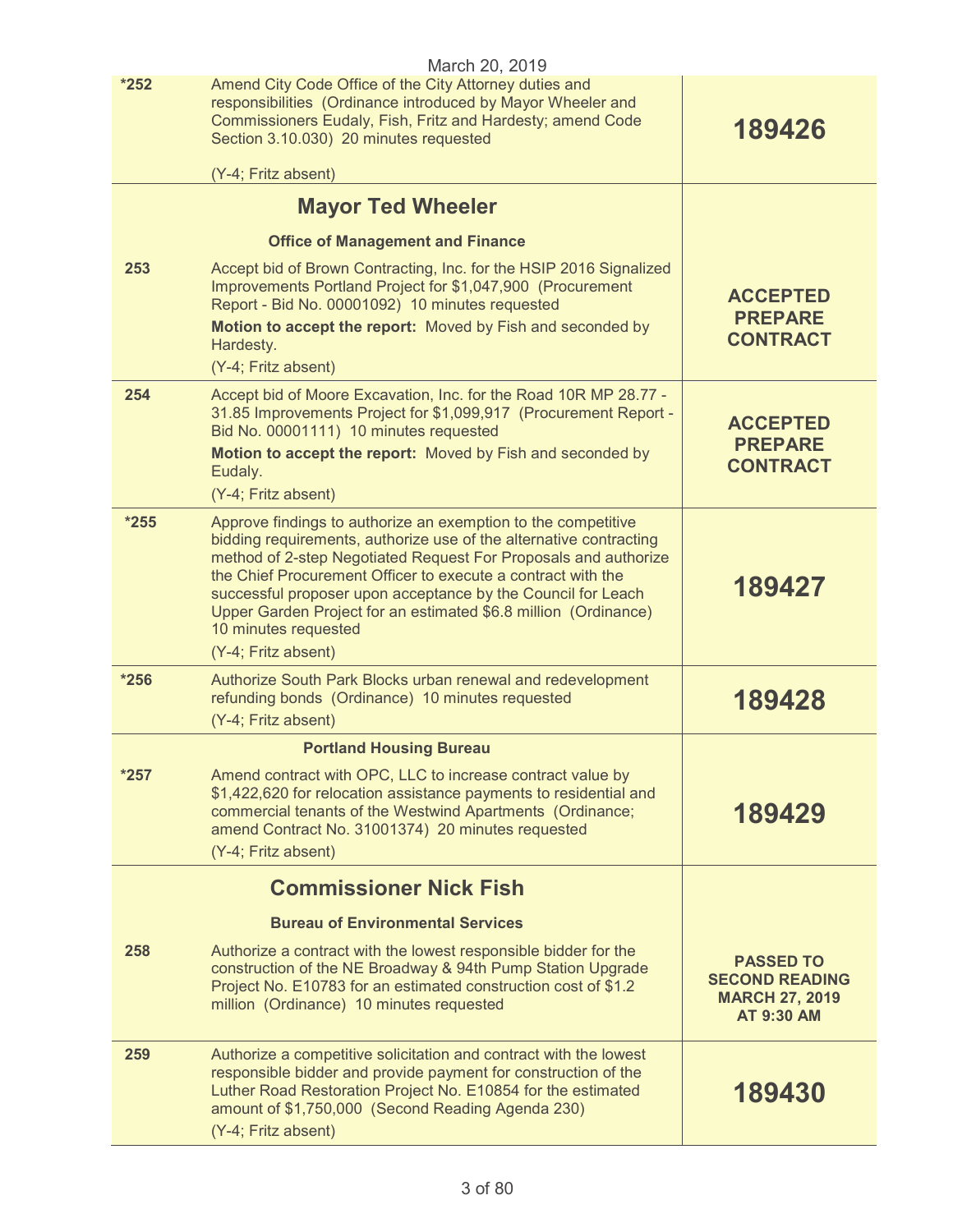| March 20, 2019 |                                                                                                                                                                                                                                                                                                           |                             |
|----------------|-----------------------------------------------------------------------------------------------------------------------------------------------------------------------------------------------------------------------------------------------------------------------------------------------------------|-----------------------------|
| 260            | Amend contract with HDR Engineering, Inc. for additional<br>construction and start up support services for the Columbia<br><b>Boulevard Wastewater Treatment Plant Renewable Natural Gas</b><br>Facility Project No. E10033 not to exceed \$222,800 (Second<br>Reading Agenda 231)<br>(Y-4; Fritz absent) | 189431                      |
|                | <b>Commissioner Chloe Eudaly</b>                                                                                                                                                                                                                                                                          |                             |
|                | <b>Bureau of Transportation</b>                                                                                                                                                                                                                                                                           |                             |
| $*261$         | Amend Intergovernmental Agreement with the Oregon Department<br>of Transportation to increase limit allowed to be paid to the City for<br>services requested through a Work Order Contract by \$500,000<br>(Ordinance; amend Contract No. 30004620) 10 minutes requested<br>(Y-4; Fritz absent)           | 189433                      |
| 262            | Amend Transportation Fee Schedule to charge fees associated<br>with the Master Lease Agreement and wireless small cell permits<br>and associated fees (Second Reading Agenda 234)<br>(Y-4; Fritz absent)                                                                                                  | 189432<br><b>AS AMENDED</b> |
|                |                                                                                                                                                                                                                                                                                                           |                             |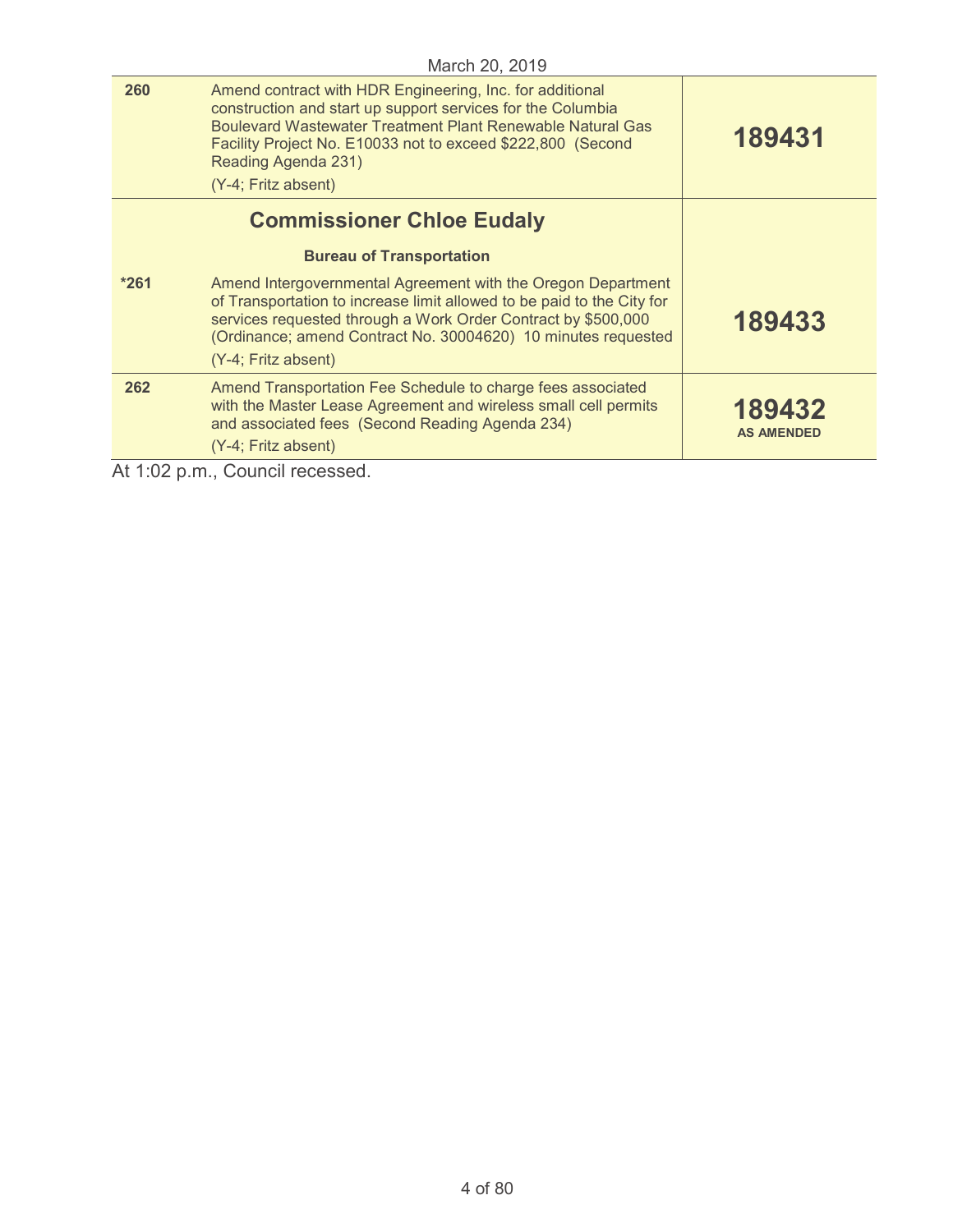A RECESSED MEETING OF THE COUNCIL OF THE CITY OF PORTLAND, OREGON WAS HELD THIS **20th DAY OF MARCH, 2019** AT 2:00 P.M.

THOSE PRESENT WERE: Mayor Wheeler, Presiding; Commissioners Eudaly, Fish, Fritz and Hardesty, 5.

Commissioner Hardesty left at 4:03 p.m. Commissioner Eudaly left at 4:30 p.m.

OFFICERS IN ATTENDANCE: Karla Moore-Love, Clerk of the Council; Lauren King, Deputy City Attorney; and John Paolazzi and Christopher Alvarez, Sergeants at Arms.

| 263 | <b>TIME CERTAIN: 2:00 PM - Appeal of Elliott Mantell against</b><br>Hearings Officer's decision of denial for a conditional Use Review<br>for the Everett House Community Healing Center, in the former<br>homes at 2917 and 2927 NE Everett St and 2926 NE Flanders St<br>(Hearing introduced by Mayor Wheeler; LU 18-190331 CU) 3<br>hours requested             | <b>TENTATIVELY GRANT</b><br>THE APPEAL AND<br><b>OVERTURN THE</b><br><b>HEARINGS OFFICER'S</b><br><b>DECISION WITH</b><br><b>CONDITIONS;</b><br><b>PREPARE FINDINGS</b><br><b>FOR MAY 1, 2019</b><br>AT 11:00 AM<br><b>TIME CERTAIN</b> |
|-----|--------------------------------------------------------------------------------------------------------------------------------------------------------------------------------------------------------------------------------------------------------------------------------------------------------------------------------------------------------------------|-----------------------------------------------------------------------------------------------------------------------------------------------------------------------------------------------------------------------------------------|
|     | Motion to tentatively grant the appeal and overturn the Hearings<br>Officer's recommendation, and grant approval of previously-<br>approved uses from CU 26-82 (sauna, hot tub, massage<br>therapy, relaxation and health counseling, tea house food<br>service), with conditions: Moved by Fish and seconded by<br>Eudaly. (Y-3 Fish, Eudaly, Wheeler. N-1 Fritz) |                                                                                                                                                                                                                                         |

At 4:34 p.m., Council adjourned.

# **DUE TO LACK OF AGENDA THERE WAS NO 2:00 PM MEETING THURSDAY, MARCH 21, 2019**

# **MARY HULL CABALLERO**  Auditor of the City of Portland

By Karla Moore-Love Clerk of the Council

For a discussion of agenda items, please consult the following Closed Caption File.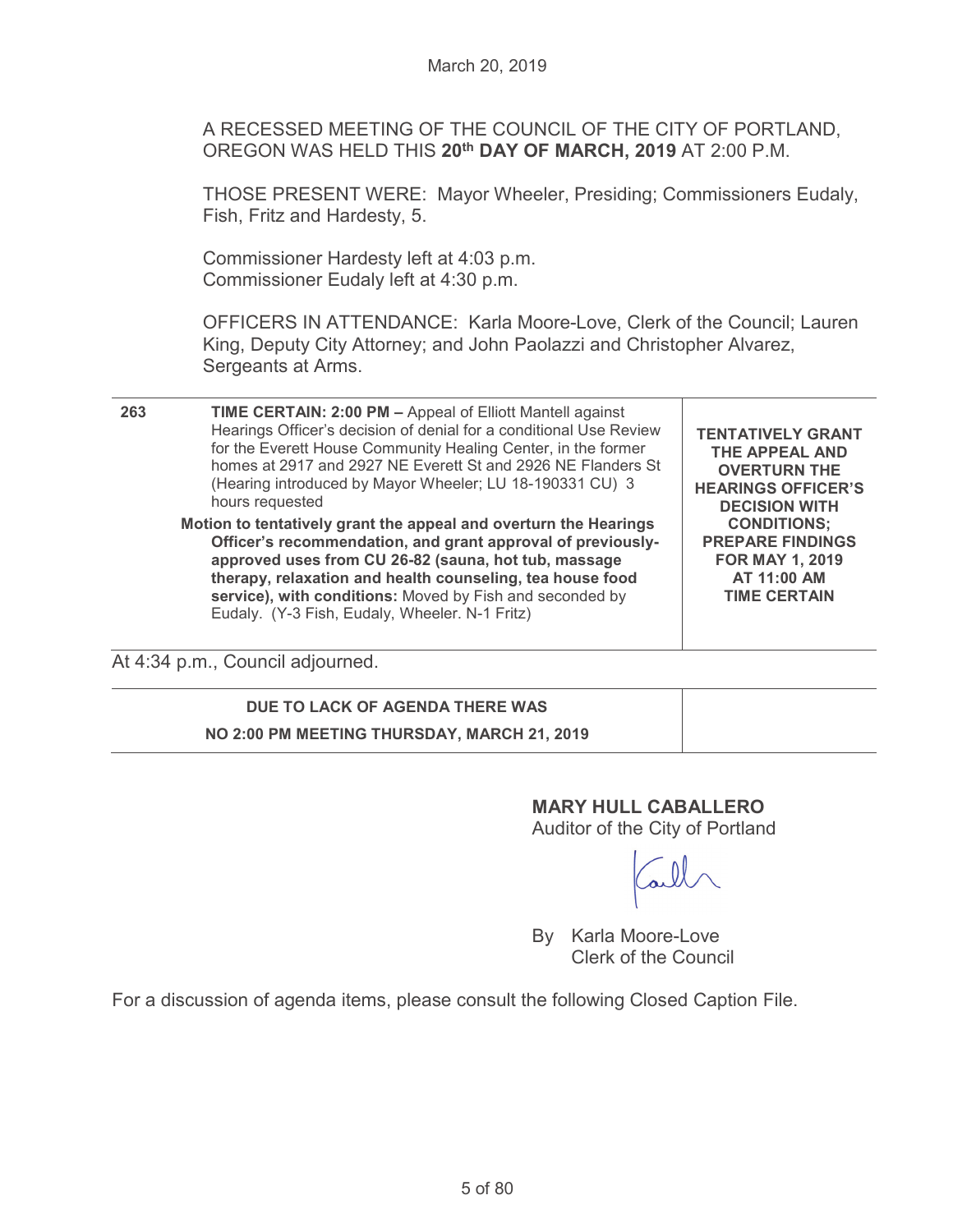**This file was produced through the closed captioning process for the televised City Council broadcast and should not be considered a verbatim transcript. Key:** \*\*\*\*\* **means unidentified speaker.** 

# **MARCH 20, 2019 9:30 AM**

**Wheeler:** This is the morning session of the Portland city council. This is also the first day of spring. Karla, please call the roll. [roll taken]

**Fritz:** Here. **Fish:** Here. **Eudaly:** Here. **Wheeler:** Here.

**Wheeler:** Before we begin could the city attorney please read the rules of decorum. **Linly Rees, Chief Deputy City Attorney:** The city council represents all Portlanders and meets to do the city's business. The presiding officer preserves order and decorum during the city council meetings so everyone can feel welcomed, comfortable, respected and safe. To participate in the council meetings, you may sign up in advance with the council clerk's office for communications to briefly speak about any subject. You may also sign up for public testimony and resolutions or the first readings of ordinances. Your testimony should address the matter being considered at the time. If it does not you may be ruled out of order. When testifying, please state your name for the record. Your address is not necessary. Please disclose if you are a lobbyist. If you are representing an organization, please identify it. The presiding officer determines the length of testimony. Individuals generally have three minutes to testify unless otherwise stated. When you have 30 seconds left, a yellow light goes on, when your time is done, a red light goes on. If you are in the audience, would like to show your support for something said, please feel free to do a thumbs up. If you want to express that you do not support something, please feel free to do a thumb's down. Please remain seated in council chambers unless entering or exiting. If you are filming the proceedings, please do want use bright lights or disrupt the meeting. Disruptive conduct such as shouting or interrupting testimony or council deliberations will not be allowed. If there are disruptions, a warning will be given that further disruption may result in the person being rejected for the remainder of the meeting. After being rejected, the person who fails to leave the meeting is subject to arrest for trespass. Thank you for helping your fellow Portlanders feel welcome, comfortable, respected and safe.

**Wheeler:** First up is the communication agenda, I understand all five speakers would like to come up together to honor the legacy of bobby mcknight. They have collected that collectively they be able to use the 15 minutes so if you could set the timer to 15 minutes and they will figure out how to use it. And.

**Wheeler:** The only rule is please state your name for the record, and if the microphone is six inches away, that's about the right amount. Thank you and good morning. Thank you for being here.

**Claire Carder:** Good morning, and a great morning it is. My name is claire carter. I knew bonny mcknight from citywide land use. Bonny mcknight, as many of you or all of you, I know, know, was a force of nature in Portland activist politics. I did not know her as long as plane, probably most people are sitting at this table did, but I certainly have grown to appreciate the value of her contributions, maybe more than many, as well. I first met bonny in 2011 when I was a brand-new neighborhood chair for maplewood neighborhood association. I soon got pulled into going to citywide land use meetings, and citywide land use group meetings, which was a group that bonny mcknight ran, facilitated, and did everything else to support for years and years. What I discovered in my journey of land use education is that there are no groups that talked about land use citywide at that time and still to this day at this time. Bonny facilitated citywide land use group. She set the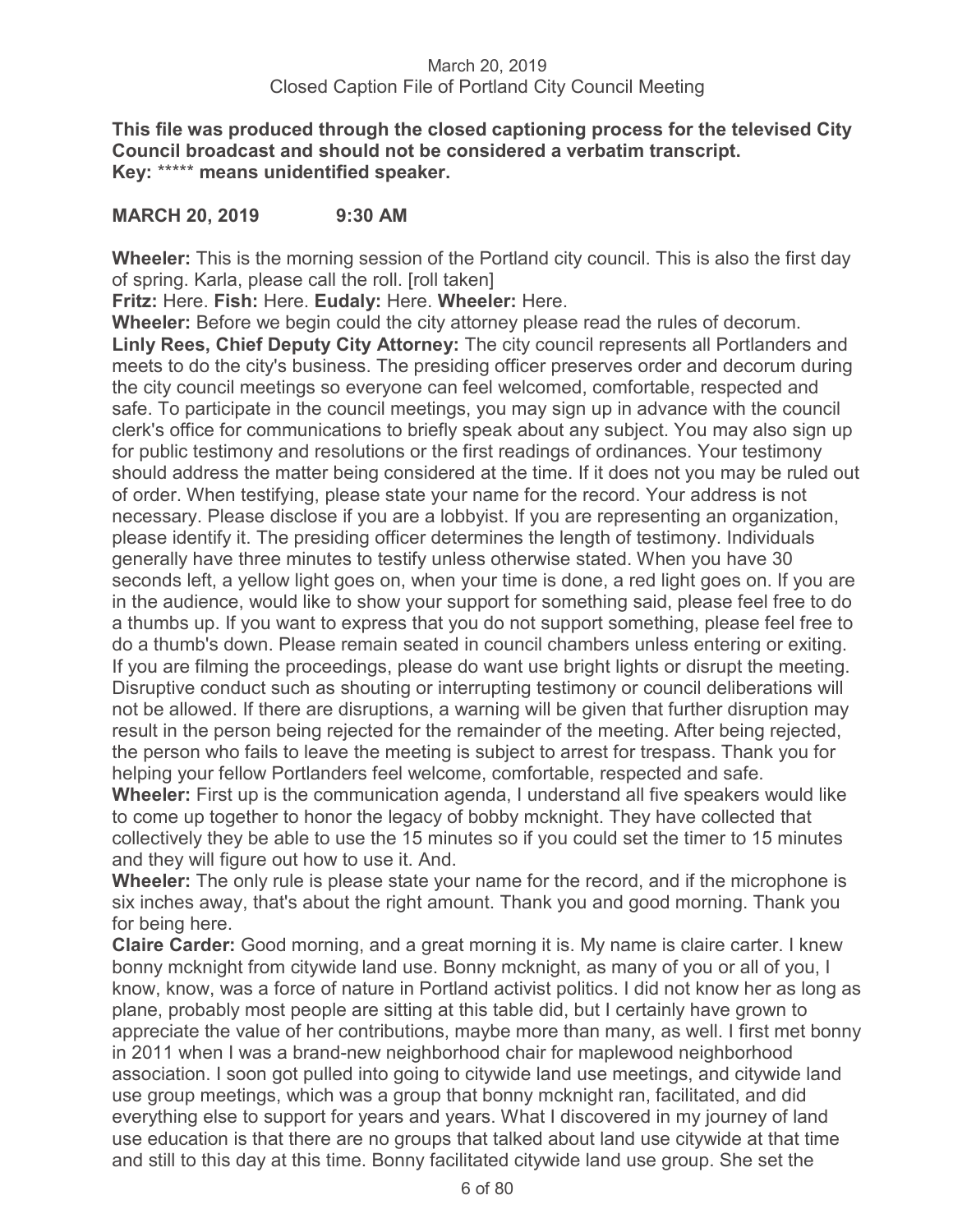agendas. She organized city staff, got other professionals to come to make presentations, and always ran a clean, quick, and really interesting meeting. Bonny was really extraordinary in her ability to keep her fingers on the pulse of the community. She always had knowledgeable -- she was able to pull city staff, and other professionals to come to provide really great information to citywide land use, and she always seemed to know whatever issue was at full boil on the stove top of citywide land use concerns. Paul, who I did not see here, was a long-time staff person, expressed bonny's years ago of facilitating citywide was her great gift to the community. In recognition of bonny's years of service and depth of her commitment I would suggest that the office and this is for you, commissioner eudaly, I would suggest the office of community and civic life propose a special bonny mcknight award as part of the spirit of Portland program to annually recognize an individual or organization that has done extraordinary work in the field of community engagement in land use planning and outreach. This could be one small but very important way to acknowledge bonny's service to our fair city and ensure that the spirit of engagement in our city is nurtured into the future, even in the absence of a strong community advocate as bonny mcknight. Thank you very much.

**Linda Nettekoven:** Good morning. Linda here, since time is short I will slip right in and continue the conversation that claire began. Bonny's ability to think big about issues facing Portland led me on a number of interesting adventures in community involvement. First there was the idea of having the planning commission spend an evening with community representatives from across the city sitting at small tables, discussing important questions about the future of Portland. Next came a series of bus tours for the planning commission. We work carefully with our liaison planners laying out routes through each coalition area to point out the challenges, opportunities, and sometimes the unanticipated consequences of planning commission decisions a midst the current zoning code. The trip to east Portland was particularly significant. Way back before the days of Portlandia and the great recession, bonny talked to gil kelly into hosting a mini summit on infill development. We called filling in the city. We involved planning staff, community volunteers, and developers of many stripes. Some how we convinced them to be part of a very large panel discussion about how to make development work better in Portland. We engaged community participants, videotaped their thoughts on infill, and gathered a lot of great ideas. Unfortunately, the recession overtook us, and many of those are lost in the years. Bonny worked incredibly hard for the greater good. First fighting the annexation of her east Portland community to the city of Portland. And then striving for decades to make Portland the best city it could be. As the examples indicate bonny left with an important lesson. While having three minutes to testify on an issue is important, it's often not sufficient. Finding ways to bring people from many walks of life to go and settings that allow them to better understand each other, is what is truly at the heart of a vibrant city. Thank you. **Wheeler:** Thank you. Good morning.

**Hannah Kuhn:** Good morning, I am hannah kuhn. Good morning, mayor wheeler, commissioners. Thank you for this opportunity to speak about bonny mcknight. Bonny mcknight was passionate about Portland. She believed our city could be fair and equitable, protect the environment, preserve historic homes and provide affordable housing, and distribute sidewalks, parks, and swimming pools to all corners of the community. In 2005, bonny was one of a small group of citizens helping employees like me figure out what the authors of ballot measure 37 had intended and do it fast. The measure placed a 180-day clock on implementing rules in place. As you may recall measure 37, was the infamous and thankfully long repealed ballot measure that placed limits on how local governments could regulate private land use. Bonny called me late one night at the office, and asked when was the city going to start outreach to neighbors about measure 37 and how it might impact them? I told her, there was no city. There was just me. And I was working against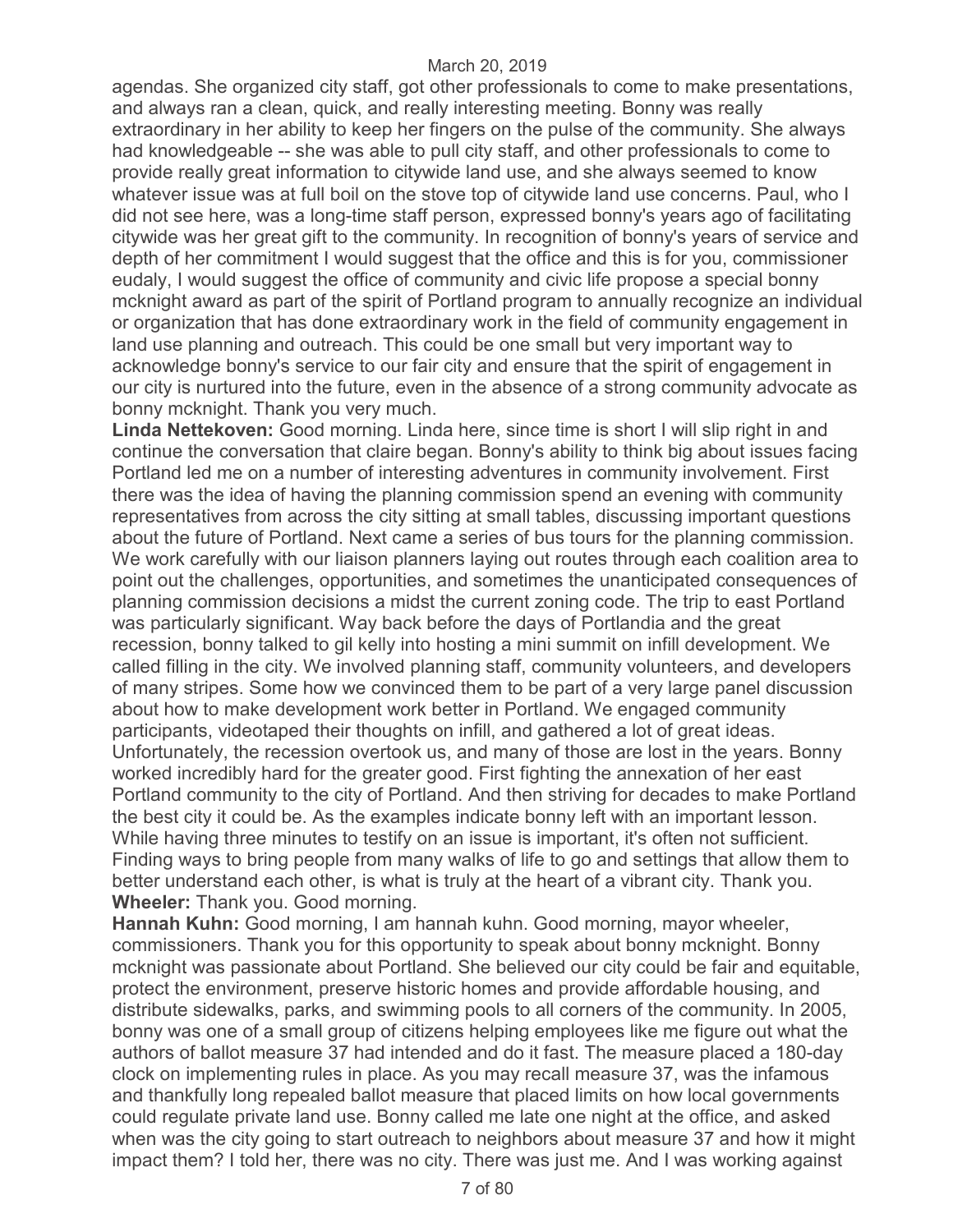the clock to get the implementing rigs drafted, plus I shared one car with my husband, and well, none of my excuses persuaded bonny. She offered a solution. She would set up appointments with the neighborhood coalition offices, pick me up at city hall, and drop me off afterwards. This was clearly an offer I could not refuse. Thanks to bonny's persistence, Portland's neighbors got early information about the measure, and the impacts, and I got to spend quality time with bonny mcknight, her formidable intellect and passion for our city. Whenever bonny mcknight testified before this city council, people listened. Bonny knew her stuff, and she presented her positions in a calm, respectful way. Urging the mayor and commissioners by name to pay attention to the details because details matter. Ces wood once said, good citizens are the riches of a city. By that measure, bonny mcknight was a gem. She was like a tiny grain of sand, gently yet persistently irritating the layers of government, coaxing them to form a bright and shiny pearl. Bonny mcknight and her tireless efforts on behalf of our city will be missed.

# **Wheeler:** Thank you.

**Arlene Kimura:** Good morning, I am arlene, and I can't top any of the things that people have said about bonnie, but I want you to know that she had a fun side, and one of the sides was that during time that we had the rose festival float, she was when blowing blue paint all over grains of rice to put on the float, and she was having a wonderful time doing it. I also want to honor alice, another long-time activist we just lost, and my memory of alice is that she introduced my grandchildren to the joys of canoeing and kayaking on the slough. Thank you.

**Linda Robinson:** I came this morning to speak on behalf of alice blatt, as well. I met alice blatt 20 or 30 years ago, and she introduced me to the columbia slough. She -- it was because of her that I met her and signed her petition, and some how the next day I was before city council for the first time that I had ever been here, and I trounced around, and she showed me all the treasures of the columbia slough. We went through more mud and weeds and things and when the bond measures, the bond measures came we had the information, we needed to put some quality properties on that list of ones that should be acquired. I also worked with alice on the columbia south shore issue. There had been a columbia south shore plan, and she did an appeal to the luba, it got referred back to the city and we spent a couple years negotiating with landowners and pdc and others to get a better plan that addressed the minimum buffer along the slough. So through that process I learned how to -- I just followed her to all those meetings, and I observed how she did things, and her calm way of asking clarification questions. Her way of saying, can you see that in words that people like me can understand? Through that process I became a neighborhood advocate and a park advocate, and she worked a lot for parks and open spaces, in particular.

# **Wheeler:** Thank you. Good morning.

**Roberta Joitner:** Good morning. Mayor wheeler, members of the council, I am roberta jordaner, and thank you for doing this tribute. I retired from the city in 2016 after the fortune of working for 25 years here with the water bureau and then with environmental services, and my last 14 years with planning and sustainability. I can tell you from this experience that bonny mcknight and alice blatt were standouts in terms of the community leaders and activists. I think of bonny, the words balance, patience, respect, and gratitude come to mind. Specifically, bonnie balanced her very strong opinions and passions with patients. She understood that making real policy and practical changes took time, in some cases with our projects, years, and it takes time to flush out the issues, hear from community members and both identify and evaluate solutions. She prioritized progress over perfection. She supported solutions that she and everyone else were a part of what they wanted but not necessarily all of what they wanted, and sometimes in the short-term and sometimes in the long-term. Over the years I never witnessed bonny speaking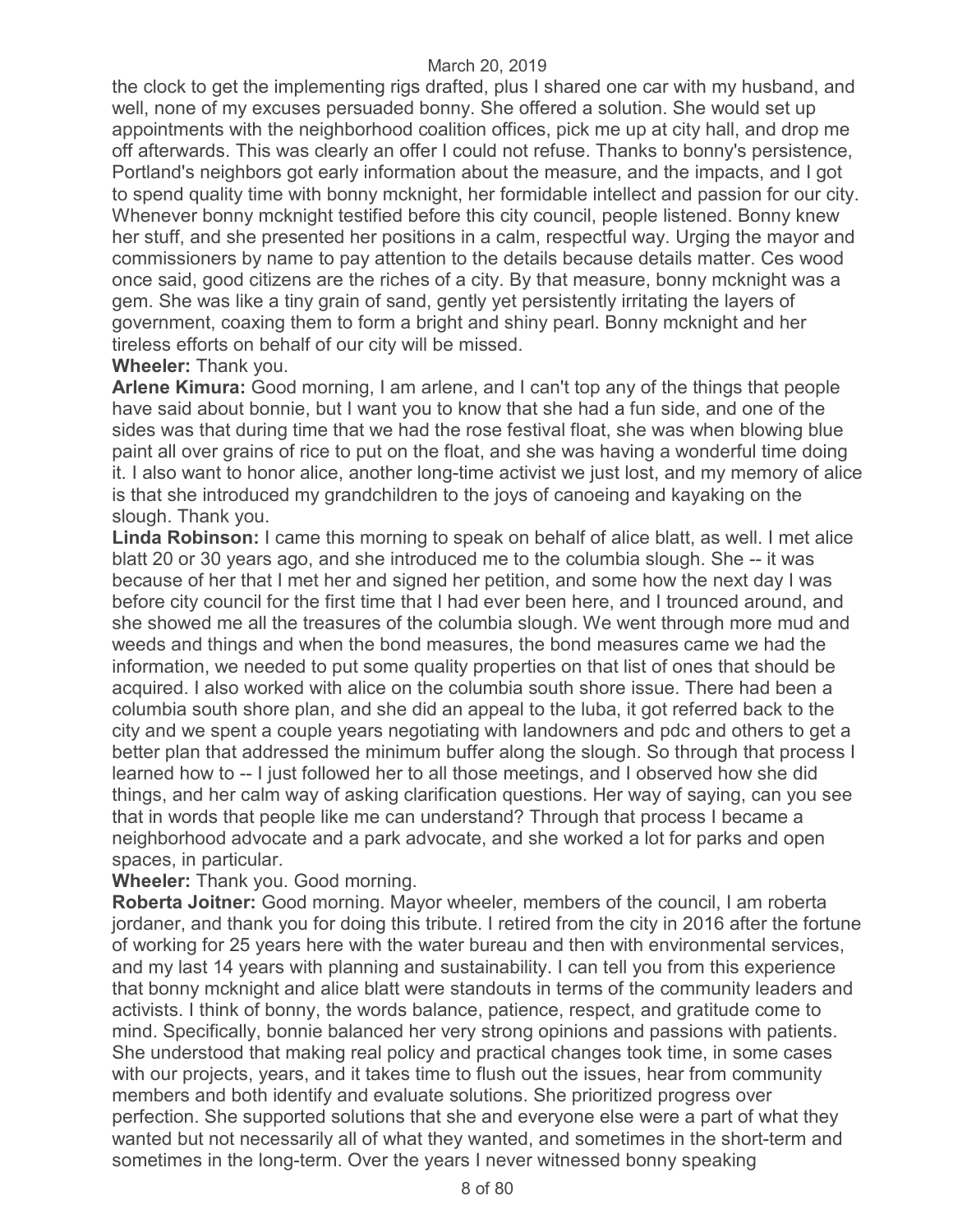disrespectfully to or about anyone, whether it was to their face or in another room. Even if she disagreed with them or even when she was telling them that she thought that they were being disingenuous she had a way of bringing people together and moving the process along by that. She always welcomed new people to the process, and community members and staff and as a staff person I can say that she mentored a lot of staff helping us do right by the public and the public process, and also thanked staff for their work making us feel that it was important to her and the community. And one of the last emails that I received from bonnie, she was expressing gratitude for good friends and people to work with and closed her email with this statement. The absolute best reward is brought about by working together towards common goals. I will say that one more time, the absolute best reward is brought about by working to go towards common goals. I leave you with this bit of bonny wisdom. Thank you.

**Wheeler:** Thank you. Good wisdom. Good morning.

**MaryHelen Kincaid:** Good morning. Thanks for this opportunity. I am specifically picked this day because you would all be here, and I knew some of you might not have known bonny, and this would give a good experience to those who have not experienced her. **Fish:** Was this your idea to organize the tribute?

**Kincaid:** It was a number of people. It was my idea to call Karla and say we need to get on the schedule right away and that was January and said was the first date that five seats were available.

**Fish:** We will have a chance to give you feedback, but the council will have a chance to say a few words but I am thinking back on my last ten years on this body, and it's been extremely rare that someone has organized such a tribute, and I just compliment you for doing this.

**Kincaid:** Compliment all these people.

**Fish:** I compliment everybody. It's a wonderful way to start a council session.

**Kincaid:** Great. I have a little prepared speech and something at the end. My point is that bonny impacted many in many ways. I want to share two stories. Upon hearing of bonny's death, former mayor sam adams sent me a message and said this is something you can share, and he wrote one, he said this might not be to share but I am going to anyway. And so sam if you are watching, he said that he always knew he was in trouble by the size of the folders that bonny brought to you. If she came in empty handed, he knew it would be a good day. Sam's message was I am so sad to hear about bonny's death. She did so much good for so many people. The countless hours that she gave advocating for east Portland and all Portlanders to get fair treatment, smart land use and great government services. Her passing is a huge loss to all of us. God bless her, I hope that she is at peace knowing what an inspiration she was to me and so many other people. The other person impacted is mary sipe, and she will speak to her experience.

**Mary Sipe:** Good morning, I am mary sipe. And I met bonny about five years ago through maryhelen. I put "met" in quotes because I never met her face-to-face. When bonny learned about the work that I was doing on the pile driving initiative, she immediately began advocating and she was a constant source of guidance and support and encouragement. It was her support that really often was the thing, the one thing that kept me going when all seemed hopeless. I thought of bonny as the wizard behind the curtain. Since I had never met her in person, yet we had numerous email exchanges. She wrote so many emails to so many people. Gave me information on who I should be working with. And when I say the wizard behind the curtain, she was the person that I never met who magically made things happen. I just want to say that what I realize is that even though bonny is gone, and again, air quotes, her spirit will continue to live on in people like me who she influenced and guided and supported. Maryhelen?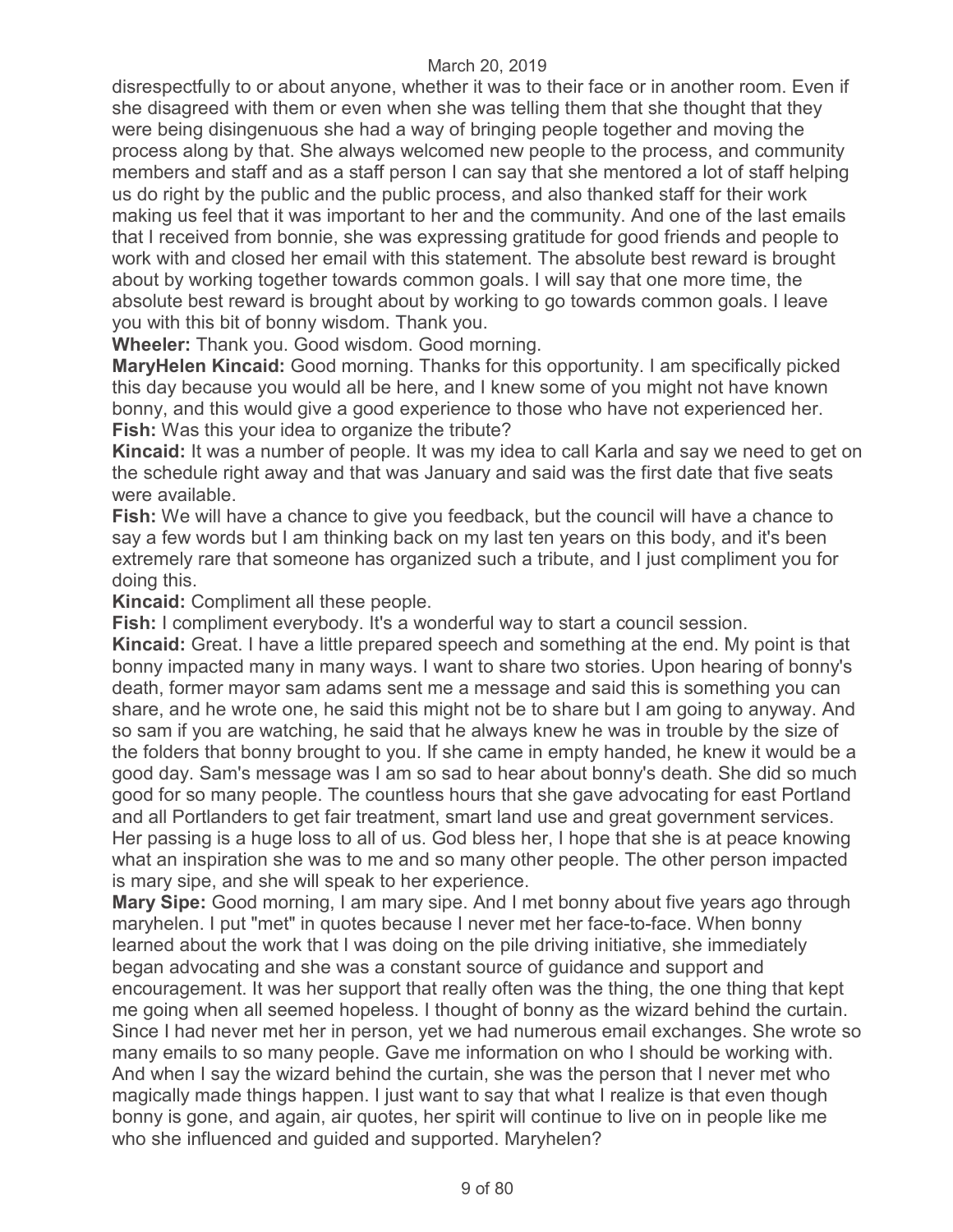**Kincaid:** Those were two instances where bonny was -- affected people that were not citizens, like us, that went through the city, and a former mayor and someone she'd never met, and they had big impacts, she had impacts on all of them. And bonny brought passion to her beliefs and while she requested no memorial service, in this 15 minutes it's scaring me that it's a full moon, and first day of spring, and we're doing something bonny didn't want to have done. I am keenly aware of my surroundings today, but I think the best memorial, and I support clair's idea about a special spirit of Portland award, and -- but I also think that the best memorial we can give bonny is a living one. Her passion influenced, as I said, elected officials and people that she never met. We need to work to continue her legacy of advocacy and actions so we can make this world a better place. She would like that. Statutes and plaques cannot do that, but our actions can. And I just want to recognize all the people that are here today in that made it down here and the traffic to recognize bonny. I guess thumbs up? That's -- there. We made it 21 seconds under.

# **Wheeler:** You timed it perfectly.

**Kincaid:** Bonny would be scolding us that we did not use that 21 seconds. **Wheeler:** She probably would. She would say there is an entire message that you could put into that 21 seconds. I want to thank you for coming and remembering the great legacy of bonny mcknight. And we all have, in some way, been touched with her great knowledge and her experience. I remember as a new elected official, as the new Multnomah county chair, the whole issue of adjudicating measure 37 cases fell squarely in my lap and in the laps collectively of my colleagues on the Multnomah county commission. As many of you remember we were firing somewhat into the dark at that time. She was very active and engaged. The way that she could communicate these complex ideas and help us to understand what the choices were that we had to make, and what our options were, was highly valuable to me. And that's just one way that her legacy has touched me, and second of all, look what it can do. Look at all the leaders here in this room sitting here at the table. Who are inspired by one person, not even, you know, not a government official, not somebody who may be on paper would be seen as having great prominence, particularly, the community and desire to make this a better place had this incredible pull on everybody that she came into contact to bring people to the table and truly live what I think is, you know, what we talked about when we talk about this concept, it's not just about people sitting up here and making decisions and everybody else dealing with the consequences. It's about the public coming forward and shaping those conversations and policies and guiding us as elected officials in terms of what the community wants and expects, and that's a powerful legacy, and just seeing all of you here and mary sipe, who continues to come to council on a regular basis, what a great story, what a great legacy. I can't tell you how much we appreciate you being here today to share it with us.

**Fish:** Mayor, I just want to add a couple of remarks. First I want to thank hannah kuhn because I think it was hannah that first introduced me to bonny. Once you are introduced to bonny, you become a lifelong correspond, and I was the beneficiary before I was elected and after to regular tutorials by bonny. Lots of nudging. Lots of advocacy work, and she was singular. There was no one else like her who was as focused and persistent on land use issues with the citywide perspective. She was the most knowledgeable person that I think that I have ever dealt with from the community. I had a chance to visit with bonny when she was at an assistive living facility in sylvan, so she was before she went into the final care. And it was not a particular nice place, and it was -- we visited in the sort of living room area in the front of the place. And she clearly wasn't wild about her settings and comfortable, but she say all business. She was lobbying for more money for her projects, and she was deeply concerned about lots of things that were going on. I have had the chance in the last ten years to work with a lot of really wonderful people from the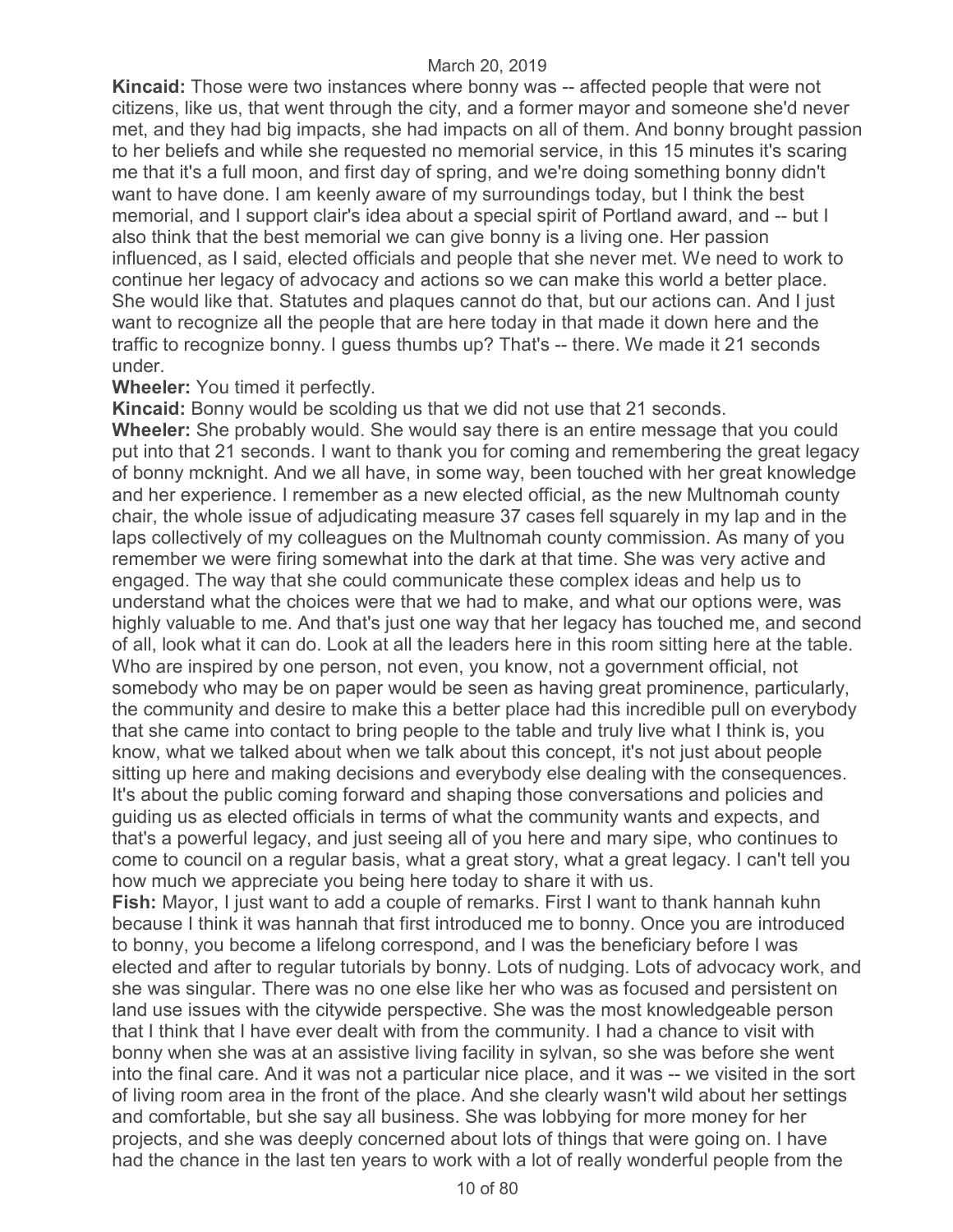community that have helped me to do my job at a better level and have helped the council see things differently and have done great work as advocates, and she was singular, so I am so appreciative that you took the time today to come and offer a tribute, and I can't think of a better way on a beautiful sunny day, first day of spring than for us to pay tribute to someone who really lived a good life and made a difference. Thank you for taking the time to share your tributes.

**Wheeler:** Commissioner eudaly.

**Eudaly:** I want to say that I didn't have the pleasure of knowing bonny or alice, so I really want to thank you for coming here today and I don't want to call this a memorial. I would be happy to be remembered in such a loving way, and it is also a lovely way to start our day here at city council. It's also women's history month, and it's a time in history when more women are seeking and winning public office, so it's really wonderful to be reminded whose shoulders we are standing on. And I am going to bring your suggestion for a special award to the bureau and to the people involved in that event and see what they think. So thank you.

**Wheeler:** Commission hardesty.

**Hardesty:** I will be very brief. I just want to say as I look at you beautiful women outer here today, it does my heart good. Each and every one of you have been living your passion, and most of you, I know, personally, so I know how hard you work for free. It's just absolutely wonderful to see you come together to honor such good souls. Thank you. **Wheeler:** Commissioner Fritz.

**Fritz:** I was going to cry, and for my colleagues who did not know bonny, but bonny was a spirit of award-winner in 2004. She was my friend. And I miss her. I thank all of you, Chris scarzello is here, another retired employee, and Linda and Alice's family, and just so many people. I think we would have liked to have had a memorial for her, a whole thing, at least I would have, but bonny had wishes, and so this is a celebration, and it's one that we share with the community because it's on wish, and now it's recorded in the archives of the city of Portland, and so I remember she was involved in the planning of the red and blue lines, the tri-met, she worked for TriMet and was really involved in making sure that those lines went in. And when I was learning from her and we were plotting together in the community, we would have lunch every month at the old wife's tale. I still want that recipe for the mushroom goulash. And she didn't have much money. She did not have a big retirement saved up, so often when I had lunches with friends we take turns, and very early on I said, would you mind if I pick up the tab, and she said, you know, I have never considered the amount of money a person has is any indication of their value. And yes, I would be very happy. I visited her in the assisted living close to my house, and was actually quite scared because she was really feisty, just like, this, that, and the other, and in the last phone call that I had with her, from my office to her, in the assisted living in sylvan, we just laughed, and she was -- I think that she was at peace that she was recognizing that she had led a good life and got a lot of things accomplished, and inspired a lot of us, including, as commissioner Hardesty noted, a lot of women have been inspired, and a tribute to Alice blatt, and thank you for including Alice, losing two east Portland leaders in such a short time. It's a blow. I learned from Alice many things, but one of them was just show up. Alice would come to the meeting, and she would come for the last five or ten minutes, and I knew that she would come from another meeting which is why she would late but she would come and whenever Alice would come out, oh, Alice thought this was important enough to come to my meeting. And so that's the lesson for all of us, too, even if you can only go for a few minutes, go, and show up. And be kind and thoughtful. So, thank you very much.

**Wheeler:** Thank you, all of you for being here. Appreciate it. [applause] the first item is 244.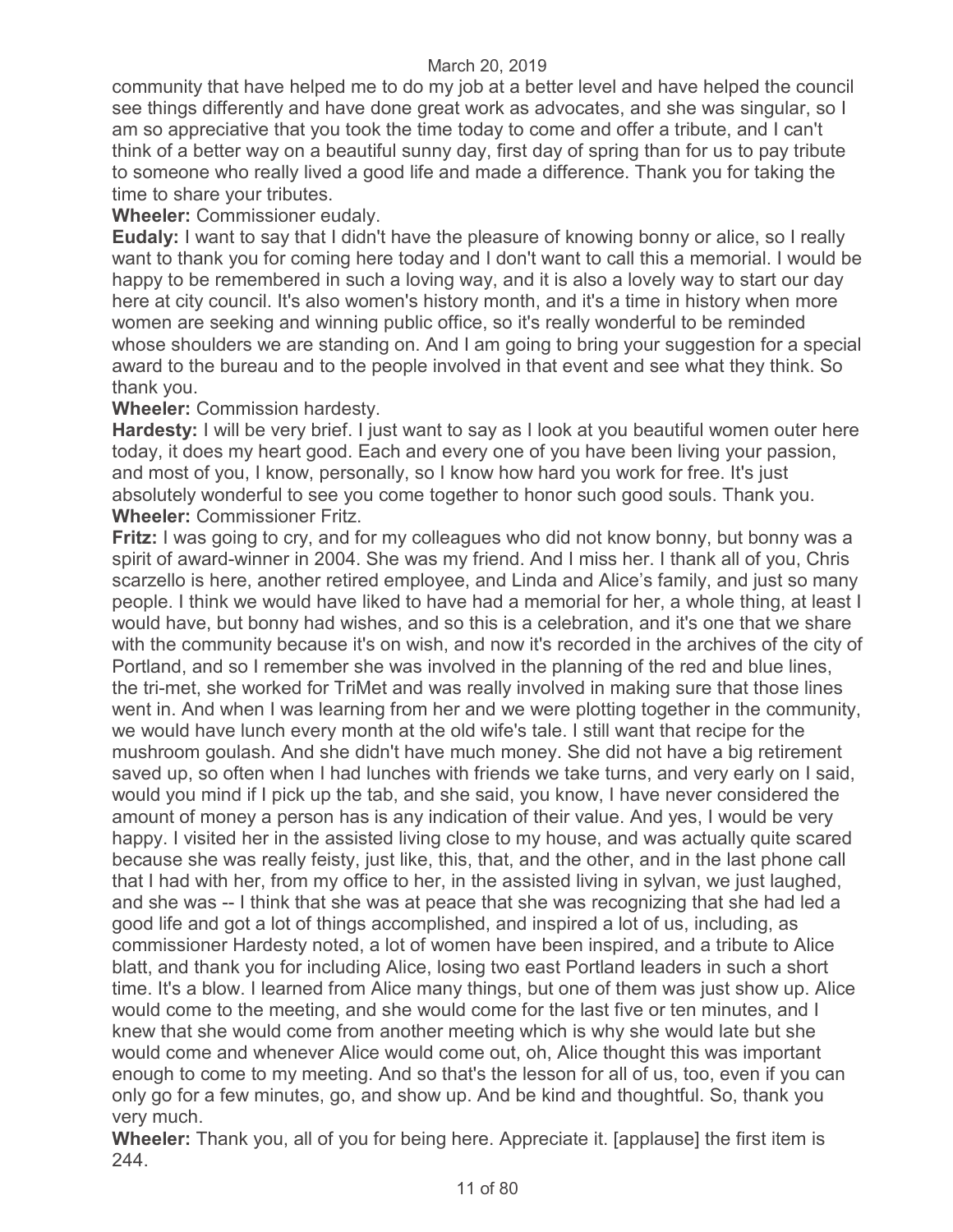**Fish:** Are we going to do the consent agenda?

**Wheeler:** Why don't we go ahead and get that out of the way. Have any items been pulled off the consent agenda? Karla? Have any items been pulled off.

**Moore-Love:** Yes, 250 and 251.

**Wheeler:** 250 and 251, is that correct? Please call the roll on the remainder of the consent agenda.

**Fritz:** Aye. **Fish:** Aye. **Hardesty:** Aye. **Eudaly:** Aye.

**Wheeler:** Aye, the consent agenda is adopted. First time certain item 244, please. **Item 244.** 

**Wheeler:** Colleagues, the north, northeast housing strategy oversight committee report being presented today is the annual report on the progress of the north, niece housing strategy. This takes considerable time and effort, so I would like to thank the entire north, northeast oversight committee, and especially the subcommittee members that worked on this report, and in 2018, I mentioned that quite frankly I was disappointed in the results and progress that we were making in the north, northeast housing strategy. This year I had the chance to interact personally with the oversight committee members, including a quarterly meeting with the committee chair along with conversations in various spaces with the participants. And I came to appreciate that the expectation to reverse discriminatory policies enacted in the city of Portland over decades won't be fixed in one year or two years or even in five years. We must have a steady and consistent commitment to this effort. And I am committed to the progress in this plan. Here to present today is dr. Steven holt, the chairman of the north-northeast housing strategy oversight committee, and jillian is also going to present, as well, is my understanding? Good morning.

**Dr. Steven Holt:** Well, good morning, commissioners, and morning mayor. Good to see you and good to be here. It is our fourth annual report, and an opportunity to talk about this daunting task. As you so eloquently identified that we are addressing the decades, intentional activity that impacted specifically african-americans and other people of color as it relates to the common right and opportunity of home ownership, and-or safe dwelling. And so the oversight committee is very committed to the work associated with it, and it is a significant lift, if not daunting task, and look forward to sharing what happened this past year. It's amazing that we started, it seems like, just days ago to take this on and the work that happened has been slow, arduous at times. Sometimes difficult, but are absolutely necessary and look forward to talking about all of that. Our scope, just to highlight few - before I say that, I want to say that I am extremely privileged to work with a gifted, talented, capable, and thoughtful group of people who bring expertise and view in lens. If you look at the community members these are folks committed to community way beyond just their own personal, professionalized, but even in their personal commitments, and I am grateful for that work. So I wanted to say that. If you look at the scope that we are charged with, it is to advise on, review, program proposals and planned development. It is that we will be informed by any activity going on in the interstate through Portland housing bureau, and anything that happens around the decisions or plans, proposals that we monitor the implementation of policy and programming and associated outcomes, and that we advise the housing director, the housing commissioner on progress issues and concerns associated with north and northeast Portland. Now, our hope is that we don't just simply function as a group that points out issues and challenges and trouble, but that we offer some strategy and insight planning to be thoughtful around how to equitably engage the talent and the capacity within the city. Offering opportunities not only for people to have housing and ownership, or say safe rental, but also opportunities to build wealth and capacity and workforce opportunities associated with it. While we are predominantly focused on our charge at housing, we know it is not exclusive. It involves a variety of other dynamics, and we are concerned about those, as well. This will reflect the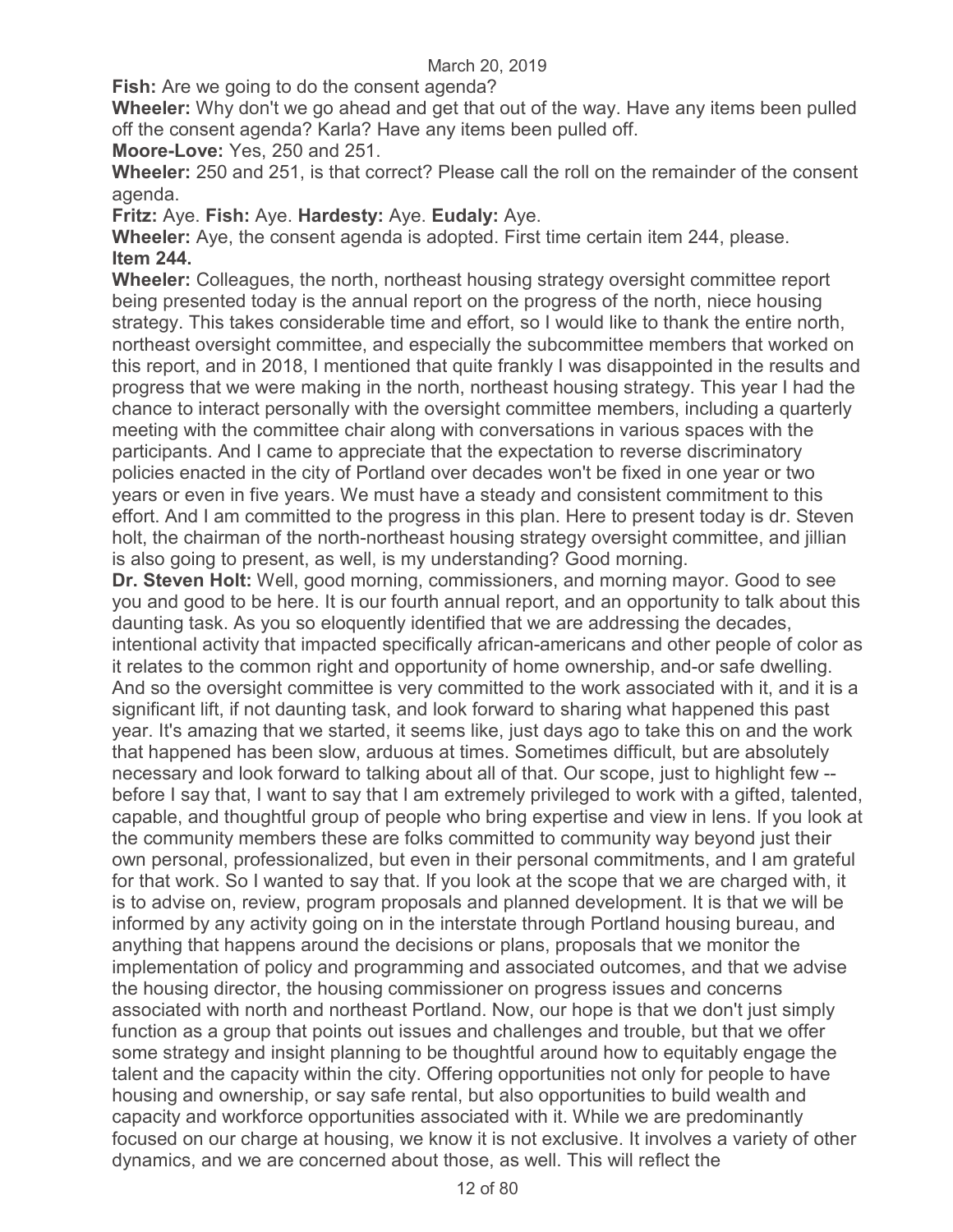accomplishments and some of the challenges of 2018, and we will talk about what we see for 2019. Jillian was going to be kind enough to take us through the accomplishments. **Jillian:** Two rental buildings were opened, in the north, northeast area. One is the beatrice morrow kennedy and the charlotte b. Rutherford that had 51 units. The policy, which prioritizes folks displaced from the north, northeast community, was utilized at three buildings. One that, actually, opted in to use the policy that was not required to, which is, to me, very exciting. And that was the charlotte b. Rutherford and the beatriz morrow are using this to fill their buildings. We also have down-payment assistance forgiveness, so part of the strategy, which I will go over in a minute, is home ownership, and these home ownership loans came due after 30 years, and council this year approved a forgiveness strategy over time, so that at the end of 30 years when someone is paying off their mortgage they don't end up with another loan that may be they thought was a grant. We were also able to increase the boundary for the home retention funds so they can be suicide for the entire urban renewal district, and three projects received additional funding in lyft funds from Oregon housing and community services, or ohcs, the bridge williams' project, magnolia ii, and proud ground, which is a home ownership building, the 5020 condos. So is the strategy of the oversight -- of the -- there is four strategies in the ura, and the first one we are tasked with is preventing displacement, and we are accomplishing that through home repair grants and home repair loans. The second strategy is to create new homeowners. And we have two pathways to create new homeowners. One is to build new units. And the other is to provide down-payment assistance to purchase exist, properties. Our third strategy is to create new rental homes, and the fourth is for land banking. So I will go over the first -- excuse me -- the preventing displacement, so we received updates on the deployment of funds for home ownership grants, and here you can see the repair grant and loans broken out by race and by year. These are used to help people stay in the homes that they already have, and prevent further displacement of the most vulnerable population in north, northeast Portland. The second strategy is creating new homeowners. And I am happy to inform you that since we produced this report, that another person has been able to close on a home purchase, so there are 11 more families that have become homeowners, and there are five that are currently shopping with funds. Not everybody that came through the referenced policy process used the funds allocated, so there is seven people using the down payment assistance from the housing authority, three from -- sorry, down-payment assistance from prosper Portland. Two using the construction excise tax, and four were actually able to go through the process of becoming mortgage ready and buy a home without any subsidy. The next strategy is creating new homeowners through development and we have two properties currently under development, one is the habitat for humanity, the olan townhomes and the pcri townhomes, and those are under construction and hopefully will become available in the first half of the year. The date on here says march 2019, but I would think that the -- it would probably be filled later in the year. We are also creating new rental homes, so there are 51 at the -- so there are 501 dwellings in the pipeline. There are 146 under construction. And 131 up in units available to lease now. And of those, are 51 units are leased up at the charlotte b. Rutherford and 81 units, the beatrice morrow, and I believe it's about halfway when. The magnolia ii is under construction.

**Fish:** Can we stop there for a second? Why is it taking so long to lease up the beatrice morrow? We have a tremendous housing crisis. There is a huge need. We have lots of people looking for affordable housing. It's wonderful that charlotte rutherford is leased but beatrice morrow lagged for some time, what do we know that explains why we are only at 50%?

**Dr. Holt:** You go.

**Leslie Goodlow, Housing Bureau:** No, you go. [laughter]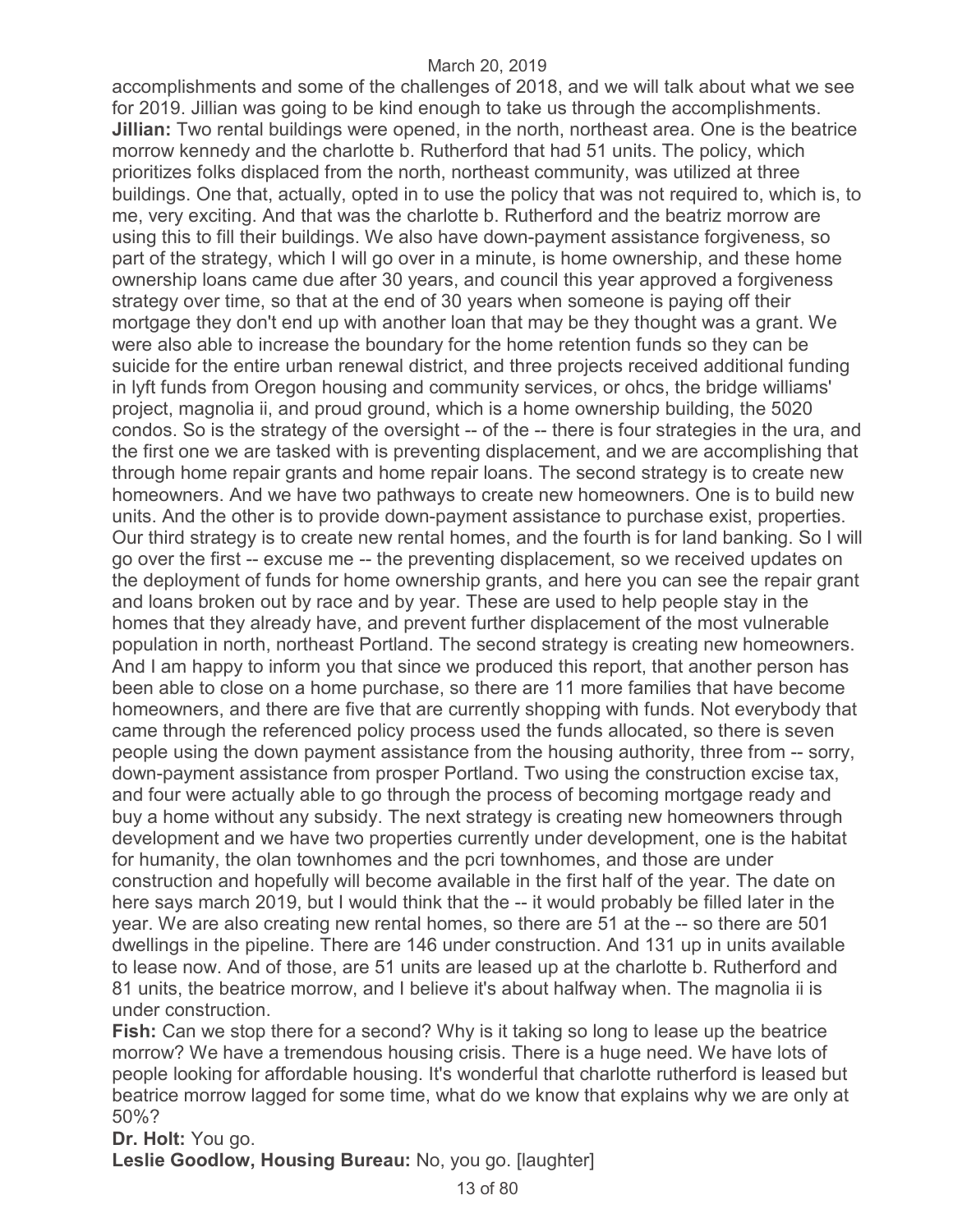**Dr. Holt:** That's an excellent question and that's been one of the concerns, questions that we have asked, and there has been an uncertainty in response. As much as we know, as there was an interruption in leasing for --

**Fish:** Hold on, can we fix the screen? We don't have anybody on the screen. We just have a blue, so we don't -- we are not seeing the speaker or the power point.

**McClymont:** I will find out what's wrong.

**Fish:** Okay, thank you.

**Wheeler:** You have got it. There: She did it. Excellent.

**Fish:** Sorry, as long as you are speaking I wanted to make sure that people could see that. **Dr. Holt:** Thank you. I appreciate that. So it's been something that we've been very concerned about to understand. There was an interruption or a pause in the leasing process. And in my conversation with the director of pcri, that they put the pause on the lease up for a variety of reasons, not fully understood yet. So, at this point, my anticipation and expectation is that the beatrice morrow will be fully leased, but all of the details -- it's a great question and concern of ours, too.

**Fish:** Let me ask you this and put you on the spot. Is the developer committed to the program?

**Dr. Holt:** Is the developer committed? I think that you would have to talk more specifically with the developer, honestly. My understanding is that there is an agreement to work through the program.

**Fish:** Let's be clear, this is not discretionary. We gave money, and we have a preference program, and we have goals in terms of the leasing up. Are you encountering resistance to the idea of implementing the preference policy to these units?

**Dr. Holt:** I don't think that we are now. I am not sure what the issues were, and if I did know I would sell you. I have no reason not to. I don't think that we are now. I think that there were times of uncertainty and clarity, I think that we've been able to resolve that. At least that's my hope. And my emphasis has been, even as you articulated, this is not discretionary or optional, that all of the dollars that have been associated with interstate funding are to go through the preference policy process.

**Fish:** That's helpful. Thank you.

**Hardesty:** If I might.

**Wheeler:** Yes, commissioner hardesty.

**Hardesty:** Thank you. Commissioner Fish, one of the things that I know about this project is that there was a difference of agreement between the developer and the project managers about how to use the preference policy in a way that ensured that people who are living in inner northeast, who really were displaced, were the first ones to have access to this housing. I also don't know if those issues were resolved but it was a fair question for the developer to raise based on the preference policy of the city has nothing to do with race. We know most of the people displaced from inner northeast were african-american people, so I applaud the developer, taking a pause to make sure that we were not exacerbating the fact that african-americans were pushed out of inner northeast Portland. **Dr. Holt:** Any other question about that? At this moment?

**Goodlow:** Where was i, magnolia ii is you should construction and will be completed and scheduled to be completed in january of 2020. The king park, to be named something else, broke ground last month, and the bridge williams site will be breaking ground this month, and I think that tomorrow. And I believe the construction loan closes today. And the reach argyle site construction has begun. And should be completed in 2020, and there is a community event planned in june of 2019 at that location. The fourth strategy is land banking, and as I am sure that everyone in this room is aware, land prices are not going down, and they have not in a long time, and one of the best strategies that we can employ is to buy land and hold onto it and for development even if he don't have a project ready to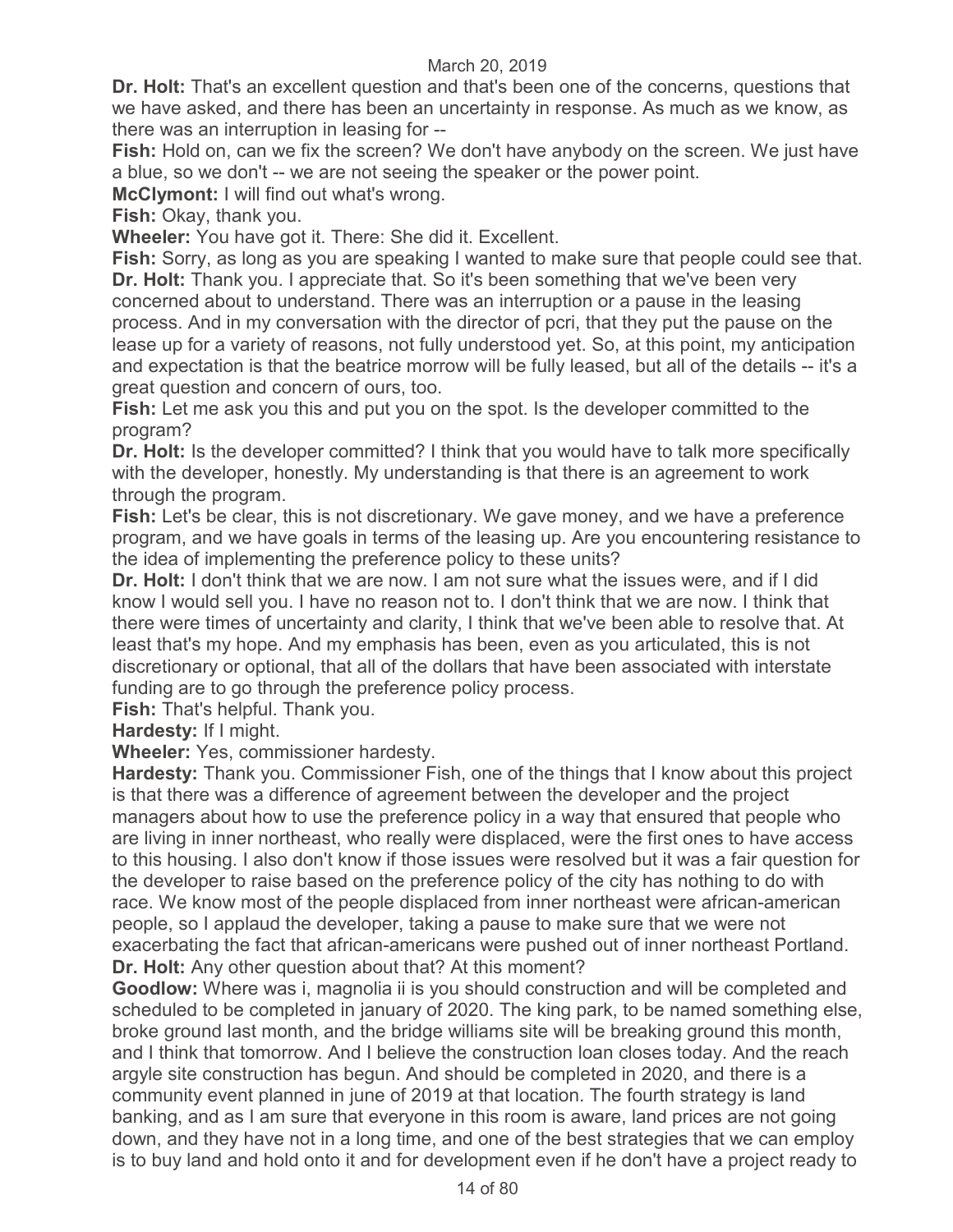go because that land is not going to get less expensive. And phb, the Portland housing bureau is in negotiations with a property owner to acquire a parcel within the district. And also was able to purchase a property on kerry boulevard from the water bureau. For future home ownership development. And this is the oversight committee approved and has going to prosper Portland to be included in the ura.

**Dr. Holt:** To talk about how the work is, I mentioned hour concern is not just people getting in units but capacity building and workforce development and supporting minority women and emerging small businesses, and business is contracted and participating in the process. So under rental development, here you have information with how dollars were disseminated and the opportunity afforded. You can see the breakout, our concern continues to be that specifically african-american companies, companies of color, continue gaining access opportunity to these possibilities and are those employed doing this work. And with home retention, part of that being to help people not be displaced. We want to make sure that the same thing is happening. Minority women, emerging small businesses are gaining opportunities to participate in this process. So specifically, in 2018, you noticed the numbers dropped considerably. And we are not sure as to why those numbers are so impacted. We are concerned that there be adequate, adequate communication and engagement and opportunity be afforded, and not so sure if the boom that's going on in the economy, reflective of the number of minority or specifically african-american companies, in the city, if they are just busy with other projects that are generating more revenue. That's something worth understanding and being clear about, but we certainly would like to see those numbers increase.

**Hardesty:** Dr. Holt, if you will go back one slide, please. So I am concerned that it did not just drop. It disappeared for african-americans. The slide is not up, but from 41% of contractors for home repairs to a net negligible amount. So to just say that we don't know, what's being done to find out why that happened.

**Goodlow:** We are asking the questions. We are asking.

**Hardesty:** Who?

**Dr. Holt:** We've asked Portland housing bureau to help us understand why that number is reflective of what it is.

**Hardesty:** Do you know if there is anything that's changed between 2017 and 2018 that would account for that extreme drop?

**Dr. Holt:** I do not have fully specific information at this point. No.

**Hardesty:** I am disappointed in not knowing that, because I think the report would have been more robust had we understood what the ebbs and flows are, so I just want to put that on the record. I am not holding you personally responsible.

**Dr. Holt:** I agree.

**Hardesty:** But as the chair of the committee, I just think it's an important message to send back that we are not going to accept numbers that don't make sense without data behind it.

**Dr. Holt:** I support that, and you need to know that's exactly the conversation that we are having. We need to understand that. Yep. And as much as possible, see the strategy for improvement.

**Fritz:** Once you get the answer, if you could let the council know. I think that we are all curious.

**Dr. Holt:** Absolutely. It will be our delight.

**Fritz:** An email would be fine.

**Dr. Holt:** it would be our delight. So here are the opportunities then. Here are the things, and you highlighted one of them. Improvement, advertising marketing efforts to increase awareness of participation and communities of color. Especially african-americans within the home repair and the home grant program. To reestablish a quarterly newsletter that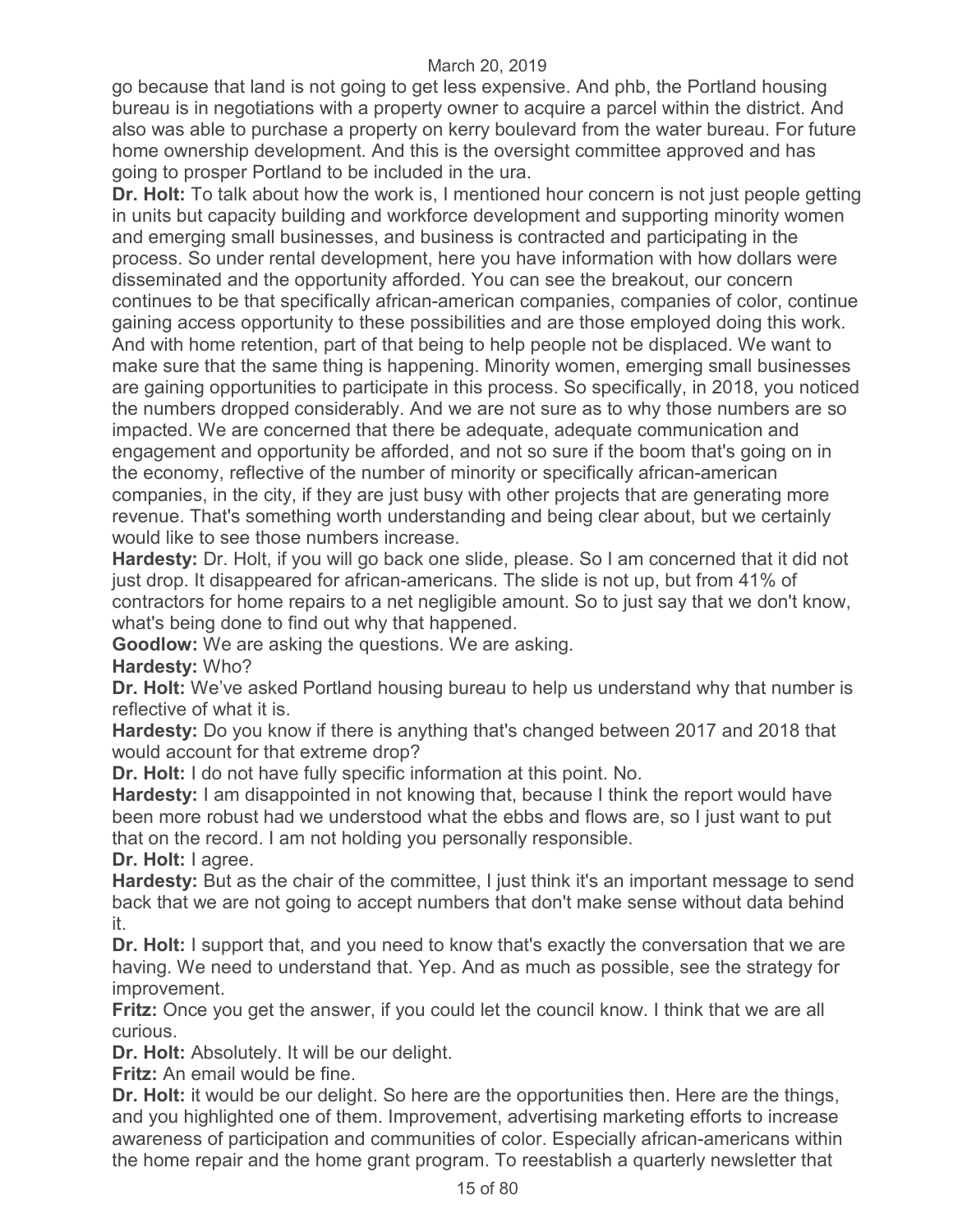keeps school informed of the work that the partners and the housing bureau is doing. And to decrease the barriers and increase the opportunities for the mwesb participation minority women and emerging small business participation, at all levels of construction and development, from multi-family rentals and single family home repairs and increased initiatives for economic development, and via the prosper Portland and the northeast community development initiatives work. There is a gap for community development services and programs that cannot be funded through a tax increment financing dollars, and we need to figure out how we address those things. We are suggesting a maximization of the indebtedness of the ura for the purpose of expanding the reach and creating greater opportunities to communities that have been impacted. And reducing the communication barriers with community partners, that continues to be challenging at times, and figuring out how can we pass the things that are not relevant, pertinent, or necessary so we can do what is most impactful and beneficial. We are pressing our partners to present their work, learn about serving families experiencing the displacement and to be specific in how they are serving and being willing to serve the african-american families as they report out to the committees. I will read this and make a few comments, we have an incredible opportunity to do generational good. It is incumbent upon all of us, the city of Portland, partners and oversight committee to recognize and understand that this work is not about any one of us. This is about and for the community of people negatively impacted by intentional acts of displacement and gentrification, and I will say more specifically it's about the african-american people would live in the city of Portland, who have consistently been impacted by these acts. This is about offering hope to the many who want to take advantage of the possibilities and return to their historic roots. The community deserves the best efforts of all participants to achieve our goals. The preference policy continues to be the best tool for insuring this aim. It is imperative that we function with emotional intelligence and clear vision, and our time is limited. This moment won't last forever. We implore each of you to give your best effort so that the promises made will be promises kept. I sat here years ago and began with the statement that the promises made must be promises kept. And for the last five years, four specifically in this seat, giving time and energy to address the various issues and bringing this back to the core and bringing this back to the center. I would say with the help of each of you as influencers doing what you can to leverage your voice, your authority and understanding about this moment. We can do something amazing that will impact generations. This is a lift. It is difficult work. It is necessary work. It is our work. Let's do it.

**Wheeler:** Colleagues, any further questions? Commission hardesty and Fish. **Fish:** I would like to go back to the 11 homes that have closed that you referenced. I am interested in learning what has been our most effective tool in helping people close the gap and achieve the dream of home ownership. So I think you know, first of all, I would be interested in knowing, of those 11 homes where we have new homeowners, in the district, what was the average subsidy that we invested, and so that we can understand what this public return was. What's the average subsidy of those 11 homes?

**Dr. Holt:** That's an excellent question, do you know that? I will say this, if you recall we adjusted the subsidy because of the challenges. I think we had three challenges related to getting people into home ownership that we did not know, the oversight committee and we stepped into it, and one was the rapid rate of increase of home pricing. So we adjusted subsidies from 65,000 to 80,000 to 100,000. And you recall that process. Secondly, the other challenge was just the amount of time to help families get through clean credit, raising their credit score, and reducing the debt and so forth, so that was a challenge, and then the third one was just all of the -- from my perspective, the third one was all of the issues associated with the training, the educating, and the getting people through the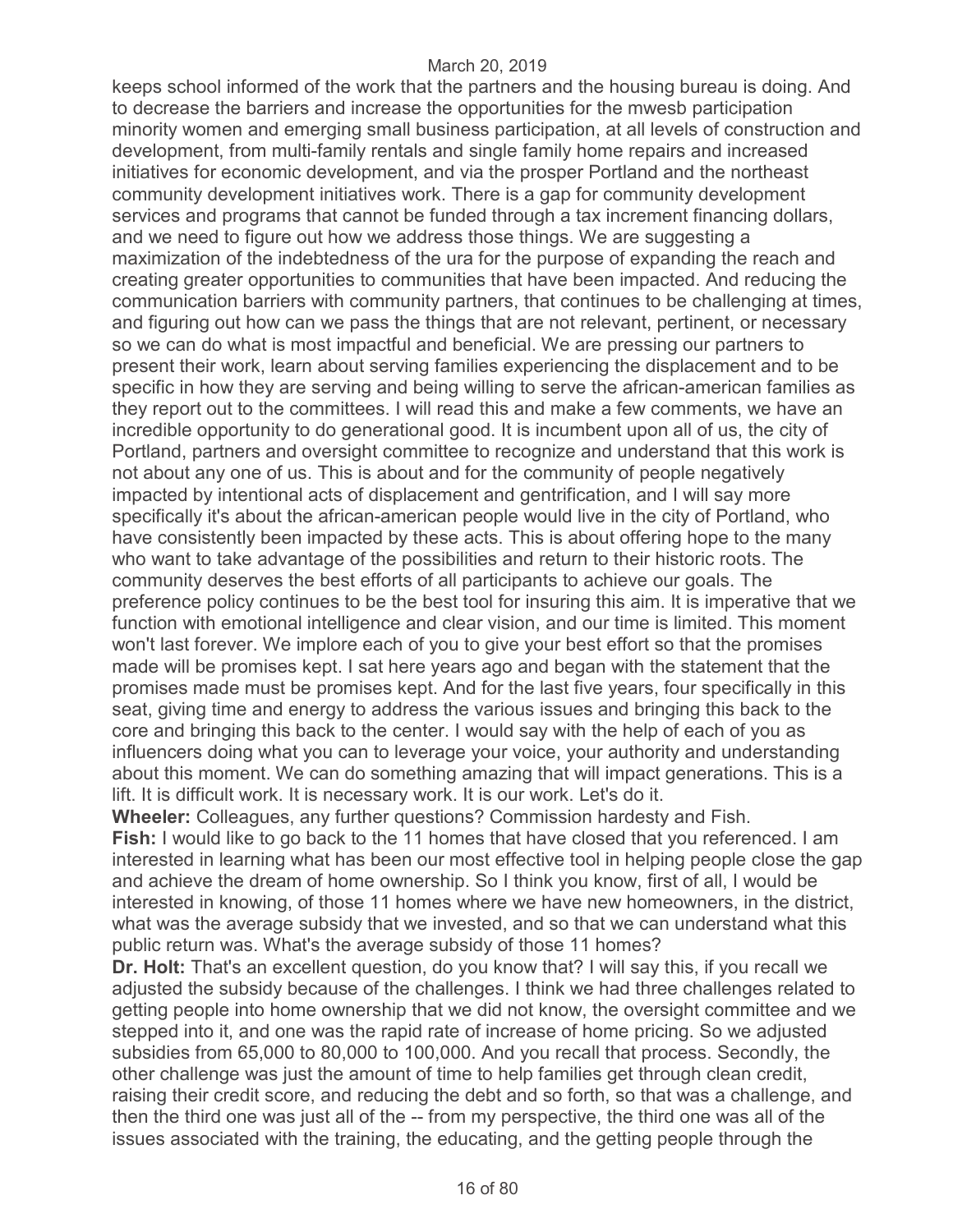elements and aspects around the policy, so all those things took time to get us to this moment. The average subsidy.

**Goodlow:** Currently the subsidy is \$100,000 within the ura to provide opportunity based on home pricing. That's what it was increased to earlier last year, so it's \$100,000. **Fish:** Does the 100,000, I don't remember from past briefings, can that be used as the down-payment?

**Goodlow:** Currently, the -- with tif dollars, 80% is down-payment and 20% for home improvements. We'll be coming back to council in a few weeks about potentially changing that percentage, but 80% of that 100, so 80,000. 7,000, because 3,000 of it is a fee would go as a down-payment.

**Fish:** So someone looking at a 300 or 400,000 house within the district can use that money towards the 20% down-payment, which is one of the biggest barriers that people have?

**Goodlow:** Right.

**Fish:** Simultaneously we are helping people improve their credit scores and pool sheets and third working to make sure that people understand how the preference works and how to access these benefits. That summarizes it?

**Dr. Holt:** That summarizes it, and dealing with the credit, that's the work of the partners. To work people through the process of credit scores, debt reduction and etc.

**Goodlow:** So one piece that changed last year was that we hired Portland housing center to do a single lift management for people coming through the preference policy to purchase the homes, so they are managing all of the folks that are interested and have had -- significant success to getting people ready. We have had several people purchase since the last report, and we have five people shopping. One person closed last week, and we have another person closing in approximately two weeks, so we have tripled the number of people that have purchased since the last report.

**Fish:** My second and final question has to do with home repairs. In the slide that we saw earlier, it seemed that with african-american homeowners, the program seemed to be focused and having some success. The numbers for hispanic, asian, native american were very low. Almost negligible as you went down the line. And to what do you attribute that? **Goodlow:** Well, I think that part of it is because this program is located in interstate. And the numbers of those families living in that area that own homes is probably smaller than other populations. I think that that's the greatest impact on those numbers.

**Dr. Holt:** And I think, commissioner, it goes back to my comment at the end where we are talking about improving the advertising and the marketing. That there is need to make sure that as many people possibly know about the programs that exist. So how we do the marketing, how do we do the advertising, that's a concern that we carry. And how that happens. So that we increase the numbers of people who take advantage of the programs that exist.

**Fish:** Okay. Thank you.

**Hardesty:** Commissioner hardesty.

**Hardesty:** Thank you, mayor. Thank you very much, panel. I appreciate the information, and please know my questions have -- are more related to whether or not we are headed down the same path. This program started in 2015, and what I am to understand is that we have less than 200 homeowners who have had their homes repaired. We have about 11 people who are homeowners, and how many african-americans are part of that 11 group? **Goodlow:** All the homeowners are african-american.

**Hardesty:** So 11 in five years. All right, moving into home ownership opportunities. And it feels like we haven't moved the ball enough yet. Right? I mean, we say this vision was a lofty vision when it was passed by the city council. Do we have the right people working on the right part of the problem at the right time? If we do it at this rate we will be 1500 years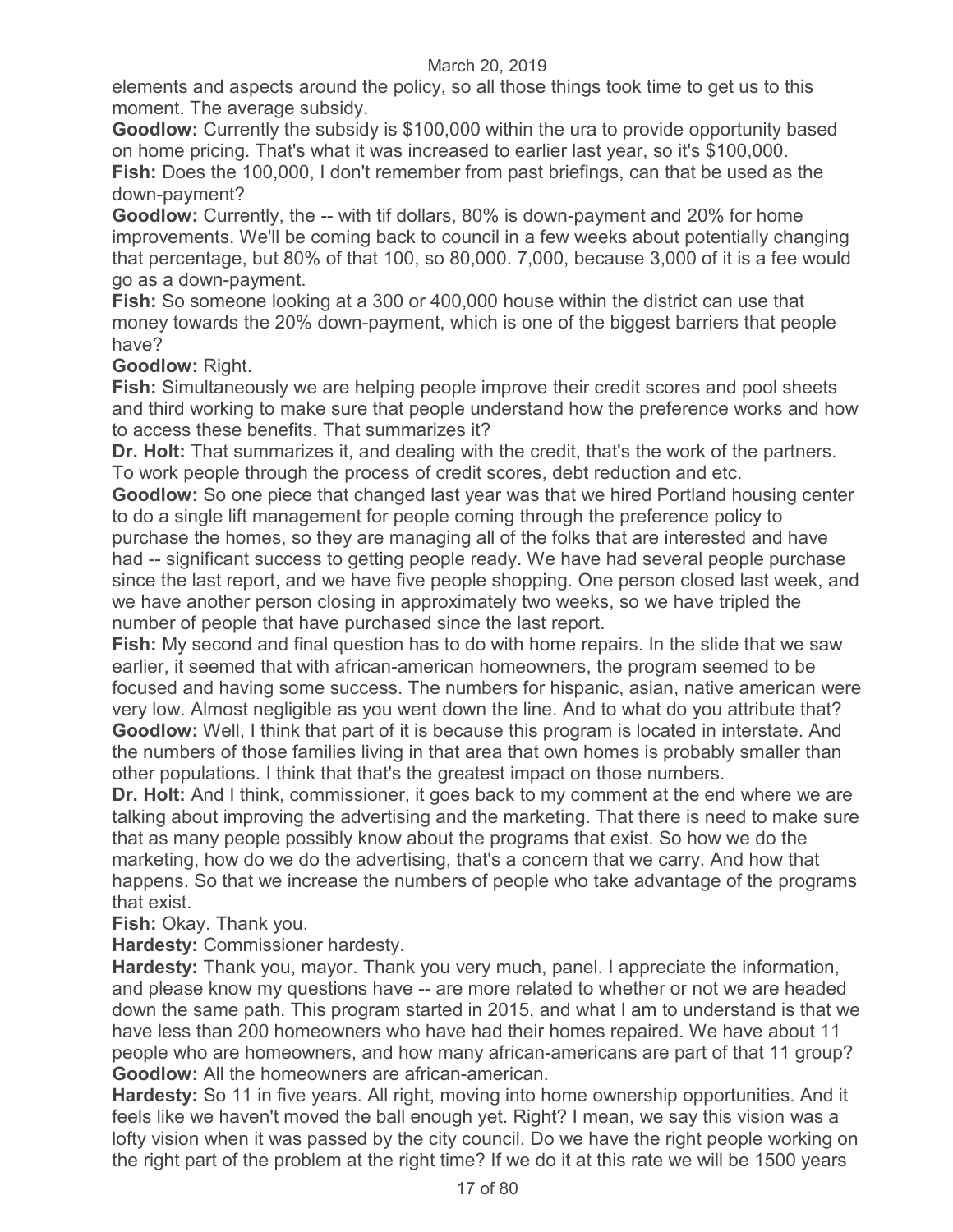old by the time that the african-americans have the opportunity to have homes in inner northeast Portland.

**Dr. Holt:** Commissioner hardesty, let me respond. I smile and I chuckle a bit not by any means to be dismissive. It's because I agree with you 100%. Much of the angst and your presentation doesn't, I think, equate to the energy by which I address this issue. Those at the meeting know that there was significant intensity around that. Since that time having the opportunity to talk more in depth and understand the impact of the barriers associated with the people we are trying to help, it's going to just take time. You know like I do it takes time to clean credit. It takes time to reduce debt. It takes time around this process. By bringing in the Portland housing center, we were able to kind of expedite some of that process, but we are talking about people who have had barriers significant for years. While this opportunity exists, it's one of the things that we need to think about is expending the time line only because of what it takes to help people work through what they need to work through. I didn't understand that, so I was extremely frustrated. Are you kidding me? Four people after, you know, four years at this, but to be able to triple that, at this point, is extremely encouraging, and I believe that we are going to be able to do that again. Part of it, just because of the time it has taken to this point, to clean their credit and reduce debt, and to shift a mindset and empower people to think towards homeownership with a strategy and path has been part of this work.

**Goodlow:** I would just add the policy intentionally is as inclusive as it can be. There was no income requirements, credit requirements in order to get on the list to be part of this program. So a lot of the people on that, that are working towards homeownership or the people that are the most vulnerable, most displaced folks in our city. And like dr. Holt said, it takes time to get from point a to b, and I think that we are now seeing the results of several years of work at that.

**Hardesty:** Are we identifying homeowners who are close to being priced out of their homes who still live in inner northeast, and does this fund help them be able to stay in their home?

**Dr. Holt:** I think part of the mitigation strategy -- the simple answer is yes, but there are nuances associated with that, and I think that we are going to have to reexamine how we addressed those issues. Beyond just home repairs and beyond -- I will say this, part of the conversation that was happening was a strategy for wealth creation and assistance for sustainability to be able to maintain the housing, and that was the adu concept for some homeowners, can they bring in an accessory dwelling unit, but that has its own challenges associated with it, also. Now you are making landlords and business owners and so all of the strategies, or each of the strategies require their own level of intentionality,

thoughtfulness, and planning, and so what's unfortunate is that there is no panacea. There is no simple way to address this multi-faceted and nuanced issue. So thoughtfulness and our collective intelligence to address that, I think, is extremely important.

**Hardesty:** This is my last question. I really appreciate the patience of my colleagues and others. This is probably one of the most frustrating policy proposals that I have observed over the last four or five years. Again, as I said, of the goal is lofty, however, when it's not working we don't have a strategy about changing course to figure out what would be a better approach. We keep going down the same path, and in a couple of years, rather than 11, maybe we'll have 15, and you know, maybe in a couple of more years rather than 15 we will have 20. And that is not sufficient. I know that african-american elders are being priced out of their property now. Speculators are coming in and buying it up, and revising it or tearing it down and building whatever. And I would think, I would think, and I am not a housing expert, so this is just my own humble opinion, but I would think that we will be connecting with elder, empty nest, homeowners and saying, what's your plans for the future, right? And how do we make -- make sure we keep low income housing, actually low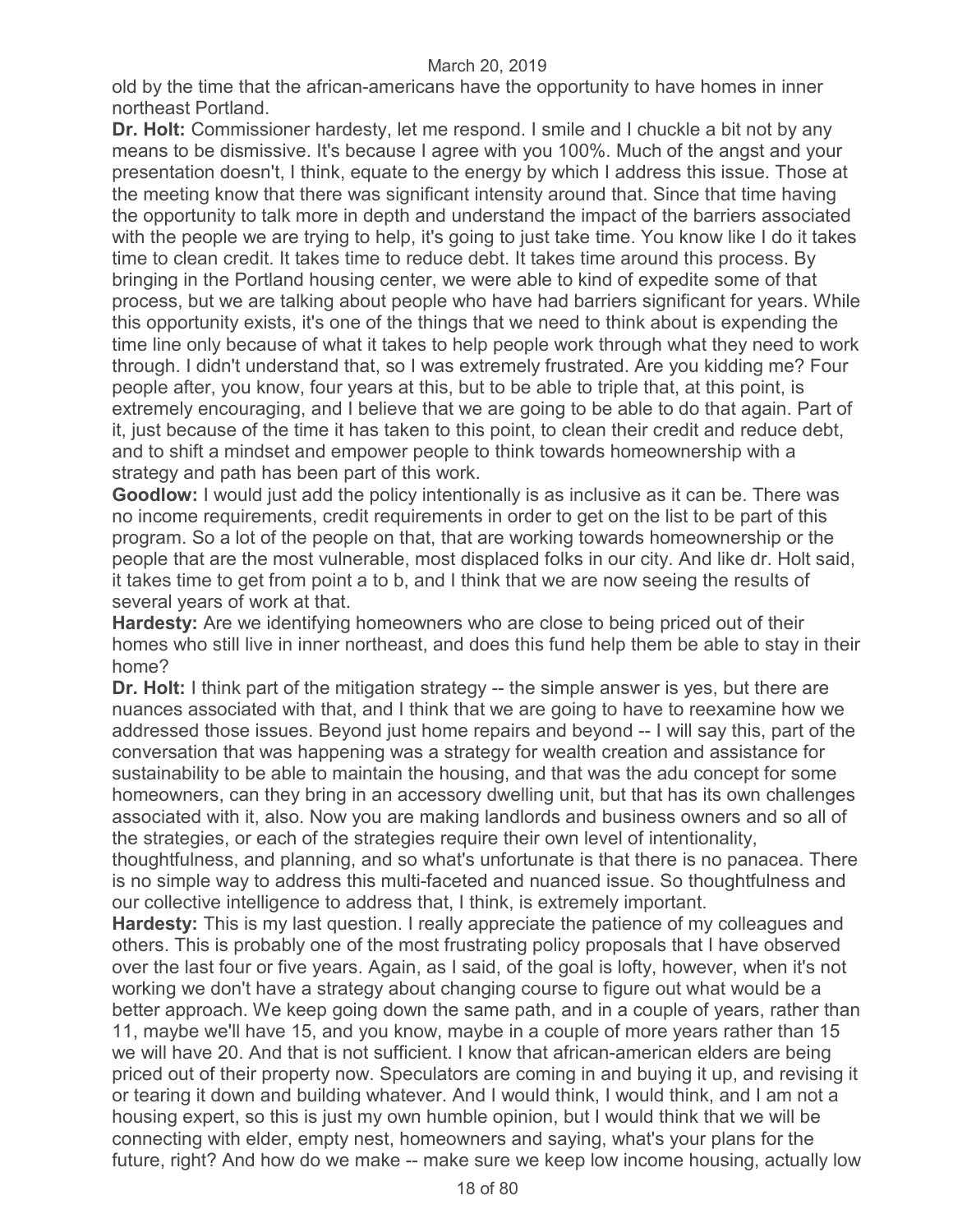income, right? What we are still doing is subsidizing developers, and to me we can never subsidize the developers enough to increase the housing stock as we need to. I guess that's my soapbox, and thank you very much. Appreciate it.

**Dr. Holt:** If I could say two things in regard to that. I agree, this is a -- it is an arduous process. The preference policy being associated with geography instead of ethnicity was to secure the best opportunity possible for it not to be reversed so we could reach as many people as possible. I, personally, would love it to be directed at those who have been most impacted. I would love to be able to say that this is for black people. These are the blacks who have been hurt, and here are the ways we are going to help them. To have a policy that would say that or would identify that would put us in the position like new york or san francisco that had theirs overturned, so to associate it with geography gave the opportunity for the broadest reach. Knowing that the people who lived in that area were most impacted. I am absolutely in support of the heartbeat of which you express and communicate. The frustration, I can only, at this moment, trying to maintain my appropriate expression. The frustration about the pace has been palpable. We want to see as many people benefited as possible, as well as those who presently own homes, and the strategy to engage the elderly homeowner and help them to think about estate planning and longterm planning and how do we pass this on to families, that's been part of the discussion of the oversight in the and would welcome your participation in some more of that in terms of how we can make this a reality.

**Goodlow:** It's going to add, we have a pilot project that we'll be starting in a few weeks, we are doing an rfp for exactly what you are talking about, to hire an organization to provide case management to particularly to seniors about predatory lending, about estate planning, and how to pass their homes on, and about reversed mortgages, and all those things that we know seniors get sucked into. I live in the district, and I get probably three or four letters a week saying, I will buy your house for cash. I just tell them, you know, 1.5 million you can come and get it, but, you know, and they are like well, that's outrageous. Well, my house is not for sale. So that's exactly what we're going to be working on. **Wheeler:** Thanks, leslee. Commissioner Fritz.

**Fritz:** Dr. Holt, thank you for your work and the esteemed community members. It's difficult work and heartfelt work, and I appreciate it. You mentioned accessory dwelling units, when you gave us the report said the committee recommended putting that on the back burner. Is it -- permanently on the back burner? Is there an update?

**Dr. Holt:** When we put it on the back burners, because it needed more cooking from our perspective. It needed to be thought through. The presentation around how it would be implemented at the time just didn't benefit enough people. It was extremely narrow, and then some of the things that I just mentioned in terms of how are we going to address educating people who are -- most of them elderly, in becoming business owners and landlords. It just brought some elements that needed to be thought through, so we did not want to dismiss it. It was never saying that hey, this is not something to do. But it was something that we needed to think about more thoroughly and be very strategic with how it happens. The goal is to create -- to not only help people stay in their homes, but it will be great to create a way to increase the revenue to support that.

**Fritz:** Has more work been done on it?

**Dr. Holt:** Not specifically to our committee.

**Fritz:** Thank you.

**Wheeler:** Commissioner eudaly.

**Eudaly:** Thank you, mayor. I am very pleased to hear about the work to reduce the barriers to participation. I think that a lot of work went into developing that preference equation, and like you said, we had to be very careful so we did not run a foul of the fair housing act. That is why it cannot be based on race. There was not enough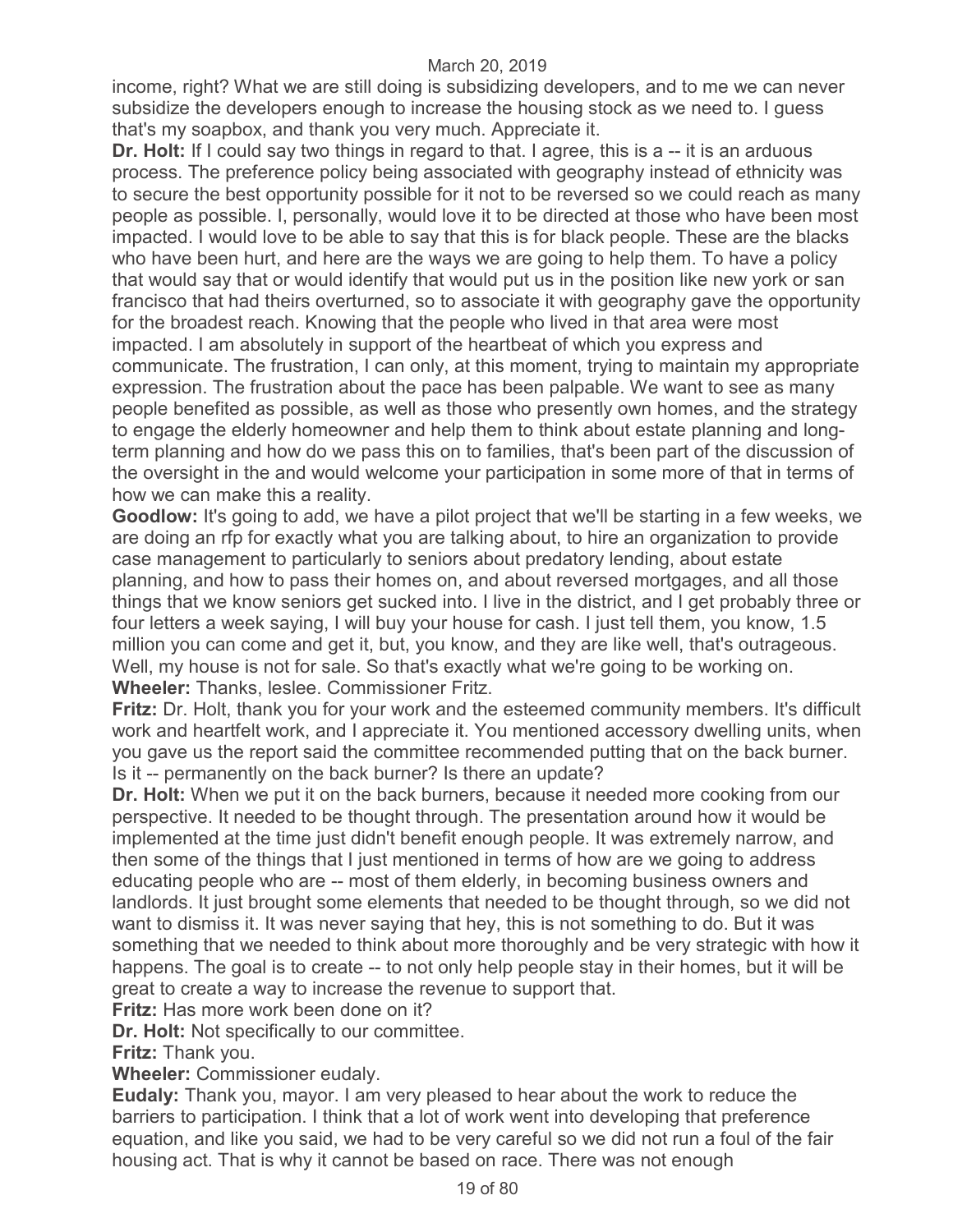acknowledgment given to the fact that the very people that we are trying to reach and engage were not going to be credit ready, that we are, you know, beginning from a more economically disadvantaged point, and I remember a lot of friends of mine or people I know through housing being very excited initially and then feeling very discouraged by what they learned when they participated in the first rounds of community conversations, so I absolutely agree. We need a new marketing campaign. We need to reintroduce this project to the public, and, perhaps, you know, one side should be is the homeownership opportunities, and another angle should be to seniors, and to not sell. And to help them with maintenance, help them with energy efficiency, and I am particularly interested in succession of ownership within families because we know that that's when that asset is really can -- at a big risk of being lost. As far as the adu conversation goes, I am very interested in that. I can connect you with a host of people who are working on a variety of issues around adus. One is that there is currently no financing product. Unless you have access to 150, 200,000 in capital, you cannot develop an adu or unless you can build it yourself, I guess. And so we are working on filling that gap. With a product that would allow, allow, I guess, applicants to take rental income into account. So it's not going to deliver to everybody that's in this program. But average Portlanders should be able to develop an adu and increase value in their homes and generate income, but there is also the challenge of turning homeowners into business owners and landlords, and there is another group of people working on that. So it's, it's a complicated but really promising opportunity, and I would love to help.

**Dr. Holt:** We welcome the conversation. Thank you. Thank you.

**Wheeler:** Thank you for your presentation. I will entertain a motion. We have a motion from commissioner Fish, a second from commissioner eudaly. Further discussion? Karla, please call the roll.

**Fritz:** Thank you for your presentation. Certainly some achievements to celebrate, and I appreciate getting that update, and also you called out areas where there is room for improvement, and communication and the other places you highlighted for us. It is unusual to have a presentation where flaws are highlighted as well as the things to celebrate. So I appreciate you calling them out and giving us the explanations you have, and that you will follow-up with us for the ones still to come. Thank you. Aye.

**Fish:** Dr. Holt, I am not sure when you find time for sleeping because in addition to doing this work, you are also engaged in a community visioning plan for the ifcc, among other thing, and we look forward to your report on that, and how we might take that treasure and honor the legacy of charles jordan and the investment that we have made and currently into something better. I want to thank all the members of the oversight committee who are listed in your report for their service. Clearly there is frustration with the pace, but time will tell whether this is a successful strategy. I am pleased that you have got two homeownership projects in the pipeline, one with habitat and one with pcri. I think that's very important. That's going to help us significantly span the number of homeowners in the district. And please in between your next presentation, if there are tools that you need or changes that the council needs to consider, to advance your work, we need to hear from you. It's great to have the annual reports, but you are going to encounter barriers that need our attention sooner, so I hope that you are not shy about letting us know what kinds of things we can consider to help make your work smoother. And your, your outcomes more effective.

**Dr. Holt:** Thank you very much. You will hear from me frequently.

**Fish:** I appreciate the report and aye.

**Hardesty:** I also appreciate the dedication of the community volunteers who are spending a lot of time trying to figure this out. But again, for me I guess I am most frustrated with just the glacier pace that we are moving, and the lack of analysis about what it will take to get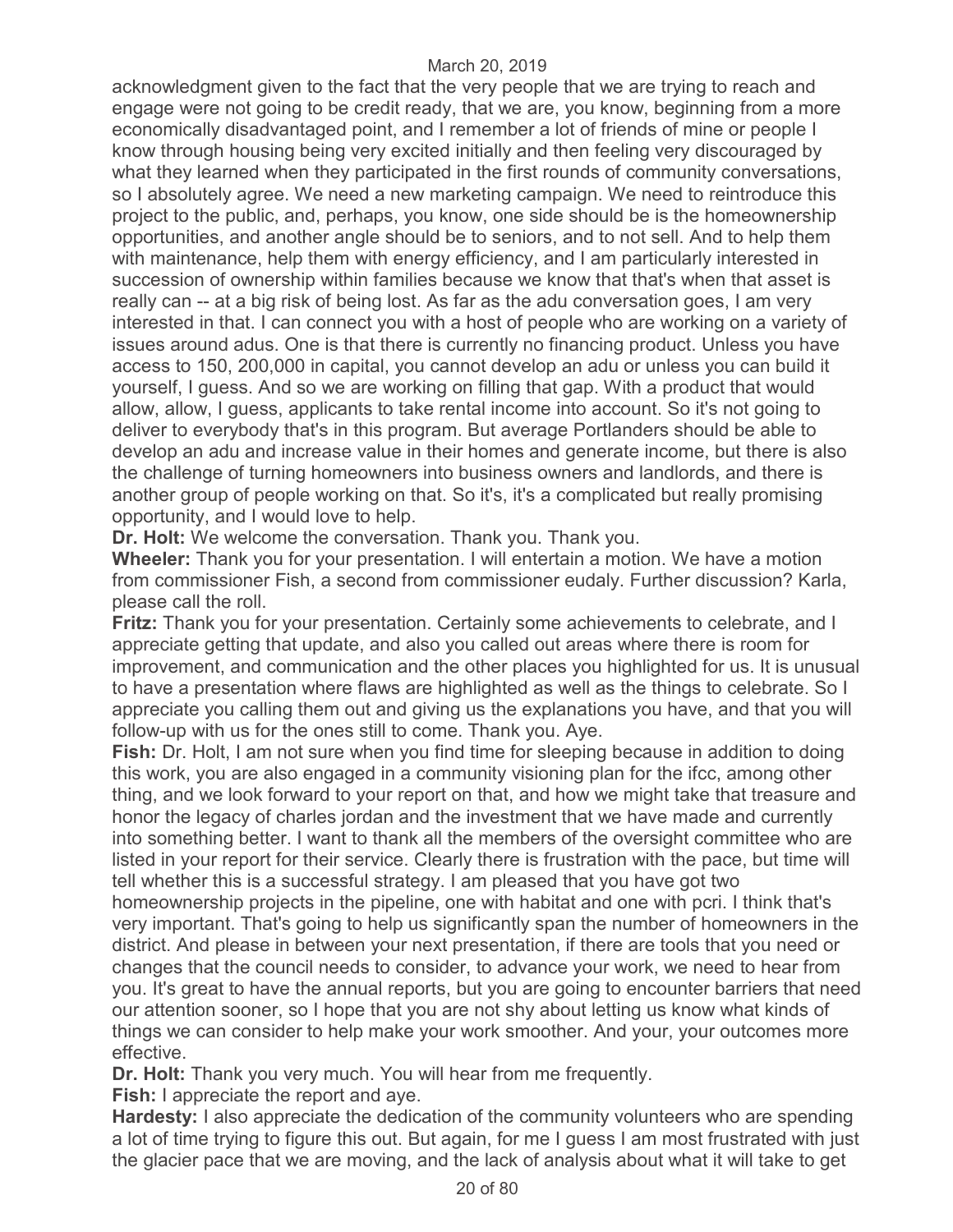us to what we say the goal is. And so it is my hope as commissioner Fish said, that we don't wait a year to hear from you again, that you come as soon as you have some requests from us, about what changes you need and the policy or the direction you are headed because I really don't want to sit here for another year and hear we put five more people into a home and we're doing all these great things but at the end of the day we still have people suffering on the streets. It's about relieving the suffering. I vote aye. **Eudaly:** Well thank you to members of the oversight committee, dr. Holt, Portland city staff, slightly more hopeful report than last year. And like I said, please reach out on the adu issue and the don't solve marketing campaign. I would really love to help. Aye. **Wheeler:** Again, I want to thank the entire oversight committee, and especially dr. Holt. I cannot stress enough how important your leadership has been to this, and I really just at every opportunity I want to take the opportunity to thank you for the great work you are doing in the community. And dr. Karen edward, felicia trip and tristan dallas who were all the subcommittee members who are very instrumental in making sure this report came to the city council today. I want to thank cupid alexander on my team who worked tirelessly on this, as well. We focused on the challenges. That's what we spent last year doing, as well. When you came before the city council, but I also want to acknowledge that today's report highlighted many significant outcomes in 2018. There were two buildings opened providing 132 more communities of affordable housing within the interstate corridor, and new approach were implemented based on some of the conversations that we had last year. For example, the down-payment assistance loan forgiveness was instituted which gave participants the opportunity to have their total loan forgiven within a 30-year period. And as dr. Holt said, I think very eloquently, there are many barriers that have to be overcome with the population that we are working on, cleaning up credit, decreasing debt, and working with our colleagues at the Portland housing center to make sure that people are ready to be successful in those homeownership opportunities that they are provided. So in total now, 15 families have become homeowners. That's up from the reported four at this time last year, and as dr. Holt mentioned, seven families are actively looking at this time. This is measured progress, and I also want to acknowledge the work of the housing bureau and the community on coming together to further improve upon this. We have further to go. Our city is seeing a massive investment in affordable housing construction, and we must improve the ways in which these opportunities are shared for all people in our community making sure that we are hiring minority contractors and creating a broad array of economic and housing opportunities. As has been noted in the report, there are still critical gaps that exist. For example, the question remaining about the contractors participating in home retention, I think that that's important data, and we should work together to better shine a light on what's going on there. And finally, I want to say this, this is really about trust. We have to township to recognize and acknowledge the past and move forward in an intentional community centered way, and that is one of the reasons that this committee was put into place in the first place. We have made some adjustments, and I am sure that we will continue to make adjustments as this process unfolds. And I am, obviously, I continue to be highly committed to the outcomes, and I will work with all of you on the oversight committee and I will work at the Portland housing bureau on how best to achieve our collective goals. So thank you again for coming in and thank you for your leadership and commitment, and I vote aye and the report is accepted. Thank you. [gavel pounded] colleagues, next item will be item 245. Given we have a massive agenda, I am going to limit public testimony to two minutes, so please be aware of that when we get down to the public testimony side of the agenda. Next item is a report, 245. **Item 245.** 

**Eudaly:** Thank you, mayor. It's a pleasure to bring this progress report forward for the fixing the streets program, which is delivering on the promises made to voters when we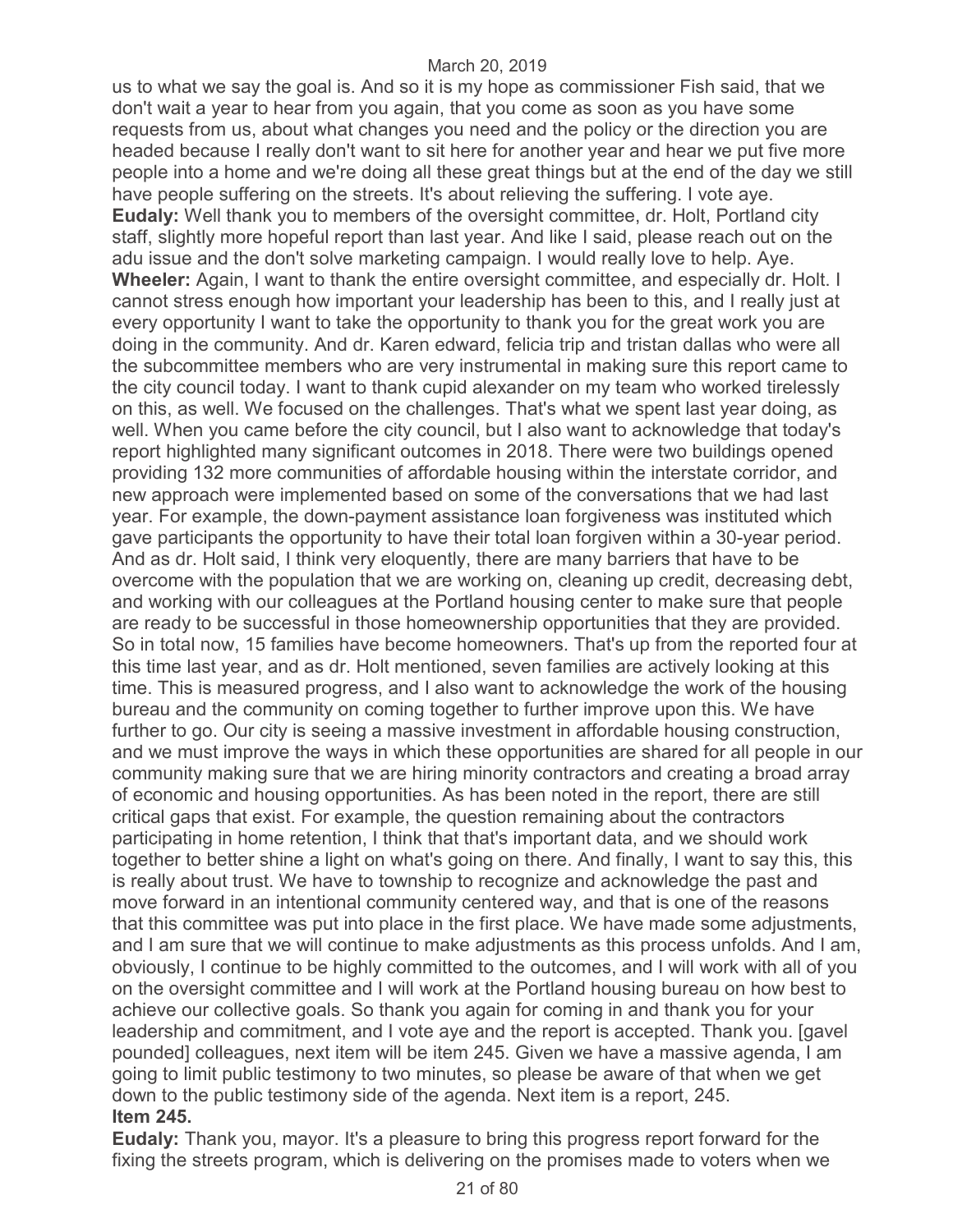asked them to approve a ten cent increase in local gasper gallon in local gas taxes. Our new iteration of the oversight committee has been established and recommending that the revenues collect be allocated to the existing projects in the program. Something you will hear more about and a highlight for me is the disadvantaged is minority women and emerging small businesses, affectionately called dmwesb. That is the exciting news that our utilization rates are more than double the goal of 30% set by the city coming in at 68%. So I just want to congratulate the bureau and encourage continued efforts. This construction season is going to be a doozy. I've been saying that as often as I can to try to gently prepare people for how challenging some of the streets are going to be this summer and next. We have 41 major capital projects beginning or finishing in 2019 with the total investment value of over 124 million. Those are some of the highlights of the report. Staff will go into more detail, and now I am going to introduce interim director chris warner, program manager michael tatae? And oversight committee member jennifer rollins. Welcome.

**Chris Warner, Interim Director Bureau of Transportation:** Great. Mayor wheeler, commissioner eudaly, thank you, chris warner from pbot. So thank you for this opportunity to talk about fixing our streets. I am going to just give a quick overview and I will come back. I will have michael do most of the work. But really, also have jennifer because the public has been a critical part of the success with the program thus far. Fixing our streets was made possible by the voters and by you, city council. In May of 2016 voters put their trust in us and passed measure 26173, and that same month you passed the heavy vehicle use tax, to go, these two measures created Portland's first ever local transportation funding mechanism. As mandated, facing our streets, dedicates 56% of the funding for maintenance projects and 46% for safety. And with measure 26173, we created the citizens oversight committee which will monitor and report on the program. We promised voters and you that we would deliver better streets. More sidewalks. Improved bike lanes, and safe routes to schools throughout the city. And I am happy to report we are keeping that promise so we will be hearing from jennifer who is sitting to my right, a member of the oversight committee and invited, inviting other members of the public we've been working with to give them their perspective on neighborhoods from across Portland. I will turn it over to michael, and he can go through the technical piece. We will be here to have a discussion and answer any questions you might have.

**Mychal Tetteh, Bureau of Transportation:** Thank you, chris and mayor, commissioner, it's really a privilege to be able to present the work we are doing fixing our streets with you today. Now that spring is here, the construction season is about to start. 2019 will be the busiest year, we will cut the ribbon on 20 projects. Thanks for fixing our streets we will not only make foster safer and more efficient, we will create an attractive tree line street for residents and businesses. We will break ground on 21 projects, including the capital highway project, the community has been asking for a safe, and well maintained highway for decade, fixing the streets is making that possible. We are going to match 3.3 million worth of fixing our streets funds with 19 million of additional funding to deliver new pavement, new sidewalks, and new lanes. We will begin work on martin luther king jr. Boulevard. And next, I would like to share more contexts as it relates to the program implementation. At the end of 2019 we forecasted a planned investment of \$124 million of capital projects drawing from a multitude of funding sources and will complete or break ground on 41 major capital projects. This does not include the safe routes to school projects. These range from installing crosswalks and signs to building median islands and installing rapid flashing beacons. In each case we make it easier for families and their kids to get to school. Thanks to fixing our streets we have completed 253 base repair projects all over the city since 2016. These are small but mighty repairs that save a street. We reconstruct those sections of the street where it has failed. These focused interventions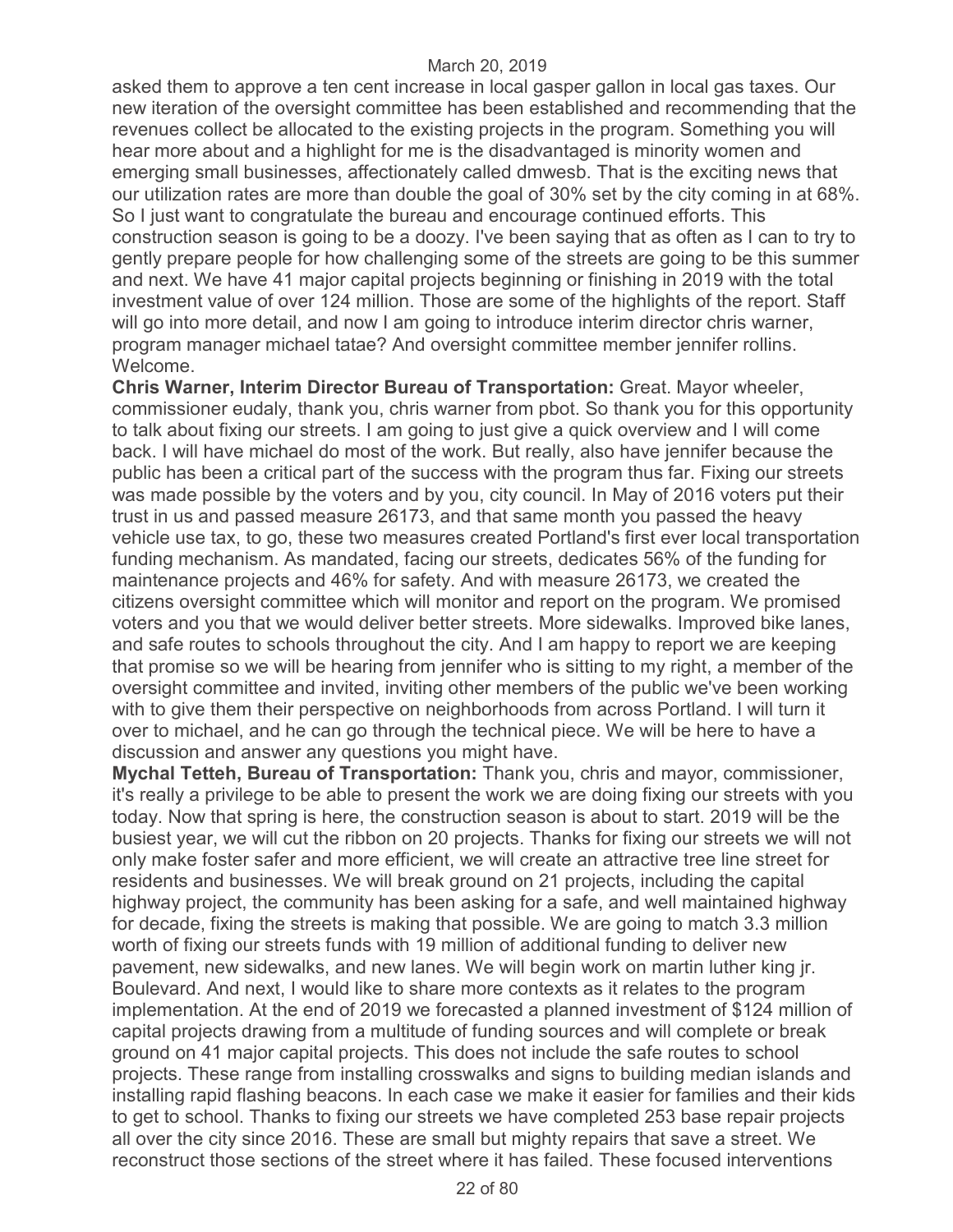keep the rest of the street from failing saving us money over the long-term. By the end of 2019 we will have installed 48 blocks of sidewalks. Delivered 375 pavement reconstruction project, and provided over 30 curb ramps in partnership with a resident ramp request program, added 12 trains of bicycling facilities and made it easier to get around on our most important streets including 82 and 122 avenue, outer division, halsey, weidler, alberta, denver avenue and beaverton/hillsdale highway. Much of this work is possible because pbot has worked tirelessly to multiple taxpayer dollars by leveraging funding from other sources. These funds help us to deliver more projects and ensure we meet federal, state, and local policies designed to protect the most vulnerable roadway users. The program is about more than just projects. Similar especially proud of the early progress that we have made in supporting widely shared economic prosperity. Pbot like the rest of the government has made a clear commitment to equity. As part of this we pledged to make sure 30% of contracts were awarded to dmwesb firms. As you heard from commissioner eudaly, we not only mess that mark, but we exceeded it by a wide margin. Our low-bid contracts have gone to dmwesb firms at an unprecedented rate in partnership with our colleagues in the prime contractor development program and central pro consumer, we raised the bar and have shown what can be achieved when we commit ourselves to increasing equitable outcomes and capital project delivery. Beyond the outcomes, pbot staff has been at work accelerating improvements in our capacity to deliver our capital programs. The fixing of the streets program inaugurated a new era. We have used the program to drive key changes at the bureau. The changes have not only improved how we have delivered fixing the streets program but also helped us improve our project delivery and financial forecasting and all of our capital and maintenance projects. These changes include capital project controls that analyzes the project delivery and supports resolution on key capacity challenges, and project value stream analysis which informs key process improvement priorities, and we also led the implementation of the get Portland moving initiative, which improves coordination and limits conflicts in the right-ofway, and the establishment of a team focused on the delivery of quick build projects implemented through on-call contracts or through our maintenance operations crew. Now I would like to turn it over to one of our oversight committee members, jennifer rollins, to share the ways in which we are engaging our neighbors as we deliver this program. **Hardesty:** Before you do, mayor.

**Wheeler:** Commissioner hardesty.

**Hardesty:** I just want to applaud how well -- how overwhelmingly you exceeded the goals on hiring minority women and emerging small businesses. My applause to the commissioner in charge, as well as to the bureau. You are sitting here during the last presentation, and same goals but radically different outcomes, so I want to thank you for where you are and where you are headed and keep up the good work. **Tetteh:** Thank you.

**Jennifer Rollins, FOS Reporting Committee:** Thank you, and thank you mayor and commissioners for listening to me talk about this again.

**Wheeler:** In your for being here.

**Rollins:** We've been determined as the oversight committee to keep the trust of Portlanders, so we continued to seek input on the projects and keep the public informed about the activities, as well. We have engaged thousands of Portlanders in person and hosted open houses and information sessions in 5 different neighborhoods around the city. We have translated our recent progress report into five languages, and it's available online. With support of the program we completed a historic outreach effort for safe routes to school. We met with families on all of Portland's five school districts, and they talked to us at length about where they needed safer crossings, sidewalks and other infrastructure. As a result we have a truly comprehensive list of projects to improve walking and biking for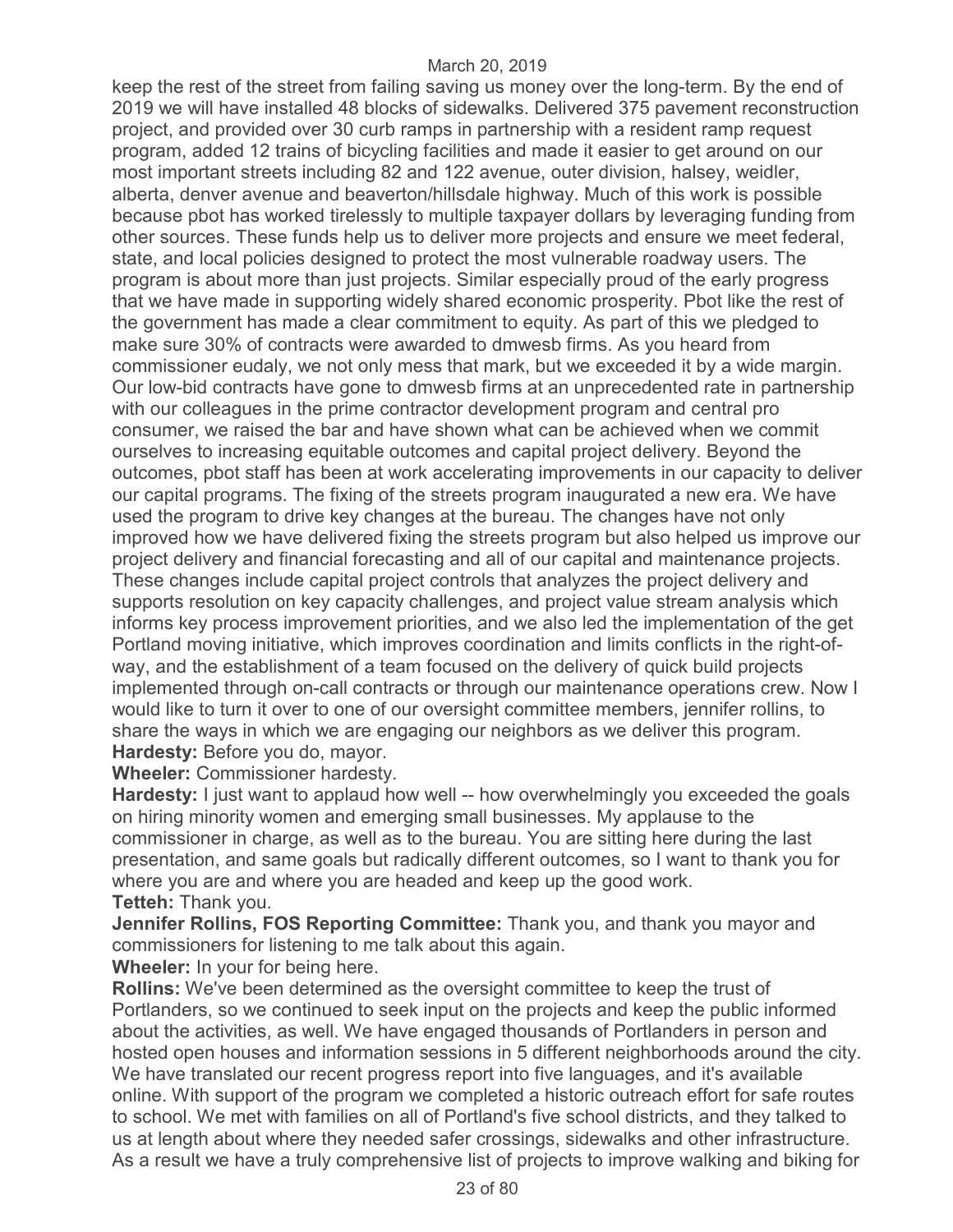students in each of the city's 12 high school clusters. We've also invested fixing our street funds to support the community-driven issues like east Portland in motion, and southwest and northwest in motion. And our committee will continue to engage our neighbors to ensure the remaining fixing our street projects reflects the community needs, and I will go off topic for a second. I remind everyone how important this is because yesterday while I was picking up my carpool in the neighborhood, I drove right past a woman killed while walking in her neighborhood in southwest, and so I am reminded this is not just my obsession but important to everybody in Portland. Thank you. **Wheeler:** Thank you.

**Warner:** Great. One thing about jennifer, the work that she has been doing is magnificant not only on the fixing the street committee but before we got there, the work in terms of she's been an advocate for additional funding for transportation, and she has been tireless, and we really thank you for all your work. So in approving 26173 and the heavy vehicle use tax, you really asked for transparent, accountable and efficient programs, thank you for the opportunity and we look forward to coming back in the fall to talk more about it as we get through the spring and summer construction season. So we have got a lot to do. We have got much more to do. One other thing I wanted to say before we call up the neighborhood folks we've been working with, michael, our program manager is taking another position within pbot so it's been a journey. He's been a great advocate and been a super -- we would not have gotten this far without him. We have given him the job. We passed this ballot measure, and now find a way. So michael, all the things we talked about in terms of the controls group and project delivery -- he's been right in the middle of. He's only moving across the floor. He'll be closer to the program manager. He used to bother all the time in terms of work, but he's a valuable member of pbot but he will be doing other extraordinary things for the city. So michael, thank you.

**Eudaly:** I would also like to thank and congratulate michael. A little nervous but leaving fixing our streets, but I know that we are going to find a worthy replacement. I want to acknowledge the daunting task that michael was handed, and recognize that he brought a somewhat kind of, I guess, antiquated system into the 21st century. I will be forever grateful for that and so will everyone in Portland. Thank you.

**Tetteh:** Thank you, commissioner.

**Warner:** We are replacing the six people. [laughter]

**Eudaly:** You hadn't told me about that.

**Wheeler:** This is a no-brainer. [laughter]

**Eudaly:** Right now -- not laughing. I want to call up terrence, brett and keith to say a few words about some of the work we have been doing in the community.

**Wheeler:** Appreciate it. Thank you.

**Eudaly:** Welcome. Please state your name for the record.

**Terrance Moses, Kenton Business Neighborhood Association:** Yes. Good morning, commissioners, mayor. I want to first thank you for allowing me to sit before you and speak about this topic. I'm terrence moses, i'm a neighborhood association business member, association member, and as well as a neighborhood advocate. I want to thank you for the awesome work that pbot has done for the Portland streets project that they are doing. Every project is amazing. What michael has brought to the table has been really great. He's been out in the community from the start. He's knocked on doors, passed out flyers, met with us over time and talked about the two different projects they proposed for the neighborhood. I want to thank him and the rest of pbot for just that. The due diligence they put forward to this was excellent and kept us informed of what they were doing, how it was going to go about, and what was their plans. So this north denver project has been a great one. It has been excellent working with michael and his team getting it done. The project will provide necessary means for our cyclists to roam down the street safely. It will allow for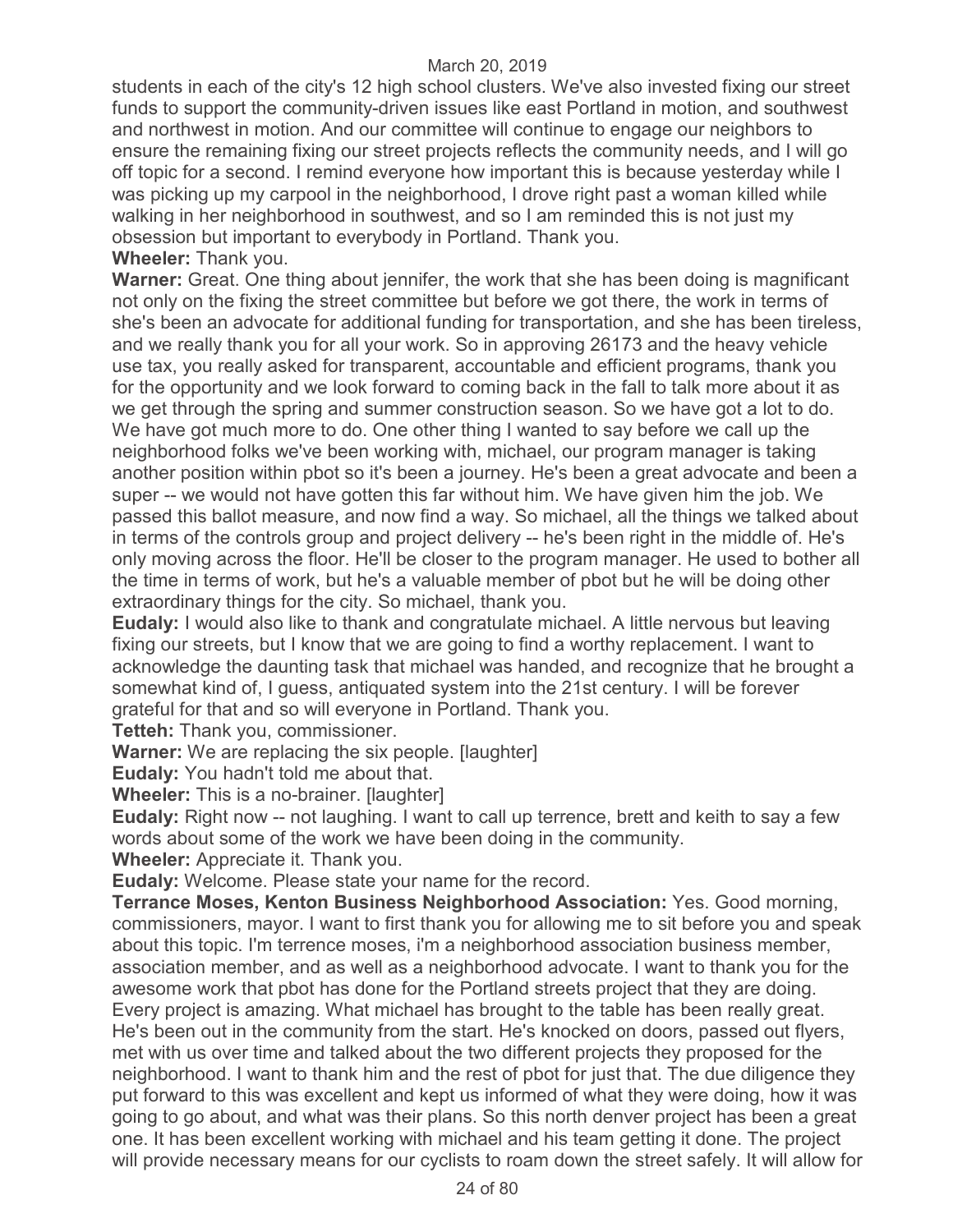our elderly to cross the crosswalks in a safe manner. It will allow for traffic to flow much more quickly, smoother. The pavement they are implementing in this policy was a tough one. But we did narrow it down to a project that is best suited for the kenton neighborhood and the business district and we're happy with that and we thank them for that. I just wanted to let you know that we are glad that they're able to get this done in our community for this short period of time. Also, I want to speak from a personal note as mentioning with jennifer from the oversight committee, her having to witness that is what I wanted to actually for us to be proactive on for the kenton neighborhood. It sits right in a neighborhood where there's a huge park, and it's used by almost everyone in the neighborhood and surrounding neighborhoods. Over the last three years we have developed a housing in that same corridor on argyle, on willis and on brandon avenue. There's an intersection on the corner of willis and brandon avenues that has raised a concern. It is a marked crosswalk, but the traffic has begun to get heavy, and ferocious. Having a beacon marker put there would be proactive and in causing a catastrophic incident to happen. I would like a beacon light there. The daycare crosses three times a day there to take kids to the park. Our pedestrians walk that crosswalk from local restaurants to get to the park. I have seen and witnessed numerous accounts of where pedestrians could have been hit or -- and/or killed. I want Portland to be about being more proactive in stopping these things more than, well, now it's time to because of a catastrophic incident. That's my take on it. I hope that you can understand where we're coming from. I speak on behalf of the kenton neighborhood association and business association. Thank you for your time.

**Wheeler:** Thank you. Thanks for your testimony.

**Brett Bolstadt:** Good morning, mayor, commissioners. I'm brett bolstad. I'm the parent of second and fifth graders at lewis elementary school at the corner of southeast 45th and evergreen. For several years I have coordinated monthly walk and roll events at the school as a part of the safe routes to school program. Southeast 45th is a major thoroughfare connecting the heart of the woodstock neighborhood to johnson creek boulevard. It serves trimet bus line 75, and it's also the route that many children use to get to and from lewis elementary school. However, southeast 45th presents a number of hazards within the lewis elementary school boundaries. High traffic volume before and after school, drivers traveling at high speeds, cross-traffic emerging from narrow feeder streets, poor visibility at corners due to parked cars or vegetation. Traffic signs obscured by vegetation. Missing section of sidewalk on west side, heavily worn street surface and potholes, lack of street alignment at southeast knapp and blind intersection at henderson, flavell to the grade there. I have been pleased with city of Portland projects to provide adr-come minute corner curb cutouts along southeast 45th and to regrade and gravel alleyways. Children often bike or week to school through these alleyways as an alternative to southeast 45th. I'm pleased to hear of upcoming projects. Michael with fixing our streets has informed me there will be improvements to crossings at southeast 45th and evergreen as well as southwest 46th and henry during spring break to minimize impacts on the school community. As well as other projects in the neighborhood. Also scott cohen, city of Portland capital project manager, has also informed me that southeast 45th will be resurfaced from southeast glenwood to southeast harney later this year. I applaud these efforts to improve southeast 45th and I hope that the city of Portland will continue with further improvements along southeast 45th to enhance the safety of children walking or biking to and from lewis elementary school. Thank you. **Wheeler:** Thank you. Good morning.

**Keith Lieden:** Good morning. I'm keith lieden, southwest resident. When vermont was identified to receive street maintenance attention through fix our streets I was hoping that additional bicycle and pedestrian facilities and safety would be installed as part of that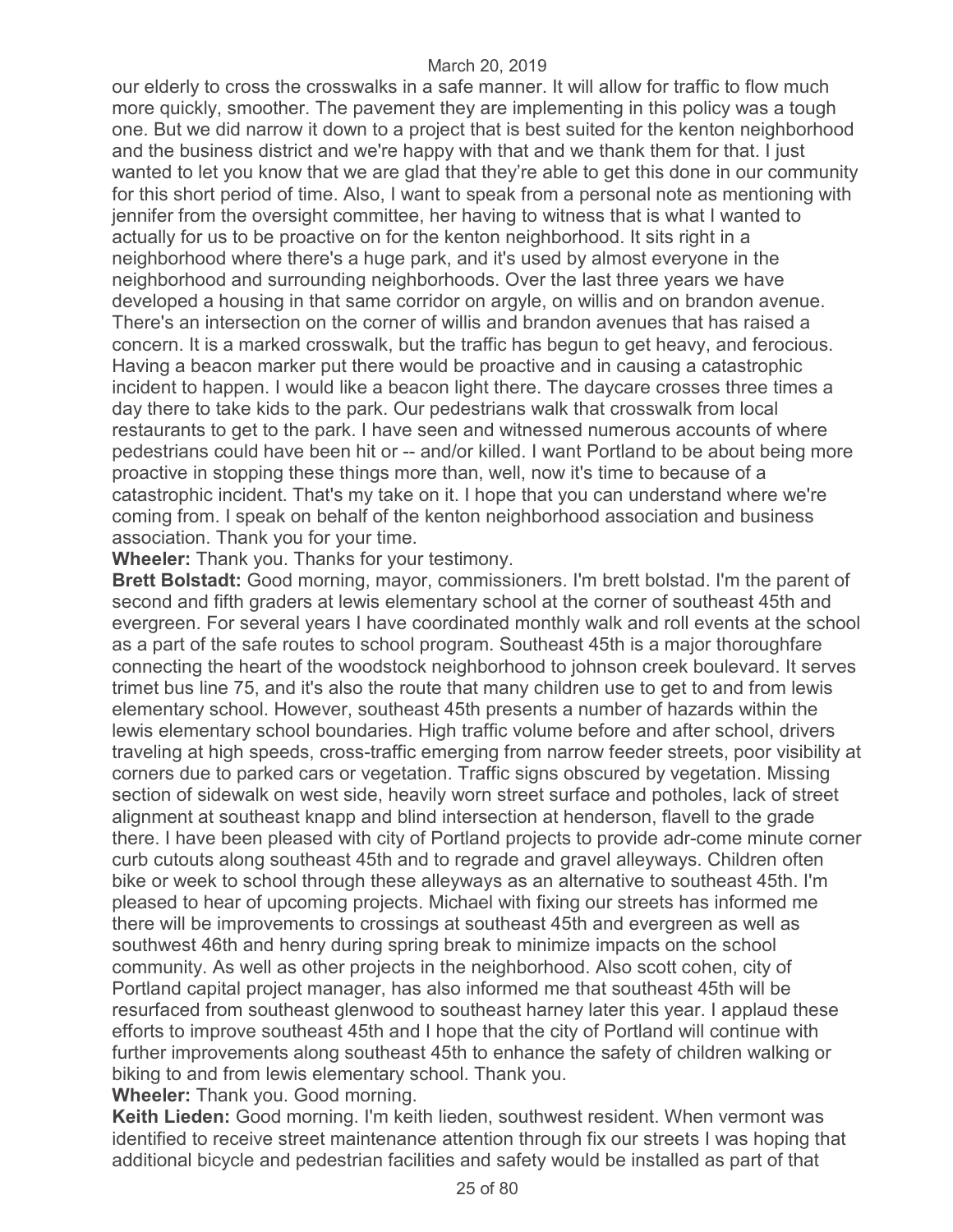project however given the city's historical tendency to pass on opportunities like this I was pessimistic. I'm pleased to say that pbot did a splendid job and exceeded my expectations. Public involvement was robust, comprehensive and inclusive. Pedestrian bicycle gaps between 30th and 52nd were completed consistent with tsp, and citizen comments. Additional improvements were added beyond that for existing facilities for particularly westbound cyclists improving the intersection at vermont and 30th, then also making the existing bike lane between 35th and 45th a lot safer. In total the change between 30th and 52nd was formation. Vermont should be a shining example for how similar projects are conducted in the future. The question is how can the city provide funding to do much more. As a southwest in motion public review draft nears completion, pbot staff is painting a very pessimistic picture for implementing the projects in that plan. To partially mitigate this funding shortage I believe the city should do four things in southwest Portland and the city generally. One continue to and hopefully expand the fix our streets program. The city asked for a nickel when it really needed a dollar. We still have a critical need for a lot more funding in this area as you are very aware. Second, don't be preoccupied with large projects only. Small strategically important improvements can have a lot of bang for the buck. Create a robust, flexible fund used to leverage street projects that are conducted by pbot or other city bureaus to include pedestrian, bike safety improvements along with them. This is the key to be agile and take advantages and complete plan improvements when most cost effectively. Pursue funding in the anticipated 2020 regional transportation bond for pedestrian bike improvements that would enhance the performance of southwest corridor light-rail. Thank you.

**Eudaly:** Thank you.

**Wheeler:** Appreciate it.

**Warner:** So we are here to answer any questions you may have.

**Wheeler:** Further questions? Commissioner hardesty? I'll entertain a motion. **Fish:** So moved.

**Hardesty:** Second

**Wheeler:** We have a motion and second. Please call the roll.

**Fritz:** Thank you to everyone who presented. Thank you, jennifer, for your leadership and michael for your work. I also want to mention stan gibbs and irene marion, equity managers in transportation who have been an exemplary implementation of how to do outreach, how to target and publicize these opportunities and indeed many of these projects are suitable for energy and smaller businesses. I appreciate that. Thanks, chris warner, former director leah treat, commissioner saltzman, commissioner novick. I hope we continue this program. I second the suggestion that we need more money for these purposes. I appreciate this report. Aye.

## **Fish:** Aye. **Hardesty:** Aye.

**Eudaly:** Well, thank you for the report and thank you for your hard work. I feel so lucky to have such amazing staff to work with as I learn the ropes of the new bureau. We are certainly going to take the gas tax back to the voters. I agree it's a dime for a dollar's worth of problems, however I sincerely doubt that the public would pass the dollar a gallon gas tax, so we have to work with the system that we have, and if you have other ideas about revenue i'm all ears. Fixing our streets is large and small projects and I love how diverse and dispersed throughout the whole city the projects are and how we are prioritizing projects with both an equity lens and an eye to meaningful safety improvements. Thank you again. I vote aye.

**Wheeler:** Excellent report. I appreciate it. By the way the power point presentation, lots of photos supporting the work is helpful. Thank you. I vote aye. The report is accepted. We're going to lose commissioner Fritz soon. I would like to do item 252 before we go back to time certain.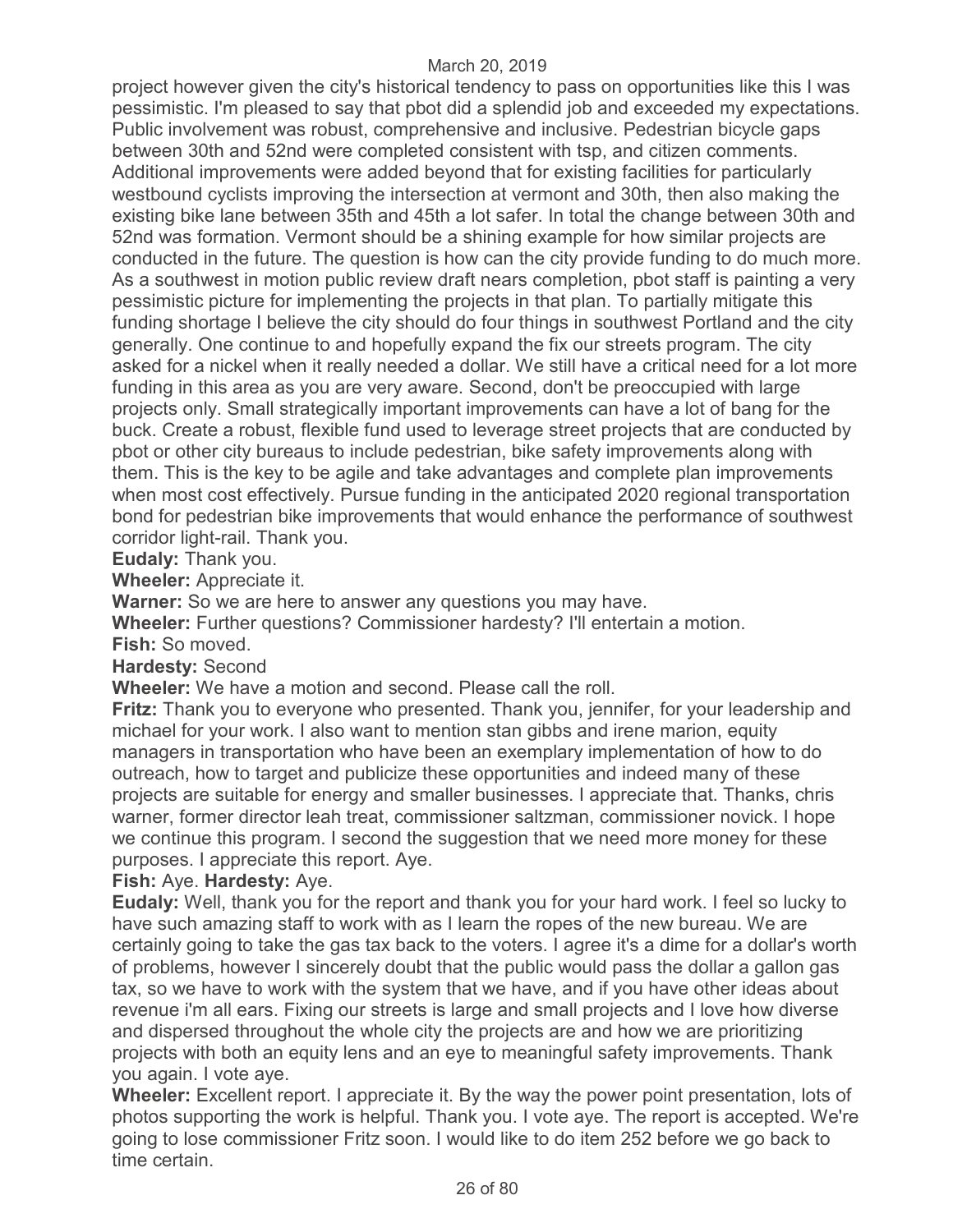**Fritz:** I'm disappointed. I really wanted to see the park presentation. You don't need me for the other one.

**Wheeler:** Your choice.

**Fritz:** I'm going on city business.

**Fish:** This next item directly results from the parks bond that commissioner Fritz passed. **Wheeler:** I'm sorry, I got misinformation. I was told by the council offices that you wanted to be here for 252. Back to 246, please.

# **Item 246.**

**Wheeler:** Commissioner Fish.

**Fish:** Mayor, colleagues, today's procurement report is for a new playground, pathways, benches, irrigation improvements, and other park amenities to be added to lynch view park in east Portland. Portland parks and recreation is able to make these improvements thanks to funding from the parks replacement bond and parks system development charges. I should note as we did in our budget presentation yesterday that if the council continues to support as I hope they do our equity agenda in east Portland and continues to support additional assets being built so east Portland has the same opportunities as the rest of the city, I hope that we will continue to honor council budget commitments to fund the o&m on these projects when they open so we're not short changing east Portland in the proceeds. Today we have a presentation from larry pelatt, procurement services manager, joined by parks manager robin laughlin and parks project manager gary dotka. Welcome. We have also invited testimony. Brian flores garcia. Mr. Garcia has been invited to testify after this panel presentation.

**Larry Pelatt, Procurement Service:** Good morning, commissioners. I'm larry pelatt, procurement services. You have before you the procurement report recommending contract award to paul brothers for lynch view park play area improvements in the amount of \$2,700,457. The original estimate was 2 million and the bureau's confidence level was moderate. It was advertised on the electronic procurement system. Bids opened in 2019. Two bids were received. Paul brothers is the lowest responsive and responsible bidder. .4 of a percent over the engineer's estimate. Not bad. That includes all bid items in the original estimate. The park and regulation and procurement services identified an aspirational goal from subcontractor prior to utilization of 20%. Paul brothers identified the following areas as opportunities for subcontracting trucking, hauling, concrete, retaining wall construction, play area, surfacing, tobacco insulation, hydro mulch, fencing and metal fabrication. There's \$304,519 or 17.4% supplier utilization identified. It is apportioned as follows. Dbe, mbe, dual certified, subcontractor supplier at 24,656, which represents 1.2% of the total. Esb--

**Hardesty:** Excuse me, larry. Can you tell me who the two firms were, dmw-- who are they?

**Pelatt:** To be honest, ma'am, I don't have it written down here. It's identified on the form. I can send it to you.

**Hardesty:** I would be greatly appreciative. When we did that alphabet soup we don't know who has received the contracts and i'm very interested in whether african-americans and latinos and native americans and women -- I want to know specifically who is getting those contracts. I would appreciate it if you ever report to us again that you bring that because i'm going to ask it every time.

**Pelatt:** That's fine. What I broke down is the dbe, both those firms are actually mbes also. So they are both minority owned. But I will get you the firm names. Happy to do that. The sb supplier subcontractor is the remaining 15.9%. Paul brothers actually is a state of Oregon cobid certified wbe contractor, and they are --

**Hardesty:** What does that mean?

**Pelatt:** I should be maybe more specific. Wbe, women owned business enterprise.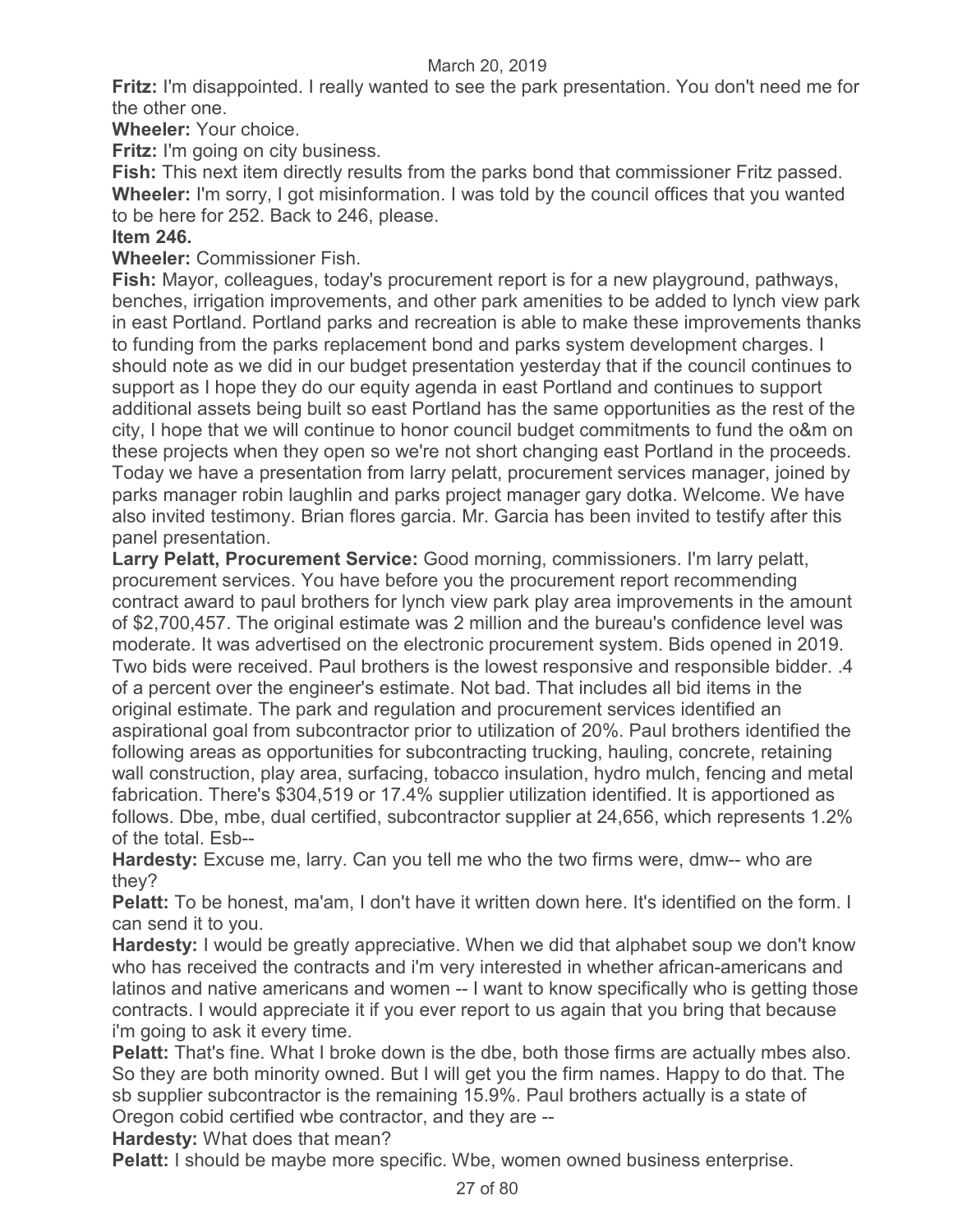**Hardesty:** I'm sorry, the cobid. What that is?

**Pelatt:** Cobid stands for the certification office for business inclusion and diversity. It's the state office which -- [laughter] I understand. It's the state office which certifies firms. You have to make an application to become minority firm, woman owned, all of that. It's cobid. We got also the same as you, the alphabet soup, the big, long thing so we call it cobid. It includes all of the cobid certified dmwesb, all that.

**Hardesty:** I appreciate that but that doesn't give us the information that I need. Thank you. **Pelatt: I'll break it down going forward. Paul brothers is a state of Oregon certified women** opened business enterprise, self-performing 1,236,430, which brings the total certification firm participation for this project to 1,541,028 or 76.77% of the total project cost. Paul brothers is in compliance with all the city's requirements for contracting. If the council has any questions regarding the bidding process I can certainly answer those or you have park staff here for follow-on.

**Fish:** Let me just underscore what commissioner hardesty has asked for. There is no area of our council practice where we are engaged in more acronyms that the public really has no idea what we're talking about, and while the ultimate percentage that you are presenting us with today is very robust, I do think putting the human face, so listing the companies that are getting the work, makes a lot of sense. That's a standing request by our newest colleague. I think it would improve the reporting that comes to council. I would just ask that we do that particularly on the projects that i'm responsible for in parks and bes.

**Pelatt:** I will do that.

**Fish:** Now we'll continue.

**Robin Laughlin, Bond Program Manager, Parks:** Robin laughlin, bond program manager for Portland parks and recreation. With me today is gary dotka, project manager for this project. Gary will be giving a presentation on the lynch view playground project. We're here to request council accept the bid from paul brothers for lynch view park in the amount of 2,700,457. It's part of the 2014 parks replacement bond program generously passed by voters who approved a \$68 million measure to address the critical needs in our park infrastructure without increasing tax rates. As you know the bond funding goes towards Portland park and recreation's most urgent needs in seven priority areas. There's a playgrounds, trails and bridges, pools, accessibility, protecting workers, pioneer courthouse square and rest rooms and other facilities. With that I would like to -- one more thing. The project sits in the two focus areas of bond playgrounds and rest rooms and others, the seventh replacement bond playground project to go into construction. In addition of bond funding the project has received funding from the park and recreation's sdc, system development charges, in the amount of 1.8 million. I would like to introduce gary to share more about the project.

**Gary Datka, Capital Project Manger, Parks:** Mayor, commissioners, thank you for having me. I'm gary dotka, project manager with Portland parks and rec. I'm excited to bring this to you today. New development for a currently undeveloped park. Lynch view was acquired in 1993 by parks and recreation, a 7.5 acre park between 164th and 167th and southeast market and southeast mill. It's in the centennial enabled part of the east Portland community office. The park shown here has very limited street frontage and the main entry will be off of southeast 167th in the top right corner. The park is primarily bordered by single family homes adjacent to the centennial school district, patrick lynch elementary school to the east. You can see one of its ball fields there. Currently there's no playground or community assets there, lack of trees and shade -- dogs off leash area. The most use feature is a no reservable ochre field heavily used for drop-in matches but lacks infrastructure to maintain the field in a long-term safe and usable way. Additionally, like much of east Portland the neighborhood surrounding lacks sidewalks and no multimodal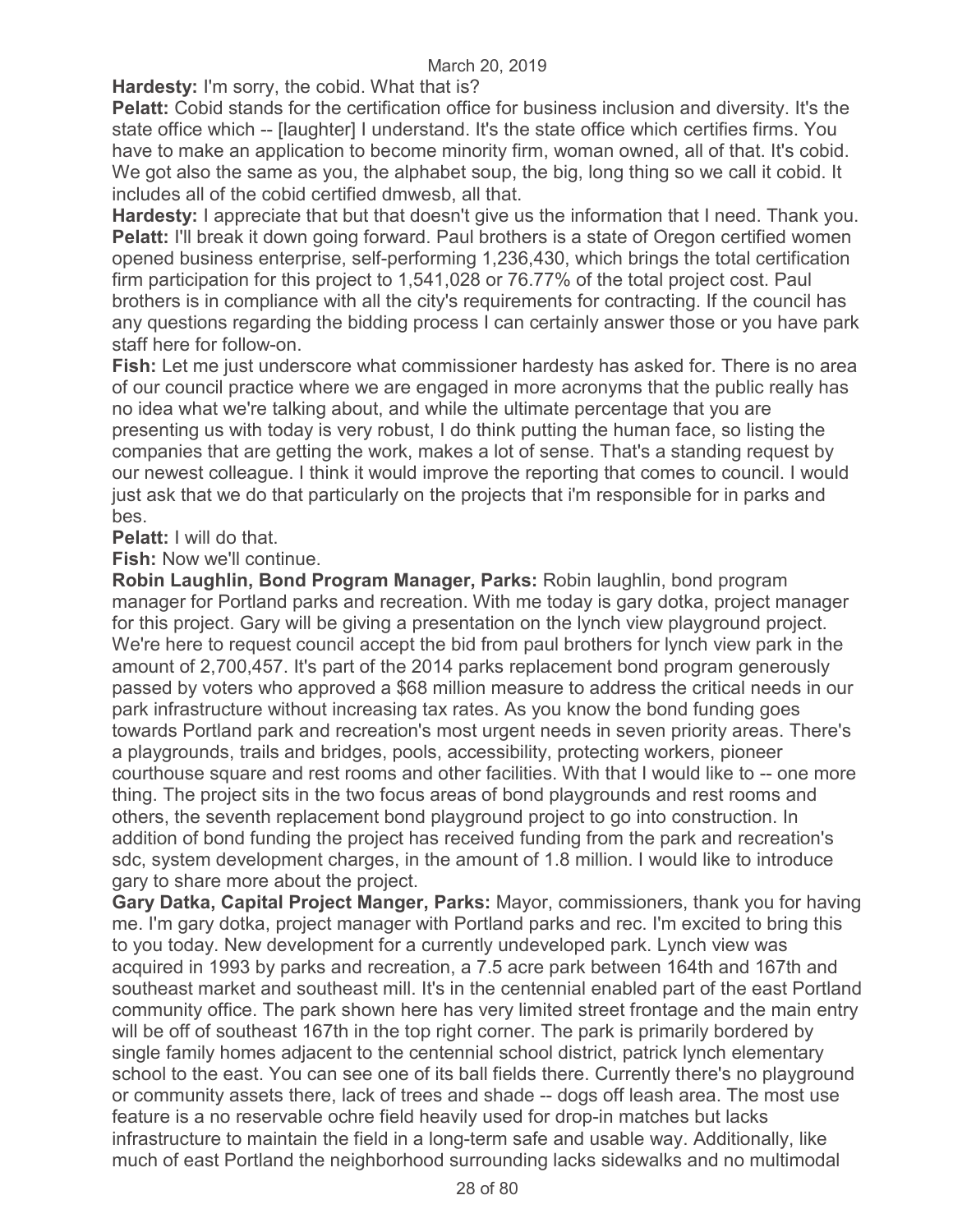connections making the park with its limited street frontage difficult to access. Lynch view park did not have a master plan to guide development. Through a series of five projects advisory committee meetings, four public open houses Portland parks and rec conducted an extensive public involvement process with neighbors to understand current uses, connect with neighbors about the positive assets of developing the park and develop a framework plan shown here to solicit feedback and gain support for siting the design and play area and other community assets. It provided translations to reach as many community members as possible. Through this framework plan Portland parks and rec developed a design that will construct key improvements focusing on a play area with adainclusive and adaptive features. Community gathering spaces, establishing formal access and entry into the park, pedestrian-vehicular circulation and linking the play area and soccer field. We'll improve safety with pedestrian safety lighting and improve the playability with an automatic sprinkler system and making renovations. It adds an imaginative arts installation. With the acceptance construction is set to begin late this spring and has an anticipated completion date of fall 2019. We have one invited guest in support. Brian flores garcia. I have three letters written by community members and a project advisory committee who were not able to be here today. First I would like to introduce brian and ask larry to give up his seat. Thanks, larry.

**Fish:** Thank you, larry.

**Datka:** Brian is a superstar for parks working as youth ambassador he's served as a member of the project advisory committee and was on our arts selection panel. We really appreciate him being here today.

**Brian Flores Garcia, Youth Ambassador:** Good morning, everyone. I want to thank you for having me today. It's something new, so i'm going to be a little nervous. I was -- I need to state my name. Brian flores garcia, youth ambassador. I was also a member of the lynch view project advisory committee and part of the art advisory panel. Participatory project, I live close to lynch view. It was a really great experience. It showed a lot of community members there that parks really did care about what they thought. I know it meant a lot to members there who have families and who would like to see a park in their community like that. I guess i'll just -- I think working in my community I have seen or at least I know a lot of people in east Portland feel like that's the part of constituent forgotten by the city. I think a lot of people see the lack of sidewalks, they see the lack of crosswalks, they see the really high speed limits and they think this is a part of my city that people don't care about. Working -- having a chance to work in on the art panel and see all the participation on part of the community I can tell that people care about east Portland. People who live there care about it and parks cares about east Portland. Given the opportunity for community members to come together to talk about what they would like to see in a park is not something always done when it comes to community work. I think a lot of the time people come in and they have a prescription for how they would like to see a community, and the community has no say in how that's implemented. I think this specific project really changed my way of seeing how parks operates. It shows me that parks cares about what our communities think, especially our communities of color. These are some of the most invested communities in all of Portland. Some of the most struggling, vulnerable in all Portland. I grew up there. I know that it's hard to do this process every time, but this process really showed me that parks definitely cares and that parks wants to continue on this equity work in the right way. As a member of east Portland and a member of parks and a member of all these different communities I really want to say thank you for supporting these efforts and for investing in our communities because it's so important. It really shows our people here in Portland and people in east Portland sometimes they feel like different cities, that we care. That we are one. That no matter what everyone deserves to have a great park. That's really important. As a member of east Portland and parks and all these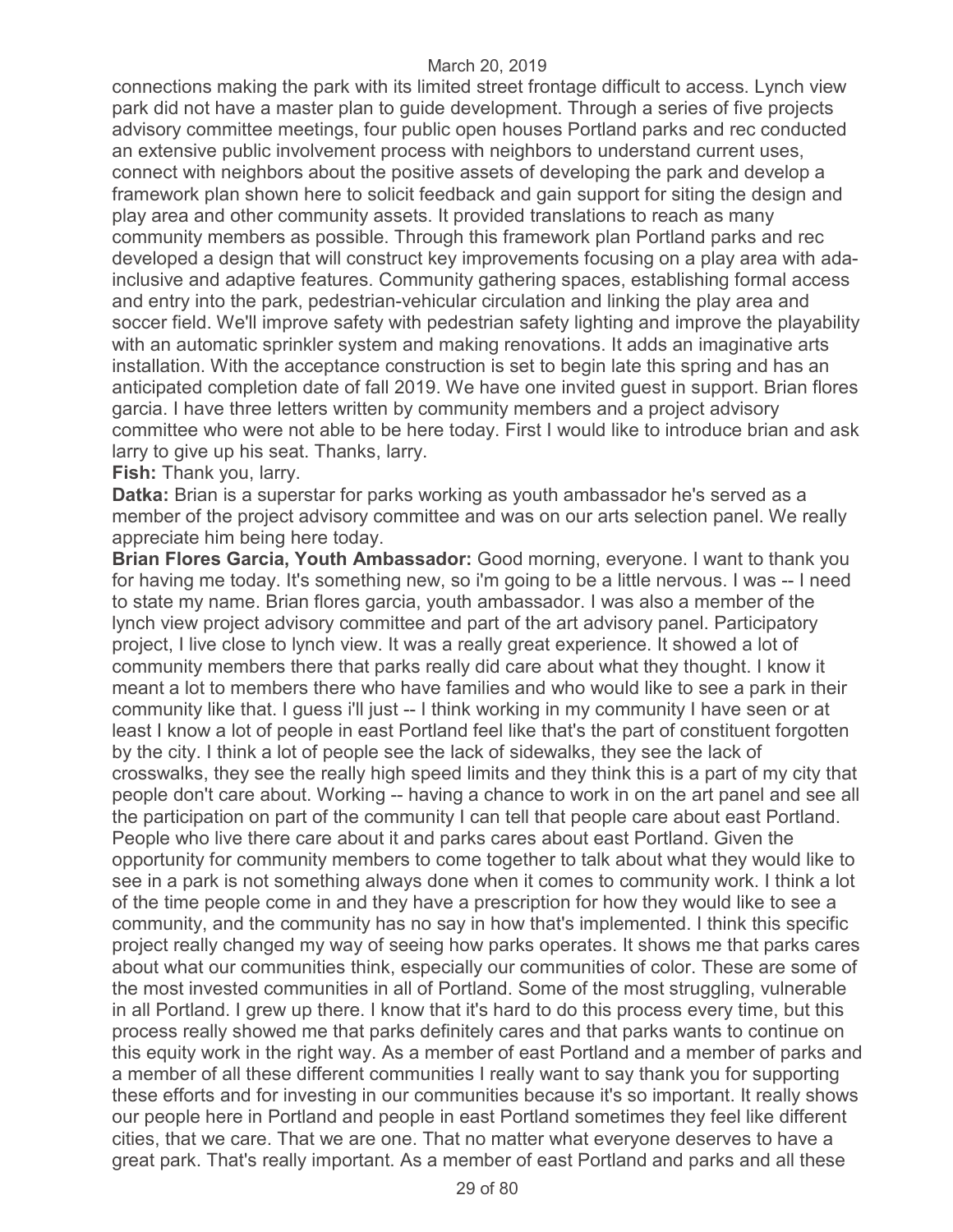other things, I want to thank you and ask you to continue to invest in east Portland the we have a lot to give and by showing us that you care we are able to give back and to participate and to care as well and it means a lot to families in the neighborhood to have a park that their kids can go to where there's lighting, walking paths. For people in wheelchairs to have access or people who can't walk that well. I'm a home care worker for a neighbor. I know she can't walk through gravel or grass or park chips. She needs good, solid ground to walk on. It is so important to have a well-structured park and there are so many community members there who could really use it.

## **Wheeler:** Thank you.

**Fritz:** Thank you for taking time to come. Thank you to parks. Thank you, commissioner Fish. This is a really exciting project. I'm glad to see the soccer field getting improved as well. Thank you for your great work with outreach. I know there will be a naming process for this park. I do hope that you consider mrs. Lynch as well as I know there was some thought of the family who gave the land -- the school has been renamed for the male partner in that. Of course, the land didn't belong to them before that either. I just ask you to consider all of those things as you look at the appropriate name for what looks like a fantastic park. Thanks so much. Sorry I have to run.

**Eudaly:** I just wanted to congratulate you on your first-time giving testimony. Assure you that it really does not ever get less intimidating because I was just down in salem on monday, and I rarely now sit on the other side of the dias. It was nerve-racking. My mouth got dry, I was tripping over some words. I was trying to smile at you a lot because the committee I was testifying to was not smiling at me, not even looking at me. [laughter] I also want to thank you for your contribution and just like the wealth of knowledge and experience that you brought to the process because although you are quite young, it seems like you have already a lot of experience and accomplishments under your belt. Thanks.

**Fish:** Mayor, heard now heard from our presenters. thanks to the parks bond, replacement bond and thanks to robust system development charges that we have been booking we're able to make these investments. I believe this will be the furthest east park that we have invested in. We will take commissioner Fritz's suggestions into consideration around naming. There's been somewhat problematic history with the naming of this property and adjacent school and it's time to hit the refresh button. This particular project went through substantial community review and has the enthusiastic support of the neighbors. The reason that so much of our outreach was done in spanish and in russian is it reflects many of the key stakeholders who live in the neighborhood. Brian, thank you for joining us today and adding your personal perspective. I will just remind my colleagues that ultimately what we're asking your permission today is to accept a bid of paul brothers so we can move forward on construction. Thank that concludes our presentation.

**Wheeler:** Commissioner hardesty, do you have a comment? I'll entertain a motion. **Hardesty:** So moved.

# **Eudaly:** Second.

**Wheeler:** We have a motion and a second. Please call the roll.

**Fish:** I want to thank larry. I want to thank robin and gary, I want to thank brian, todd on my team, lofgren, all the parks family that's been involved in this. We are deeply committed to reversing the legacy of dis-investment in east Portland. One of the slides that was in the parks presentation yesterday to the whole city council and to our budget advisory committee was a map that showed where our biggest gaps are. If you define our biggest gaps as the places where you have the most people who have to travel the far theft to access a park, it's east Portland. We continue to have work to do. We are deeply committed to using the parks bond resources and systems development charges to address that inequity. It's part of what we take for granted in this city that you can walk to a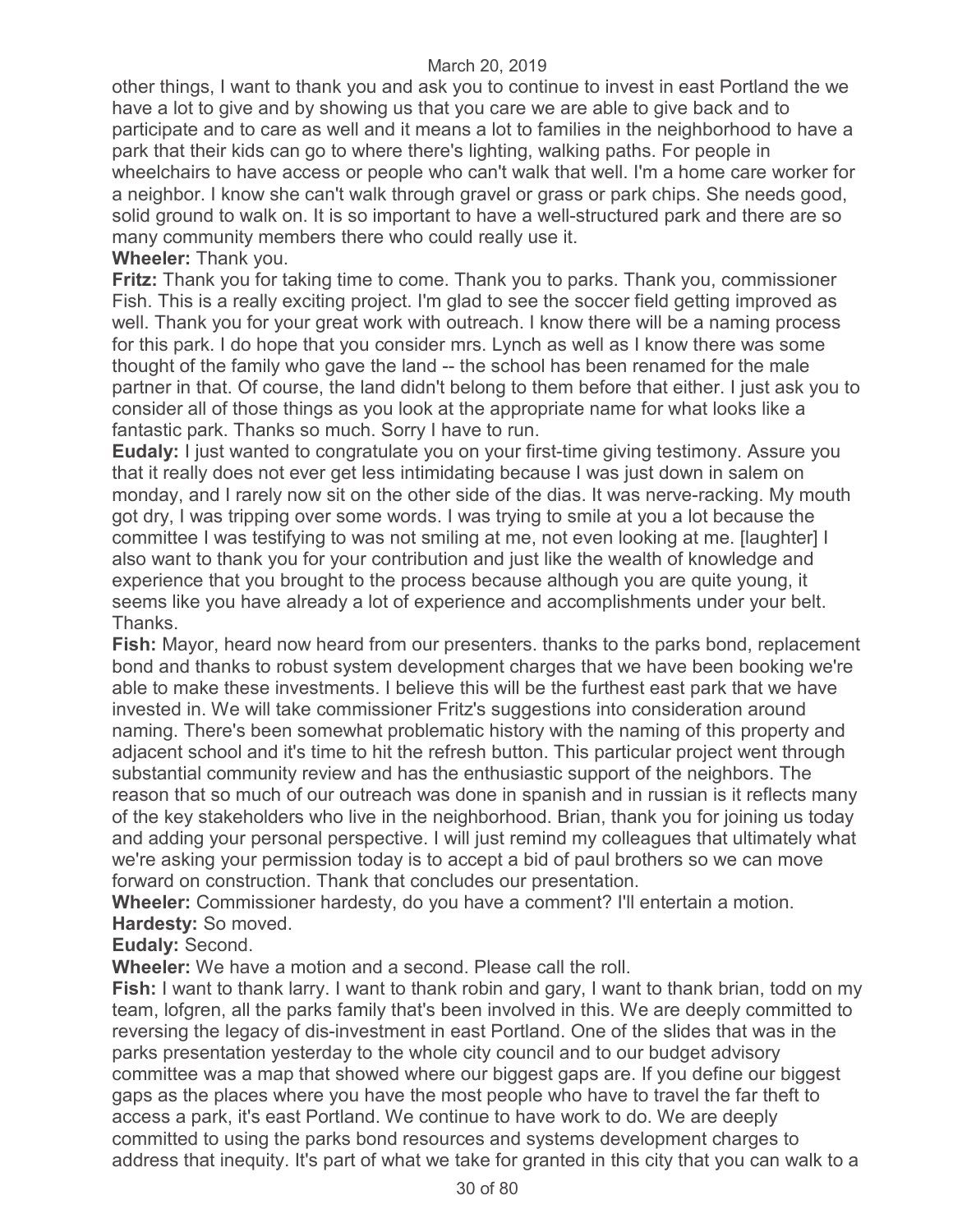park with your family and enjoy outdoor time and space and recreation. This is part of a number of efforts that are under way to fulfill that commitment. By accepting this project the council is also saying that at some point in the future it's okay with us coming forward with the request for o&m to maintain this park because we cannot build it under our guidelines without an allocation of money to maintain it. I'm very proud of the parks work on this and grateful to commissioner Fritz for laying the groundwork for much of the best work we're doing in east Portland. I vote aye.

**Hardesty:** Thank you. I want to say, it never gets easier. Even on this side you think you're ready and you're really not. Practice makes perfect. Thank you for coming here. I live in east Portland. I know that we have been neglected for decades. It's wonderful to see us starting to prioritize investing in places where we have failed to invest in the past. I'm always concerned about who is getting the work. Who is benefiting from public dollars, which is why the questions I asked earlier and not just parks, I ask it ever everybody. It actually relates to people being able to feed their families, not just the word that we use to make ourselves feel better. I am very, very proud first of gateway discovery park. It's an awesome park. I hope this is just as awesome as that one is. How wonderful to see that we're finally making those investments. I agree with you, commissioner Fish, we can't build parks and not maintain them or have them staffed. I hope after we get through this insane budget process we start looking what are the city services we value and putting our money where our mouth is. I vote aye.

**Eudaly:** Well, thank you for the presentation. I'm very pleased to support this item as well as happy to have what I consider a partner in the parks bureau in our investments in east Portland because a park is a beautiful thing to have, not so beautiful if there's no safe route to get there. In addition to east Portland residents having to walk further or drive further for a park they are also twice as likely to be injured or killed on that pedestrian trip. Not to bring us all down, but it's a group effort and there's still a lot of work to do, but i'm pleased with the progress and happy to vote aye.

**Wheeler:** I have long been concerned about the issues that you spoke about today. I thought you were extremely eloquent, even inspirational in your testimony. If you thought you were nervous in any way, from what I was sitting it didn't come across that way. It came across as a very, very powerful statement. I thank you for being here. Number 2, equity with east Portland is an issue long of interest to me and has concerned me for quite some time. As an original coconvenor of the east Portland action plan along with then mayor tom potter then Oregon house speaker jeff merkley, we laid what we hoped would be a community foundation to achieve equity in the kinds of investments that we make in the community that you identified. Investments around housing, investments around transportation, safety and infrastructure, investments that help support economic prosperity that could be shared by all people in this community, and yes, parity around parks investments. I'm pleased to see that we're making good on that long-standing commitment. I'm really proud of the work that the parks bureau has done. My colleagues over the years on the city council, commissioner Fritz, commissioner Fish has already demonstrated excellence in his role as the parks commissioner. I know that commissioner eudaly has spoken very eloquently about the importance of accessibility in everything we do. It's great to see that being front and center in the development and conceptualization of this park because as you said, this is really about connectivity. It's about bringing us altogether. If we're all coming together that means all of us. This is just an excellent plan. I can't help but be enthusiastically cheering for it. I vote aye. The report is accepted. Thank you for your great work.

**Wheeler:** Next item, 252. **Item 252.**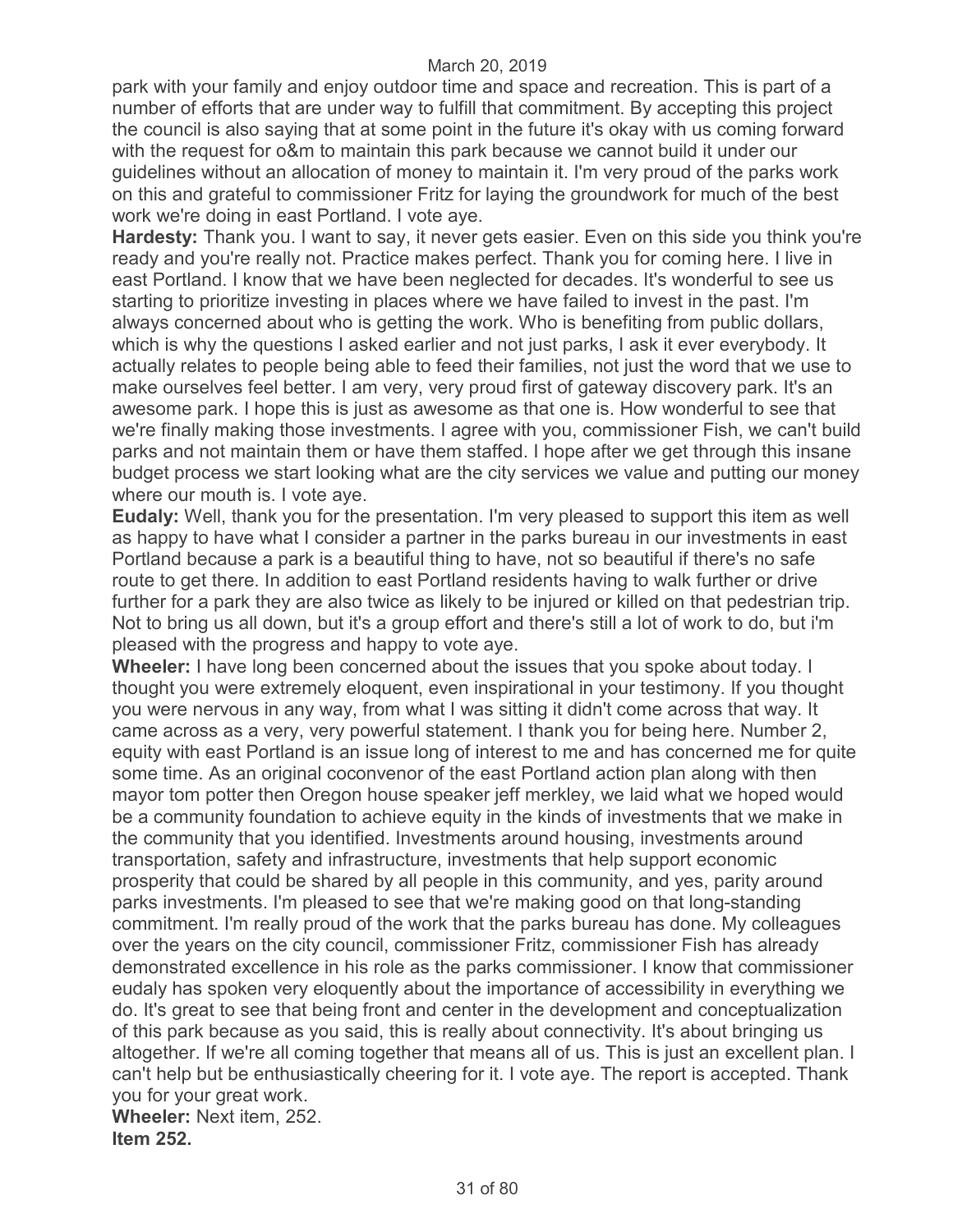**Wheeler:** We're now on the regular agenda. The city attorney's office performs all of the legal work of the city with few exceptions. The city attorney's office provides legal advice and training, reviews all city contracts, and represents the city in litigation and state and federal court among other legal duties on behalf of the city of Portland. The city code defines the scope of the city attorney's responsibilities in different legal activities require the city attorney to obtain different approvals before they are allowed to take any action. This city code has not been revised in over a decade. In that time the city attorney has identified a few items in the code that should be improved. These include giving the city attorney the ability to act quickly, to defend the city's legal interests, as well as the ability to affirmatively help protect city employees in certain circumstances. These are very important and common-sense changes to the city code. This ordinance is sponsored by all of us here on the city council. Would any of my colleagues like to may any opening statements before I turn this over to our city attorney tracy reeve? Very good. With all that then we'll turn it over to tracy who will walk us through proposed changes to the code. **Tracy Reeve, City Attorney:** Thank you, mayor, commissioners. I'm Tracy reeve, city attorney, here this morning to walk you through the changes to pcc section 3.10.030, the section setting fort duties and responsibilities of the city attorney. So, before I do that I thought I would safely state that our mission is to provide excellent, objective, timely, cost effective legal advice and advocacy in support of the city's policy goals and to ensure that the official actions of the city, elected officials and employees comply with the law. To enable us to achieve that mission we have four strategic goals. Those are to provide excellent customer service, advocate effectively for the city's interests, advance equity and ensure accountability. As the mayor has noted, my office is responsible for performing almost all of the legal work for the city. Code section at issue here today sets forth our duties and responsibilities. In a nutshell, we represent the city in court and administrative proceedings and represent all city elected officials, officers, employees, boards and commissions in all matters arising in the course and scope of the work for the city. We give legal advice and prepare documents. We write and approve all legal contracts and documents it which the city is a party and to prevent legal problems by providing training, advice, direction and opinions to the city and its elected officials, officers, employees, boards and commissions and we institute legal proceedings on behalf of the city with the appropriate authorization. The changes before you today relate to our scope of authority in this last area of instituting legal proceedings. We have identified two areas in which amendments to the scope of our authority to institute legal proceedings will enable us to better meet the needs and policy objectives of the city. The first area is in the last few years we are increasingly seeing situations in which city elected officials, officers and employees are experiencing hostile, harsh and even threatening behavior directed at them because of their role as city officials and employees. Currently under the city code we are only authorized to represent officers, employees as required by the Oregon tort claims act which would not cover this situation. This amendment would enable us with the authorization of the commissioner in charge to represent city employees in their personal capacity when in proceedings that are connected to their city employment and that are related to their personal safety. As an example, this would enable us in an appropriate circumstance to represent a city official or employee who is seeking a restraining order against someone threatening them as a result of their city employment. So that's the first area. The second area pertains to our ability to institute or participate in legal proceedings on a timely basis. In the last couple of years and particularly since the trump administration took office, we are increasingly participating as an amicus curiae or friend of the court in cases involving policy issues of concern to the city. For example, we have participated as an amicus in numerous cases challenging the trump administration's attack on immigrants and the daca program. We have been able to participate in many of these immigration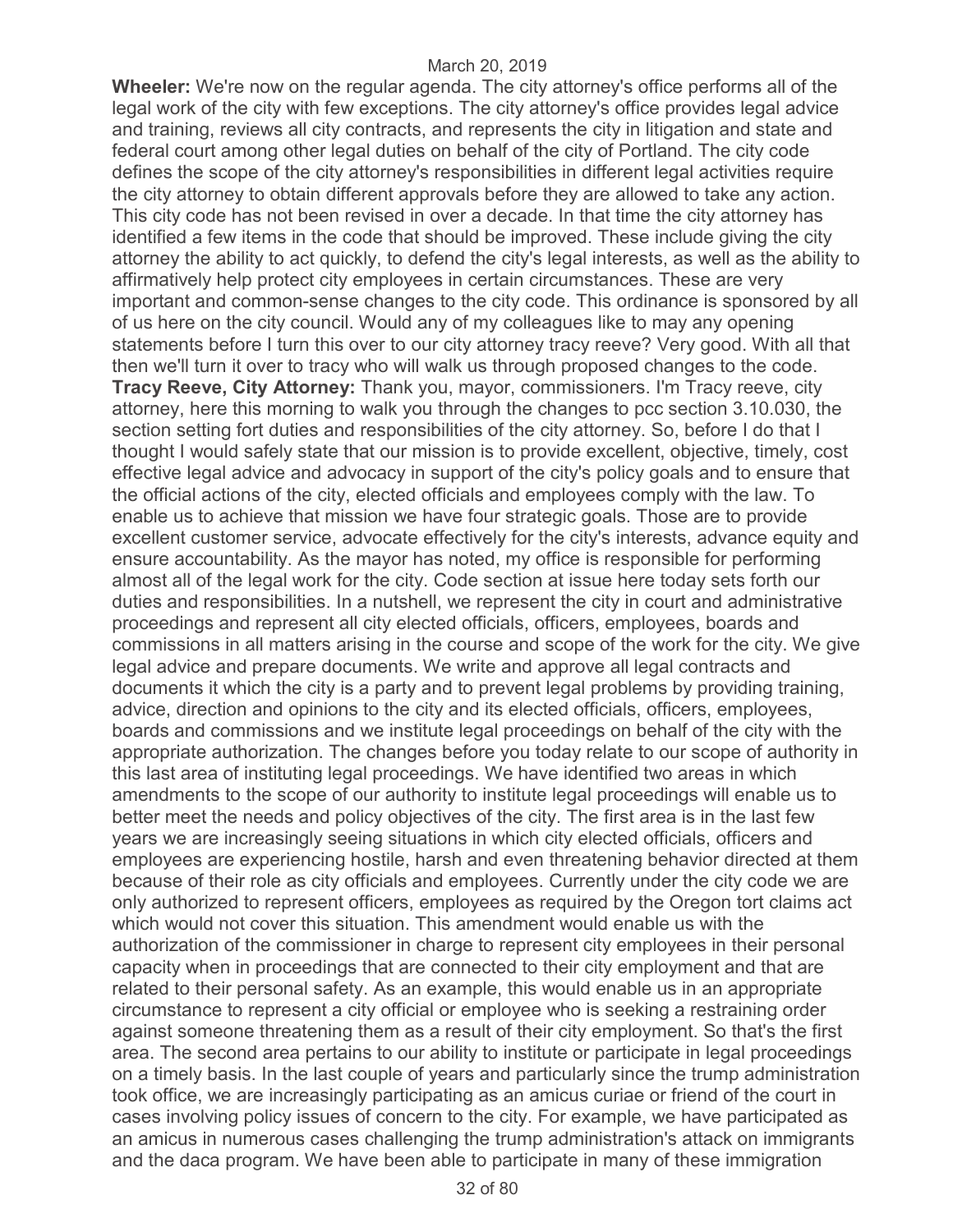related issues due to a resolution the council passed giving us fairly broad authority in this area with the mayor's authorization. But we're also fielding regularly requests that align with the city's values in other areas. On occasion we simply are not able to get before council with the resolution in time for us to participate. Most recently this occurred when we were asked to participate as a friend of the court in the climate litigation brought by Oregon young people, and the timeline was just too tight although as that case assuming that it continues that was at the motion to dismiss level we will seek to participate. This change to code would enable us to file an amicus brief in cases where we're not a party, the city is not a party but does have legal or policy interesting that line with litigation or are at issue in the litigation with the authorization of the commissioner in charge. Finally, the last change before you is to address a relatively rare but potentially significant issue. Generally speaking, to appeal a court or administrative decision in most circumstances we need city council approval. Normally that's fine, it doesn't present a problem, but occasionally we're faced with a filing timeline that makes this extremely difficult. This is particularly problematic because in most circumstances appellate filing timelines are jurisdictional meaning if you miss the timeline, you're completely without recourse to pursue the appeal. This issue arose most recently when we were working with other national partners and it was determined that the city should appeal the fcc ruling having to do with broadband and the uses of the city's rights of way and the timeline was such that we needed a special counsel meeting to get the authorization. We were able to do that because council already had a work session, so council was already gathered together. But that could present a very difficult circumstance if council didn't have a work session already scheduled within the time frame that we needed. So what we're proposing is that in and only in those types of situations where in the judgment of the city attorney it's necessary to protect the city's legal interests and with authorization of the commissioner in charge we would authority to file a notice of appeal to protect the city's legal interests but we would still come before you as soon as possible to get authorization to actually prosecute or move forward with the appeal. In that situation we're counseled to determine that it did not wish the city attorney to prosecute the appeal we would dismiss the notice of appeal, but the city at least would not have waived its right to participate. Thank you for your consideration of these changes to the code which we believe will enable us to better meet the city's needs. **Wheeler:** Thank you. Commissioner Fish.

**Fish:** I have one question. I'm reflecting on the fact that in our legislative work we have a policy that says that we're all bound by our legislative agenda, no freelancing. We even signed a memo to that effect so that we're all clear as to what the city's legislative priorities are and if we go down to salem we have to stick to the script. That was a big step forward when we implemented that because we were adopting legislative agendas but there was a lot of freelancing going on in the council and it got confusing. Here the mechanism in most instances is the commissioner in charge gets to decide. I can imagine a circumstance where it's not entirely clear who the commissioner in charge is. It's an issue that doesn't just fall neatly within someone's portfolio. Under those circumstances, how do you determine who is the authorizing official?

**Reeve:** That would be a fact specific circumstance. If there was a doubt, my way forward would be to work with more than one commissioner if there were more than one commissioner who had direct authority. The other thing I'll say about the amicus participation is I see this as a way -- where it's pretty clear what the council's policy objectives are and an amicus brief would align with those. If there's doubt as to whether what the city's policy position would be namely what the council's position would be, we would still come before the council as a whole to seek that authorization.

**Fish:** Makes sense. Thank you very much.

**Wheeler:** Thank you. Public testimony on this item?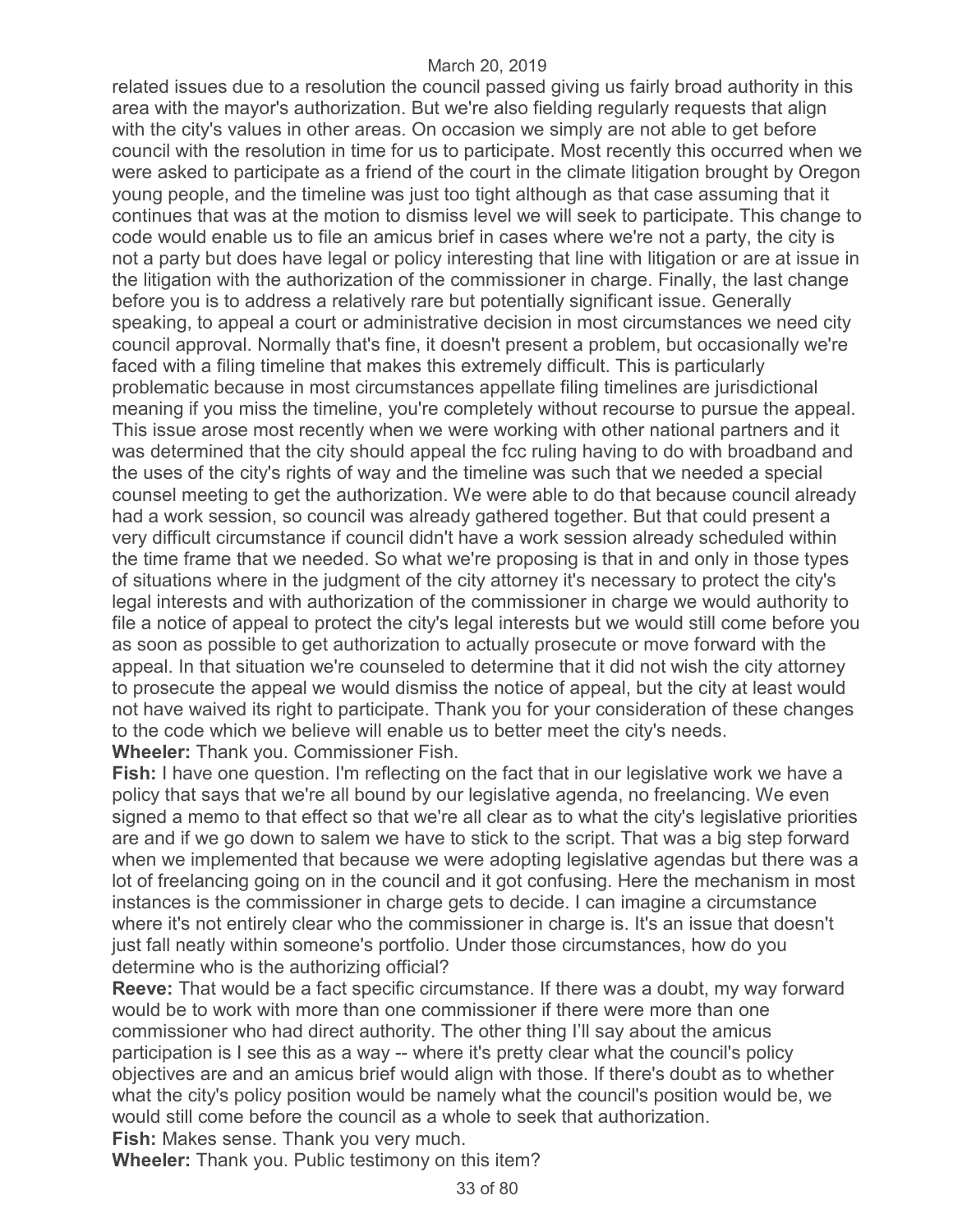**Moore-Love:** Yes. We have three people signed up.

**Wheeler:** Come on up. Two minutes. Name for the record, please. Good morning. **Dan Handelman:** I'm dan handelman with Portland cop watch. We're concerned about the emergency ordinance giving too much power to the city attorney with no oversight and few restrictions. We're particularly concerned because the city's history of filing appeals against the interests of community justice such as two appeals of judge simon's rulings in the doj agreement. The city attorney is one of the most powerful people in this government, is not elected and rarely accountable. This has the positive effect of continuity but added with the legal advisory role means their suggestions carry inordinate weight for new officials particularly those without legal background. Numerous incidents where the city attorney has again bad or wrong advice to elected officials including advising that they could not exclude people from a meeting even if they're being disrupted. I'm going to skip over this. I didn't realize I had only two minutes. In terms of training, the city attorney is obviously doing a poor job training about the 181 a law that prevent gathering information on individuals from that email that listed names of people involved in antifa and patriot prayer with no allegations of criminal activity. Although the ordinance allows for council to approve an appeal filed it's difficult to unring that bell once it's been rung. It says city attorney needs to consult council as soon as practical not as soon as possible, rather that the next hearing following paperwork being filed. I can hardly think of a case where you have to file an appeal within eight days. You usually have to file it on a Tuesday before the following Wednesday. You can have a four-fifths agenda item to vote on something so i'm not sure why this is happening. What happens if there's a president that you do like and they try to file an amicus or appeal against them there's no language that says they have to follow city policies to file these legal motions.

**Wheeler:** Thank you, sir. Good morning.

**Charles Bridgecrane Johnson:** Good morning. On this beautiful Wednesday, here in the era of trump at the Portland city council, the first public testimony from a citizen in the public occurs two hours after the beginning of the meeting. Almost two and a half hours after the beginning of the meeting. Great public involvement and transparency here. To follow up on an issue that commissioner Fish raised about determining who the commissioner in charge is, it would be a little bit better if this wording was -- if we knew that whenever there was an effort made to reach the commissioner in charge all the commissioners were being informed simultaneously. That would be even be a good amendment. I don't expect you to move it forward but I think it's been a pleasure to be engaged in some forms with Tracy reeve. She came out of her own wisdom to a meeting at one of the many public meetings in the basement. Mt. Tabor church when we were talking about police conduct or misconduct so i'm encouraged that on her own she would adopt that standard of any time she needed to get an appeal in a very weird timeline that all the commissioners would be simultaneously informed that they were looking for the commissioner in charge, whoever that might be. Maybe ted is in london and it's madame president with her awesome new hair. That would be better government. The 31 seconds I have left on my two minutes, one thing the city attorney could do to impress us is become in favor of requiring police to require professional liability insurance but that's a long battle for the future. The issue of restraining orders I recently saw one of you have a somewhat - steps toward your lunch. You got to be interrogated or whatever by one of our people who sometimes is described as cop watch. Certainly not applicable. I hope you'll never need protective orders and you engage with the community so we be sure our elected officials have safety and respect.

**Wheeler:** Thank you. Good morning.

**Maggie:** I want to second everything that charles said, and I am concerned about this idea of using the city attorney to ameliorate government incompetence like, say, the kind we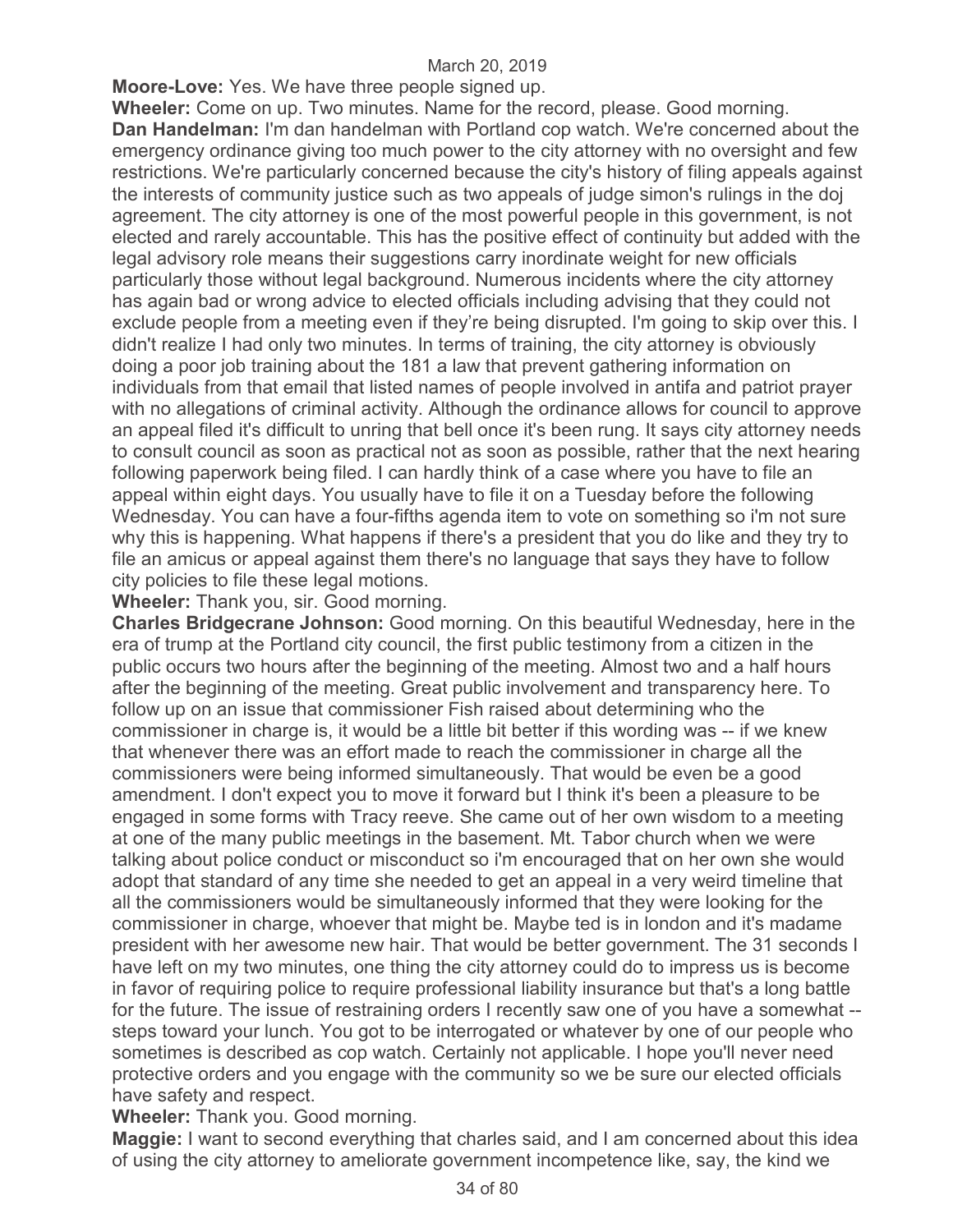saw in katrina, where the engineers were trying to tell the city officials that the wall was going to go, it was not sound, or when the wall finally went in katrina down in new orleans, and those buses that they had where they could have saved people's lives, and they had three days to get those buses out and they didn't do it, and they didn't get those people out of the publicly owned buildings and off of those roofs, and people drowned. They were stranded. Women, men, children, babies died. And I don't think you should be protected against something like that. I agree, you know, if there's somebody like what happened to ronald reagan where someone is stalking you and they are mentally ill, okay, yes, but you like any other citizen can come forward and just get a restraining order just like anybody else. You don't need a special thing from the city attorney to do that. You as a citizen can go and apply for a restraining order. I don't see how that changes anything. In situations of great catastrophe like we're the second largest homeless population in the nation, I don't think where there's government incompetence that you should be protected by the city attorney.

**Wheeler:** Thank you. We still have a blue screen.

**Fish:** Now a power point.

**Wheeler:** It was a good power point. That completes public testimony?

**Lightning:** I signed up.

**Wheeler:** Were you signed up?

**Moore-Love:** I have a terrence somebody. I don't have lightning.

**Lightning:** I was signed up.

**Wheeler:** I expect you to sign up like everybody else.

**Lightning:** I did.

**Eudaly:** Your name wasn't on the list.

**Lightning:** I signed up. I would like to speak.

**Wheeler:** Go.

**Lightning:** My name is lightning. I represent lightning super humanity. One of the biggest concerns I have ever had --

**Fish:** Could you hold for a second? There we go.

**Lightning:** One of the biggest concerns I have had in these council chambers is seeing cop watchers have restraining orders put on them in this building. Now, where I have a problem with that is that although we do have the city attorney sitting behind me, the city attorney also represents the people's interests. On all these contracts, all these issues. So with that in mind when you're talking personal capacity of a commissioner or the mayor outside, to me if she goes in and represents at that point, that's almost a conflict of interest. She does represent the people of the city. She is being paid by the people of this city. So if somebody in here is saying something and you think it's so outrageous, you go, you know what? That voice of dissent i'm going to shut that person down. I don't care what it takes. I'll work through the d.a., i'll work through anybody I can and i'll get it done. I'll even have my city attorney. We will stop them. Let's go for a restraining order. Let's do this. Whatever it takes I just want their voice shut down. Keep them out of the council chambers. We got to be very careful on this. I can assure you on some of these cases if it ever goes up in front of a judge like judge simon, who understands the constitution and is a constitutional scholar, I think what we're going to vote on today is unconstitutional. I think there's going to be a conflict of interest there. I think when you're outside and you're not doing your duty at that time you need to get your own personal attorney. If I sit on the other side and I want to bankrupt you in the process for being an incompetent mayor i'm going to do it. That's my right. I don't think you should be represented by city attorney to protect your interests if you're unconstitutional because we will bankrupt you if that's what is necessary. We will bankrupt you and [speaking simultaneously] **Wheeler:** Your time is up. Your time is up.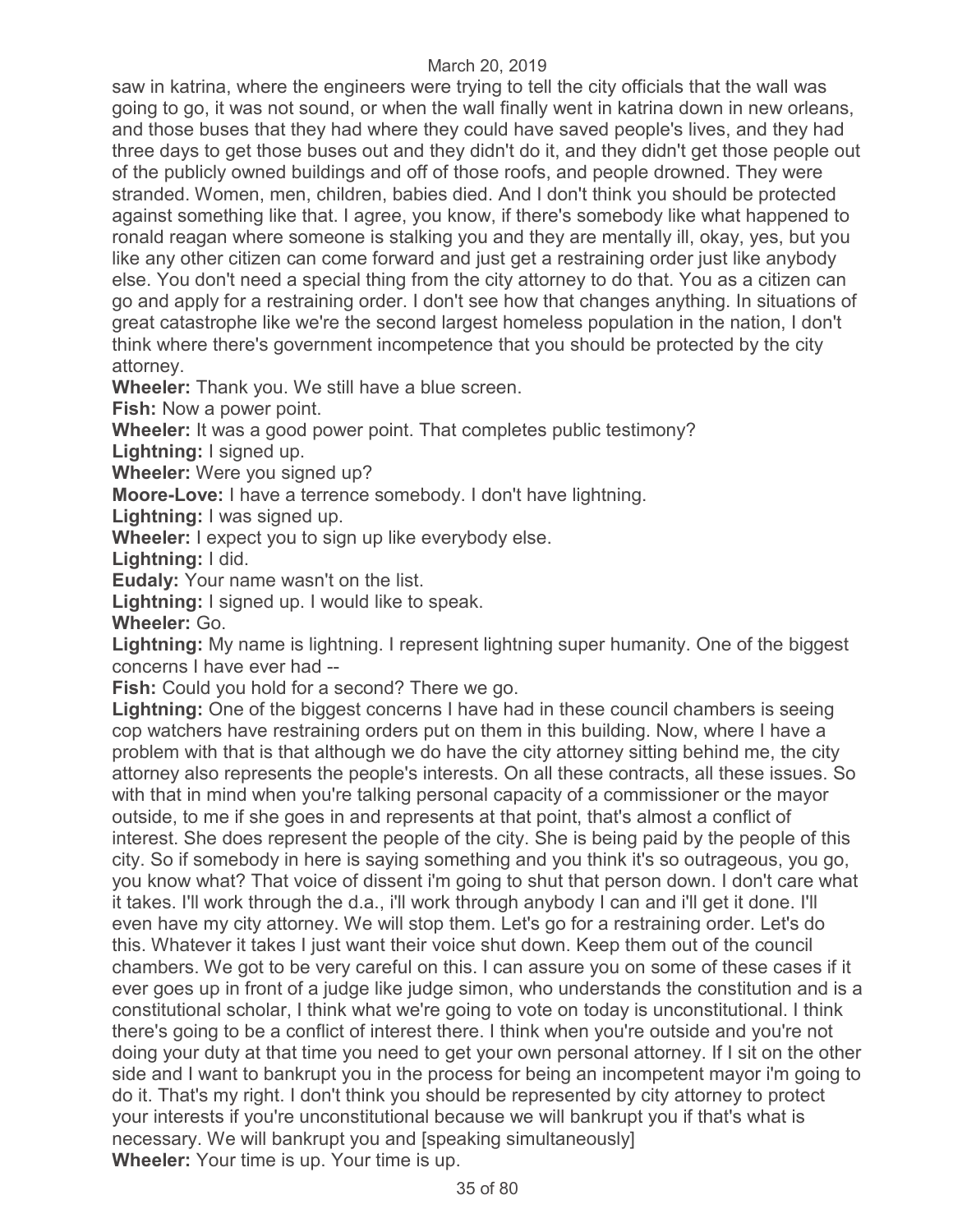**Lightning:** Remember that. One term. Retaliate on me, one-termer. [shouting] **Wheeler:** Your time is up. Sit down, please. [shouting]

**Lightning:** Don't tell me to sit down.

**Wheeler:** You need to sit down or leave. Can I hear from the city attorney, please? **Lightning:** Don't tell me to sit down.

**Wheeler:** The concern was raised in two different flavors. Could this be used to shut down dissenting opinions? What would happen in the case that somebody files a restraining order against somebody and it turns out it is not -- excuse me. You are going to have to please be quiet. You're interrupting everything else. I'm going to ask you to leave. In the event that somebody does misuse the restraining order, and i'm certainly aware as mayor of the city of Portland I can walk the entire length of the city and have people standing nearby heckling me, shouting at me, calling me incompetent, shouting at my wife or my child who are standing next to us, and I understand that that is actually while it's awful it's also constitutionally protected given my particular role. Is that not true? **Reeve:** That is true, mayor.

**Wheeler:** If we went to court saying we want a restraining order against somebody because they were engaged in that behavior, reprehensible though it may be, what would happen then.

**Reeve:** We would lose. If I can back up for a moment from that, I would have the obligation and my office would have the obligation if that situation was raised by an elected or official or an employee, this behavior has been occurring, just ordinary city employees.

**Wheeler:** So there are protections here for people's constitutional rights built into the system unlike what we just heard through testimony.

**Reeve:** Absolutely. We would have the obligation to evaluate the behavior being described to see if, a, it was connected to the person's employment, b, related to their personal safety, and c, whether it met the legal standard whether we had a good faith basis to believe it met the legal standard for whatever relief we were looking for, say a restraining order we would have to look at the statutory criteria which in Oregon are significant and believe that we had a good faith basis to represent that employee and that all of those factors were met before we even went in. That would be the first threshold. Then of course the court is looking at those constitutional issues as well.

**Wheeler:** I appreciate that clarification. I just want to state for the record because it was stated during testimony that people have had to wait an hour or an hour and a half for public testimony. I want to remind everybody that the first 15 minutes of every council session is reserved for public commentary on whatever they want to talk about. I want to correct the record on that matter. Any further questions? Commissioner hardesty.

**Hardesty:** Thank you, mayor. My question has to do with I just want to be clear from the record. If i'm going through a divorce, you're not going to represent me, right? **Reeve:** Absolutely. It has to be related to your employment and related to your safety. **Hardesty:** Thank you.

**Wheeler:** Did you have a question? I'm sorry, commissioner eudaly, did you have a question? [speaking simultaneously]

**Wheeler:** That was special. [speaking simultaneously]

**Wheeler:** I'm going to bring us back. Please call the roll. This is an emergency ordinance. **Fish:** I support these common sense amendments. For me, this goes to a fundamental principle, which is everybody who works here at the city deserves to work in a safe workplace. Whether you you're an elected officials, a staff person, whether you are represented or nonrepresented you have the right to work in a safe workplace. That's not just me saying that that's protected under state and federal law. We're required as an employer to maintain a safe workplace. Unfortunately a small number of people continue to push the boundaries of behavior which is lawful and which may be the subject of future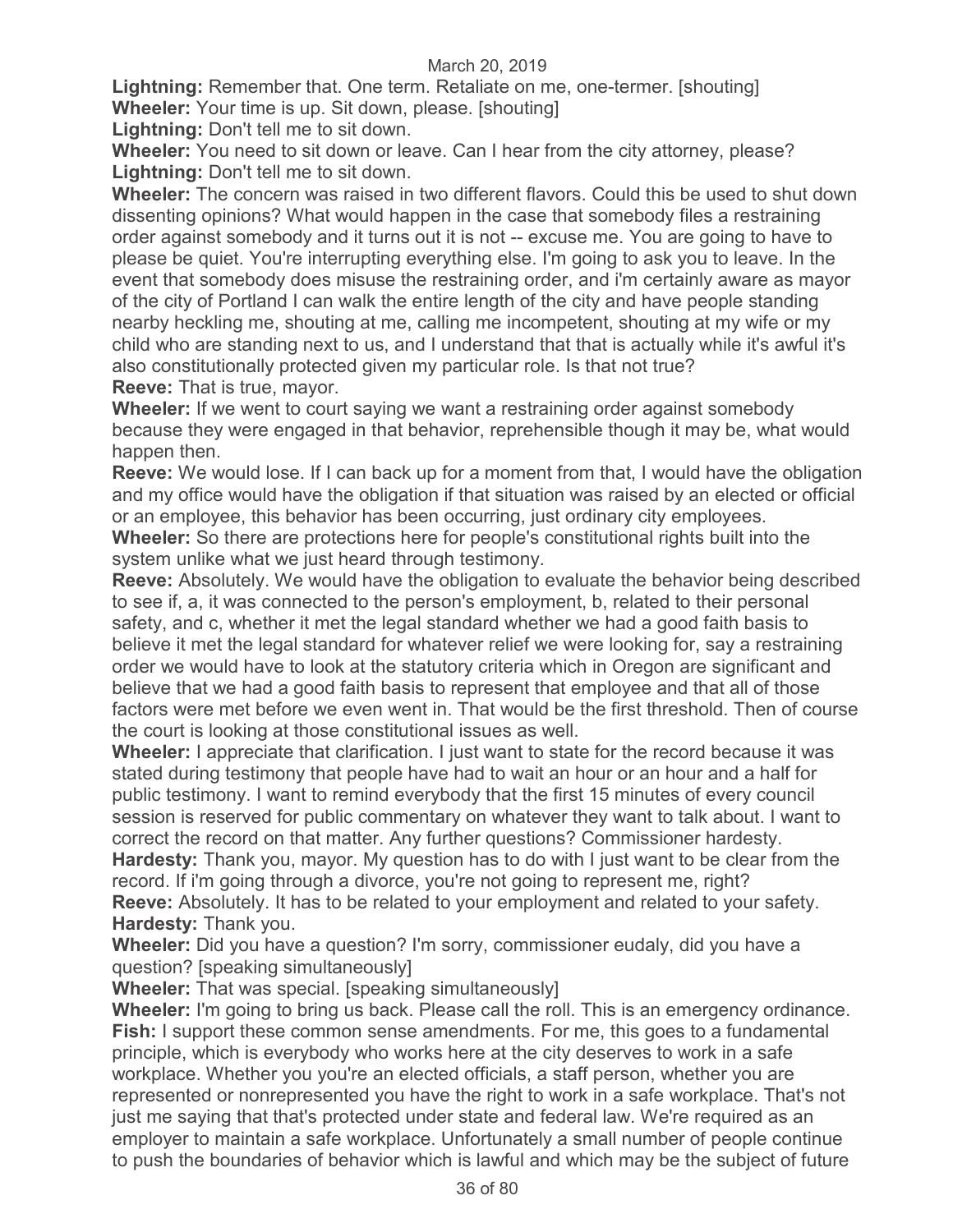action taken under these changes. Look, I have been an elected official for ten years now. Piggybacking off what the mayor just said I understand that as an elected officials I have fewer rights than others. I understand that people have the right to express themselves with vigor. Yesterday I was getting into a ride share on 4th avenue and one of the frequent flyers here who is very opinionated came and stood in the street filming me and insulting me, insulted a member of the mayor's staff who was coming out to get in the car with his family. I understand that in a democracy people have a right to express themselves, a right to test boundaries what. They don't have the right to do is to cross the line on personal safety. That's where we have a legal obligation to draw the line. I have a trusted and treasured employee that for some time was required to have a restraining order because someone couldn't follow the law. Continually put him in awkward positions and made threats and that's not acceptable. On the other hand I understand as elected officials I have fewer rights. We have done a security assessment of my rental apartment building, made some changes because of unfortunate things that have happened and continue to happen on social media. I get that. I have my eyes wide open. I ran knowing this job presents a whole range of good and challenging things. Let's go back to what is the core of one set of recommendations that you're making today. Our obligation to maintain a safe work environment, this is an outgrowth of this. We anticipate and expect that it will be exercised responsibly. Council will ultimately be the backstop. With respect to the timing on things like friend of the court briefs and other litigation, let me just say to our city attorney i'm proud to serve on an council that's been aggressive in having our voice in courts around the country reflecting our values. I think we should continue to do it joining with sister cities up and down the west coast. What we're fixing here is a situation where because of timing we may not have a chance to authorize something. We can still have council revisit, the council still can weigh in after the fact, but because of timing we want to streamline the process. That makes imminent sense to me. I support them. I vote aye. **Hardesty:** Thank you, tracy, for your presentation. I also support the changes that are before us today. Though I understand the fear of what the attorney will do with this new power, I also understand the necessity to make sure that my employees are safe when they come to work in the city of Portland. I have no fear myself personally, but I have seen how people intimidate, harass and just make life a living heck for some of our employees. To me that's just not acceptable. You got a bone to pick, pick it with me. Do not pick it with my staff. Do not pick it with other city employees. That is just so outrageous that it's just outrageous. I support this because I want to be able to assure my staff that it is not a safety risk for them showing up into the office and doing the job they have been hired to do. I just want to say to dan handelman, I know that I spent a lot of quality time with tracy and we will continue to do so, and we'll continue to make sure the city attorney really is doing the job that we want them to do. I vote aye.

**Eudaly:** As a person who has had to navigate this world as a woman for the last 48 years and who has faced harassment, intimidation, and physical violence due to the simple fact that I am a woman, i'm not remotely interested in what any man thinks about me feeling threatened. I don't care what my colleagues think. I don't care what any of you think. Based on my lived experience, it is reasonable for me to fear for my safety when I am being stalked, harassed, insulted inside my work, outside my work, at my home, on my free time when i'm sitting outside the senate chambers in salem taking a break after giving testimony. That was on monday. I have experienced frequent ongoing harassment here and I have felt -- I have feared for my physical safety, that of my family, my staff, and city employees, and it's unacceptable and it makes me sick to hear community members making excuses for that behavior. [shouting] You do not get to say anything else. [shouting] He's disrupted multiple times. I just want to note that. I was surprised recently after being stalked half a mile on foot, walking to lunch, by a member of the public after I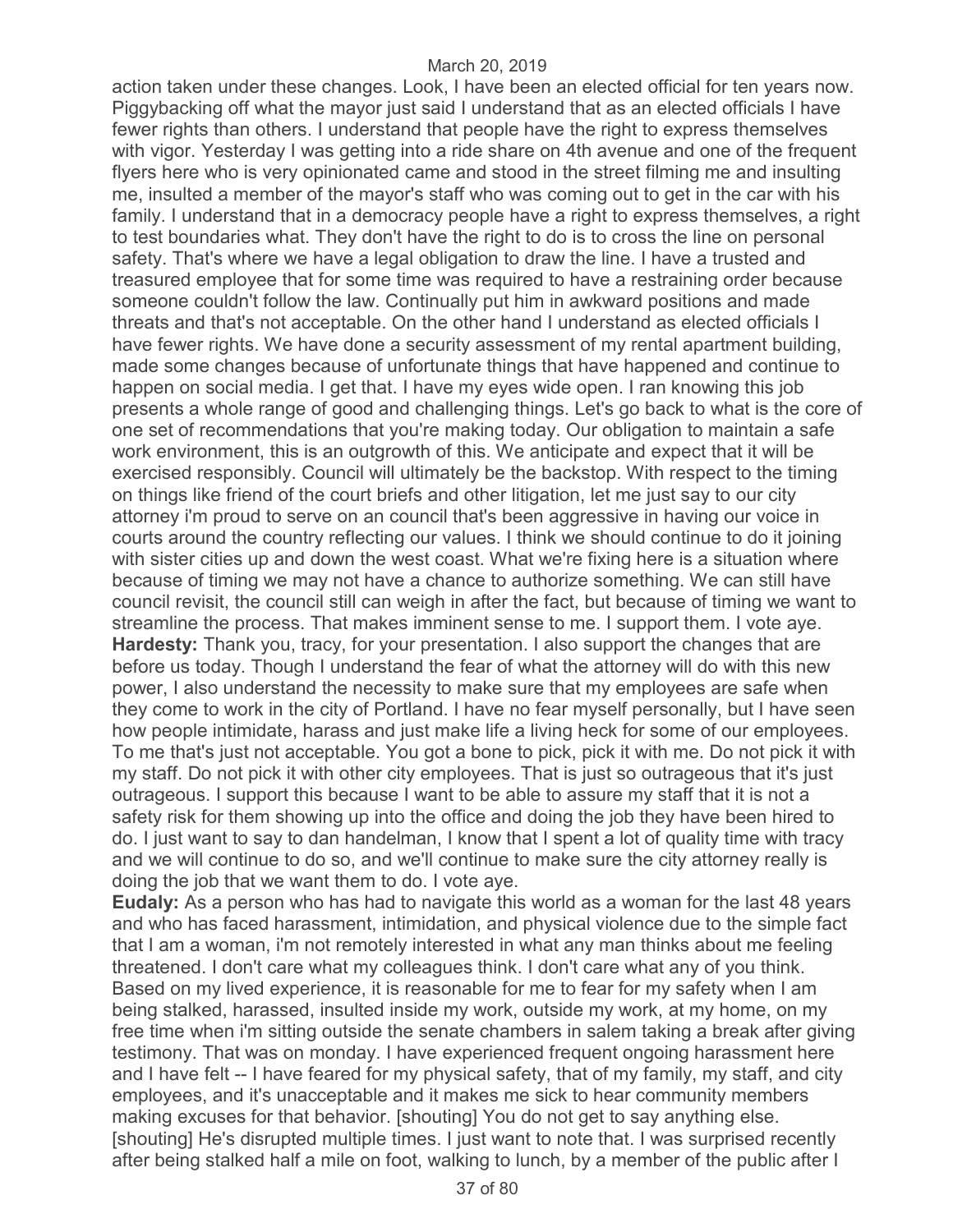repeatedly asked him to stop that the city could not assist me with obtaining a stalking order, that -- sit down and shut up, lightning.

**Wheeler:** We're going to take a 3-minute recess.

**Eudaly:** As someone who takes up an inordinate amount of time, creates a hostile workplace and refuses to abide by the -- [audio not understandable] I was surprised to learn that I would have to use my own time and financial resources both of which are limited to obtain a stalking order against someone who was stalking me because of what my job is. Because of my role. As far as I know when I was elected to city council, I didn't give up all of my rights. I'm also a member of the public, also the people, as lightning likes to say. It's unacceptable to treat anyone the way that we're sometimes treated. I want to thank the chief city attorney, tracy reeve, for taking the initiative to draft this new policy. Commissioner hardesty and her policy director derek bradley for making sure this effort was brought forward and that we all took part in its support. As you can see it's an emotional issue for me. I love this job, and i'm good at this job. This behavior by a couple handfuls of people has changed the way I navigate my city. It has limited the way I interact with the public. It's so disappointing to hear from people who I often agree with and I respect that they don't think that I deserve to feel safe and have support from the city in order to do my job. I vote aye.

**Wheeler:** The city attorney needs the ability to act quickly to protect the legal interests of the city, especially now that those interests are increasingly under attack and I appreciate tracy reeve for giving us a couple of credible examples where that's been the case. We also have an obligation to protect our employees while we are the government, we are also an employer and those who seek to work for the city of Portland in any capacity have a right to a safe environment. These changes allow the city attorney to help employees who have their personal safety threatened because of their city employment. I obviously support these changes. I vote aye. The ordinance is adopted.

**Wheeler:** Next, 253. Follow that, larry.

### **Item 253.**

**Pelatt:** Are you sure we can't take lunch or something? [laughter] good morning. I'm larry pelatt, procurement services. You have before you the procurement report recommending contract award to brown contracting for the highway safety improvement program signalized improvement for Portland project 1,047,900. The engineer's estimate for the project was 718,900. The project was advertised in the city's electronic procurement system. Two bids were received and opened january 15th. This report seeks approval of award to brown for 1,047,900, 45% over the engineer's estimate. Portland bureau of transportation has chosen to move forward with this bid partly because this project was bid once before earlier this year. They received no bids. And the city had made some strategic decisions about aspects of the project relating to a couple of thought processes related to the signal, traffic control and things, that when I participated with the bureau in the value engineering session trying to get closer to the budget they demonstrated that some of the thought processes wouldn't actually work for a contractor. This project is slightly more than 90% funded by federal highway safety grant and as such the total cost to the project relative has little impact on the city's budget regardless of how close it is or is not to the engineer's estimate. This project is federal funded highway project, as such the city's standard goals and I apologize commissioner hardesty but the alphabet soup of cobid is not applicable because federal projects recognize the disadvantaged business enterprise certification only. The Oregon department of transportation, which is the grantor and manager of all dbe funding assigns a goal to every individual project. This project unfortunately had a goal of zero percent significantly lower than what the city typically gets and what they have been asking for for years. So they keep requesting higher goals. Fortunately on this particular project odot could not be supportive of a higher goal.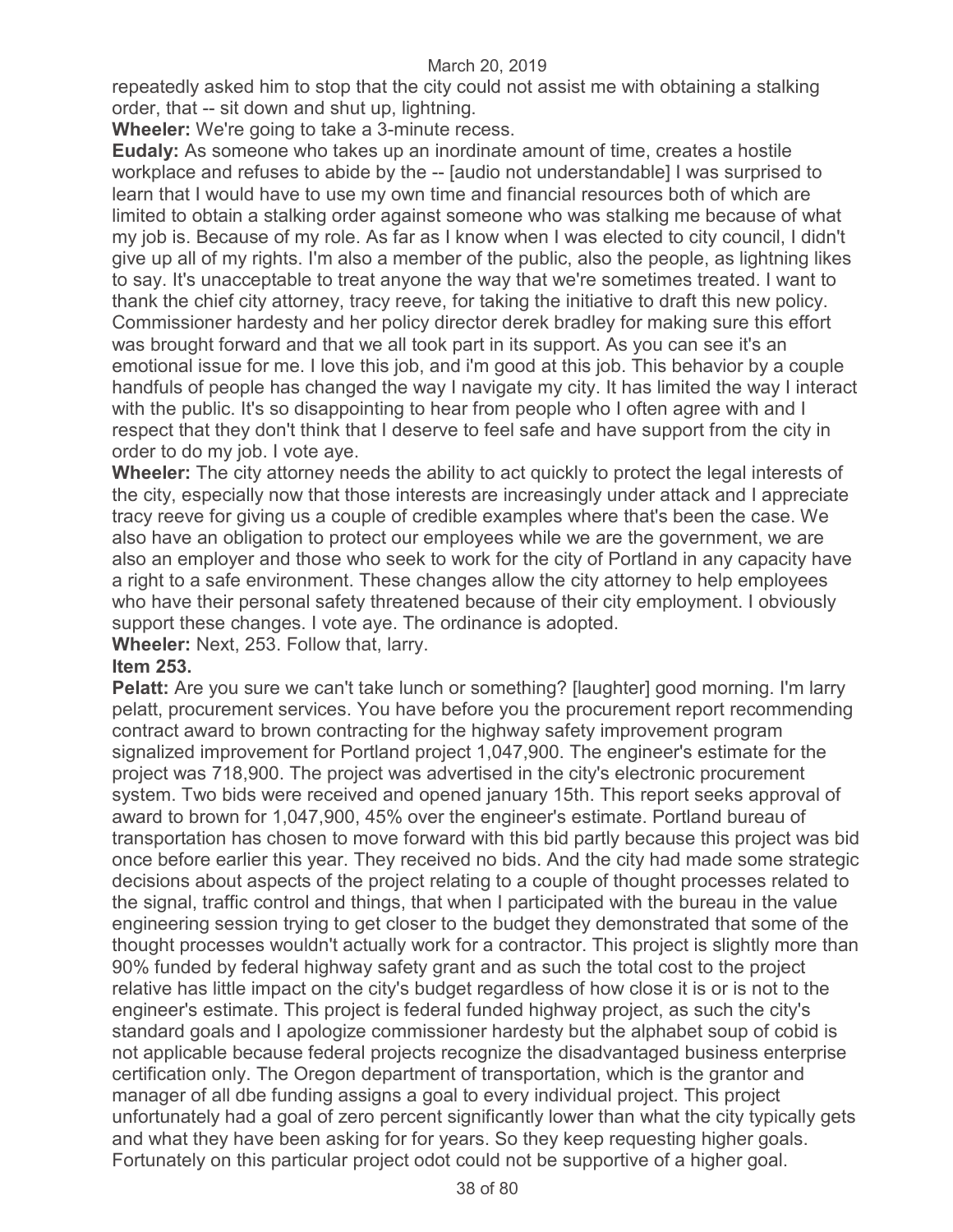**Hardesty:** Why?

**Pelatt:** That's odot's decision. They manage -- federal money comes to odot. Odot is a pass-through to the city. The odot determines the goal and the city doesn't have for lack of a better term appeal rights relative to the goal. We're stuck with it.

**Hardesty:** The city has a value of contracting with minority and women, emerging small businesses. We're going to -- you're asking us to put 1.5 million into a federal project that has less than 2% participation dmwesb. Three firms i'm assuming are disadvantaged businesses are going to share \$18,000 out of a 1.5 million dollar contract. Are you telling me there's nothing the city of Portland can do to actually live our values?

**Pelatt:** Actually, commissioner, that's the next report. That's the mayor's -- that's the moore enterprises. This is the brown contracting report, item 253.

**Hardesty:** Oh, i'm sorry. [laughter] never mind.

**Wheeler:** At least you got his name right. That's better than I did today. **Hardesty:** My apologies.

**Pelatt:** As soon as you were with the numbers I realized, that's the next one up.

**Wheeler:** Now you know what she's going to ask you --

\*\*\*\*\*: Yes. I have a good hunch. I do. [laughter] brown contracting is located in eugene, Oregon, they are not a state certified cobid contractor. They have tax registration and are in full compliance with the city's contracting requirements. If there's any questions relative to the bid or the bidding process I can answer those. I believe dan layden from pbot is in chambers if you need him for specific questions.

**Wheeler:** Commissioner Fish.

**Fish:** I move the report.

**Wheeler:** We have a motion to accept the record from commissioner Fish. A second from commissioner hardesty. Please call the roll.

**Fish:** Aye. **Hardesty:** Aye.

**Wheeler:** I feel, larry, like you've killed the suspense on the next item. Aye. The report is accepted. 254, the most boring report we have had today because we already know where it's going. [laughter]

**Item 254.** 

**Pelatt:** Good morning. I'm still larry pelatt. You have before you procurement report recommending a contract award for moore excavation for the road 10 -- has given you the whole thing 1,099,917. The engineer's estimate was 1,540,000. The bureau's confidence level was moderate. On november 21 council approved ordinance 18297 to competitively solicit this. It was posted, bids were opened january 31. Two bids were received. In response to the solicitation moore excavation is the lowest responsible and responsive bidder, which is 28.5% under the engineer's estimate. The Portland water bureau with procurement services identified our aspirational goal for state certified dmwesb, svdbe. Cobid certified contractors 20%. Unfortunately, there is a total of \$18,350, 1.67% state of Oregon certified firm on this project. Dbe, and mbe, dual certified three firms trucking, saw cutting and erosion control. While the project has extremely low participation, it should be noted that moore excavation met all of the outreach requirements of the city's subcontractor and equity program. The project is located in a remote area of the mount hood watershed. It's difficult to get to. Many, many subcontractors that moore -- we did some follow-up work with this -- moore had contacted declined to bid the availability opportunities were not significant enough to basically interest them in the mobilization costs to get that far up into that the watershed. It's a pretty remote area. **Hardesty:** Excuse me, mayor. Be that as it may, we're splitting 18,000 between three firms

to do basically the same kind of work. Somebody else is going to make a million five. Plus. **Pelatt:** A little over a million. Yes.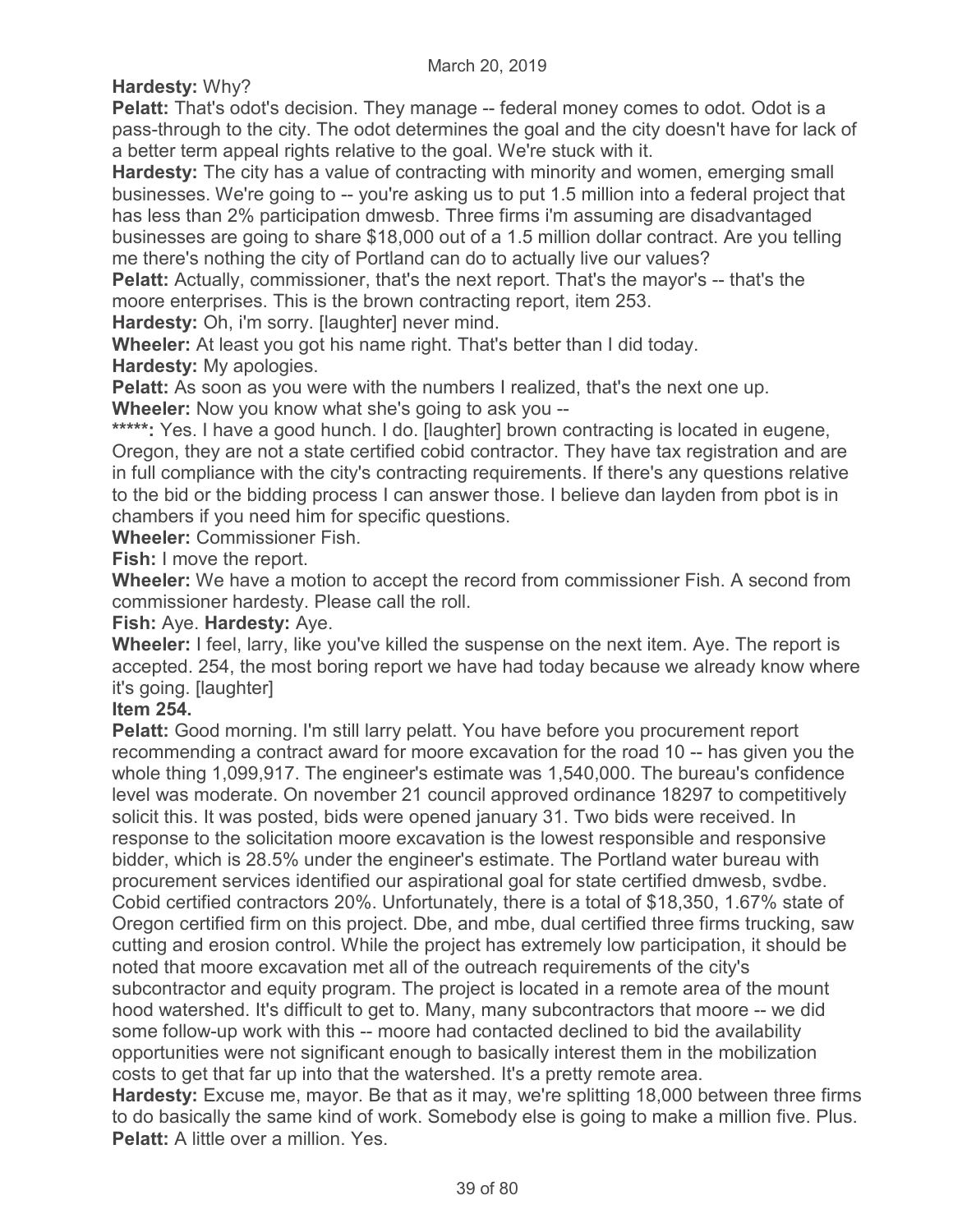**Hardesty:** I don't get why we if we say we value making opportunities available that we would accept that as, oh, well, it's remote so nobody wants it? I'm just not buying that. I think that there could have been an opportunity there, and it just puzzles me as to why we would accept such a low participation rate.

**Pelatt:** Well, I think part of the answer is that we have specific rules in our subcontract program they are required to do certain amounts of outreach and get written responses. It's not just oh I made a phone call and they didn't call me back. That doesn't cut it. What does cut it is they have an email and they get an email back that says thanks but no thanks. If they can document phone calls and returned phone calls that works, or flat out written notes saying no, we don't want to do that. Moore excavation did do the outreach. They met all the requirements. They have been going -- it's interesting to note, moore has been getting better and better at participation. Not long ago, november, december, we had a project up that I really had to call out that they had done a significantly better job. They were up at -- I know it's under the goal but they were up at about 16%, and from when I first started doing these reports they were consistently in three, four, five. I believe they are making the effort. They certainly seem to be demonstrating that. This particular project didn't lend itself but they met all the requirements.

**Hardesty:** Are there repercussions for not reaching the goal?

**Pelatt:** Not if they meet the requirements of the program. The city does not have hard fixed goals. We have aspirational goals. We do not have enough diversity study type information to establish fixed goals, minimum goals. I know there's a thought process to the city investing in another diversity study but they are very expensive, so the idea -- if you want to establish fixed goals you have to have the diversity study information which backs that up.

**Fish:** I can add one thing? I want to emphasize something about moore excavation. I don't remember the exact time frame but there was a time when the numbers were pretty anemic so we had a meeting with them. We had a meeting for the purpose of making clear what the city's values were and what we expected. And actually, the numbers came up quite a bit. The challenge from time to time is we have aspirational goals. There's a protocol someone has to go through. They have to reach out to their list. They have to document that they made the effort. But if no one bids on the work we get a situation like this. I think there are in every bid there are lessons that we can learn and larry, there may be -- you may be hearing from the council a desire to go a little deeper on lessons learned here, the fact that the work is remote shouldn't in and of itself being a disqualifier. Is there something we can learn so next time we have a project like this we can do better? Your role is to satisfy us at least now that the contractor met our legal requirements in terms of the process they went through. Numbers may inadequate but did they go through the process they were required to by the city.

**Pelatt:** They absolutely met the requirements of the program. Based on that is why we are moving forward with the recommendation for an award because they did meet the requirements. They tried. They really did try. With documented evidence in terms of emails and tracking and everything else they did try. The fact that they didn't get it, they didn't get it, and I do think a big chunk of that is the fact that the project is so remote. But certainly they put the effort in.

**Hardesty:** I appreciate that, commissioner Fish. You know, I have only been on city council for a couple of months, but I have been around for both disparity studies done around contracting for the city of Portland. The first you might remember was like an 18 volume document that every government within the Portland metro area had their own individual disparities study. We spent like I think 1.9 million on that one. Then the city of Portland did another one a few years back and we do a really, really, really, really good job of studying but we never actually implement what the findings are that come out of those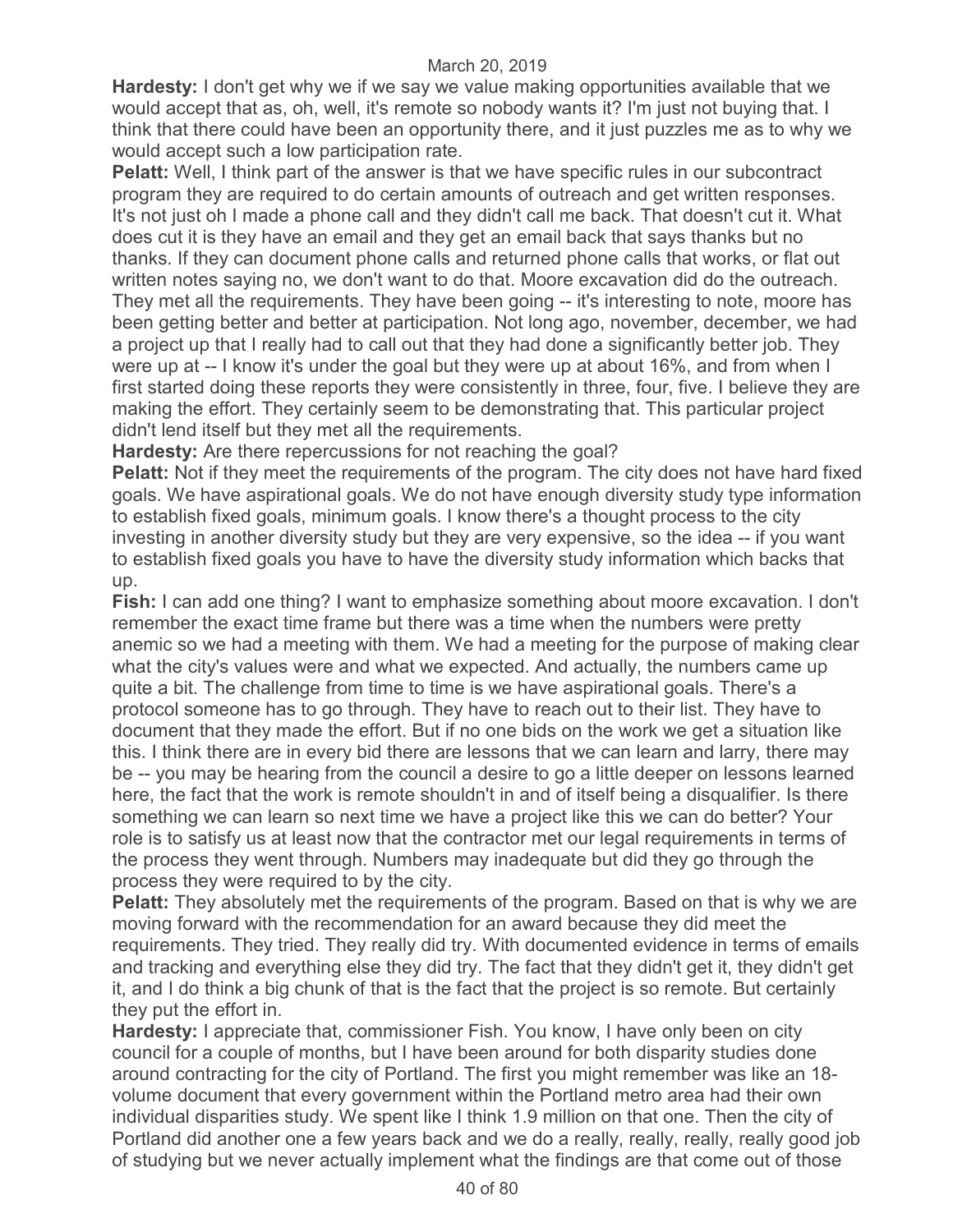studies. So i'm not convinced that another study will get us better outcomes. I just think more accountability will get us better outcomes.

**Wheeler:** I'll entertain a motion.

**Fish:** Move the report.

**Eudaly:** Second.

**Wheeler:** We have a motion and a second. Please call the roll.

**Fish:** Aye **Hardesty:** Aye. **Eudaly:** Aye.

**Wheeler:** Aye. Report is accepted. 255.

## **Item 255.**

**Fish:** Mayor, colleagues, this is another good news story for east Portland. As you know leach botanical garden is a city landmark and a treasure in east Portland this. Ordinance will allow the chief procurement officer to solicit proposals to optimize best value for a complex garden improvement project as well as to promote the city's contracting equity goals. We have for presentation today leslie spitler, chief procurement officer, and ross swanson, parks project manager. Welcome.

**Ross Swanson, Capital Project Manager, Parks:** Thank you. Thank you, commissioner. Mayor, council members i'm ross swanson capital project manager with Portland parks and recreation here to seek permission for an alternative bid process for the leach botanical garden process. I was here in november to seek permission to bid and we're here to modify that request. This project has been in development since 2014, it's collaborative effort between parks and recreation, leach garden friends, the nonprofit organization that runs the day-to-day operations there, prosper Portland and metro. The scope of the work of this project in brief is improve infrastructure and utilities for the garden, an aerial tree walk demonstrated in the next slide which is basically a giant deck that makes its way through the forest at 30 feet. Community open space which includes fireplace, terrace, gathering greens, demonstrated in the slide, habitat and pollinator garden. Last November I was here to get council permission to go to bid which you agreed to however park as we started working through all the documents it takes for a traditional bid we identified a couple of risk items that gave us a moment of pause. We wanted to ensure we had a quality of work in the sensitive habitat area, basically how to build and aerial walk in the forest. We have a variety of plant species, we anticipate over 400 species in a short time frame. We had reason to ensure that portions of the work can be relatively complete for the american public gardens conference in Portland in june of 2020. So the garden community of the united states will be here and leach garden is anticipated to be one of the focal points. In short this project had some level of difficulty that may overwhelm the traditional low bidding contractor that has not done their homework. We want a quality project for the public and set up a successful starting point for the contracting companies. With this in mind procurement services offered an alternative approach to the low bid and we would like to pilot that process today. In order to proceed we need your approval and to better explain this process is lester spitler, with procurement services.

## **Wheeler:** Good afternoon.

**Lester Spitler, Chief Procurement Officer:** I'm lester spitler, chief procurement officer. This action is to exempt this project from the competitive low bid procurement method as ross said there's a few critical elements that we believe need to be assessed in selecting a contractor. Those are the landscape and the plant procurements. We want to be able to assess the prime contractor's ability as well as the subcontractor's ability to procure those plans and successfully plant them to grow and flourish. The other area of concern is building this 30-foot-high aerial deck. We want to be able to assess the qualifications and experiences of the contractor before we make selection. So in a typical low-bid situation we issue 100% design documents and we seek pricing from the contractor community.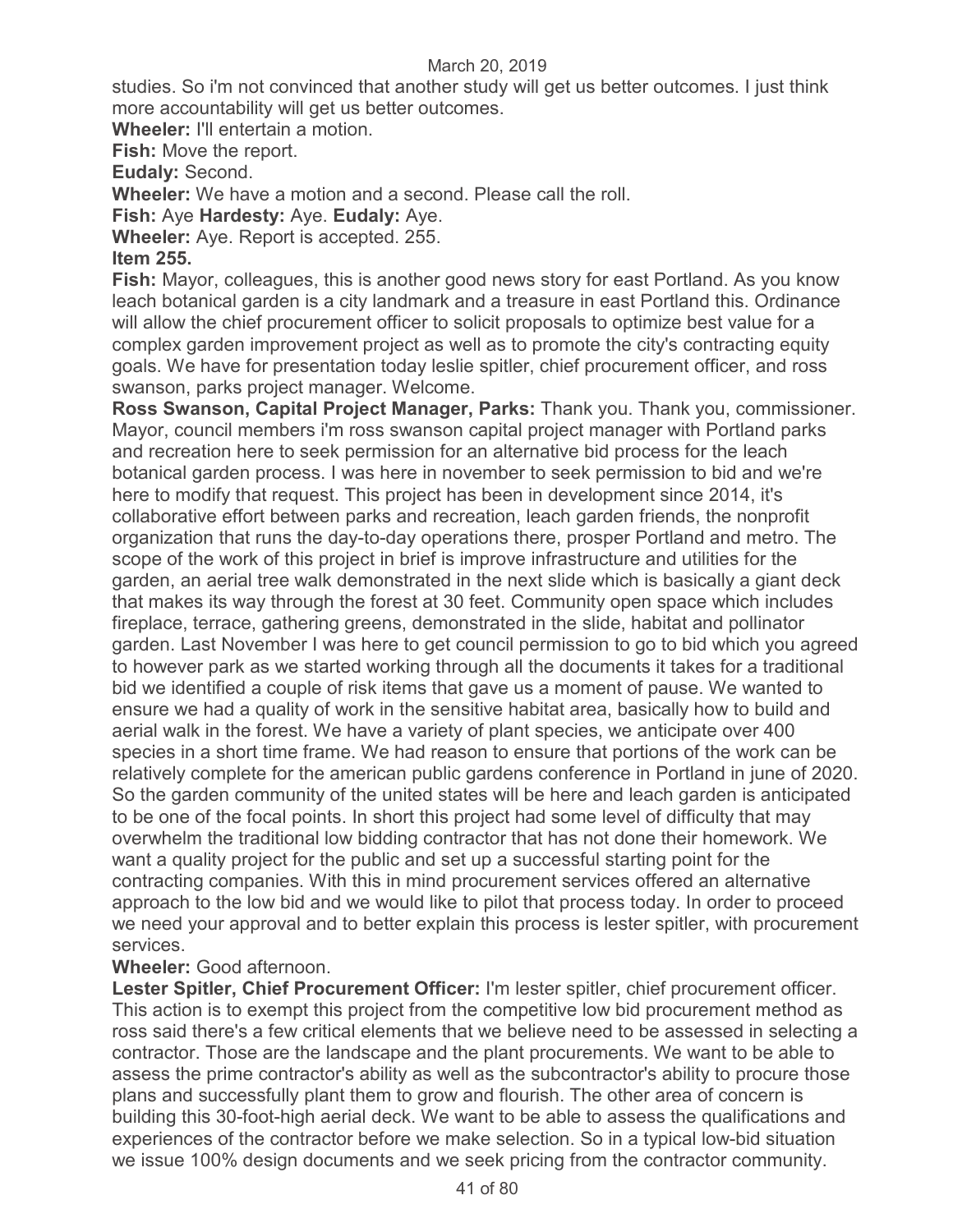With this two-step negotiate rfp process, the first step will be that prequalification step, so we'll ask for responses from prime contractors and subcontractors, and we'll assess their qualifications and experience and we will prequalify them and the second response, the second round is going to be proposals, joint proposals from prime contractors and subcontractors so they'll form a team and propose -- they'll respond to evaluation criteria that we'll ask them to respond to. Those things will include what their subcontracting plan is, their approach, their experience, their qualifications, and their ability to adequately purchase all 400 different species of plants and then plant and install them successfully. So with that, we are asking for your approval to exempt this project from the competitive low-bid process. We feel there's going to be significant cost savings and schedule benefits as a result of this approach. Portland parks and recreation is going to be able to negotiate with a selected team on the price, on the schedule, whereas in a low-bid situation we wouldn't have the ability to do that. So we feel like an alternative approach benefits the project and benefits the taxpayers and the city.

**Fish:** Can you explain why you believe an alternative approach also potentially helps the city boost its minority contracting equity goals?

**Spitler:** Absolutely. So part of the response of the proposal is going to be a subcontracting plan. We asked the -- we ask the subcontractor to tell us how they plan to subcontract out the work. We will apply our 20% aspirational goal, but that's an opportunity for them to comment and tell us exactly what they're going to do, who they're going to reach out to, and we're able to hold them to that in the contract. So it's an additional mechanism to make sure that we're assessing the experience and qualifications of the prime contractor in their ability to achieve our social equity goals and objectives.

**Hardesty:** So with this alternative contracting pallet, what if your prime contractors don't reach the aspirational goal?

**Spitler:** So we have the ability to negotiate. And so we'll get initial proposals and there will be an evaluation committee that's representatives of parks and other bureaus and other stakeholders. We'll evaluate the proposals, and then we'll invite, depending on the level of competition, we'll invite firms in for an interview. The interview is where we ask them to explain their subcontracting plan, that gives us an opportunity to emphasize the importance of our social equity goals, and so through those discussions we typically

benefit by being able to negotiate with that prime contractor and to get them to increase their numbers or if they don't put forth a good plan and effort, then we will -- that will affect their score and that will affect their ability to get the award.

**Swanson:** We will be doing a prebid meeting with all prospective contractors, and we also get to reiterate at that point what our goals are and that we're serious about it.

**Hardesty:** This process, will there be ongoing evaluation of whether or not the contractors are continuing to reach their goal? Is there a monthly monitoring meeting, is there -- what's the process of oversight?

**Spitler:** So when we execute the contract and we have that goal that's agreed to, procurement services has a compliance team that adequately monitors the contractor's participation. There will be, I think there's construction meetings that happen regularly. The compliance team or the representative from procurement services can attend those meetings, depending on how the contractor is doing. So we do hold them accountable throughout the life of the project for meeting the goal we both agreed to and negotiated up front.

**Fish:** As our presentation made clear yesterday to council, we've had a proud tradition in the last number of years of far exceeding the city's aspirational goals. So making sure that the benefits of these investments accrue to the larger community and breaking down barriers is important to the bureau, so what you've got is the parks bureau prioritizing this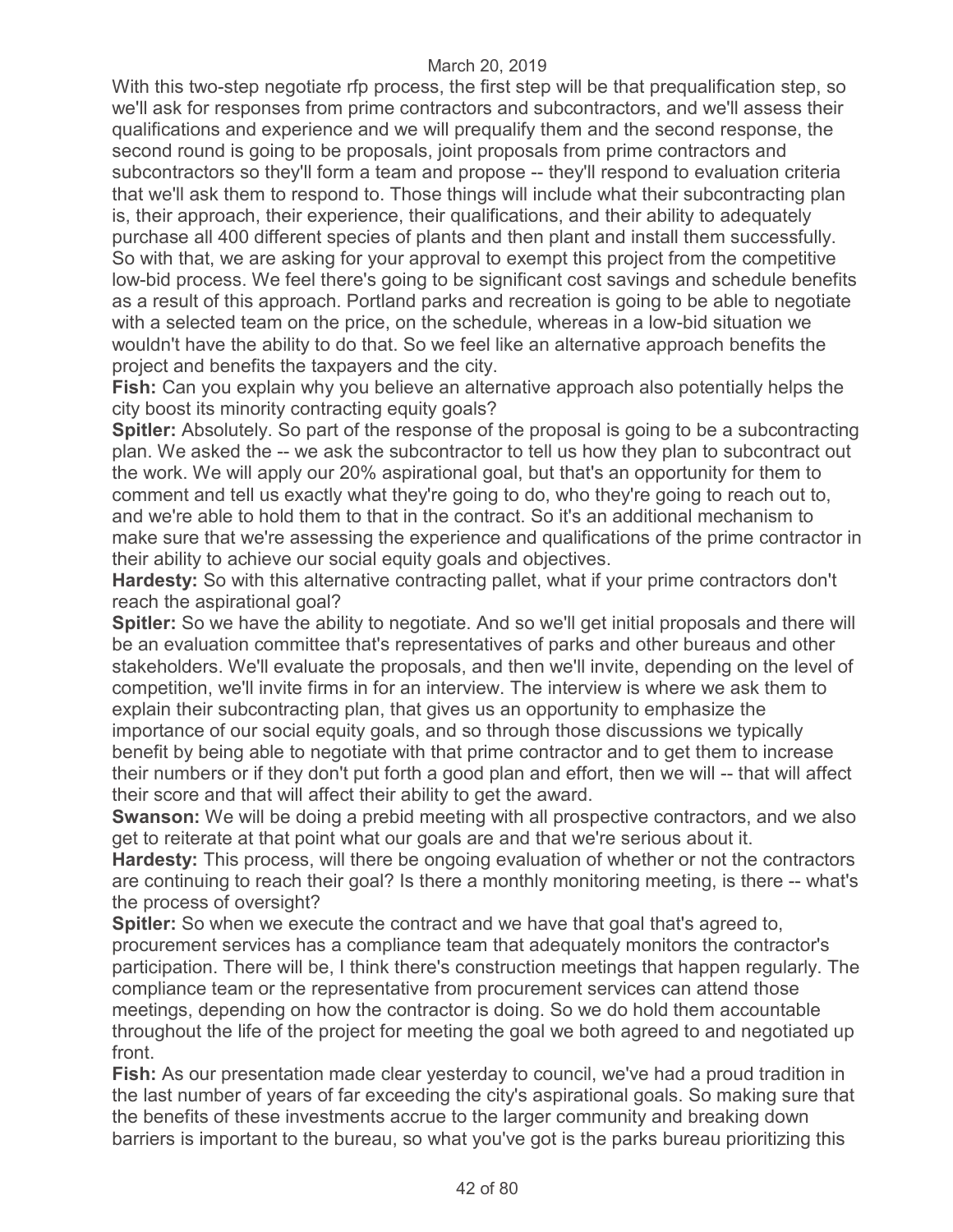as a core value, and you've got procurement services, and this pilot allows us to see whether working together we can boost those numbers.

**Hardesty:** Thank you.

**Wheeler:** Any further questions? Great. Public testimony.

**Wheeler:** We've got a long agenda, so please make sure your comments are germane. **Charles Bridgecrane Johnson:** Charles bridgecrane johnson. When we signed up we haven't heard the presentation yet, we've only been able to review the documents. I think this is a good thing, I think one thing that is agonizing the city attorney is sometimes these situations seem to people like oh, there's already a preferred contractor in the pocket. So it sound like the team actually has a big plate full of work and does have a number of prospective bidders that will be using this new process. So I just wanted to encourage you to do extra oversight, it would be tragic if on this pilot program later on somebody sued and emails came out and it turned out oh, yeah, there was one party already in the bag. So please use the extra due diligence. Thank you very much.

**Wheeler:** Thank you. Good afternoon.

**Maggie:** This is about contractors. I would like to say I was having a conversation with the connie mcknight people, and we agreed that you should focus on hiring people and not companies. That if you focused more on hiring people, instead of companies, that there would be a lot more equity. That's all I have to say.

**Wheeler:** Thank you. Appreciate your testimony. Please call the roll.

**Fish:** Colleagues, I just want to highlight for you that the leech upper garden project is a major priority for me. It's something that I started working on the last time I had parks. Commissioner Fritz, during her leadership, ensured that there were investments made in building out their master plan. This is a gem in east Portland, and deserves to be considered in the first tier of our parks. And you heard a reference to an event which is scheduled for june of 2020. So if I could get this on your calendar now, the american public garden movement is coming to Portland. This is a huge feather in our cap, because this is hundreds and hundreds of garden leaders from around the country. We will be showcasing all of our great gardens while they're here, and there will be many events you'll be invited to. Leach will be hosting an event which will not want to be missed. For those of you who haven't been to leach recently, I know commissioner eudaly, your office was there, I think for a retreat, my office scheduled time there for retreat. It is a magical place with the work that's being done by pbot to replace the bridge in front of leach, and make it more accessible, that's a huge positive in development. This master plan promises to chart the next chapter of leach's story. We're very excited to be a participant in this and we urge your acceptance. I vote aye.

**Hardesty:** Though i'm reluctant to just take people's word for a \$6 million investment, I have every confidence in commissioner Fish and the bill, the parks bill and procurement, that they will hold us to a standard whereby everyone has an opportunity to benefit from this reinvestment, this redevelopment process. And just negotiation i'll be here, paying attention. I vote aye.

**Eudaly:** I'm a also embarrassed to admit that I had never been to leach garden until I became a commissioner. But it -- having lived in northwest Portland for 20 years, forest park was my go-to. But leach is quickly becoming very near and dear to my heart. I got introduced to my sweetheart for the first time on his 40th birthday, my office will be taking a retreat there, and I am particularly excited about this project, which is going to provide an incredible nature experience and access to people who use wheelchairs and other mobility devices. And I can't wait to take my son there, though he's not really a nature lover. I'll keep trying. I was so sad to miss the 102nd -- 122nd avenue bridge cutting, which is just down the road from the garden, due to my son's illness, but I will be back soon. I'm happy to support this. I vote aye.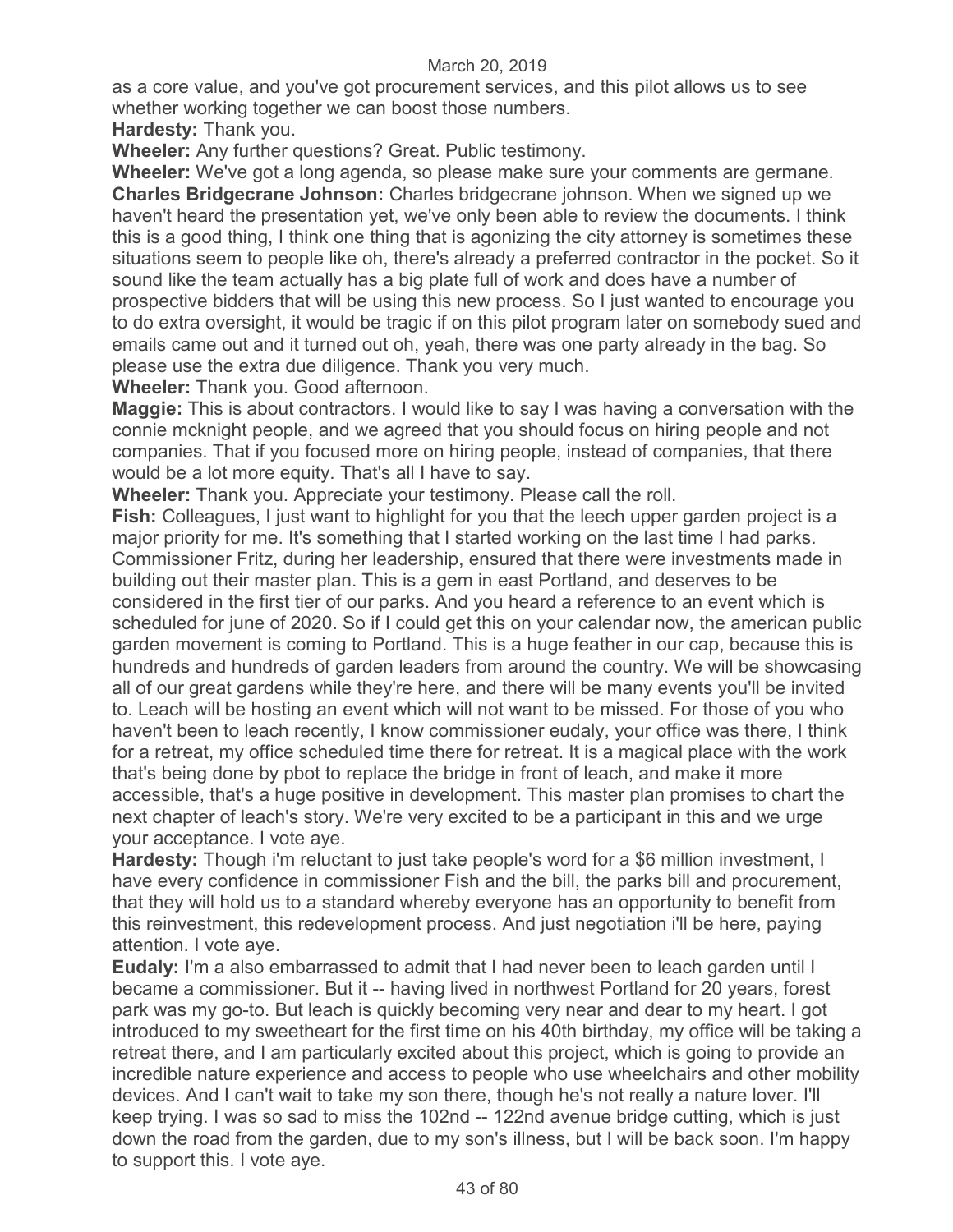**Wheeler:** Great work. Thank you. I vote aye. [gavel pounded] the ordinance is adopted. Next item, 256.

**Item 256.** 

**Wheeler:** I'd love to get my councilman at of here at 1:00 p.m. We have a long agenda here this afternoon. Good afternoon.

**Matt Gierach:** Good afternoon, mayor wheeler and commissioners, i'm matt in the bureau of revenue and financial services. I'm presenting this ordinance to you today because the city's management division is seeking approval to refinance the 2008 b bonds related to the south park blocks urban renewal area. We are interested in refinancing these bonds because there's a savings opportunity. The bonds have an above market interest rate requirement and also have an upcoming prepayment option that occurs in june of 2019. The amount to be refunded is the 26.7 million. Based on current interest rate indications, the refinancing would result in approximately \$2 million in total interest savings.

Additionally, the final maturity of these bonds is in 2024, whereby the urban renewal area would sunset and the associated taxes would be returned to the underlying taxing districts. Please let me know if you have any questions.

**Hardesty:** Good presentation.

**Wheeler:** First I want to thank you for the presentation. I think you had us all at \$2 million savings. And I want to congratulate you. I understand you have a new addition to your family.

**Gierach:** I do. My son anderson.

**Wheeler:** Excellent. Congratulations.

**Gierach:** Thank you.

**Wheeler:** Any further questions? Public testimony?

**Moore-Love:** One person, maggie.

**Wheeler:** She's taking a pass. Great work, matt. The debt management division goes often unheralded, but this is the kind of home run that you can hit through really hard analysis. So thank you for that. Please call the roll.

**Fish:** Aye. **Hardesty:** Aye. **Eudaly:** Aye.

**Wheeler:** Aye. [gavel pounded] the ordinance is adopted. Item 257.

**Item 257.** 

**Wheeler:** The westwind apartments was acquired by the city of Portland in november of 2018. And consists of 70 low-cost, low-barrier, single-room occupancy units. Due to the able of the building and the scope and the cost of repairs needed, it was decided redevelopment of the site is necessary. I want to be clear on this point, the city's mandatory relocation assistance does not apply here as the protections under the federal uniform relocation act far exceed the local benefits. So we're here today to talk about the federal act. To present on behalf of the Portland housing bureau, director shannon callahan, who I do not see, assistant director molly rogers, and program coordinator cheyenne sheehan. Thank you both for being here.

**Molly Rodgers, Assistant Director, Housing Bureau:** Good afternoon. Mayor and commissioners. My name is molly rogers, i'm here with the Portland housing bureau, and i'm here to ask for your approval for the westwind apartment relocation. As you see, this is a picture of the westwind building, located at 618 northwest flanders. In november 2018, city council approved the purchase of the westwind apartments for redevelopment under the Portland's housing bond. At that time, we selected central city concern to be the operator of the building, but to operate it in a supportive housing way. They are providing property management, employment, and services to best support the current residents of the westwind. This spring we are releasing a solicitation to secure a development team to rebuild on this site. With the goal of creating at least 70 permit supportive housing units. The full redevelopment of the building will require us to demolish the building. This is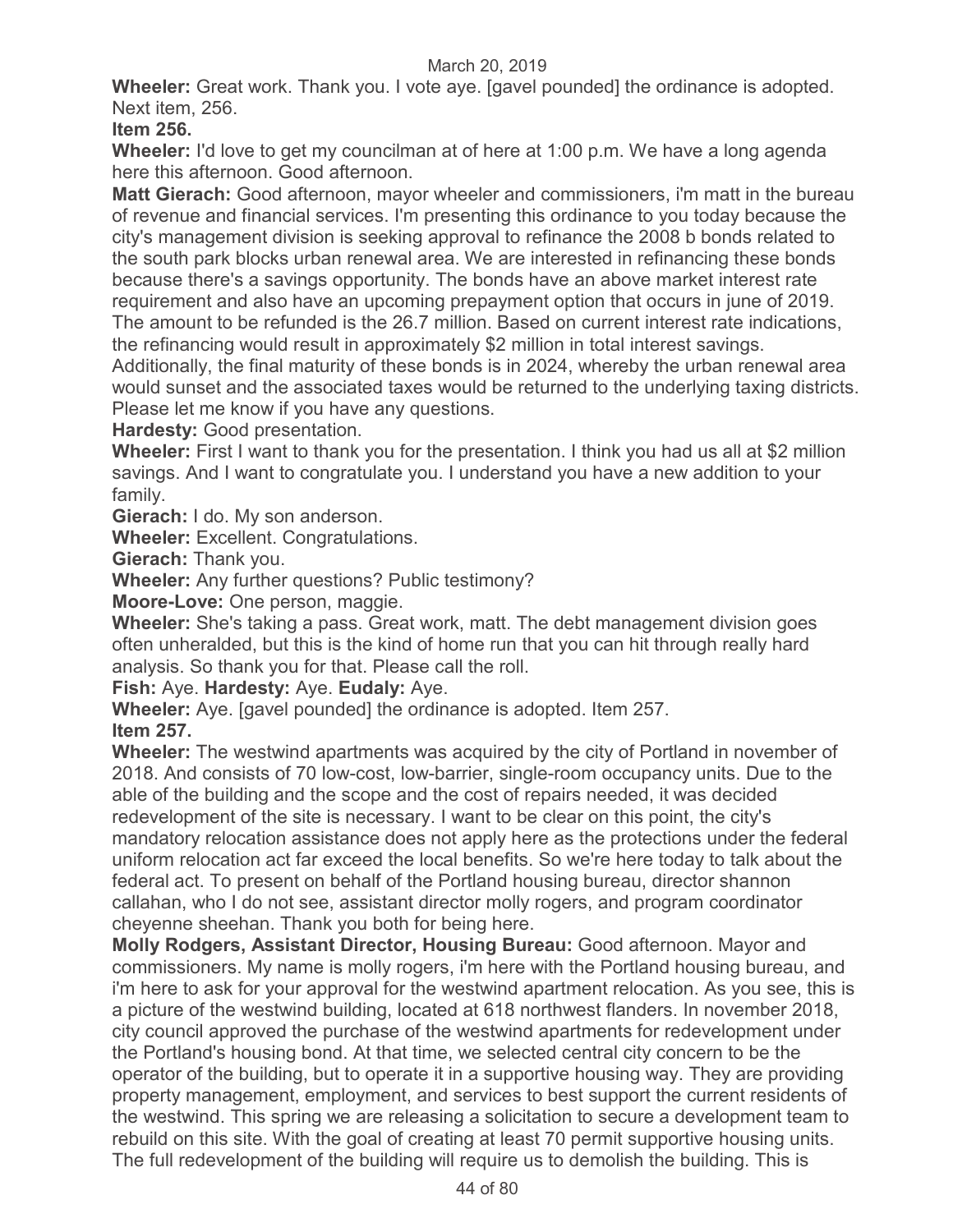constituting a displacement event, and that is why we're requesting to amend our contract to assume full relocation benefits for approximately 60 residents. The relocation of the westwind falls under the provisions of the federal uniform relocation act, which typically applies to projects with federal funding, and when a public entity in Oregon purchases real property per state statute. Both the residents and the commercial tenants will receive relocation benefits. These benefits include a series of notifications regarding eligibility under the act, reasonable notices to vacate, and tenant rights and responsibilities. It also includes relocation advisory services, assistance in finding replacement housing, moving costs, and expenses and replacement housing payments. These payments will cover 42 months of rent in a new home. This contract amendment to our relocation specialist opc llc anticipates the full cost of all of these relocation services and payments. Thank you. I'd be happy to take your questions.

**Wheeler:** Colleagues, questions? Commissioner hardesty.

**Hardesty:** Just one. How many months did you say the relocation assistance lasts? **Rodgers:** 42 months. That's 3½ years.

**Hardesty:** And do we anticipate people moving back into that building, or are they permanently relocated?

**Rodgers:** This provides permanent relocation assistance. But we will be programming the property to serve people coming from potentially the homeless system and people who need additional services, who meet the psh definition, and also are hoping to provide project-based section 8 vouchers. So we would welcome back those folks to return if they choose.

**Moore:** Permanent supportive housing, for people who don't know what the acronym stands for.

**Wheeler:** Any public testimony on this item?

**Moore-Love:** Two people, maggie and charles bridge crane johnson.

**Wheeler:** Thank you.

**Maggie:** Someone once told me it's \$40,000 that you give to each of these people. And it's not permanently relocation you're giving them, you're giving them 3½ years, and what is that at the rent they're paying at the westwind that they will never, ever be able to find out in the marketplace. So I really doubt it's going to be 3½ years of rent assistance, because they're not going to be able to find that kind of rent out in the marketplace. So you're going to spend \$3 million to with the building, \$1.5 million to relocate people in nonpermanent housing because that money is going to run out so fast, and then you're going to spend money to demolish the building and then you're going to rebuild. And that's going to be more money. And you haven't housed a single homeless person. And congratulations on that. And congratulations on -- in 2016 you rejected stewart emmons village, which would have housed 92 homeless people, and he went up to seattle and they gave him \$12 million and he will be housing 72 people in buildings, eight to a building and then 20 tiny homes, those 20 tiny homes are being built by a Portland construction company. A Portland construction company is building housing for homeless people in seattle. Not homeless people in Portland, homeless people in seattle. And Portland has the second highest homeless population in the nation. After l.a. Then it goes new york city, and then I think it goes seattle, and then san francisco. We are the second highest homeless population in the nation, and you are building housing for people in seattle.

**Wheeler:** Thank you. I don't agree, but thank you for your testimony. Good afternoon. **Charles Bridgecrane Johnson:** Good afternoon, commissioners. At 10 minutes to 1:00 in the afternoon. A lot of disappointment here. I think one of the disappointments is that an eight-page pdf, there's no spreadsheet. A spreadsheet is really appropriate to a \$1.4 million item to know how much of this money is going to pass through to direct benefit for the clients and pay their rent, and how much of this \$1.42 million is going to be skimmed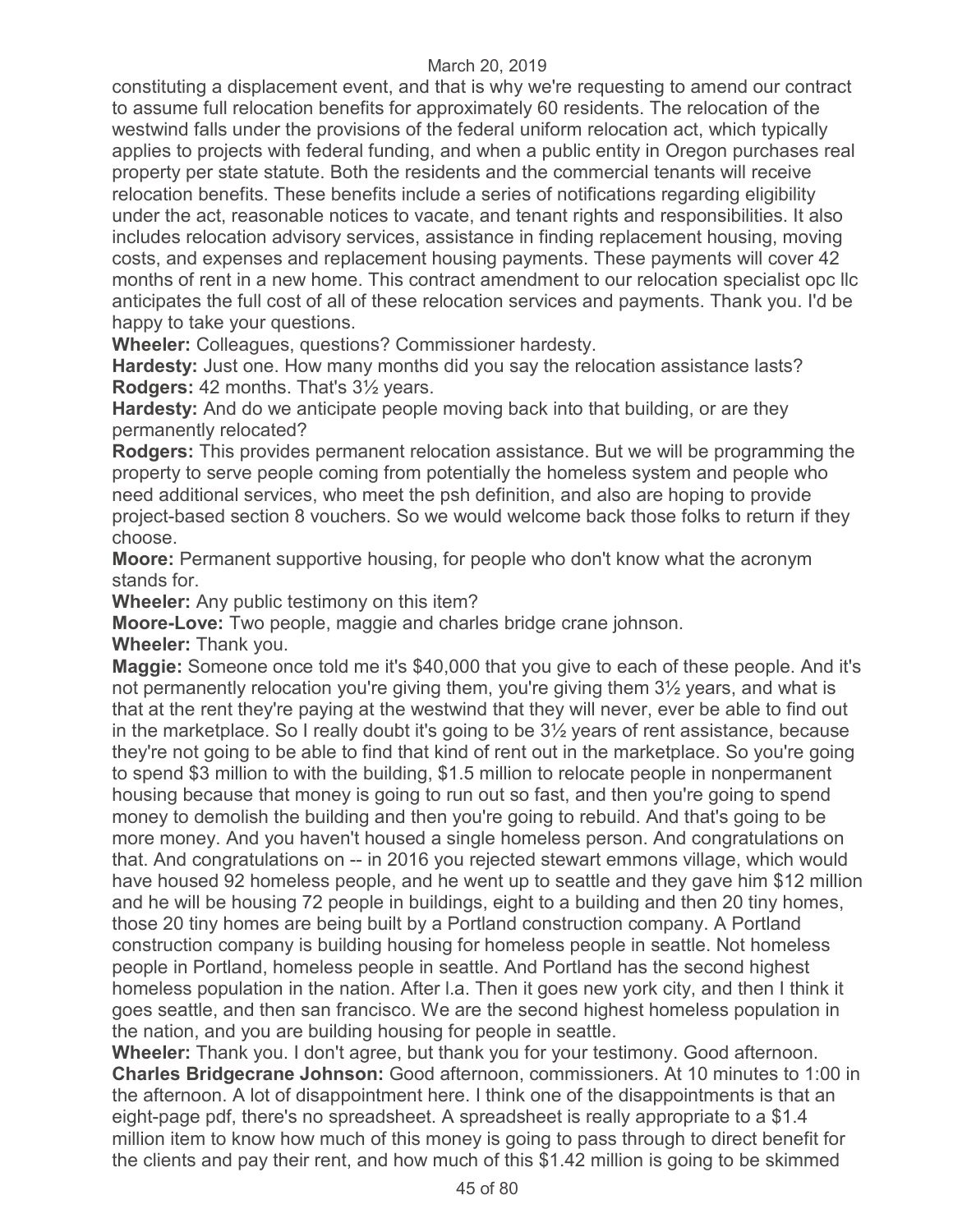by opc. Fortunately the federal law requires that we actually get these people stable housing that's going to last 3½ years, 42 months. But as a taxpayer, i'm going to have to bug maggie later on to find out how much of that actually gets shelled out for real rent, because the represents may not be that high, because we're going to prioritize these already housed people at the westwind to take the next empty spaces at northwest tower and all the other Portland -- so we can save money. So we're not getting -- the only bang for the buck we're getting is caring for these people at the westwind. Fortunately some of these people are in active addiction -- unfortunately some of these people are in active addiction, maybe it's good there's active management finding them housing instead of giving them a cash settlement, but all the other poemless people in the town, one of the homeless people in this town saw that the right response to you all was to kill herself by setting herself on fire. And that's kind of how some other homeless people in the town feel when we see \$20,000 per person allocated. Admittedly it's not \$20,000 per year, some of that money gets stretched out over 42 months. But I can assure you it's kind of painful for and insulting for people who can get zero dollars' worth of assistance while they spend six years sleeping occupying the second lane of the bike path under sandy, and thousand they find out there's \$20,000 spread over three years for these people. So help these people, but also bring the rest of the help, please.

**Wheeler:** Thank you. I'd just like to say one thing to my colleagues.

**Fish:** Mayor, you're going to lose your council at 1:00. We have four more votes. **Wheeler:** I'd like to say something. This is my bureau and it's an important issue and this question comes up repeatedly. If we are going to renovate this building and replace it, therefore we're not creating any new housing. I want to be very clear, that in fact the housing bureau is aggressively bringing permanent supportive housing into the system, the goal here is to have the people who are currently in the westwind, which is a subpar facility, moved into other permanent housing situations. And then the westwind will be rebuilt to modern standards and it will allow at least the same number of people, but probably more. That is my hope. That will be consistent with this city's and the county's policy which we adopted last year around addressing the issue of the chronically homeless on our streets. So it is an expansion of the system, and I just want to be perfectly clear about that. The easiest thing we could have done is nothing. Is simply allow the westwind to continue to be the westwind. But that would have been I think negligence and a missed opportunity. No, thank you, maggie, you've testified. With that i'll call the role. **Fish:** Aye. **Hardesty:** Aye. **Eudaly:** Aye.

**Wheeler:** Aye. [gavel pounded] the ordinance is adopted. Thank you, everyone. Next item, 258.

### **Item 258.**

**Wheeler:** Commissioner Fish.

**Fish:** Mayor, colleagues, environmental services manages the city's storm water and sewer infrastructure, including 99 pump stations that work together with about 2,500 miles of pipe to send sewage to the columbia boulevard wastewater treatment plant. The northeast broad way pump station was built in 1988, and its condition has deteriorated, leading to the need to frequent repairs. This ordinance would authorize environmental services to move forward on upgrading the pump station, to improve reliability. Here today to give us a very brief presentation is huong, senior engineering associate with environmental services.

**Huong Nguyen, Lead Engineer, Environmental Services:** Good afternoon. I'm lee, senior engineer with bureau of environmental services. And this is hun, our senior engineer associate. I'm going to give a tiny background about the pump stations, what is our budget objectives and show you a little bit of what the facility will look like after the upgrade. Walk you through a budget and schedule, and what our recommendations. So as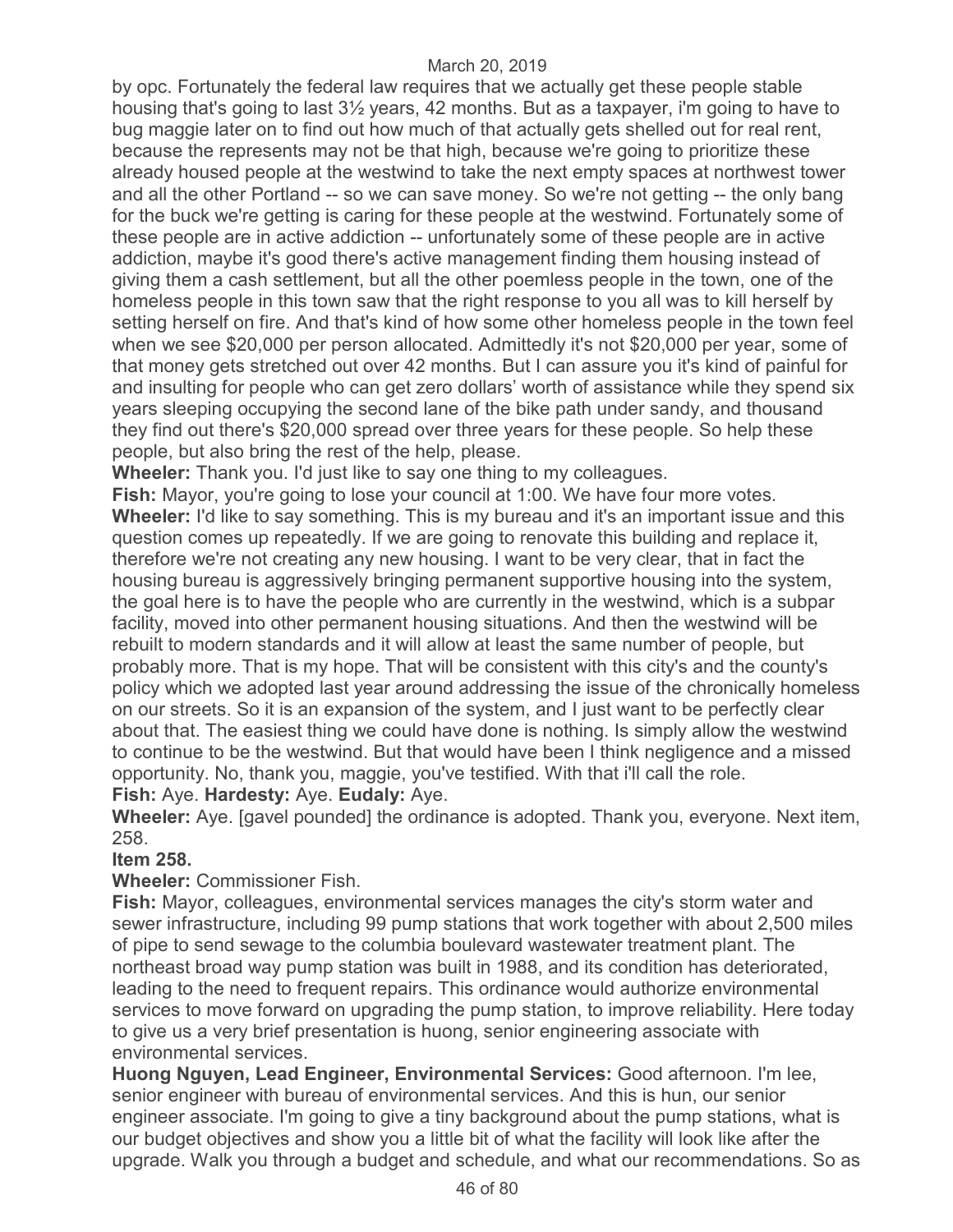you can see, our pump station is located in northeast Broadway. And it's 14 acres of the residential area, it is sewage pump stations. It is constructed in 1988. And it has not -- has not had any remodel. Typically, every 25 years we would upgrade the electrical and the mechanical, so this 30 year old pump station is really due to be updated. And that's why I'm here today. So, if you can see on the photo, this is just existing conditions of the equipment, housed into a Fiberglass enclosure. The type of the pump that we use here is very problematic. And it's causing a lot of problems for operation, and we will replace it with a submersible pump station. The difficulty right now that operation and maintenance has is accessibility, and there is very difficult path for the maintenance vehicle and truck to come into the service area, so we will upgrade that. Our project objective to upgrade to a standard submersible pump station replaces all of the obsolete equipment and bring it to the current code. Address all of the difficulty drainage issues we have, provide a clear design, easy to build, easy to construct, and easy to maintain. And manage the overall project budget. Within schedule. And here is a little view for the new facility. You can see the building general -- odor control.

**Fish:** It's a shame we don't have metropolitan for a roof, but it looks nice. [laughter] **Nguyen:** Well, yes. There's not going to be -- there's not going to be a roof for the generator. This is another view of the pump stations that we have. I just want to show you what is above grade building and what is the feature underground. How it looks like. Inside the building this is what we see. All of the control panel and its locations. We design it in 3d model, and it's been very helpful for all of the designers to look at the location, the equipment, and to identify any conflict. So it's been very helpful. So for the project schedule, we would like to go to bid to advertise, and then open the bid in july, issue to notice to proceed in october, and starting construction next year, for finish by october of 2020. And for the project cost, so far we have \$200,000 for design, design is \$400,000, advertise is 20, total construction cost would be \$1.6 million, and close-out would be 40,000. That would bring it up almost \$2.3 million. And with that, to move the project forward, our recommendation is for council to authorize the contract to the lowest bidder for us to go to construct the pump station.

**Fish:** Thank you for a very informative presentation.

**Nguyen:** Thank you.

**Wheeler:** Thank you for the schematics, too, that's very helpful. Is there public testimony on this item?

**Moore:** She left.

**Wheeler:** Please call the roll. Sorry. This is a first reading, it moves to second reading. [gavel pounded] next item, 259, which is a second reading.

**Item 259.** 

**Wheeler:** Any further discussion? Seeing none, please call the roll.

**Fish:** Aye. **Hardesty:** Aye. **Eudaly:** Aye.

**Wheeler:** Aye. [gavel pounded] ordinance is adopted. Next item. Item number 260. **Item 260.** 

**Wheeler:** Also a second reading. Please call the roll.

**Fish:** Aye. **Hardesty:** Aye. **Eudaly:** Aye.

**Wheeler:** Aye. [gavel pounded] ordinance is adopted. While i'm on a roll, 262, our last second reading.

**Item 262.** 

**Wheeler:** Call the roll.

**Fish:** Aye. **Hardesty:** Aye. **Eudaly:** Aye.

**Wheeler:** Aye. [gavel pounded] the ordinance is adopted. Next item, 261. **Item 261.**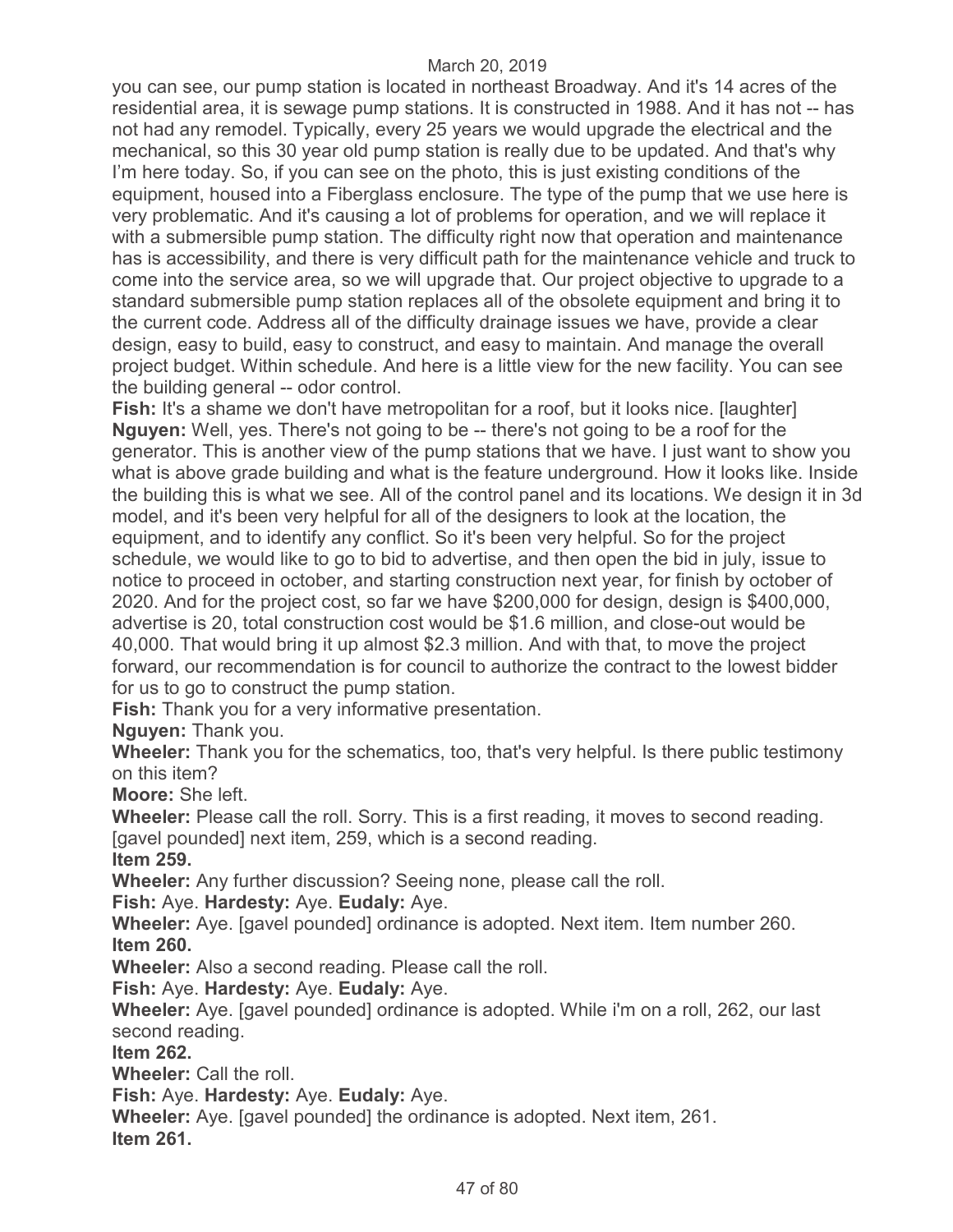**Wheeler:** Welcome, and commissioner eudaly and Karla, the screens are still on the last presentation.

**Eudaly:** Thank you, mayor. It's common for odot to enter into intergovernmental agreements, also known as igas, you'll be hearing that acronym a lot, commissioner hardesty, with the city to help us pay for our review of aspects of a project odot has that impacts city facilities. That did not sound very clear. I hope it made sense to the public. This amendment merely increases the amount they need to provide us 500,000 pbot staff, melissa williams is here if council has any further questions. I kind of hope not.

**Wheeler:** That was a very succinct presentation.

**Eudaly:** That's what I strive for. We get the prize today.

**Wheeler:** I need commissioner Fish here. Is there any public testimony on this item? **Moore:** No one signed up.

**Wheeler:** I'd like to hold it open for one moment, please. We'll continue this for a moment. Could you please go to the first pulled item on the agenda which was 250? **Item 250.** 

**Wheeler:** Who pulled it?

**Moore:** Lightning.

**Wheeler:** Is there anybody else who would like to testify? Seeing none, we'll continue the item. Read item 251.

**Item 251.** 

**Wheeler:** Who pulled this item?

**Moore:** Lightning pulled this.

**Wheeler:** And he is no longer here. Is there anybody else who would like to testify on this item? Seeing none, please continue this item. Let's do back please to item -- great. Let's go back to item number 261, please. Call the roll.

## **Item 261.**

**Fish:** Aye. **Hardesty:** Aye.

**Eudaly:** Thank you odot and thank you Ms. Williams. Aye.

**Wheeler:** Aye. The ordinance is adopted. 250, continued hearing. Please call the roll. **Fish:** Aye. **Hardesty:** Aye. **Eudaly:** Aye.

**Wheeler:** Aye. The ordinance is adopted. 251, a continued hearing, please call the roll. **Fish:** Aye. **Hardesty:** Aye. **Eudaly:** Aye.

**Wheeler:** Aye. [gavel pounded] the ordinance is adopted. We'll see you at 2:00. We're adjourned.

**Council recessed at 1:02 p.m.**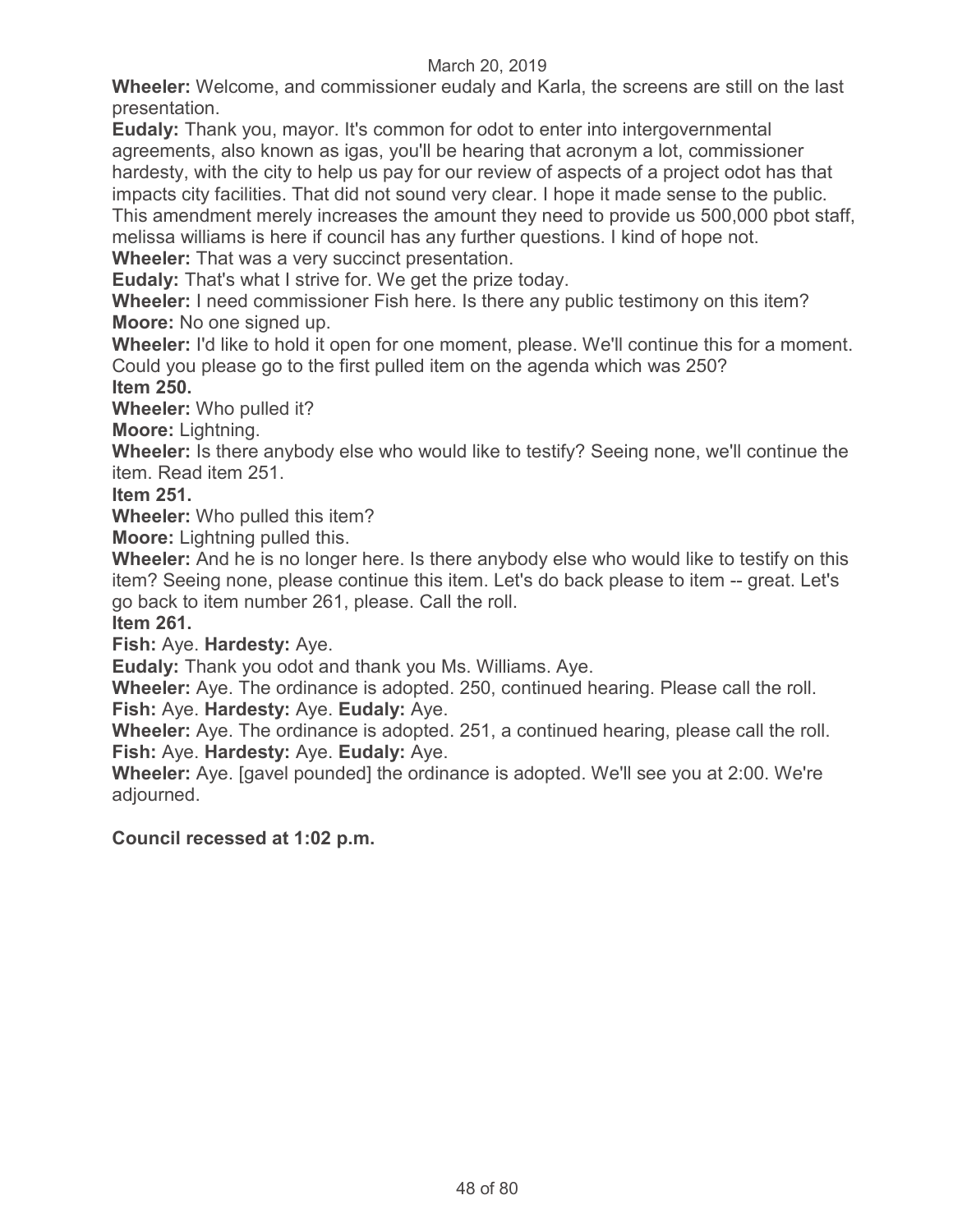## March 20, 2019 **Closed Caption File of Portland City Council Meeting**

This file was produced through the closed captioning process for the televised City Council broadcast and should not be considered a verbatim transcript. Key: **\*\*\*\*\*** means unidentified speaker.

# **MARCH 20, 2019 2:00 PM**

**Wheeler:** This is the march 20, 2019 afternoon session of the Portland city council. Could you please call the roll. [roll call taken]

**Wheeler:** We have one item. Karla, please read the item.

**Moore-Love:** Do you want to read council rules?

**Wheeler:** Please. Read the rules of conduct.

**Lauren King, Deputy City Attorney:** Welcome to Portland city council. The council meets to do the city's business. Presiding officer preserves order and decorum. To participate in council meetings you may sign up in advance with the council clerk's office for communications to briefly speak about any subject. You may also sign up for public testimony on resolutions or first readings of ordinances. Your testimony should address the matter being considered at the time. If not you may be ruled out of order. Please state your name for the record. Your address is not necessary. Please disclose if you're a lobbyist. If you're representing an organization, please identify it. The presiding officer determines length of testimony. Individuals generally have three minutes to testify unless otherwise stated. If you're in the audience and would like to show support please feel free to do thumbs up. If you want to express you do not support something, thumbs down. Pleat remain seated unless entering or exiting. If you're filming do not use bright lights or disrupt the meeting. Disruptive conduct will not be allowed. If there are disruptions a warning will be given that further disruption may result in the person being ejected. After being ejected, a person who fails to leave is subject to arrest for trespass. Thank you for helping your fellow Portlanders feel welcome, comfortable, positioned and safe. **Item 263.**

**Wheeler:** Thank you. First the city attorney will make some announcements about today's hearing.

**King:** This is an on the record hearing. This means you must limit testimony to the materials and issues in the record. We will begin with a staff report by the bureau of development services for staff for approximately ten minutes then city council will hear from interested persons. The appellant will go first. Following the appellant persons who support the appeal will go next. Each person will have three minutes to speak. The principal opponent will have 15 minutes to address council and rebut the presentation. If there's no principal opponent council will move directly to testimony from persons who opposed appeal. After the principal opponent council will hear from persons who oppose the appeal. Each person will have three minutes. Finally the appellant will have five minutes to rebut presentation of the opponent's the appeal. Council may close the hearing, deliberate and take a vote. If it's a tentative vote council will set a date for final appeal. If council takes a final vote today that will conclude the matter before council. As this is nonemergency it will pass to second reading. Council may make amendments and direct staff to return with amendments. I would like to make several announcements and guidelines for those addressing city council. The evidentiary record is closed. This is an on the record hearing. The hearing is to decide only if the hearings officer made the correct decision based on the evidence presented. This means you must limit remarks to remarks compiled by the hearings officer. You may not submit new evidence not submitted to the hearings officer. If your argument includes new evidence or issues you may be reminded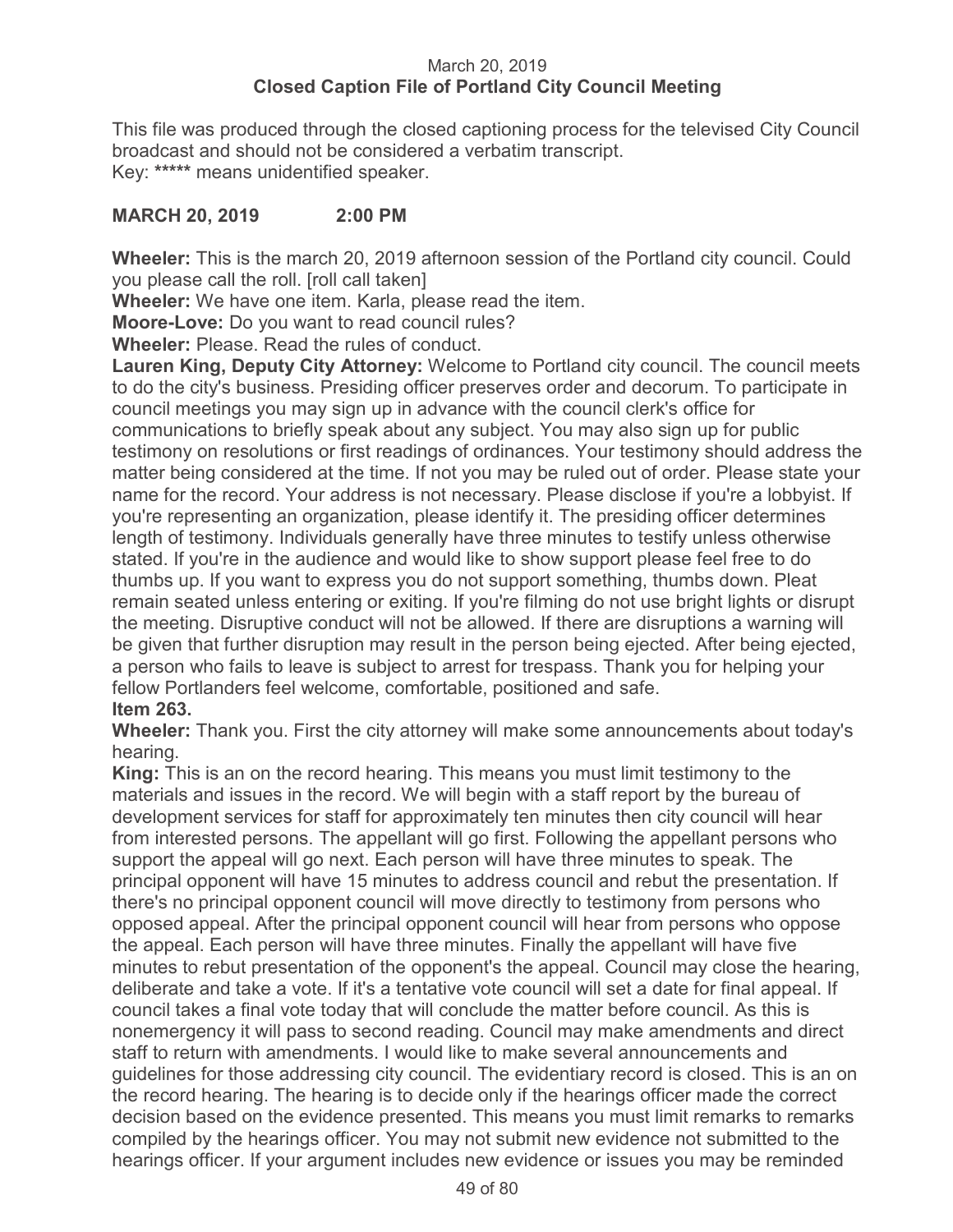you must limit your testimony to the record. If you believe a person who addressed city council improperly presented new evidence or a legal argument that relies on evidence not in the record you may object. Under state law only issues raised before the hearings officer may be raised in appeal to city council. If you believe another person has raised issues not raised before the hearings officer you may object. The applicant must identify constitutional challenges. If the applicant fails with enough specificity the applicant will be precluded from bringing damages in circuit court.

**Fish:** May I make a comment? I want to welcome everybody. It's actually reasonably rare for us to have a full house on an afternoon with a land use proceeding. We have had some land use proceedings in the not too distant past where it's been lonely in here. A lot of people have taken time to come out. I want to offer one perspective as one member of council based on ten years of experience dealing with land use hearings. That's the following. Some people have the view that if they get a lot of people to testify and say the same thing over and over again that that will have some sway on the council. I just want you to know that we don't decide these cases based on whether 20 people come out in favor and 15 against it, sort of weigh that then make our decision. This is uniquely an opportunity for people to make new arguments. Making the same argument over and over again, at some point we get the point, but this is really a chance to make an array of arguments. If you're here and planning to testify and say the exact same thing as your neighbor and we have lots of people doing the same thing I would encourage you to consider it's okay to say I agree with the previous speaker. Or my view has been well expressed by the prior 10 people. No extra credit for the number of people who say the same thing. We're sincerely looking for a range of views, thoughtful arguments off the record. You've had the city attorney set forth guidelines and then this is one of those areas where the council then publicly struggles to get to some consensus and we're very transparent about that. I just want to offer that perspective for people who may be here thinking if they say the same thing over and over again it's going to carry the day. I caution against that. We're interested in new arguments. We're perfectly happy to have you express solidarity with arguments already made. It will probably even make the hearing go more smoothly. Thank you, mayor.

**Wheeler:** Thank you for that. Do any members of the council wish to declare any conflicts of interest? No member of the council is declaring any conflict of interest. Do any members of the council have ex parte contacts to declare, information gathered outside this hearing to disclose?

**Fritz:** I believe we have all received several emails. I only opened one from somebody whose name I recognized. I responded since this is on the record hearing i'm not allowed to consider things not in the record before the hearings officer. So after seeing that and realizing we were going to have this as an appeal to council I took the unusual step of not reading my emails.

**Wheeler:** Commissioner hardesty.

**Hardesty:** Thank you, mayor. I received probably about 15 emails on this topic, but I also have not read any of them because I knew that the hearing was on its way. **Wheeler:** Very good.

**Eudaly:** Mayor, i'm sure I received the emails. I did not read them. I did read one article, I think it was in willamette week. I have seen multiple posts on facebook. I have not engaged. I feel like I should also say i'm a former patron of the establishment but have not been there since 1994. I feel pretty good about not being biased.

**Wheeler:** Very good. Anyone else? Does anyone in council chamber have any questions of any of the commissioners about ex parte contacts or information received outside of this hearing? I don't see anyone who has questions. Do the council members have any other matters that need to be discussed before we begin the hearing? Very good. With that we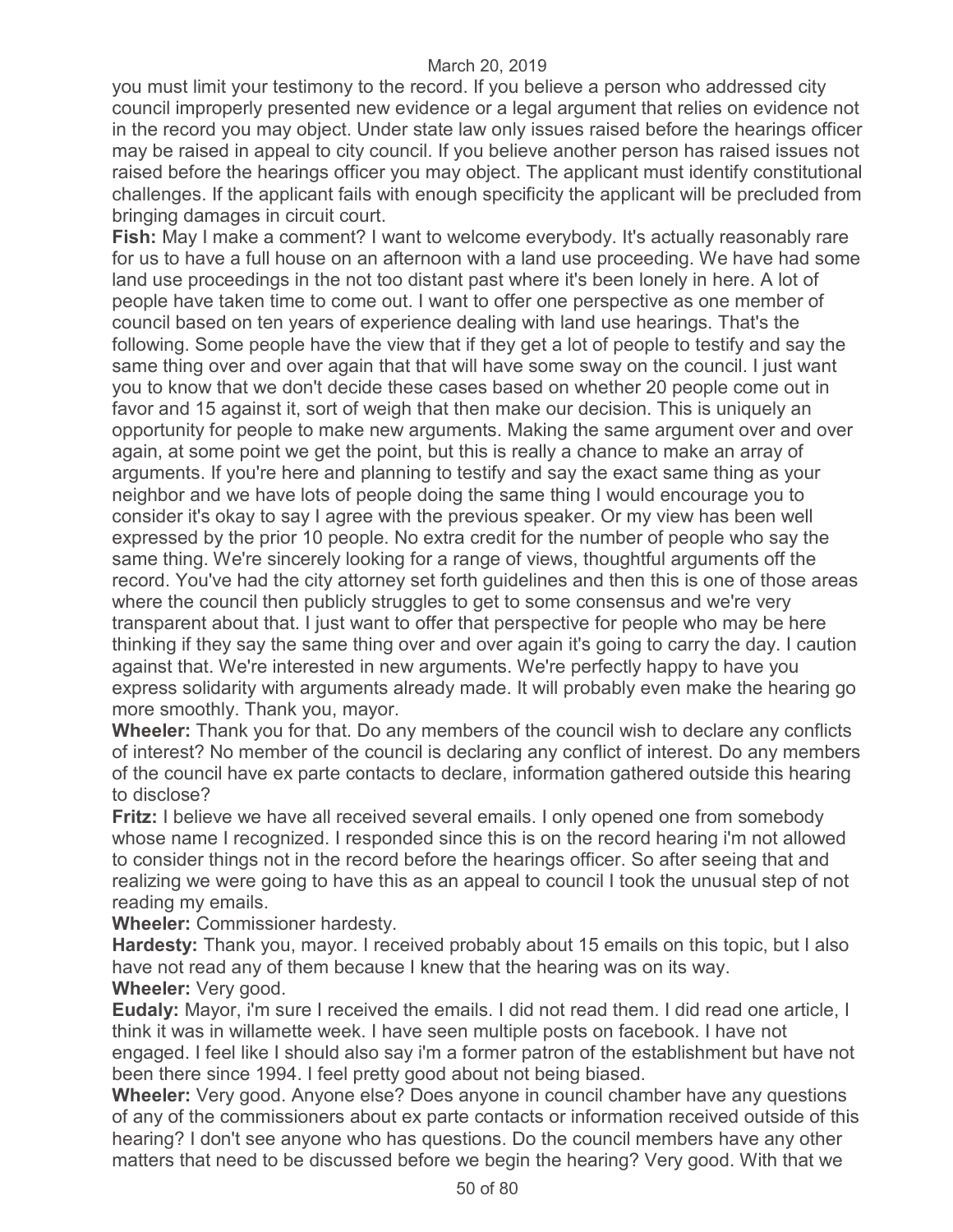will start with the testimony outlined by legal council. We'll with the staff report, approximately ten minutes. Good afternoon.

**Mark Moffett, Development Services:** Good afternoon. I'm mark moffett, bureau development services. I'm going to try to make this quick, keep it within ten minutes. Stop me if you need to. We're here for an appeal of land use case 18-190331 cu. The everett house community healing center, everett house, sought in the application to eliminate a 1982 condition of approval regarding off street parking. Staff recommended a conditional approval of the request. We had some cleanup of unenforceable and vague conditions from the original 1982 case as we discussed with the applicant at the pre-app. There was substantial evidence at the initial hearing with the hearings officer. The hearings officer denied the application, overturning staff report's recommendation due to the intensity and type of uses at the site and lack of evidence in the record for those uses and transportation impacts associated with those. Then the applicant has appealed to city council. Our applicant is our appellant today. That doesn't happen too often. The zoning construct, it's r5, single family zone. There's a lot of information in the record and a lot of people talking about Portland's mixed use zones and allowing lots of different stuff to happen but the fact is we're dealing with euclidean, if you will, zoning construct. We have a residential only area. It only allows residential uses in those areas. Institutional uses are allowed with a conditional use review. The purpose of the review is to determine that the residential function and characters, function and character of the area is preserved. So commercial uses are prohibited in this area but they can do conditional use for a community service use. We have standard of approval criteria in chapter 815, section 105. The criteria talk about residential area to reemphasize that, that's the purple outlined areas there. We're not talking about the commercial and mixed use designations nearby the site on glisan, 28th and burnside. That's outside of the conversation we're having. We're just looking at those areas inside the purple boxes. Those are all residential. What is the impact of this facility on those residential only areas. The site plan here I just have a couple comments about the site plan. This is like an aerial photo looking down. The two houses on the bottom face everett street. The house on the north is the one that faces flanders. The hot tubs are behind the everett house on the right in this photo. They are behind a screened fence or enclosure. Then there's some open areas. I have two red stars on the site plan for the buildings in question. You'll hear more later. Staff recommended they be removed and the hearings officer concurred. An aerial photo here showing an aerial view, a nice trees, backyard, street trees. This is a photo of the former parking lot. It's being redeveloped as an apartment building on the corner of 28th and everett. It was an old one-story medical clinic. The parking is gone. The view of everett, red star means one of the two buildings staff recommended be removed. There's another picture later. Another picture of everett, nice street front, nice landscaped front yard. This is the main sort of pedestrian entry into this spa area from everett between the two houses. This is a picture of the backyard of everett. This is one of the two buildings with the red star on it that would be required to be removed if you were to go back to the hearings officer recommendation. The structure is in the setback. It would be required to be 10 feet off that property line under the zoning code. Staff recommended that be removed. This is the other temporary structure. It's also in the backyard of one of the everett street houses. It is also in the setback and staff recommended it be removed. Another view of the backyard.

**Eudaly:** It's not the properties that were recommended to be removed, it's temporary structures on the property.

**Moffett:** Correct. Gazebo type thing and a carport, both up against the west property line. **Eudaly:** I initially thought you meant removed from the conditional use. Thank you. **Moffett:** Just taking the buildings off. This is the flanders facing house. Another view of the driveway and loading area on the flanders side. The hearings officer spent a lot of time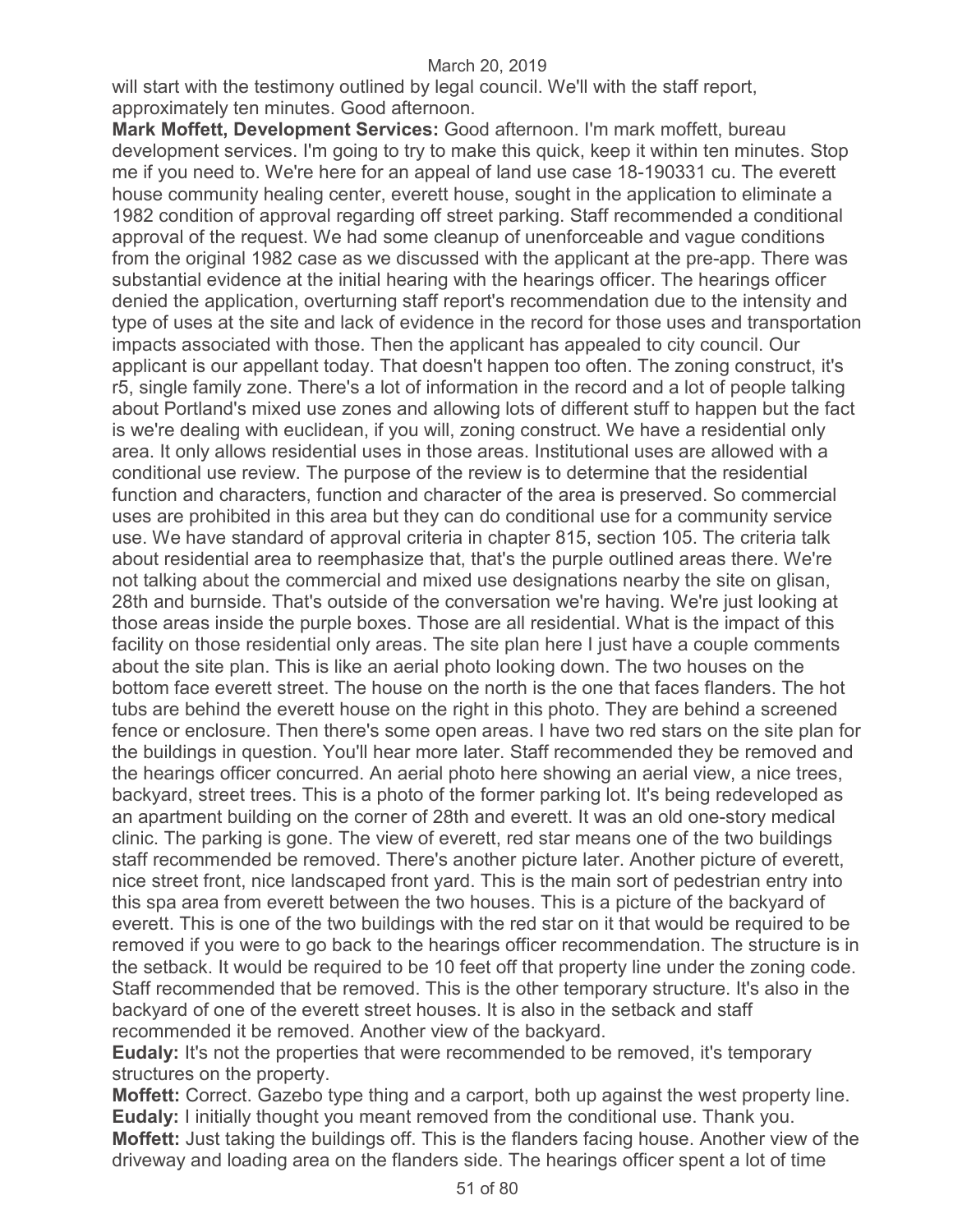going through the history of the use. Originally in 1980 there was a home occupation permit for hot tubs. Next you're due to increase in clientele the applicant got approval for 15 guests with conditions requiring off street parking, bike parking, adherence to the noise ordinance and subsidized transit passes with no new construction to take place. The following year they renewed that condition at use. The request is for sauna, massage and hot tub, counseling and a tea service. They requested limitations to the number served be removed. That was approved by the hearings officer. There were some conditions limiting intensity of the use. Acni, a, no more people -- no more people can use this facility than can be accommodated without creating undue noise or disturbances to surrounding residences. There's no way to enforce that so staff recommended that be changed. There's another problematic requirement, no new exterior construction. What does that mean, construction isn't defined so we tried to clean that up too. Staff recommended - staff reviewed the proposal first based on the request that there was no change to the use. They wanted to get rid of the parking. We did not dissect the use or evolution or intensity of use. We said it's there, they want to get rid of their parking that's all we're looking at. We only had letters of support prior to the hearing. Our conditional approval included conditions requiring a case listing on the permits, that those structures be removed, there was little small structure that could remain but the two I pointed out should be removed. A condition requiring future conditional use reviewers for expansions instead of that condition that said no new exterior construction we're saying yes, but you have to go through this process. A new condition referencing title 18 noise issues and how to file a complaint and clarifying deleted and old conditions from the last case. There was a couple other conditions we just got rid of, condition to maintain licenses for the massage therapist, obey state codes and get a permit that was issued. At the hearing we had staff and three representatives from the applicant testify. 21 supporters testified and six in opposition. The record was held open for new information and rebuttal of the hearing. Very brief summary of the supporters of the proposal, use provides valuable health services, classes and seminars. They control noise with quiet hours and staff work. Many clients walk, bike or take transit. They have discounts for arriving by method of defense car. They hosts organizations and groups that couldn't find a place elsewhere at often free or reduced rates. The facility should not be punished for business growth or apartments built with no parking and the facility has deep community ties and provides a peaceful oasis. Opponents argue the use has expanded over the years and has a commercial character as opposed to community service. That noise and late hours detract from the residential character of the area and those evening hours should be reduced. Parking is limited and there's traffic safety concerns. Activity exceeds that of a community center and functions more like a medical office, which is prohibited. Original conditions of approval preventing new construction were ignored, that the parking study did not evaluate all the uses. They lost their nonprofit status but got it back after the city forced them to. Generally, expressing concerns about the intensity of it but very few wanted it to shut down, just scaled back. We got a lot of information during the hearings officer record. This is so text-heavy I tried to make it prettier. Lots of words.

**Moore-Love:** We're trying to work on it, mark. Hold on a second.

**Moffett:** During the open record period of the hearing we got additional letters of support and concern. There was a lot of information submitted about the variety, intensity and scope of activities from internal sources, groupon activity and other information. Information about code enforcement over the years. Some additional traffic data from the applicants' traffic engineer. Some city memos about use of the site. Some additional use information with intensity and occupancy information from the applicant. That was my 30 second warning. Clarifying memos from staff. There's a 1987 planner memo. Won't go into detail but this is one example from 1987 where the city in response to a request made a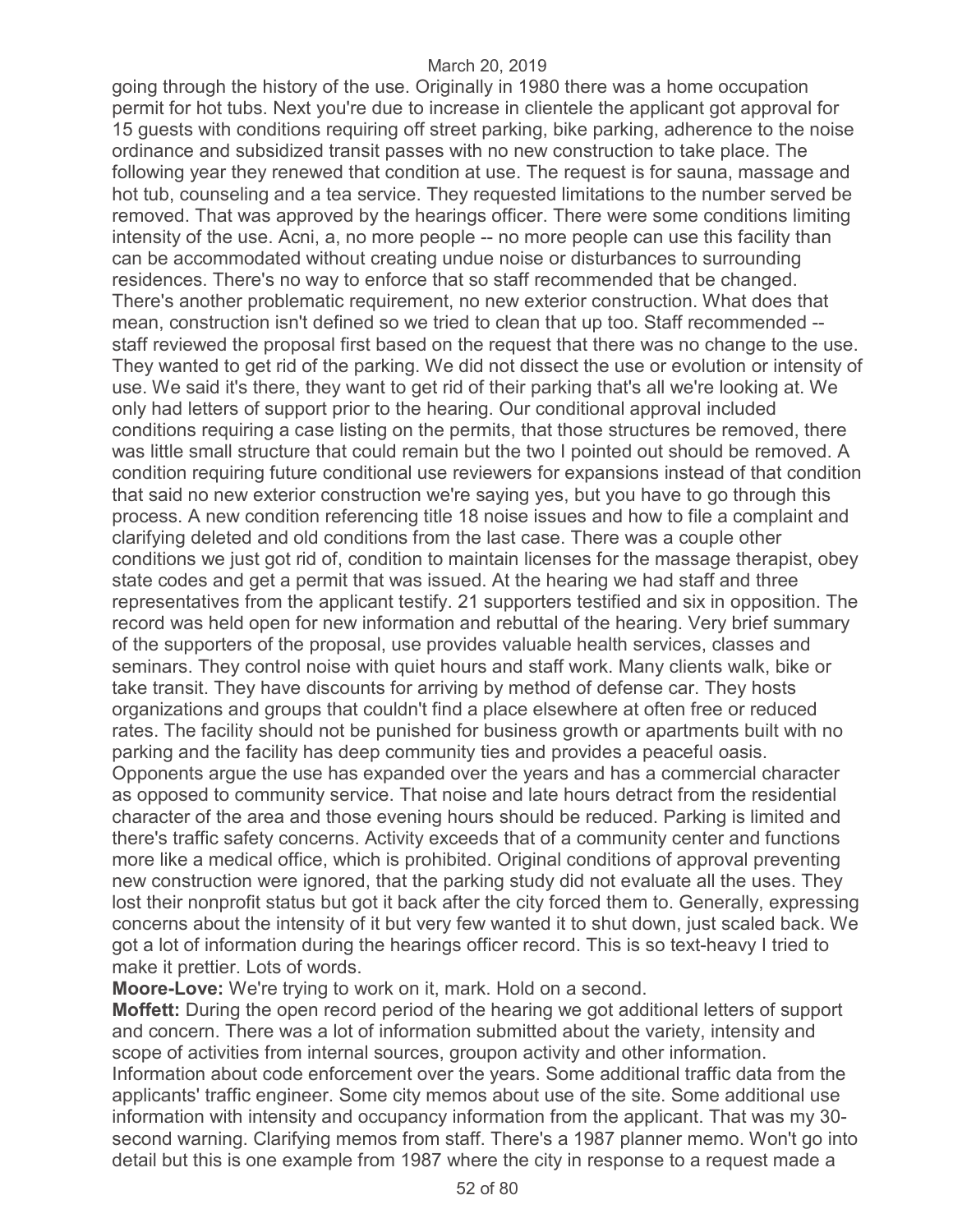determination that chiropractic services were not allowed or approved in the '82 review. The hearings officer found that the intensity had issues with two findings. The intensity and scale criterion --

**Wheeler:** Just to be clear under the rules the staff report is approximately ten minutes. They are basically saying don't go for an hour but we need a thorough analysis. Please continue.

**Moffett:** I think I have only three more slides.

**Fritz:** Would you go back to the previous one? You mentioned about the chiropractic use. Could you explain that again?

**Moffett:** So in 1987, they were coming in for a building permit to remodel the structure and the issue was they showed some chiropractic rooms on a floor plan. The issue was can they do chiropractic. The city planner wrote a memo in response basically saying that chiropractic is a medical office use and your original approval did not include chiropractic uses. I just called this out because it was the only other city memo in the file that was clear on the chiropractic use issue.

**Fritz:** Is there chiropractic use?

**Moffett:** There's chiropractic services at everett house.

**Fritz:** That's never been approved.

**Moffett:** That's what the hearings officer found. Yes. The applicant would argue differently. I'm sorry, back to the hearings officer's findings, the hearings officer found that a clear and detailed description of the uses is required to evaluate the proposal. I used green and red as code in this power point. Green uses are the ones the hearings officer said were approved in 1982. The red are the uses of the hearings officer said you never got approval for that. He said they had sauna, hot tub, massage therapy, relaxation and health counseling for individuals and small groups and the tea house. The hearings officer found their special events, chiropractic, acupuncture, flotation, workshops were not approved. Based on that, he also went into detail comparing their occupancy comparing it to the 1981 approval which isn't the one they are operating on but arguing the number of people visiting using the facility at any one time has dramatically increased over the years and that the 1982 approval eliminated those numerical limits but that it was still important for context. Again, i'm representing the hearings officer's decision. And that he said if the users had been unaltered from 1982 he would have approved the request but because of lack of information in the record about those additional uses and their impacts on surrounding residential area, that that had not been discussed or evaluated, he couldn't approve that criterion.

**Eudaly:** I have two questions. One is when the original application was submitted in the early '80s were all three properties involved?

**Moffett:** Yes.

**Eudaly:** There must be some limit to occupancy by our fire code. Do we know what that is?

**Moffett:** I don't but you're right. There is a fire code --

**Eudaly:** I would like to know that.

**Moffett:** There was a condition that said city and state codes apply. Fire code does apply, has applied, will continue to apply.

**Eudaly:** Important detail.

**Fritz:** This is not in the record, right?

**Moffett:** We talked about that in findings originally when we got rid of the old condition, that the fire code still applies.

**Fritz:** But not the number that would apply.

**Moffett:** We never got a number. I don't know what that is.

**Eudaly:** Is that not allowable, then?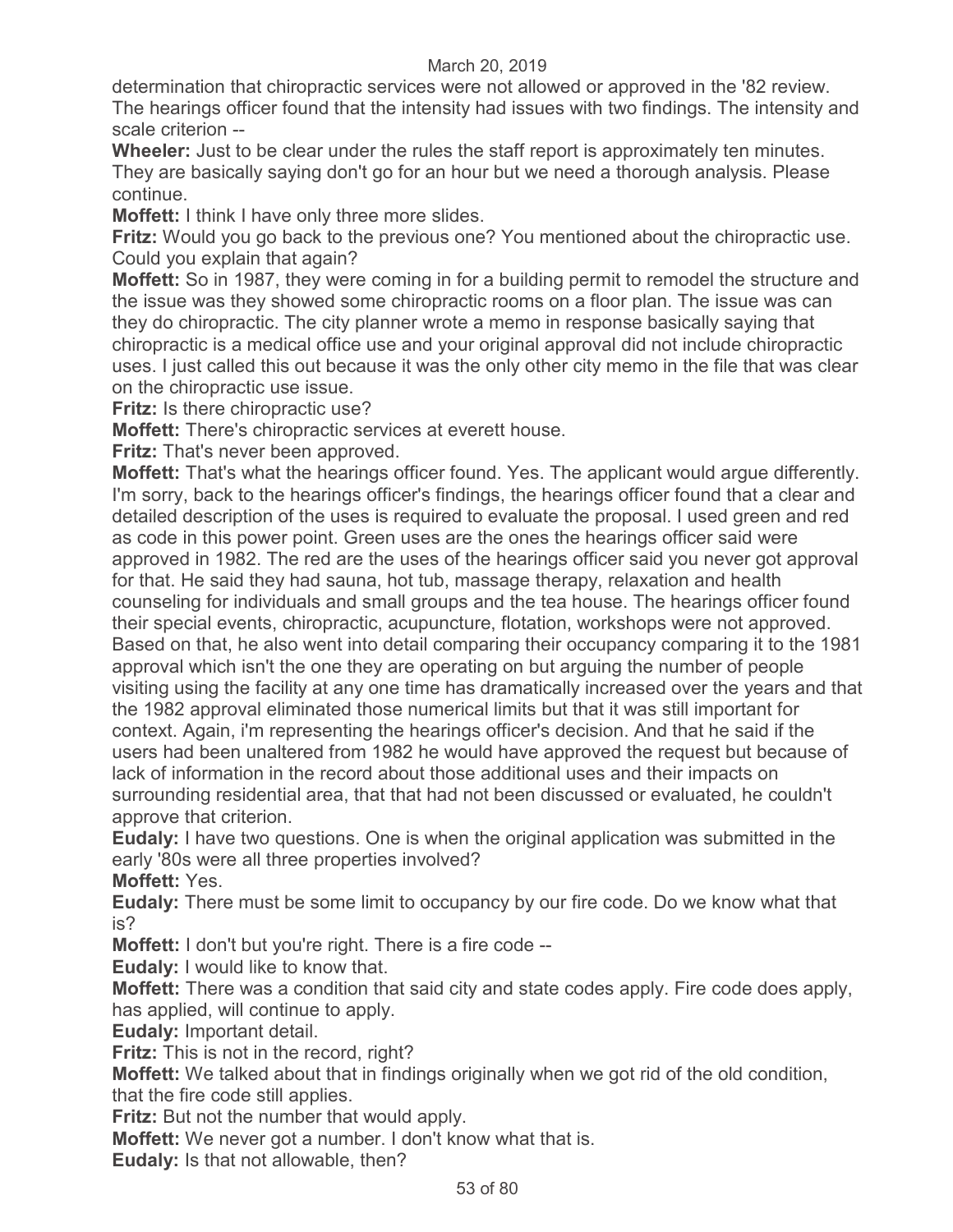**King:** Your question is how many people did the fire code in 1982 allow?

**Eudaly:** What I care about is now but --

**King:** How many fire code allows now?

**Eudaly:** Right.

**Moffett:** That's not in the record. [speaking simultaneously]

**King:** Regardless of whether it's in the record the building code would say, be triggered and they would have to comply with it.

**Moffett:** The fact it is subject to fire code limits is also in the record.

**Eudaly:** I guess I need to ask another question. Was this 15-person occupancy limit based on the fire code?

**Moffett:** No. It was the staff's determination during the 1981, the first one year only, conditional use.

**Eudaly:** Thank you.

**Moffett:** So the main criterion that is not met according to the hearings officer, scale, transportation, capacity which has a parallel statewide planning goal. Bottom line, the hearings officer found that the special events for up to 95 people as proposed were not covered in the traffic study so that's a situation where we don't have any information in the record to approve those according to the hearings officer. He did find that all the other things, the red uses, if you will, that he said weren't originally approved, he found those were covered in the traffic study. The traffic study is limited to special events issue if that makes sense. The only reason it's there is that he's saying they can't have the special events. Again, this kind of a summary slide. Found there was insufficient evidence to assess whether chiropractic, yoga, special event and larger class of seminars and workshops would lessen the overall character, appearance of the area. That the expanded list of uses, impacts of those expanded lists are not in the record or an analysis of those impacts and that because the intensity, scale and transportation related approval criteria were not met the request should be denied. He did say that if the council reveres the decision he recommends you go back to staff recommended conditions. This is another sort of summary slide. We have an on the record appeal. We talked about that. We have 120-day period expiring on october 17, so we have a little wiggle room. The red uses he said were not, that's your primary issue today.

**Wheeler:** Can I ask you a question? What is the assumption that this statement that is those were not approved, because they were not explicitly in the conditional use -- **Moffett:** He went into the 1982 document and looked at what the written description of it was which I had a quote earlier that was massage, sauna, relaxation and health counseling, tea service.

**Wheeler:** Is it typical that it would be that explicit in terms of conditional uses? **Moffett:** We do define exactly which uses are approved in decision language. In this case that original 1982 approval just said approval of the conditional use. Then there's a bunch of conditions. The hearings officer had to reach a little bit back into the staff report to look for how it was described in the staff report. That's what he relied on.

**Fish:** If I could follow up on that, it doesn't seem that it's just the fact that the hearings officer couldn't find a reference to chiropractic services in the old documents. The analysis that the hearings officer made I think had to make was in his judgment, the services were not related to relaxation and health counseling services. In other words, had to make a finding that these are not the natural first cousins of existing uses that were permitted because clearly over time definitions can expand based on changes in the marketplace, changes in services. Isn't the key word not related to relaxation and health counseling services?

**Moffett:** That was really more in terms of the hearings officer language just for those larger class of seminars and workshops. He admitted he was being very narrow in taking a literal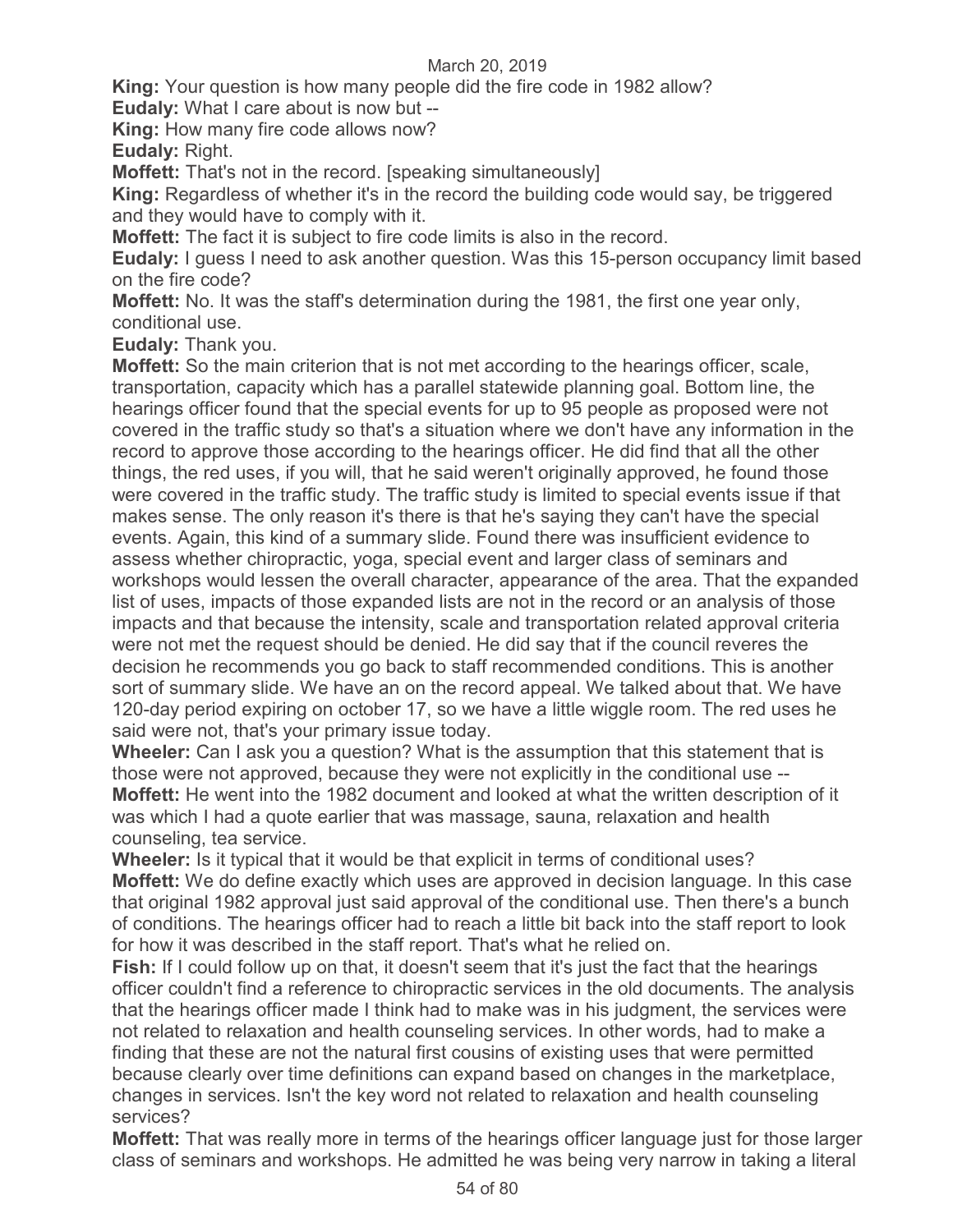reading. What were the specific things listed in 1982 in the staff report. Anything else his logic said was not approved.

**Fish:** When you go to a chiropractor, a chiropractor's shop will often provide massage services. One of the things you have to figure out here is what are like clusters of services that would be otherwise covered by the use at the time. And are these related. Let me ask you another question. There was a slide quite a bit earlier where you showed the corner lot being developed for housing that used to be parking.

**Moffett:** Yes.

**Fish:** What's the significance of that slide for purposes of our deliberations?

**Moffett:** It was just in the original -- that's what started this whole thing, that parking lot going away.

**Fish:** But in black here, font, second from the bottom it appears that hearing officer did not have a problem with waiving the parking, correct?

**Moffett:** Correct. He just said you couldn't do special events.

**Fish:** If the hearings officer had not agreed to that then there would be additional significance of developing the parking for housing because that might be a violation of a condition of approval.

**Moffett:** The condition didn't say where the parking had to be.

**Fish:** That's where it was.

**Moffett:** You have to have it within 300 feet of the site. That's where it was. It would be on the hook to find it somewhere else.

**Moffett:** Without that parking it would have made it more complicated for the applicant if the hearings officer had not waived the parking.

**Moffett:** Would have to build or lease parking within 300 feet.

**Eudaly:** As it stands, what is the staff recommendation for occupancy? I'm still confused on this issue.

**Moffett:** This is an h.o., we're appealing the h.o. Decision. I'm here to represent the h.o., and he would say yes to the green, no to the red.

**Eudaly:** That doesn't include -- doesn't include occupancy.

**Moffett:** There's no occupancy limit.

**Eudaly:** No special events.

**Moffett:** What the hearings officer would say is the items in red we did not get good occupancy information about. We couldn't even evaluate what the impacts would be. I think council has the discretion to decide, make their own decision about what was included in '82 and what was not.

**Fritz:** We're required to make the decision based on the approval criteria and evidence in the record and the burden of proof is on the applicant to show the approval criteria are met. The hearings officer found he couldn't find that they were met because there wasn't any information. In particular this red list, chiropractic and acupuncture services you said medical offices are prohibited in residential zones. You can't get a conditional use for them. Given that this is an on the record appeal how could we possibly get evidence that would allow us to -- overturn the hearings officer --

**Moffett:** We can't. That's the puzzle. They are in a bind. Their traffic study covered everything but special events. They left out all the red stuff and it's too late to submit information to make those legal now. They would have to start another conditional use. **Fritz:** I don't see how we can possibly do anything but uphold the hearings officer's decision but obviously we'll keep going.

**Moffett:** I think i'm pretty well done with my summary. There's the use issue, what's in or out. Waiving parking, keeping in mind the special event limit and the temporary buildings that you'll hear about. I think you're aware of this stuff. You can deny the appeal, uphold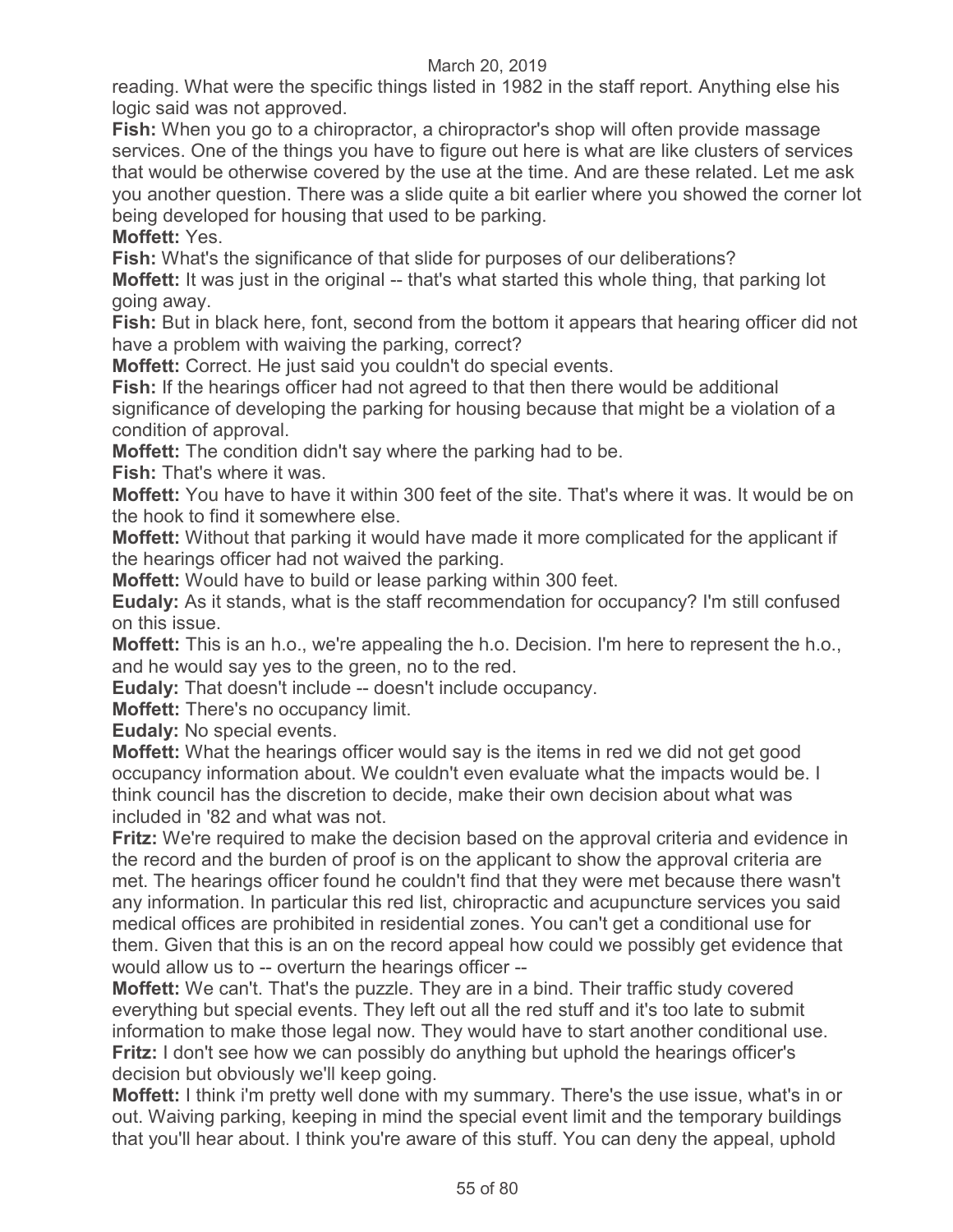the hearings officer's decision. Grant the appeal, make changes, and modify findings or not.

**Wheeler:** Thank you. Any further questions? Next we'll hear from the appellant. Ten minutes, please. Good afternoon. Thank you for being here.

**Renee France:** Good afternoon. Fort the record i'm rene franz, here on behalf of the elliott house community healing center. With me is elliott mantell, the director of everett house and mike ard with ard engineering who prepared the traffic study. I'm going to delve into some of the more reasons for the appeal in just a moment, but in the meantime mr. Elliott will provide a background on the everett house.

**Elliott Mantell:** Thank you. Good afternoon. I'm elliott mantell. I'm director of the everett house community healing center. It has provided community support and healing services in the current neighborhood for 38 years. I personally worked at the center since 1981. Consistent with our conditional use approval we provide a sanctuary for community, a social gathering place and respite from the busy city that Portland has become. Community members can also enjoy hot tubs, sauna, relaxation, healing services as well as workshops on health and bring life back into balance. Many come to the everett house for our unique form of relaxation and peaceful ambience that we offer. This cannot be reproduced in a commercial setting because people come here for the inner city -- in the inner city because we provide social health minded space offering discussions, tranquility because of trees, nature and gardens and it's the tranquility we feel everybody needs. Community keeps our lives in balance and we're a full, inclusionary center welcoming all faiths, race, gender and economic means. Anyone can become a member of our community. We offer special discounts and additional free services to our close by neighbors. Community members can use our grounds, meeting spaces and kitchens free of charge. Our social impact initiative includes classes and workshops related to relaxation, health and well-being with many on a donation basis. These services are free or reduced fees for people of modest means. We strive to be good neighbors. We have petitions and letters of support from over 25 people on everett and flanders within two blocks of our center and over 40 within a few blocks many more letters and petitions from neighbors in Portland. To reduce traffic impacts we encourage alternative transportation, offer substantial discounts to those who come by foot, bike, bus, ride share. The everett house subsidizes cost of employee bus passes and bike maintenance. Those have helped decrease parking demand and seems to encourage a healthier life-style. We have policies and practices in place to avoid noise impacts on surrounding neighbors. We ask that our neighbors walk quietly through the neighborhood when leaving whether it's day or night. It's abundantly clear from the many letters and testimony in the file that many people come to depend on the everett house as their sanctuary, gathering place, respite from the busy city. We feel with Portland growing a quiet, hidden retreat center close to the inner city is needed. With counsel's help should be allowed to continue to serve the current neighborhood as we have done so proudly for the last 38 years. Thank you. **Wheeler:** Thank you, sir.

**France:** To turn to the grounds for the appeal, we're here today because we disagree with the ultimate decision that hearings officer made in this case to deny the requested conditional use amendment however we agree with much of the reasoning and several of the conclusions of the decision. The hearings officer denied the requested amendment to remove off street parking condition based upon just two of the approval criteria. However the hearings officer also stated and this is important and I will get back to your question, commissioner Fritz, also stated that had the applicant restricted its proposed uses to those approved in the 1982 c.u..p., then the application lightly would have been approved. That was one of the bases the hearings officer could and would have found could be granted. We -- I will summarize, we believe the activities in the everett house are entirely consistent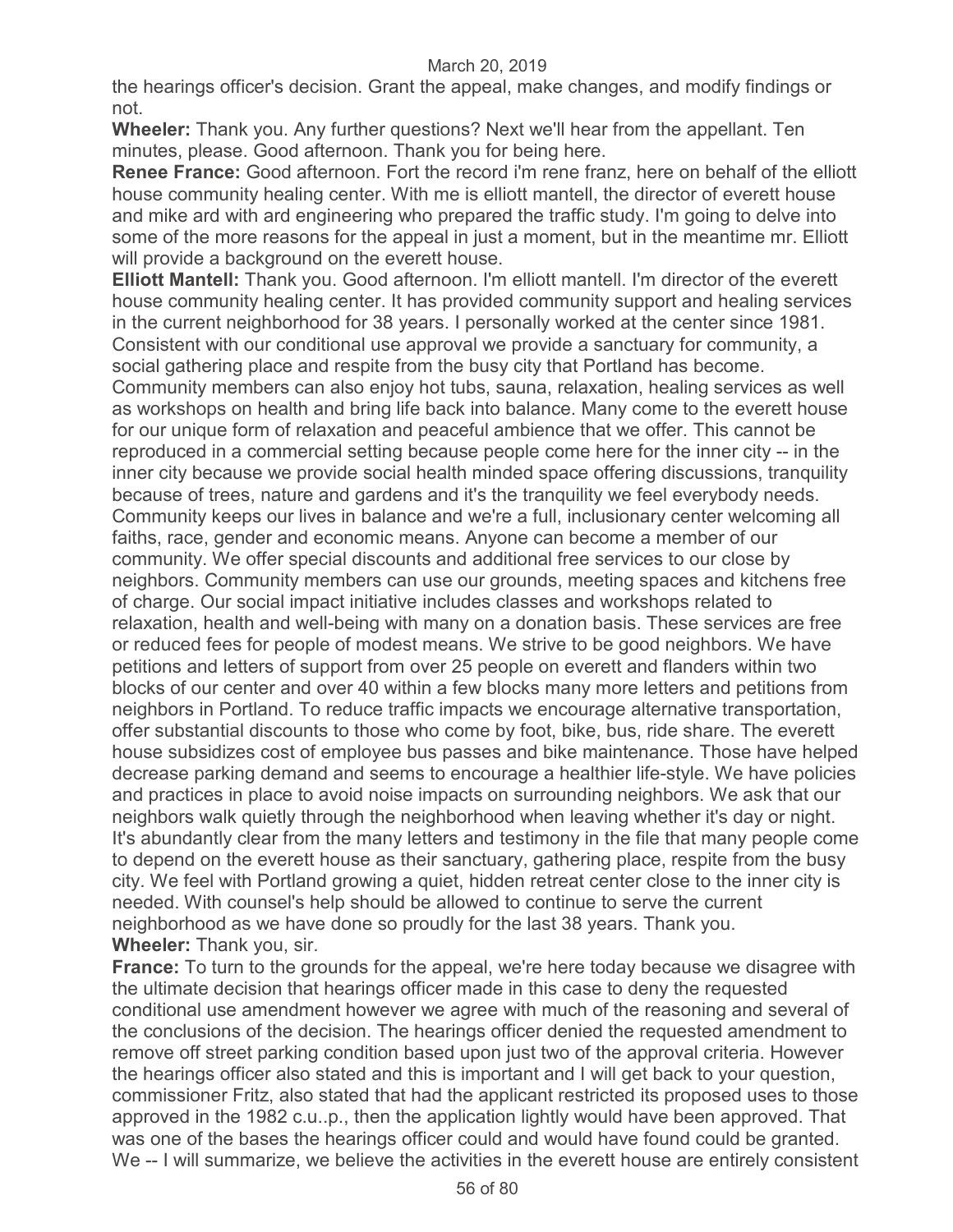with that 1982 c.u.p. decision. So turning to the specific criteria at issue, the sole requests by the everett house was to remove the 1982 off street parking requirement. Therefore the central issue in this case is whether the city's on-street parking utilization requirements are met, the transportation analysis provided bard engineering clearly showed adequate parking is available under the pbot standard. Pbot agreed. The hearings officer also agreed with one very limited exception, and that was related to the special events. There was a mention of special events --

### **Fritz:** An amber alert:

**Wheeler:** Sorry. Hermiston. An amber alert.

**France:** It's important to check those for sure. So again, the very limited exception that the hearings officer had for finding that the traffic on street traffic wasn't met was related to the special events however the everett house agrees not to hold special events and agrees to a condition of approval to that. The record clearly shows that the parking related criterion is satisfied. Second criterion at issue relates to intensity and scale of uses and everett house did not propose to change any of the activities through the amendment. Nonetheless the hearings officer found this criterion was not satisfied based upon a very narrow and he admitted that it was narrow and we believe it was unreasonably narrow interpretation of the 1982 cup. The hearings officer unequivocally found it was not permissible to reverse or otherwise modify the 1982 cup approval. We are in complete agreement with that position. We think it's critical in this case. In other words, if an activity associated with the use was approved in 1982, it cannot now be taken away. So the only thing we disagree with the hearings officer on is what activities were approved with the conditional use in 1982. The 1982 decision itself does not limit type of activities as staff mentioned however the staff report at the time provided the following description. I'm going to read it because it's a little bit different than what staff put on the board. Similar but different. The description in the staff report in 1982 read applicant requests permanent conditional use approval to continue sauna, hot tub and massage therapy services it will include relaxation and health counseling and a tea house food service. So I believe the text that staff had up on the board had small one on one or small group counseling. That was not part of the text of the 1982 staff report. That was the hearings officer's interpretation of what it said. An important clarification there.

**Fish:** How do you fold chiropractic services and acupuncture under that definition? **France:** In the letter we submitted we believe that there's a connection with relaxation and health and it is similar in nature to massage therapy. Understanding that if you disagree and you read -- what the staff report said in 1982, they listed some very express uses then they had this broader category of -- broader category of relaxation and health counseling. So the question lies as you said earlier, commissioner Fish, what does that mean in the context of this decision. We believe that a reasonable interpretation would include chiropractic and acupuncture.

**Fish:** Your best argument is you're covered under the 1982 conditional use and you're saying that should not be changed positively or negatively because it already anticipated you could branch into things like chiropractic and acupuncture. That's your best argument. **France:** Yes. To be clear if you disagree, if you interpret that language more narrowly then we would agree to condition of approval to cease those activities that you deem that are currently happening and were identified in the hearing officer's decision to stop doing those activities at the everett house. Again, to your question, commissioner Fritz, that is how you can approve this because the hearings officer said you either need to stick to the 1982 cup decision or you need to provide evidence on why these other activities meet the criteria. We agree with an on the record appeal we can't do the second. We're not arguing that we can. What we are saying is that what is being done now is consistent with the 1982 cup. If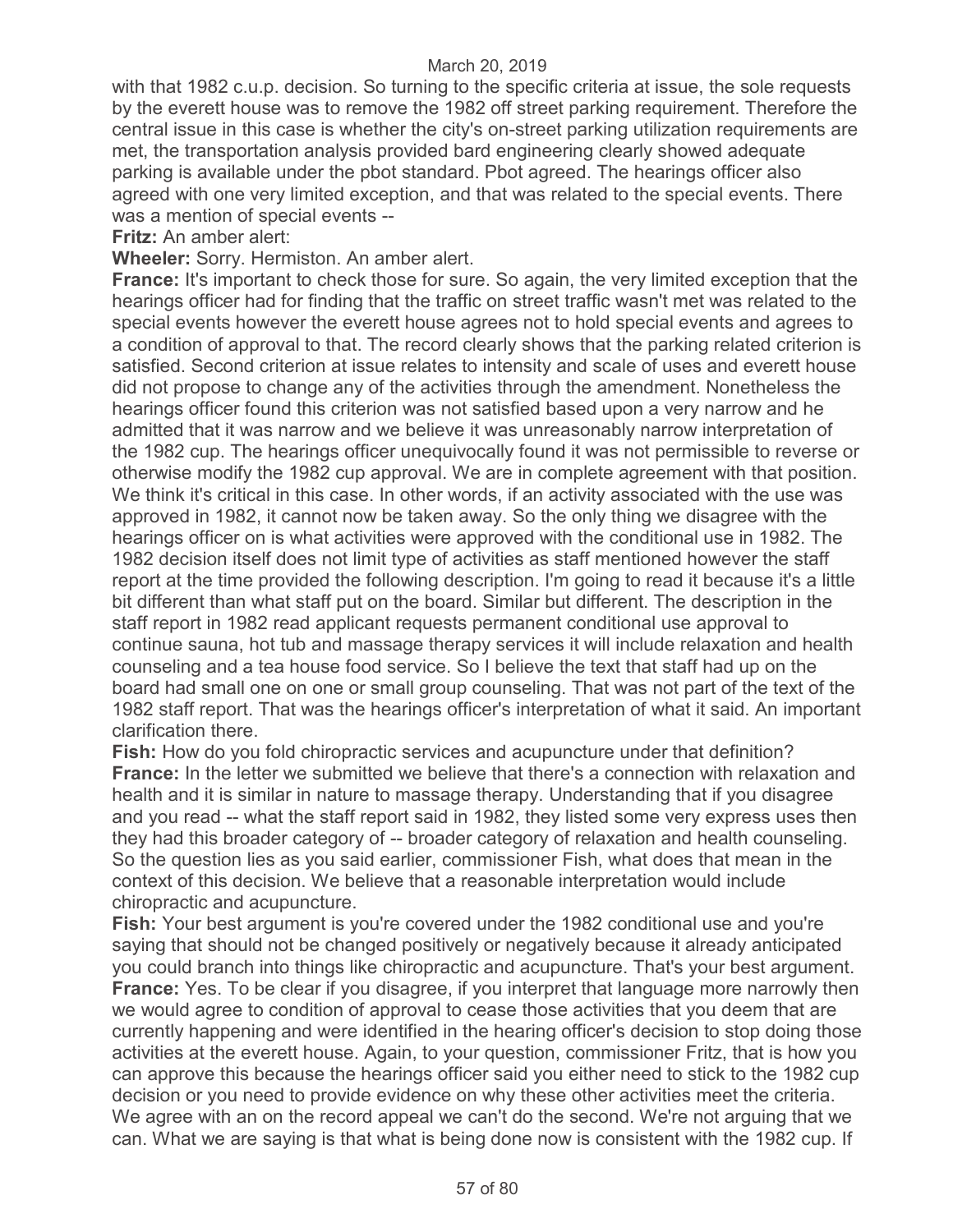you disagree and interpret that language in a more narrow fashion then we would agree the everett house would agree to cease those and only do those activities that are -- **Fish:** This is a rare moment in a complex matter where thanks to your advocacy I actually follow what you're saying. There's clarity and I appreciate the way you're walking us through this. It's very complicated. A follow-up question. If the council were persuaded to knock out chiropractic and acupuncture services as a condition of approval would your client still have the right to bring a new conditional use process to try to put them back in? **Reese:** I believe that they would. It would require a type 3 conditional use amendment similar to the one we have gone through through this process. So they could request to bring it back in and at that point introduce evidence related to the impacts of that service provide additional details on what type of chiropractic practice is done. I believe they would have that option but they would also then be the option for an opportunity for public input and testimony and all the things that go with it.

**Fish:** Thank you for walking me through it. I now have a much clearer understanding of your position.

**Eudaly:** That was helpful for me as well. Here's the hitch. I absolutely agree chiropractic and acupuncture and yoga was also in question could be reasonably defined as relaxation and health counseling I guess was the wording, however chiropractic and acupuncture are considered medical services, and it sounds like there would never be a conditional use for medical services in a residential area. Is that what I heard someone say? **Fritz:** Staff at the end.

**Eudaly:** Okay. It made sense to me but unfortunately we have to go with the existing rules. **France:** Understood. I think if there were a future cup amendment to introduce the chiropractic services that have been included that would come along with evidence about how this is different than a typical chiropractor's medical office. Again, that's not today. That would be a future amendment.

**Eudaly:** Thank you.

**Wheeler:** Just so folks in the audience are aware of this, you're probably saying this has gone on more than ten minutes. When we ask a question the clock stops. So we don't penalize you for either our asking you a question or your responding to that question. It's truly just ten minutes of actual testimony.

**France:** I did have a couple more points to cover if I may.

**Wheeler:** 6.5 minutes.

**France:** Great. So I think we have covered through your questioning my next point, which related to those uses identified in the hearings officer's decision that he believed were expressly included and those that are essentially on the bubble and up to your interpretation. We do provide a more detailed interpretation of each of those activities in our written materials. The one thing I would state and again this goes to my point of the difference between what was in staff's interpretation is the number of people per class that would be considered health related counseling. I do in that case believe that the hearings officer placed an artificial and arbitrary limit of three to four one on one, three to four people. We would ask that workshops and classes related to health and nutrition and relaxation be continued to go. We would as a concession to the neighborhood agree to limit those class sizes to 20 people to help with the offsite impact concerns.

**Hardesty:** Can I ask a question? Would that be 20 people in addition to the 15 that are already permitted?

**France:** So I believe with the 15 that are already permitted you are referring to what staff had on their slide as 15 people. That number was in the 1981 temporary conditional use permit. That condition was removed when the 1982 conditional use permit was issued and there was no limit on the number of people that could be present at the site in the 1982 decision. So the hearings officer referenced that 15 person but we would -- I would argue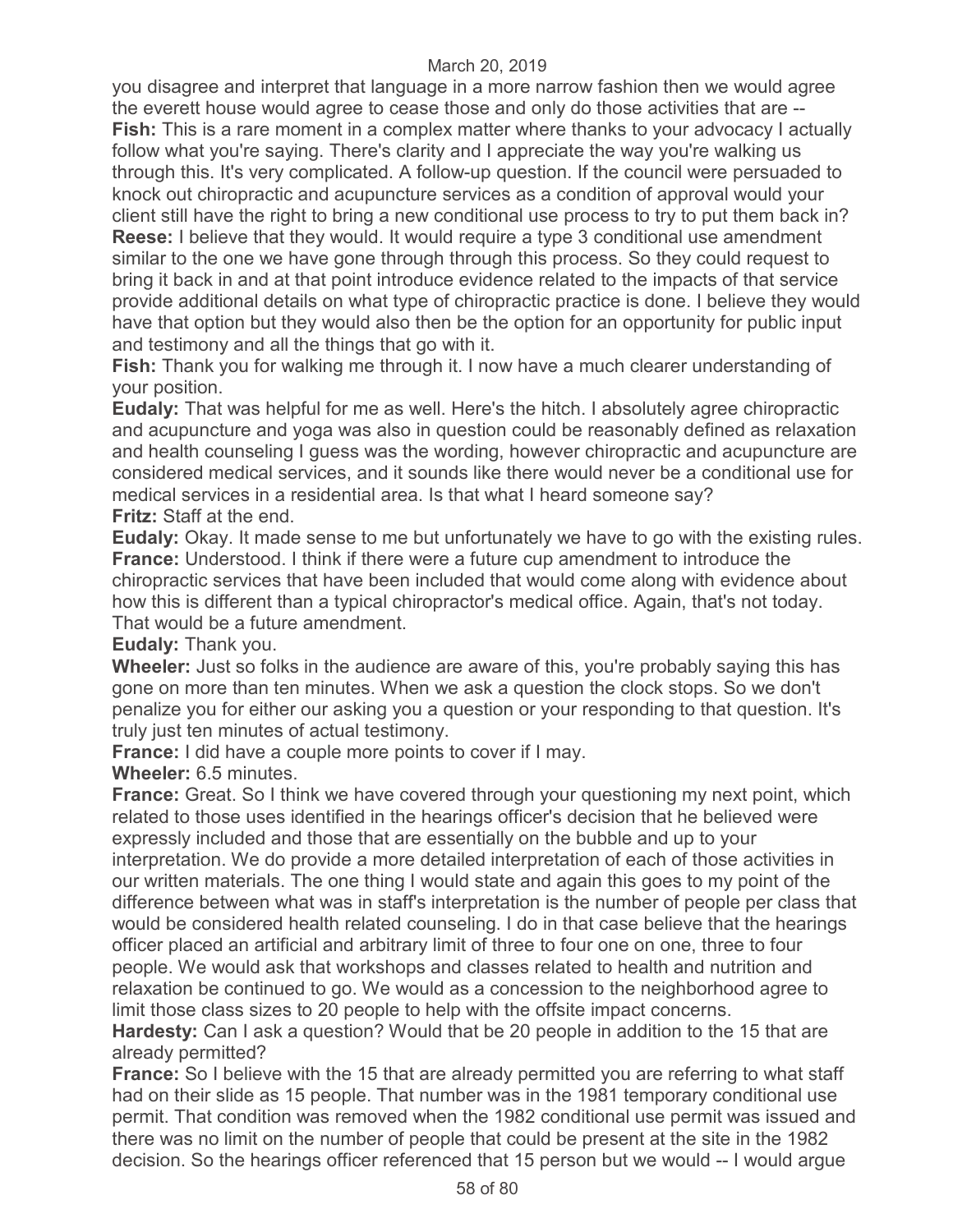that that reference was actually inappropriate because 1982 decision completely removed that condition. In terms of the structures that staff referenced, everett house will agree to remove the carport type structure. In terms of the gazebo we would argue that's not construction as defined. It's a costco type structure assembled, would agree to move it to comply with the setback limitations but believe it's actually an amenity that helps benefit the neighborhood and reduce impacts from the site. That being said, if the council disagrees with that everett house would agree to remove both structures. Then I would just say add that we support all other condition changes proposed by staff. With that i'll turn it over to mr.ard to explain his transportation work and answer any questions.

**Wheeler:** Could I ask one question? Is it on the record or part of the record what the legal structure of everett house is?

**France:** The legal structure?

**Wheeler:** Is it a nonprofit organization? If that's not part of the record I don't need to know. **France:** In staff's presentation that was addressed, there was questions about their nonprofit status. They satisfied that to the city's satisfaction.

**Wheeler:** They did? Okay. Thank you good afternoon.

**Mike Ard:** Mike ard with ard engineering. I prepared the traffic and parking analysis that was done for this project as well as their transportation demand management plan and parking update. We did a complete analysis that addressed all of the city's transportation related approval criteria listed under 33815105 d2. That was scoped, reviewed and approved by city staff. Included a significant parking study that examined impacts over a very large geographic area that extended from glisan to burnside and east from 28th for several blocks and there are -- included in the original traffic impact study 24 color coded pages that are maps of hour by hour occupancy for the streets in the site vicinity to determine what the parking demand looks like. What the parking supply looks like as well in the site vicinity. That really has been one of the major cruxes of the discussion is adequacy of parking. The city considers parking to be functionally full at 85% of capacity. So there has to be some buffer that allows people to find a spot without circling the block multiple times and having to hunt. What we found is that at the highest level of occupancy that we observed, the parking was 81% full. That is per my original traffic impact study. In the updated analysis I also noted that there were areas that were overparked. That occurs when I wheel out the distance of a particular segment of curb and decide that ten vehicles can fit there but when i'm actually counting the cars there were 12 that parked there. There are smaller cars, people are parking more efficiently than what we expect. I found at the time of maximum parking occupancy, there were actually 39 extra vehicles squeezed into spaces that I didn't say existed in my original analysis. When we account for that we find the parking was only 77% full rather than 81% full. Under either measure it falls below the threshold that the city considers to be functionally full and we met the parking requirement. Notably, all of the red uses that were listed in the application were present on the site and fully operating at the time that we did our parking analysis as well as our transportation analysis. So as the hearings examiner correctly pointed out, the transportation portion actually does cover all of those red uses in terms of the impact on the transportation system and on parking adequacy throughout the neighborhood. The only question not addressed in the traffic impact study is that of future uses because we were doing observations of existing conditions without projection of something added on to the top of it that means it did not cover event uses of the site, which as you've heard we have agreed to remove from the application.

**Hardesty:** Excuse me. When was the parking study done?

**Ard:** It was done in -- it was done on multiple days. They were in december of 2017, this project has been going on for a while. It included both weekday and weekend conditions. So that we captured both those dynamics.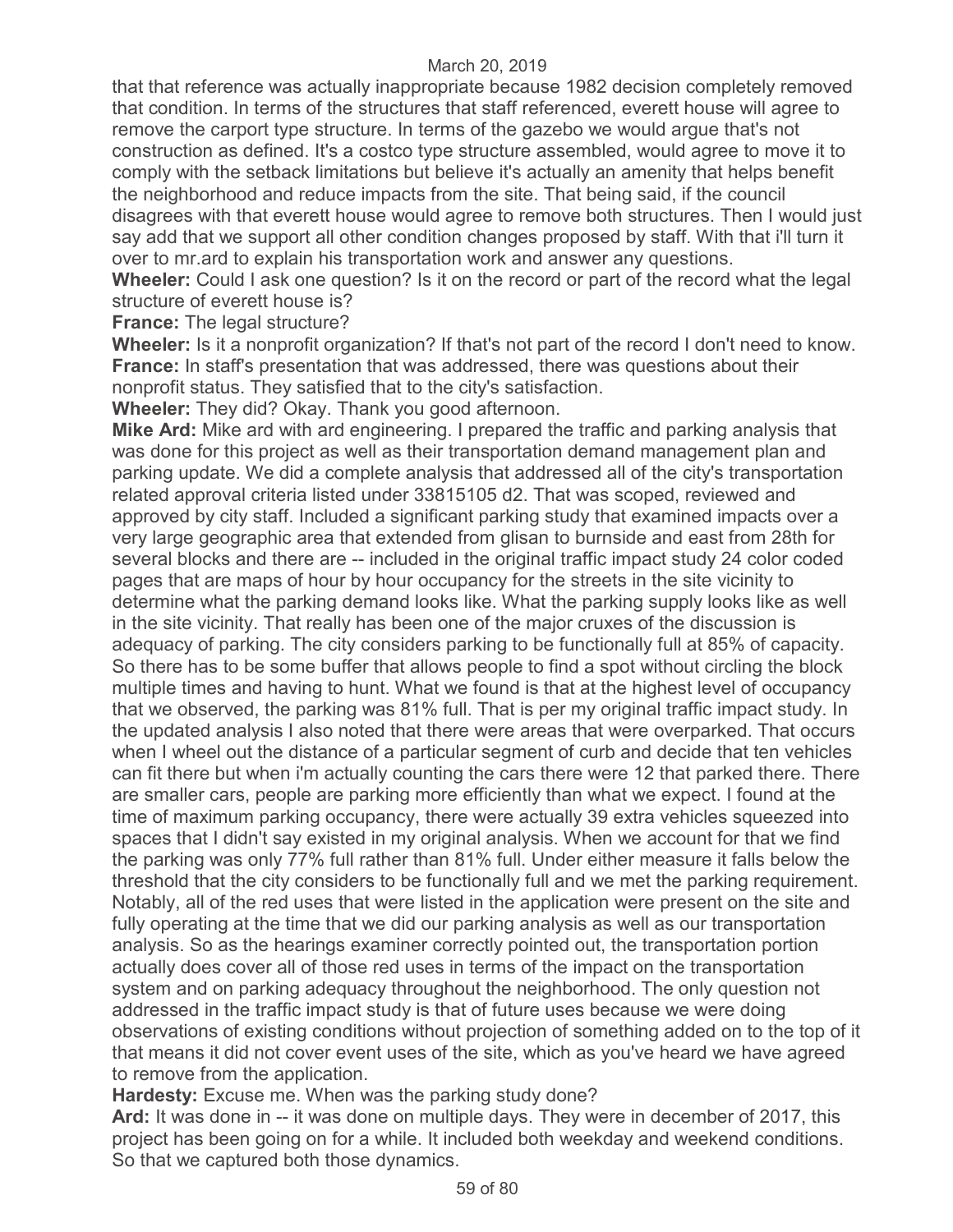**Hardesty:** Thank you.

**Ard:** So to summarize we believe that the transportation impact analysis and parking impact analysis did cover things more comprehensively than other uses. I think in terms of the neighborhood impacts of some of those interior uses that the impacts really are related to transportation and parking impacts. For that reason I think that the record is a little more supportive than what the hearings examiner had indicated of allowing continued uses as they have been in the past. I'm sure you'll hear from some of the proponents that they believe that the specific red line uses were related to relaxation and do fall under under that category but i'll allow them to make those arguments.

**Fish:** I have a question for you. I think we're on the cusp of a moment of clarity in terms of understanding your preferred position but your fallback position. So I think in order to set the mark, because the council will then consider all the various options including potentially conditions of approval, I would rather hear it from you how you would frame this.

Assuming, and i'm going to set three conditions. Assuming the council was not persuaded that chiropractic and acupuncture were not covered in 1982, assume that the council agreed with your 20-person limit, and assume we agreed to split the structure issue. Your proposed finding -- you would urge us to adopt what? Reverse the hearing officer and impose conditions?

**France:** That's correct. Reverse the hearings officer's denial of the amendment to remove the parking condition.

**Fish:** And then with conditions.

**France:** With conditions. I would add again that we support staff's recommended conditions so that they have a list of conditions that they also recommended. And so then you would add a condition prohibiting under your example chiropractic and acupuncture services.

**Fish:** To be clear your position would be reverse the hearing officer, adopt the staff recommended conditions and then wherever the council fell on these three issues and you've expressed your preference but you've also acknowledged we may have a different view on that. Therefore, your client is prepared to cease chiropractic and acupuncture services for now if we deem them not covered under 1982, we can argue about the person limit and the structures.

**France:** My recommendation is a person limit for the classes and workshops. So I think a condition related to that does two things. It allows clarifies in the record the city that classes and workshops related to relaxation and health are allowed and the per person size of those classes would be 20 people. That's not a person limit on the overall occupancy of the three structures. So I want to be very clear about that because I think it's obviously important. It would be a condition limiting class and workshop size to 20 people. As opposed to what the hearings officer believed was included in the 1982 cup which we consider size of three to four people.

**Fish:** Thank you very much.

**Fritz:** Were you finished with your presentation?

**France:** I believe I answered your question.

**Fritz:** You were done as well?

**France:** Yes.

**Fritz:** Thank you. I think you have provided us with a way forward. When I read the hearings officer's decision I thought, my goodness. In line with commissioner Fish's questions, i'm getting these out, folks, so you can testify on whether this is a potential way forward. On page 3 of the director's memo to council we have suggested conditions from your development services. I'm old school. Used to be bureau of planning. There's three. I agree with most of them. There's one about the hours of operation shall be limited from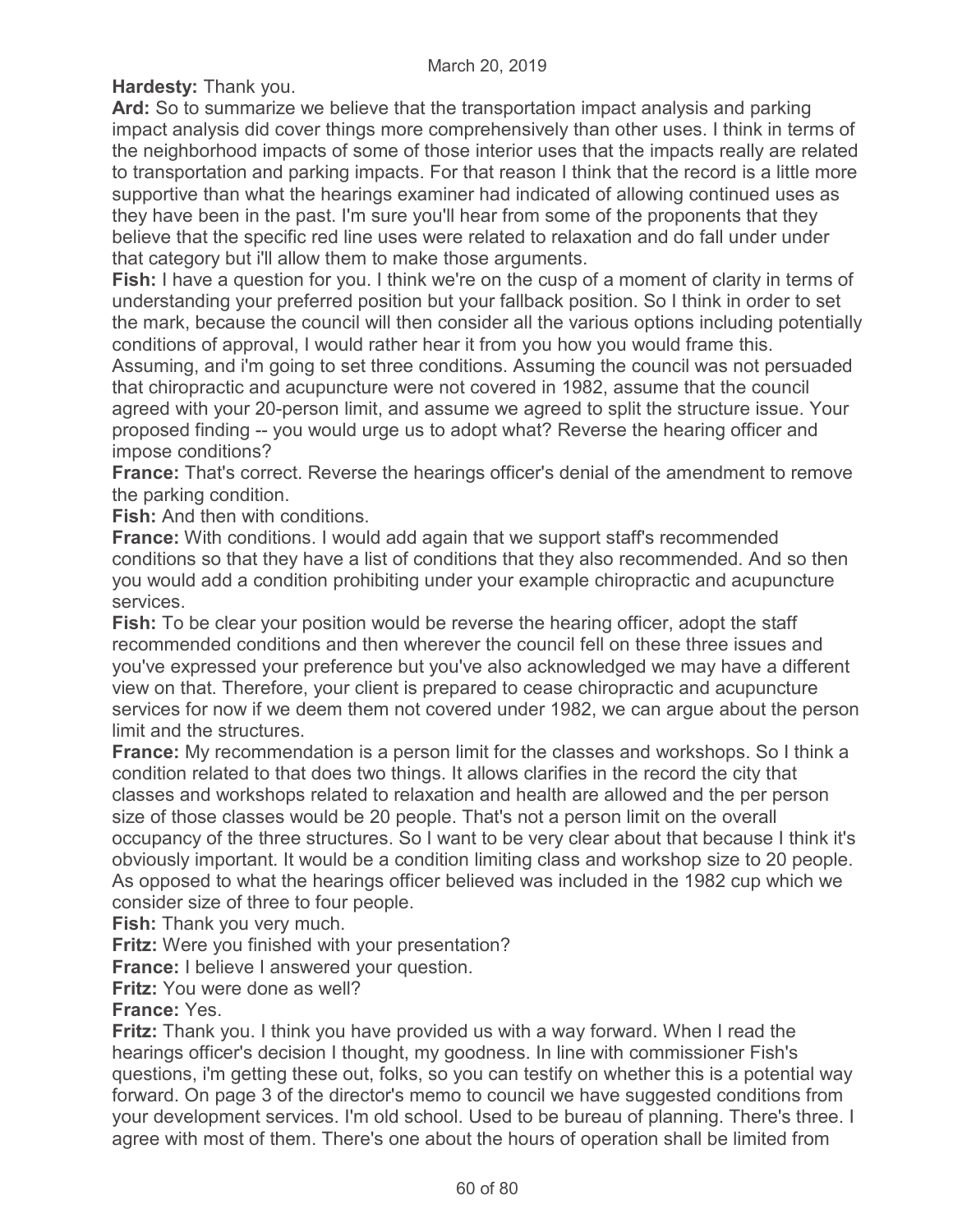8:00 a.m. To 11:00 p.m. City quiet hours are 10:00 p.m. Would you object to changing that to stopping at 10:00 p.m.?

**France:** So that condition was in the original 1982 cup. The record indicates that the practice of the center is to have whispering hours, correct me if i'm wrong, whispering hours starting at 9:00 p.m. And silent at 10:00 p.m. So there's no talking within the houses beginning at 10:00 p.m.

**Fritz:** Great. I'll be happy to hear from community members whether that is a problem. If we're going to eliminate the vehicle parking, the car parking, condition h, from the 26-82 is to have ten secure bicycle parking spots. That doesn't seem very many in this day and age. Did you look at whether the bike spots were full up all the time?

**Ard:** The bike spots were not monitored over the multiple hours that the onstreet parking was. Bike parking is located within the site so not very visible from that perspective.

**Fritz:** I would be interested to hear from staff if this was a new approval with multiple classes each of which can have 20 people at them it seems ten bike spots is not enough in Portland in 2019. Something to think about. Then they didn't suggest a condition of approval on the event size so something that would say something like no event, classes or workshops over 20 people would be acceptable to you?

**France:** We would agree with that.

**Fritz:** Thank you.

**Wheeler:** I'm still fuzzy on that concept. You're saying each class or workshop in the facility would have no more than 20 people. Is that what you're suggesting? **France:** That's correct.

**Wheeler:** But there's no limit on the number of classes or workshops you could be running simultaneously? Is that wrong?

**France:** I believe, this would be in the record because there's a site plan, there's only one meeting space that can facilitate a class of that size. It would be just by the nature of the buildings there could only be one class at a time.

**Wheeler:** Classes are always held inside?

**France:** I believe they are always held inside.

**Wheeler:** Obviously if you wanted to expand you would have to go through the whole process again.

**Mantell:** There's only the one meeting space.

**Wheeler:** Thanks. That's helpful. Thank you very much.

**Mantell:** Thank you.

**Wheeler:** Next up we will hear from supporters of the appeal. If you are a supporter of the appeal and you would like to testify, you must sign up with the clerk. We need that information. How many people do we have signed up?

**Moore-Love:** Ten left on the list now.

**Wheeler:** Ten on the list now. Come on up. Three minutes each. The clerk will call your name.

**Wheeler:** Is there anyone else here not on the list who wants to be on the list? All right, let's close the list, please. Good afternoon. Name for the record, please. We do not need your address. About six inches or so works and leave the microphone on when you leave. You can slide the microphones around however suits you best. Thank you.

**Karen Abrams:** Good afternoon. I'm karen abrams. I'm here in support of the healing center both as a resident in the neighborhood as well as long time patron since 1977. In fact i'm one of the earliest patrons of the center since I live at 2944 northeast cooch just two blocks from the everett house healing center. At the time I was able to walk there and it was a very pleasant surprise that something of that value was right in my neighborhood and so immediately accessible. I basically felt that I had close access to a community health, social and spiritual center and have always regarded it as a very valuable resource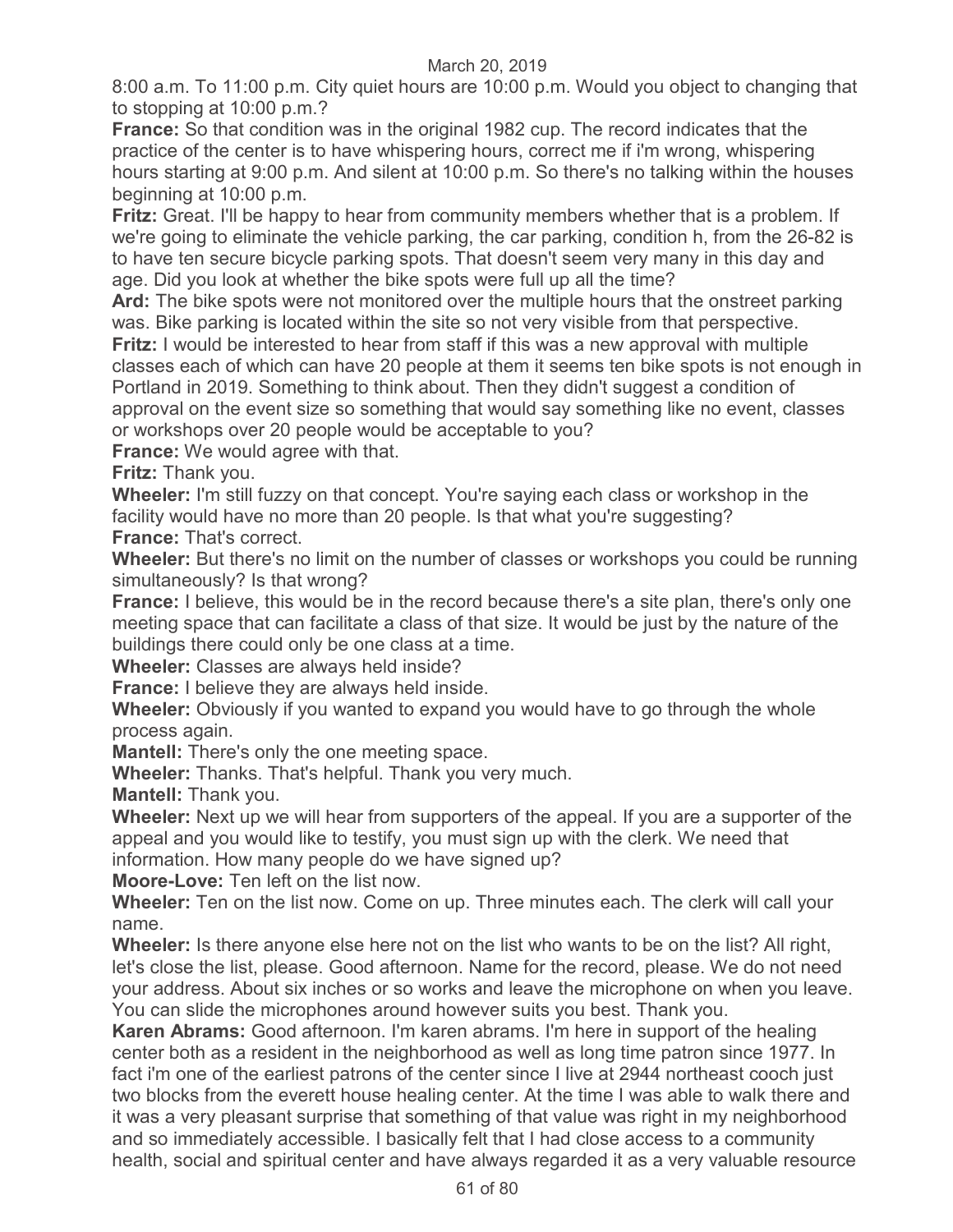in the neighborhood for neighbors and locals. As patron I used the original outdoor hot tubs, sauna and flotation tanks and massage therapy, chiropractic and health counseling when needed. I enjoyed the quiet, peaceful, friendly, supportive environment that I discovered inside and outside of the center. I returned to Portland in june of 2010 almost nine years ago and was happy to see that the everett house healing center was still going strong retaining its unique ambience and healing offerings. Since my return I have utilized many of the same services as before. It was only in very recent years that I learned of neighbors who moved into the area who started making complaints about the center. It caused me to question their motivation because parking for one has never been an issue for me. I never once had a problem finding a spot for my appointments or whenever I wanted to use the facilities. There was never any noise around the center. Always very serene and pleasant. Throughout the 40 years that I have had a relationship with the center the owners and staff have always acted with the utmost integrity and respect towards all stakeholders. If not the center would not still be in existence and would not have been able to enjoy such longest. Thank you for this opportunity and for your thoughtful consideration.

**Wheeler:** Thank you for being here.

**Michael Fox:** Good afternoon. I'm michael fox. I live about a little less than a block away on everett street. I also serve on the board of the kearns neighborhood association. I emailed an email in support of the everett house amendment for the hearing for the last time. So I want to be here and reiterate that. I support the request. [audio not understandable] so the record shows the parking requirements are really no longer needed or are irrelevant and the house I think is a very positive thing in the neighborhood. Just living right there. I don't think they are going to significantly change anything with respect to parking and that's pretty much it. I don't think they should be held to the standard of I guess what we would call ancient parking requirements. You know, given that there's increased parking pressures. I don't think they will significantly impact anything with respect to parking. That's pretty much it. Thank you for your --

**Hardesty:** Excuse me. You just said that there's additional parking pressure but you also recommend that we remove the parking requirement. Those sound like contrary opinions expressed in the same sentence.

**Fox:** Yes. Because I don't think the everett house is going to significantly change anything. The everett house itself. Perhaps the surroundings will because as we all know everything is getting more dense. So at one point in time the parking requirements I suppose were more reasonable but nowadays I believe that with our density increase they are not. **Hardesty:** What do you recommend for people living in the neighborhood who say that they can't find parking in their neighborhood because of visitors who are coming to the center?

**Fox:** One, I don't think it's very impactful. As I have lived there and I don't really see anything significant with respect to the parking situation present day. I do know that on 28th street that has far greater impact. As I said --

**Hardesty:** I thought I heard two separate things and wanted to make sure they were both right.

**Allen Wilson:** Good afternoon. Thank you for being here. My name is alan wilson. I have testified at the first hearing and i'm here again today because I absolutely love going to the everett house. I'm a Portland, Oregon, native. I was born here. I have lived here most of my life. I have been a business owner for 35 years in the landscaping industry. I'm a tree surgeon and I have done landscaping work for the everett house. I'm also a basketball referee. Given the stresses of my jobs, I have done a lot of research about where I can go to relax. When I found the everett house it was one of the best experiences of my life. I was in an auto accident about a year and a half ago and my treatment plan was the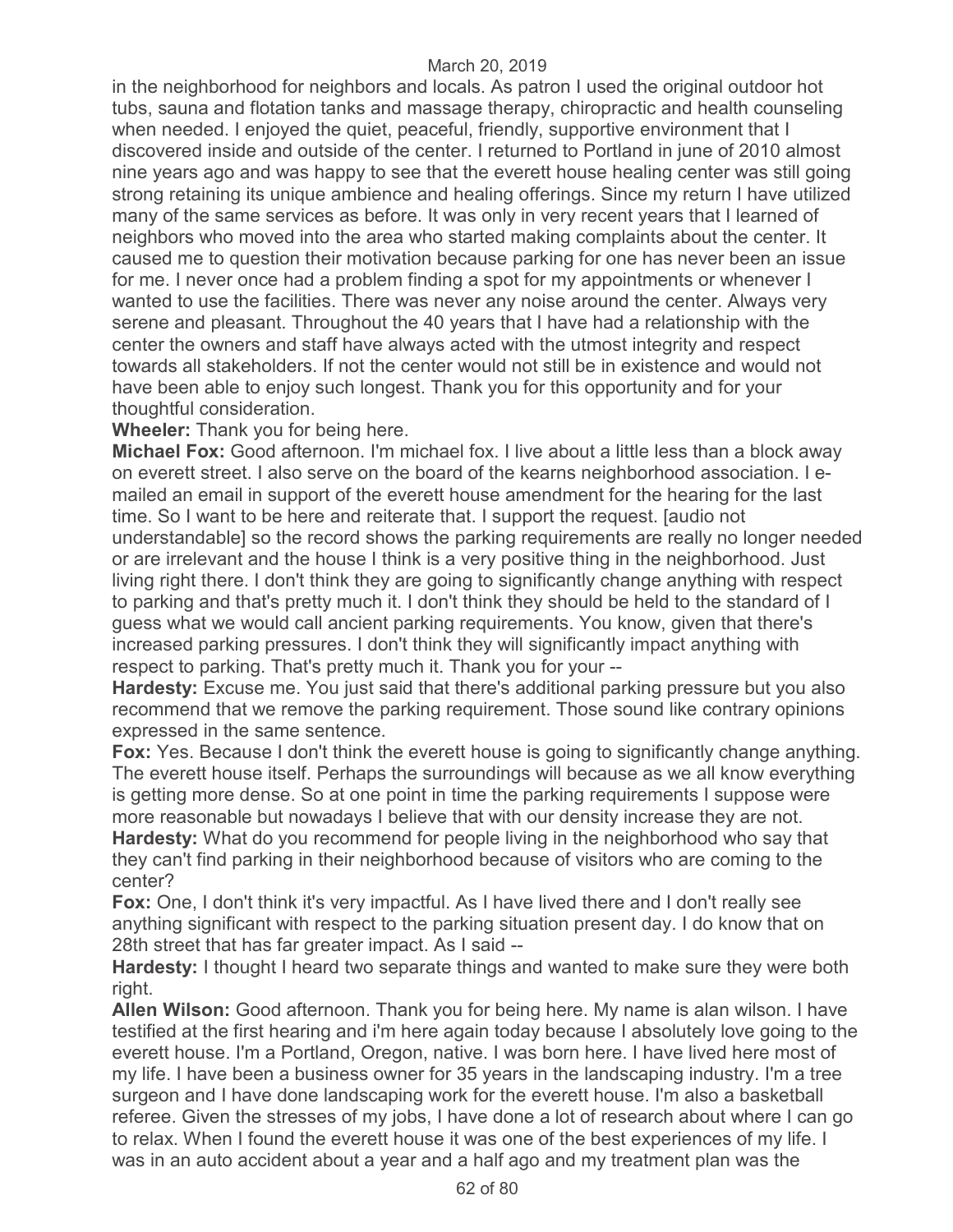highest level that one could ever imagine. People there treated me with the utmost care, utmost respect. Talk about mind, body and spirit, being in a space like that, to be in a spot where you can relax and meet and greet people from different ethnic backgrounds and stuff is pretty awesome for a person like myself. I have a son who was dealing with mental health about a year and a half ago. During that process and time, I brought him to experience what I experienced there. It was very endearing, very special for me to have that bonding time. I thought it was a very safe, secure place for me and my son. A place where I could share his experience with me and we could bond. I would just like to say that on behalf of all the experience that I have had there and all the people who have treated in we utmost care that I absolutely love and respect and honor this sacred place. Thank you. **Wheeler:** Thank you. Appreciate it, all three of you. Next three people, please, Karla. **Wheeler:** Good afternoon. Would you like to start?

**Joshua Ryan:** I'm joshua ryan speaking on behalf of everett house. I am formerly executive director for the pearl district association. Recalls to me things that we were challenged with in the pearl where neighborhoods that are so interesting and have such great amenities are why people come to those neighborhoods and after time they ameliorate the reasons for which they came. As I stated in my written testimony I have been a member of the everett house since 1993. As an lgbtq person I needed a place that was safe, inclusive and peaceful. I have seen visitors, families with children, women with mastectomies working through their health issues in the bravest possible ways. People with circulatory issues who prefer to soak or have massage or include alternative healing to their health strategies. I have been pain and prescription free for two decades. I have always been respectful of the neighborhood. I live in the neighborhood. I arrive silently, speak in whispered tones. I understand this is not a bar or party place or public pool. It is a sanctuary. In my time I have never seen an argument or inappropriate behavior. I respectfully ask council to make a decision that allows the everett house to continue in this space to keep the qualities and the lifestyles that are so unique to this great neighborhood. **Wheeler:** Thank you. Good afternoon.

**Aaron Cardella:** Good afternoon to you. Aaron cardella. I'm a resident of the kearns neighborhood. I live three blocks from the everett house community healing center. I have previously served on the board of the neighborhood. I'm now the secretary at the mindful men's meditation meeting of refuge recovery. That is a community supporting recovery from addiction of all kinds. We came across the kindness and generosity of the everett house at a time of need in our program. They offered us space for group meetings and counseling free of charge in the existing meeting room. We're grateful for the healing space. I also have personal experience with parking and traffic in the neighborhood and find there's ample parking in the area. I request that council approve the requested amendment so this heal community space may continue to provide space and service for those in need. Thank you for the opportunity to speak.

**Wheeler:** Thanks for being here. Good afternoon.

**Lisa Chung:** Hello. I'm lisa chung. I'm a retired attorney and have played roles in public pension funds in the past. I live on cesar chavez boulevard, nine blocks from everett house. Before explaining my positive experience with the everett house I would like to note that it is well documented in the record that personal matters are involved in the primary opposition to the everett house. As indicated in the testimony at the first hearing my husband, my sons and I regularly visit the everett house for body work and healing and I usually walk there from my house. I personally have found relief from back pain through use of the spa, massage and chiropractic services offered at the everett house. Knowing that I can go to this urban sanctuary has been a blessing for me. I support removal of the off street parking condition and request that the council reach a decision that allows continued operation of this important community benefit. Thank you.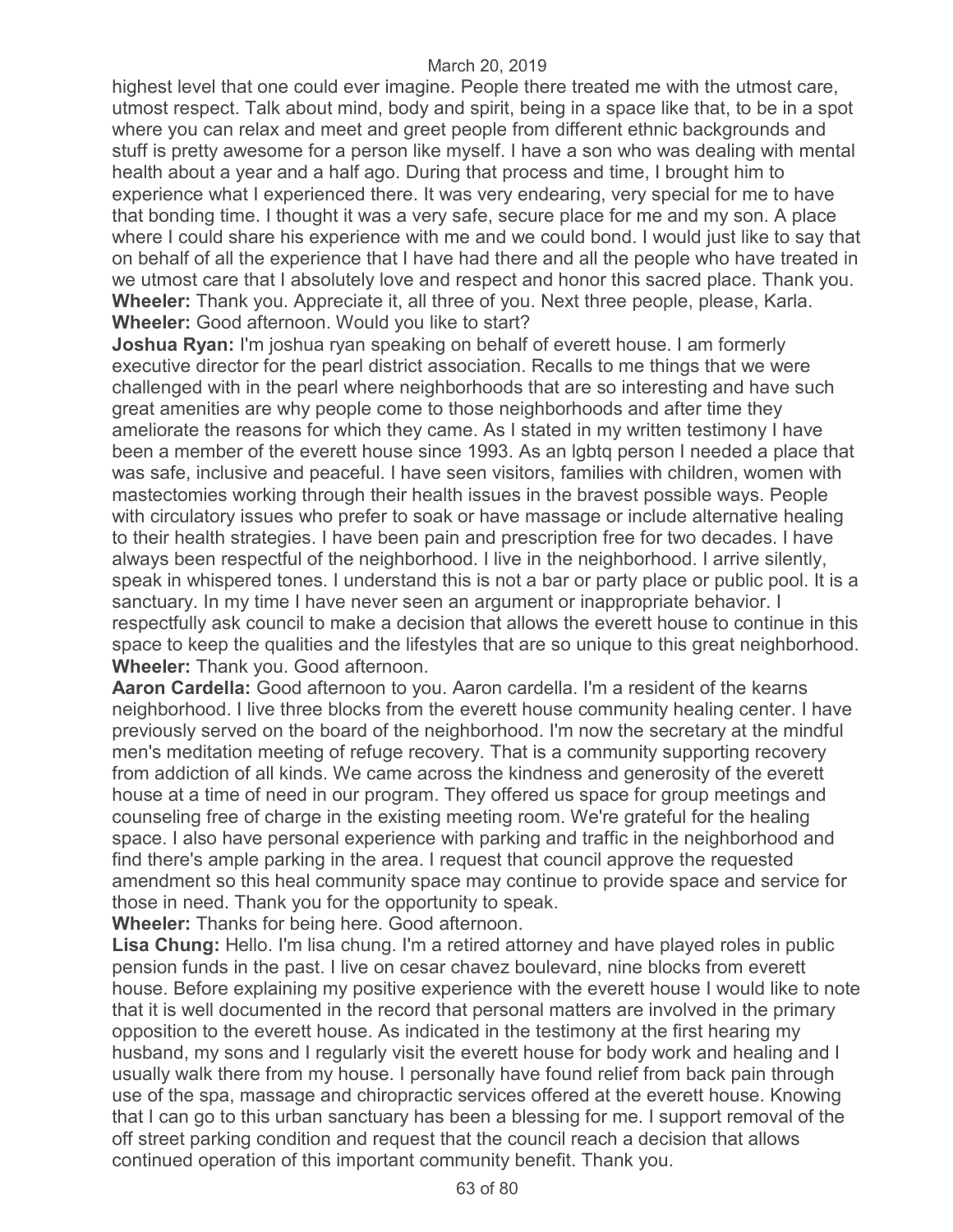**Wheeler:** Thank you. Thanks all three of you. Next three, please. **Wheeler:** Good afternoon.

**Jonathan Akers:** Good afternoon. I'm Jonathan achres, a resident in the kearns area. My family has resided there for 80 years. Seen a lot of changes in the city. I'm also a construction worker, been home remodeling for 25 years, helping beautify this beautiful city that we all love. I also enjoy going to the sanctuary of everett house to get healing for my body. Because I do put it through a lot of rigorous things on a daily basis. It's quite the gem in my neighborhood. It's convenient, and I always walk there since I live so close. I would love to see this place stay alive. That's all I have to say.

**Wheeler:** Appreciate it. Good afternoon.

**Lucas Littlefield:** I'm lucas littlefield, a resident very near the kearns neighborhood and I also attend the everett house regularly. I would say four to six days a week. I attend both in the earlier part of the day, daytime hours as well as very often at night as my schedule requires me to do more night soaking than day. To that point there's only been in my four years of attending there's only been one time where there was any kind of a noise situation where one of the members was just getting a little chatty and it was during the whispering hours. The other patrons in the pool at the time sort of collectively quieted that person down politely and respectfully so staff didn't have to be brought in to take care of the issue. Again, in four years of attending commonly at night that's the only issue I have ever personally experienced with sound. After my sessions I usually walk the neighborhood, stroll home, cool off after the hot water and steam. At that time again I haven't noticed myself any issues with noise disturbance in the neighborhood whether at the actual everett location or the blocks surrounding. The final point I wanted to make in response to the bike parking, I often bike and I have never had a problem finding a place for my bike there. If it's bunched up there's usually room around the rack itself. From my experience there's not an overparking issue with bikes specifically. Thank you for the opportunity to speak today. **Wheeler:** Thanks for being here. Good afternoon.

**Bob Czimbal:** I'm bob spoll. I am one of the original founders of the in-town retreat center. At the time I was director of a retreat center around forest grove meeting with david floss son. We said let's start one. We started this place and instantly the response, the need for this type of facility was overwhelming. So we expanded it from one to two buildings, three buildings it is now. It really has become an in-town retreat center. Many of us use the spa. We don't need our own hot tub at home which I thinks is very ecological. Our health and spirituality -- I go there once or twice a week every week for 40 years. You see something that people's health and spirituality is totally integrated there. To deal with an issue earlier about chiropractic and acupuncture, at the time the facility was created I had a long beard and hair. I taught yoga. People came to relax. In 1986 I was hit by a couple of trucks off the freeway. It was devastating but I can go to the everett house and get chiropractic, acupuncture, and the hot tubs. That got me through that time. So to me acupuncture, massage, all this is so integrated when people come in in pain and if chiropractic,

acupuncture helps, massage, hot tubs help, when you reduce pain you create relaxation. To me they are inseparable. I think Portland needs to recognize that the everett house is a Portland treasure that needs to be preserved and protected. I hope if you could see what I have seen over the years people come in they are tense, they leave very mellow. We need to see more of that in these troubled times. It's our home. It's our sanctuary. It's our - means so much to so many. You can only experience it you would know what this is really all about. I see a thumbs up, all in favor of the everett house? Thank you. Very much. **Wheeler:** Thanks all three of you.

Fish: We always get a founder -- we had -- you said your colleague is a founder. I'm struck by the fact that you were able to assemble three properties in an inner northeast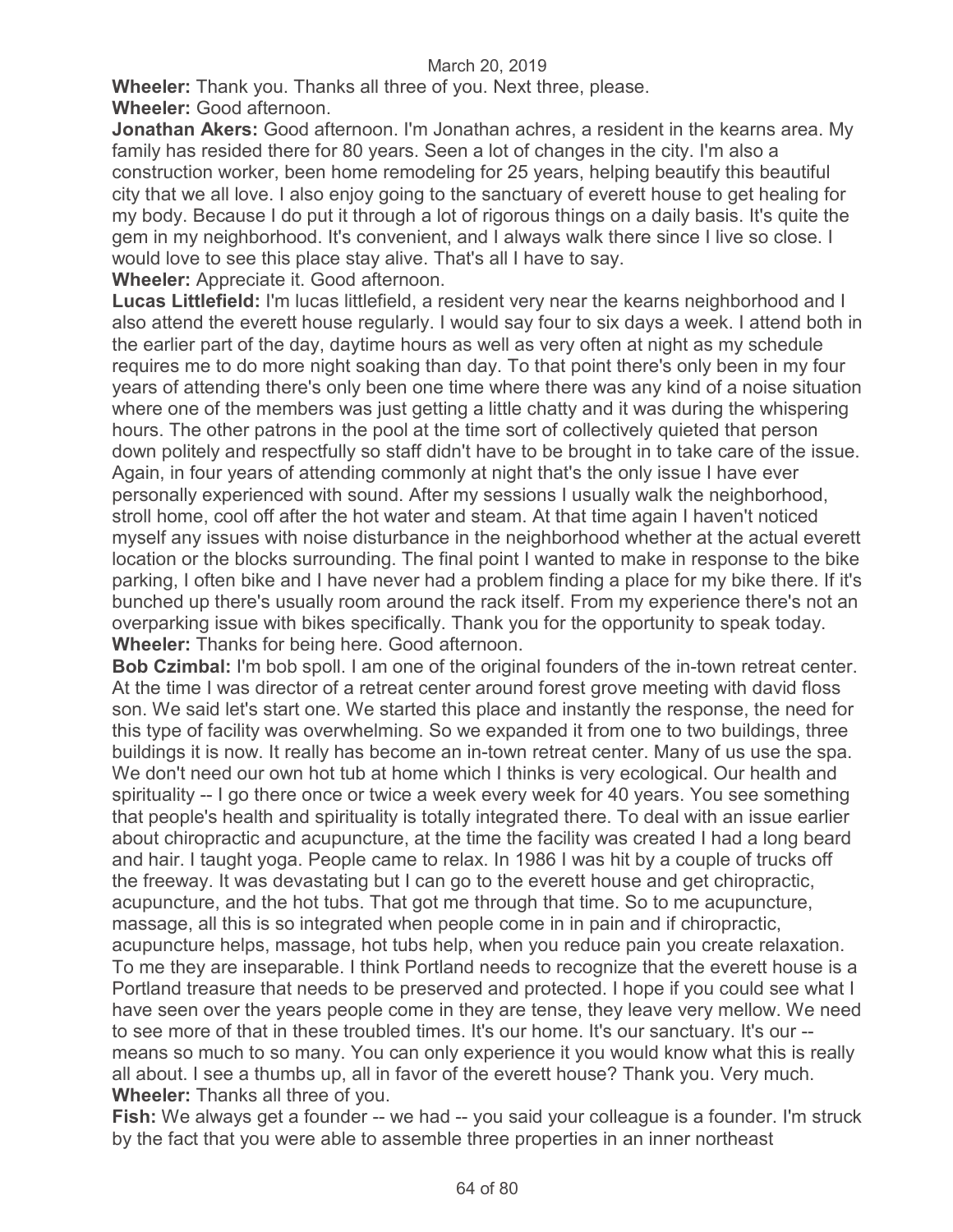neighborhood. What was the serendipity that allowed you to acquire three single family homes in an area as both residential and as highly regarded as this one?

**Czimbal:** Well, I think a lot of it is just good luck. At the time I just sold my house and I made \$10,000. I donated 10,000 for a lifetime membership so that could happen. People stepped up and loaned david slosson like \$400,000 so the finances came together. People put their personal finances online to see this vision become a dream.

**Wheeler:** Thank you. Good afternoon.

**Bridgid McGrath:** Good afternoon. I want to offer a little perspective. I'm bridget mcgrath, i'm originally from berkeley, california, the home of crazy parking. I lived in Portland almost 20 years ago and i'm back in part because I watched our lakes dry up in the oakland hills in the five years before I moved. I want to point to a couple of larger issues. One, water is sacred. It's healing. This is a community resource clearly as you've heard. Also since moving back to Portland almost three years ago I can park anywhere I go. That is unheard of in an urban area. We're all experiencing pressures in these big cities, san francisco, oakland, Portland, seattle, but to move back here almost 20 years later and still be able to park within a block or two of almost everywhere I go in the city, that's unheard of. You guys need to zoom out a little bit and think about the perspective of what's to be expected in an urban area. You can't always park across the street from where you're going. The fact that Portland does such a good job with transit, people biking and walking I think that speaks to the fact where this tradition has come from can condition despite the pressure of condos being built on every corner, one of the reasons I came back here was this concept of sharing resources. As bob said we don't all have to have a hot tub in our backyard to build community, to share resources, makes so much more sense. I want to support the everett house as an accessible resource for the working class people of Portland who need it. In fact the groundswell of support is evident that every neighborhood needs a resource like this.

**Wheeler:** Thank you. Appreciate your testimony. Next up we will have the principal opponent, who will have 15 minutes. Good afternoon.

**Wheeler:** I just want to clarify with legal counsel since there are documents being handed out --

**King:** Staff reviewened and confirmed all that was already placed in the record. We will also provide a copy to the applicant so they have an opportunity to object.

**Wheeler:** Thank you. If anyone has any objections about anything they can please see the legal counsel.

**Fred King:** Mayor wheeler, commissioners, good afternoon. Thank you for this opportunity to share some thoughts about this appeal. I agree -- i'm fred king. I live the 2904 northeast flanders. I agree with just about everybody who testified in favor of everett house. It's a wonderful place. I have been there several times myself. I don't know anyone who doesn't like getting a massage and sitting in a hot tub. That's not what this is about. From their website first document in your packet is a story from the Oregonian. Last year they ranked the best tourist attractions in Portland and when they did that they found that the zoo is number 17, omsi number 19. Everett house was number 5. It was the fifth rated tourist attraction in Portland. So I guess the question for me is how does a nonprofit community center in a single family residential neighborhood get to be the number five tourist attraction in the city? That's what I would like to talk about now. As you can see from the next document, as far back as 1982 the planning department staff report for the conditional use permit said staff had reservations about allowing unlimited use of the site. It appeared the applicant should seek a more flexible, properly zoned site if expansion is to continue. In the words of the hearing officer in november 2018, the operation was increasing in scale by providing services on a metropolitan-wide basis. That pose add threat to the neighborhood and that their own success dictates they relocate to allow expansion rather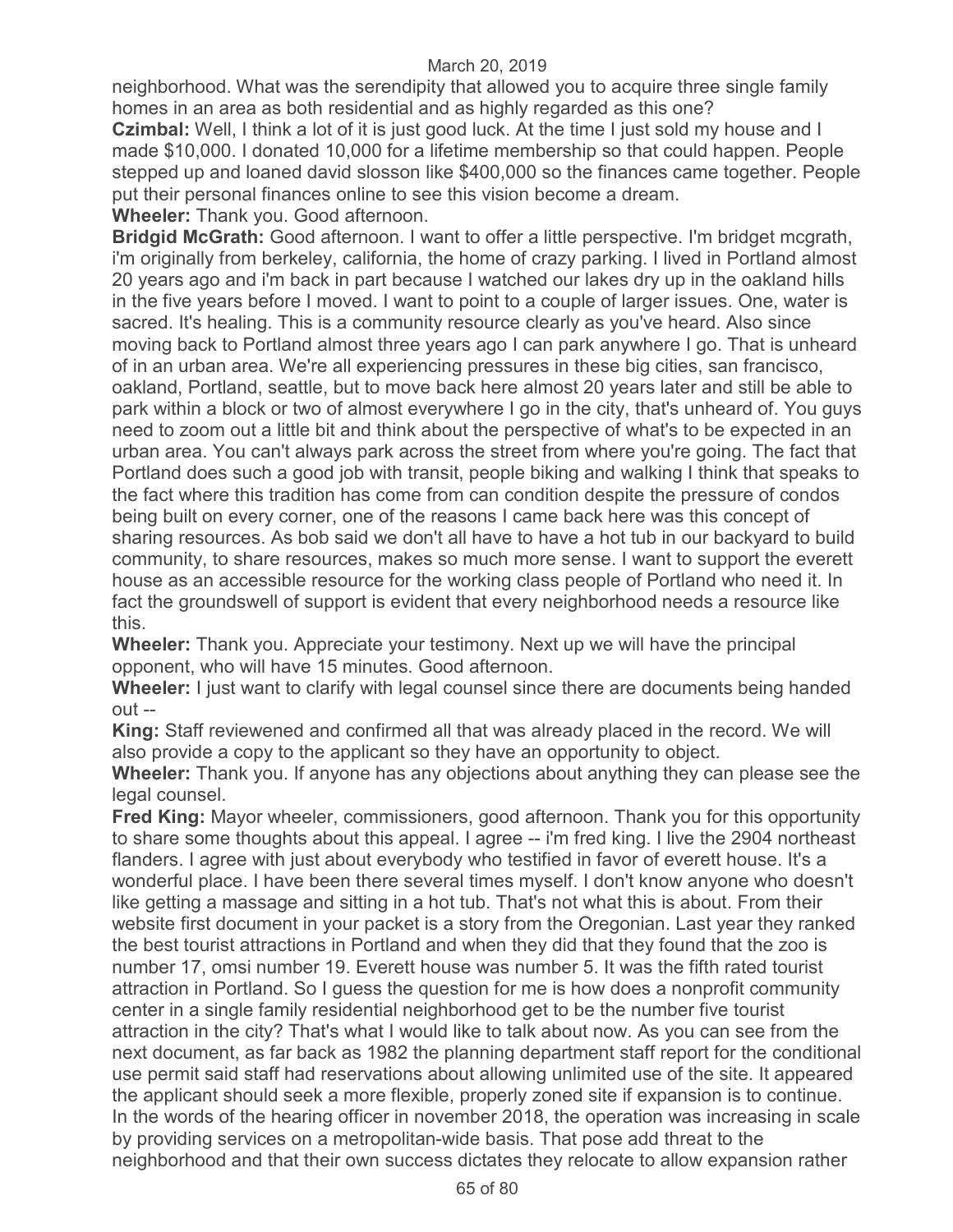than intensifying in an r5 area. On page 16 of the decision hearing officer stated that approval criterion requires analysis of intensity and scale of the proposed use to determine if the applicant's proposal significantly lessens the appearance and function of the residential area and he determined the proposal did increase the uses, scale and intensity of uses of subject property. The business had already outgrown the neighborhood 37 years ago. Since they then they have added more services and kept growing. Last year they bought a fourth house adjoining the other three. The sheer number of people that you've heard from today and the staff testimony are proof that everett house has outgrown the neighborhood. They have become so big they sold over \$50,000 in groupons even though on paper they claim to be a nonprofit. The next document in your packet is an article from the willamette week 1995. They try to expand that year by putting a new hot tub in the backyard of the house with the chiropractic office. I was very surprised to look out my kitchen window that year to see this hole being dug over my backyard fence and a new hot tub ready to be installed. I found out this is in violation of conditional use permit appeared took steps to contact the city about it. City stopped him from building at that point as you'll see in the article. After that mr. Mantell took steps to take over the hot tub business next door from the previous management called common ground. Now, everett house management has claimed to be in the neighborhood for 38 years but that's misleading. Before 2006 the hot tub business was operated by mr. Mantell's partners called common ground. In 2006 he forced them out. First raising their rent then suing them. He claimed that he found mold on a wall in a basement room. Imagine that, mold on a wall in a house built in Portland in 1905. But he sued them and you have a copy of the Multnomah county circuit court case, mantell versus common ground. After settling that case he took over the business for himself and common ground moved to a commercial zone on 33rd and matter and are still there today. After he took over the hot tub business attempts to expand ramped up. It's normal for a business that provides great services to grow but condition one of the conditional use states that no new exterior construction shall take place and condition e states all applicable and state codes shall be met at all times. They broke both many times in their attempts to expand. The green folder that you have contains some of the violations they committed over the years including june 2006 when they were cited for operating a business in a residential area. October 2006 where they were cited for installing flotation tanks without permits or inspections. 2011 a kiosk in front of the flanders street property. December 2011 they were cited for installing a new hot tub in violation of their permit. Removing a stop work order without approval. March 2014 there was a noise complaint, drums and gongs audible with doors and windows closed. They were cited for not having exclusive parking spaces and for having commercial space in a residential zone. They currently have an eight-foot fence which exceeds code height. That's a total of five times they tried to build new hot tubs, flotation tanks, steam rooms, all in operation. Twice in '96, in 2006, twice in 2011. They have told you and they told the hearing officer at the land use hearing that the parking problem is from the restaurants on 28th street and businesses on glisan. But the parking problem started long before a restaurant row existed. When the starbucks on 28th and burnside was a rexal drugstore and whole foods was a food value the only restaurants on 28th were holman and shin yang. My wife and I own a house directly connected to -- sorry. Parking timer. Directly adjacent to one of their properties and we have -- when we got the house there were two beautiful flowering japanese cherry trees in front of house. We had to cut one down to build a driveway because my wife would get home with two kids in car seats and groceries and have no place to park, have to park a block away so we had to lose those trees. At the time these were not people parking to go to the restaurants. The restaurants didn't exist. These were people with towels going into the hot tubs. They were required to have 30 exclusive parking spaces and the city accepted a deal for lease spaces they had sharing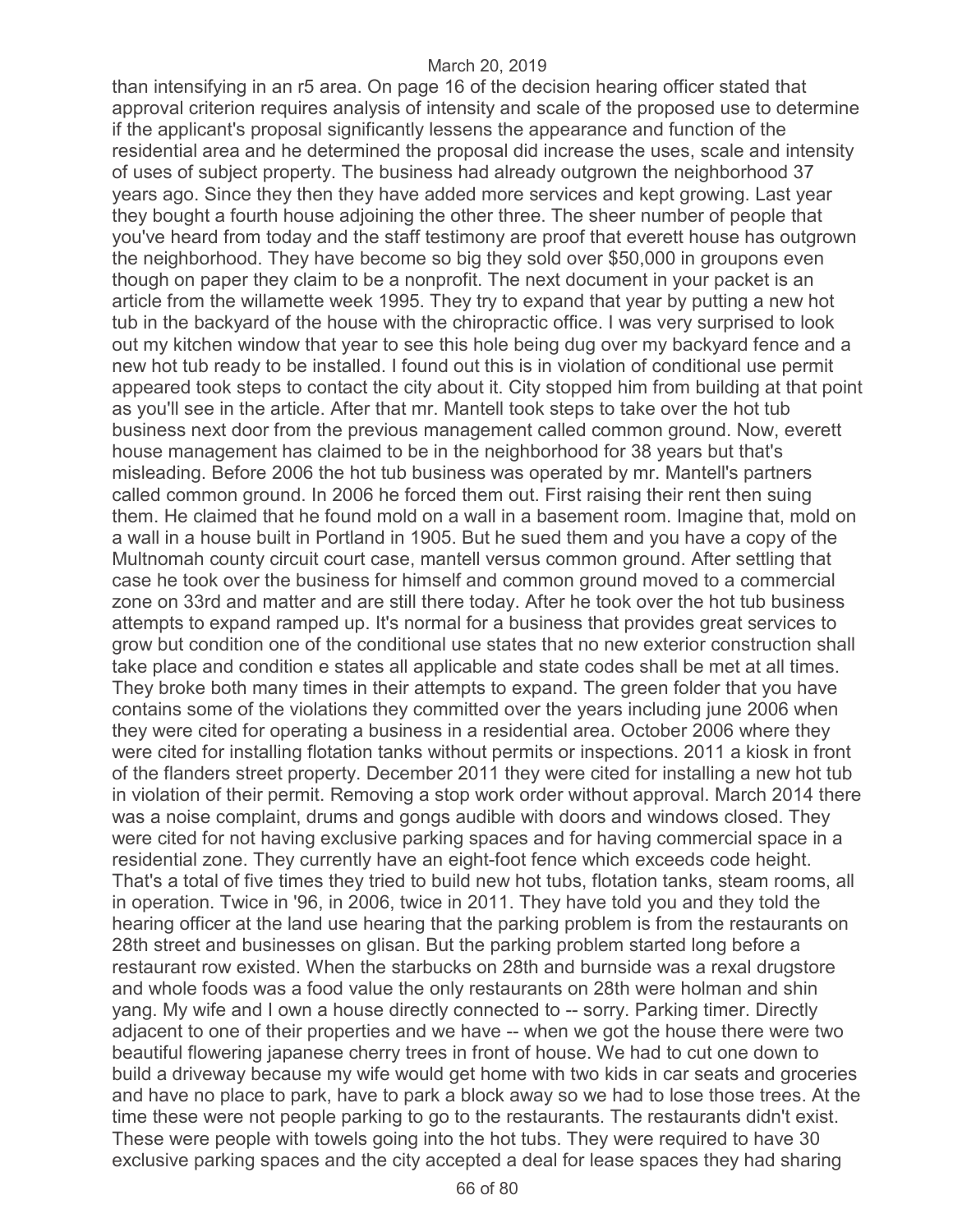spaces with another business but you'll notice in their proposal and four of the people that testified before me, that they didn't actually use the spaces that they had a contract for because they always had parking on the street. I don't think even to this day understand that the whole idea of the parking requirement was that they would park there. Not just have it on paper, but tell their customers to park there, the employees to park there, it's on paper, good enough. As you can see from the next document the city in 1987 again in '97 operating a chiropractic office in rfi zone was a code violation. If you google them you'll see next photo is an add for chiropractic services and a sign on their porch proudly advertising it. Code violation. I mean they're just not supposed to be allowed in r5 zone. But I don't know how they justify that to themselves. Conditional use permit space that no more people may use this facility without then can accommodated without disturbance in the surrounding residences. You have to understand the hot tub are right over the back yard fences of the adjoining houses. People in the hot tubs, if you've ever -- you probably have used a hot tub you have to talk louder than normal to be heard over the motors of the hot tub and noise and of the water and everything. We can clearly hear conversations, if you are in our back yard, summer afternoon relaxing you can hear conversations continuously coming from the hot tubs. And you can hear music from their after-hour parties. One of my neighbors called in a noise complaint every day last summer and response to that noise compliant they installed a waterfall in the hot tub. One of their practitioners used to conduct therapy session in a shack in the house next door to my home. This horrible screaming noise the first time we heard it we're sitting in the back yard we thought should we call 911, try to help found out eventually that he was doing some kind of primal scream therapy. In 2006 he bought the house at 2926 northeast flander, at that point the activity of that site ramped up. The next document that you have is a list of 50 different organizations in eight massage therapists who use space in that building. The businesses include a business that are using that space include a business that will charge you \$25 for a full moon ceremony. \$40 for lessons in astro projection. \$99 to create a vision board. \$500 for couples massage classes. \$20 to learn how to be your own best friend. Now, I don't have anything against these people making money, that's fine with me, whatever they want to teach. But I don't understand how this could possibly be a nonprofit community center. That doesn't make sense. Their permit allows them to have sauna, hot tub, massage, tea house as long as customers park somewhere else. All this extra activity, the chiropractic office, acupuncture, flotation tanks, steam room, two or three classes a day, this goes way beyond what was allowed for in the conditional use permit. There's a reasonable limit to how much commercial activity you can have and still have neighborhood function as a residential neighborhood. We have delivery trucks coming and going every day. The picture you have thereof all the delivery trucks there's a kombucha truck on the right that truck sat in the middle of the street for full 20 minutes we have time stamped evidence of that. On leaf pick up day they sweep the leaves up in the street, our leaves don't get picked up because they're covered with cars that are parked there waiting to use the how. I was told be careful what you wish for if the house goes, they're going to be people living in those houses. That's four houses in a prime neighborhood that can be used to house people in a city that needs more housing for people. I think it would be great to have people living in those houses. I like my neighbors. I can look for my back yard on 29th street all the way down to 30th street I can see the play structure that my kids used to play in when they were little, because I sold it to my neighbor because he had young kids. Another neighbor, lot of my neighbors see out work on the gardens, I learned about feather male which I had never heard of before. Another neighbor of mine has an amazing block party every year. We had to have two trees taken down last year one was rotten the other was just falling over. They wanted \$600 to haul the wood away just for the wood. And I have a neighbor who he has a wood stove I asked him if he wanted the wood. He removed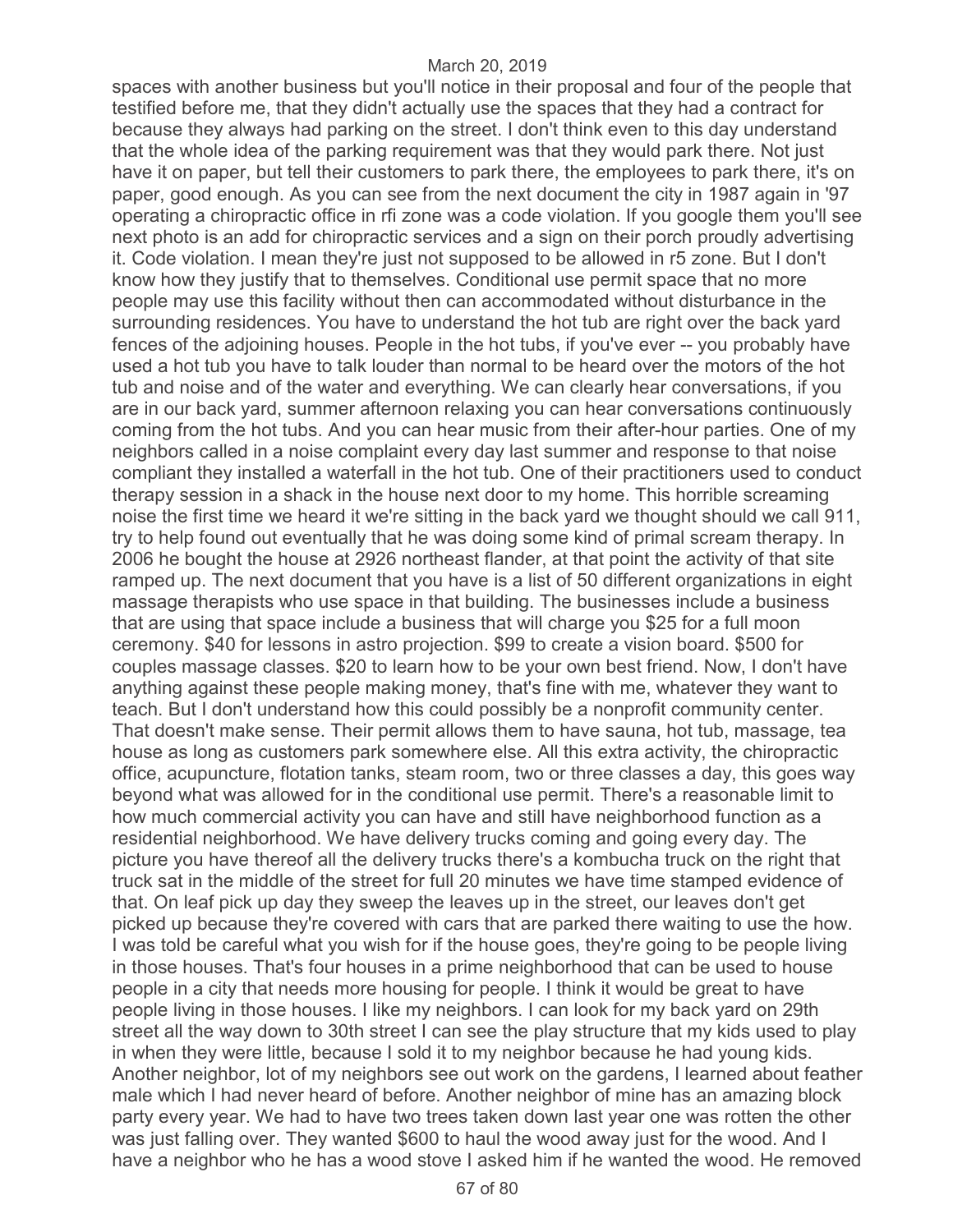the wood for me, chopped it up he's using it to heat his house for the next few years, he got free wood, I saved \$600. Just saying this to illustrate you have different kind of relationship with people who live in a neighborhood than you have with people who are coming there to go to work. I also want to say that the land users view process in this case including today's hearing was serious seriously flawed the neighborhoods in the neighborhood did not get proper notice of the november 26 hearing of the proposal to eliminate parking requirement, it was sprung on us. As you can see next two documents october and november 2018 agenda of the kerns neighborhood association nothing about it on the october agenda. We didn't hear about it from the neighborhood association until november 21st the day before thanksgiving five days before the hearing giving us no time to organize a response. We had no input into the preconference hearings, you heard mr. Moffit say they had letters of support when they were preparing their preconference materials. And the president of the neighborhood association was told before the november meeting that the propose hall had already been approved. Which was obviously not true because the hearing hadn't happened yet and ended up being denied. Why did this happen? Because appellant, elliott mantel is the land use chair of the kerns neighborhood association. If you look at page two of the announcement of this appeal under neighborhood contact you will find his name. Now, doesn't make sense for person who doesn't live in Portland, has development plans in the neighborhood, land use for neighborhood association. At the november 26th hearing when asked to give his address, mr. Mantel and his wife gave addresses on everett street in one case a vacant house when in reality they relied in lake oswego. Should have been available to the neighbors provided false address information, corrupted the review process. They provided customers free uber rides to this hearing today. Finally I want to direct your attention to a study by metro marginal impact of urban amenities which confirms that the idea when starbucks loses a neighborhood, values of homes go up. Other studies when you live near a spa the value for your home reduced by 11.3%. Basically granting any wiggle room, appeal other than denial will give everett house the wiggle room it needs to keep doing what it's been doing. Given long history of noncompliance, I think the only alternative that you can really enforce is total denial. We can't wait another 2 years, they became the fifth tourist attraction by baking zoning laws and violating each and every condition of their permit now they want to be rewarded for it.

**Wheeler:** Can I interrupt you for one moment. You're over your time. And i'm allowing you to go within reason but then i'm going to offer the appellate additional time should they so choose. Are you close to being done? How much longer?

**King:** I've got 20 seconds.

**Wheeler:** Perfect. Go for it.

**King:** Unfair to the people 2349 community who live close to this business, fool me once, shame on you f. The city can't see from that management has tried to fool us again and again and again and shame on us.

**Wheeler:** Great. Colleagues. Commissioner Fish.

**Fish:** You know I read through your prepared testimony and thank you for taking the time to do that because I was able to read it, a that a lot of the issues that you've raised, I understand they are issues of concern to you don't seem particularly germane to the hearing before us. Because the issue before us has to do with the conditional use approval of whether we let this particular applicant off the hook on off-street parking. **King:** I'm not sure which are not germane?

**Fish:** Lots of information where the applicant lives, whether these homes should be restored to single family residences or passing judgment on this particular business being in a neighborhood and neighborhood association politics and process. I appreciate that you have the right to offer that testimony. We have conditions of approval that we have to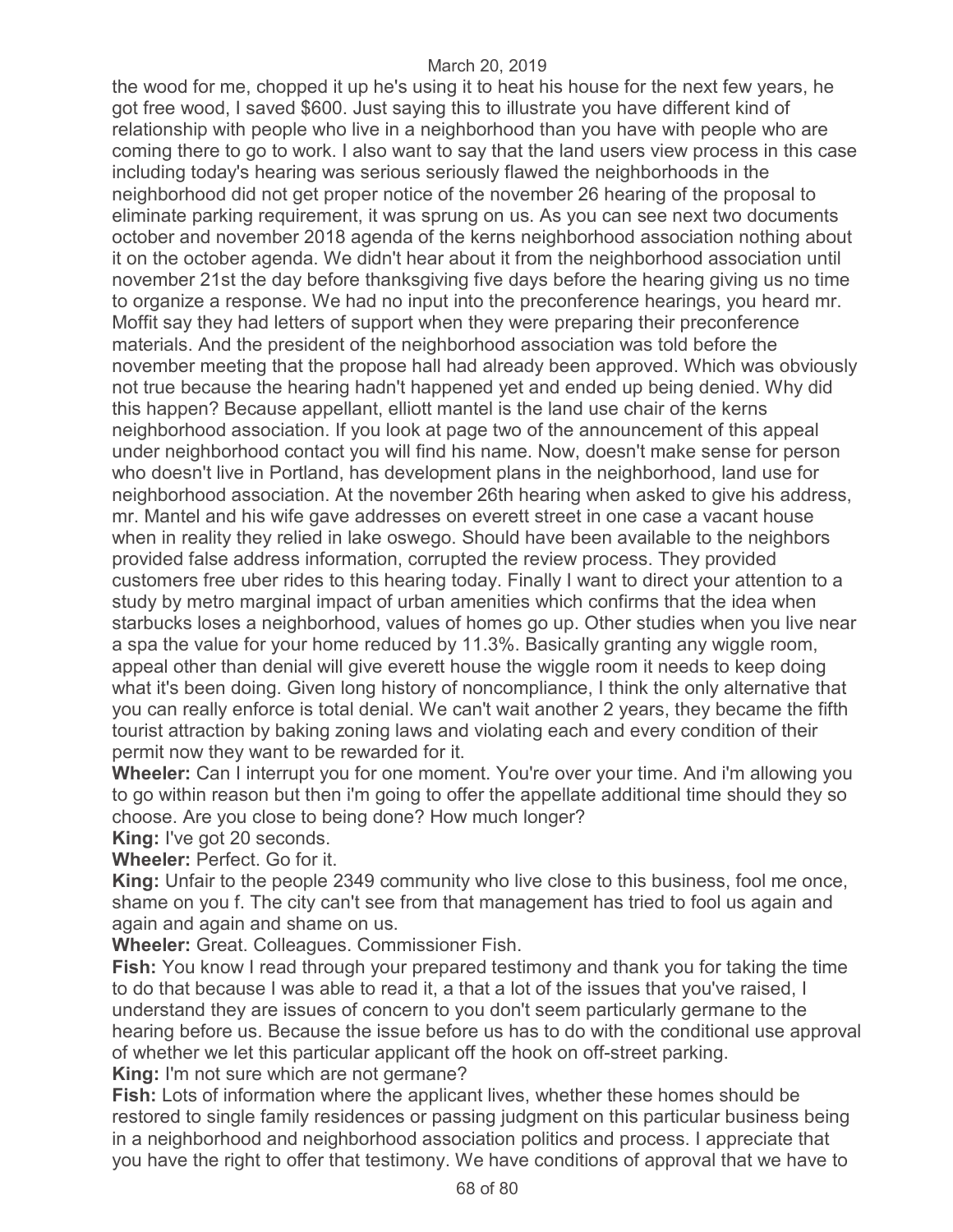follow so i'm trying to adapt your testimony to the issues before us. So I wanted to give you a chance to address something that you didn't -- I don't think you addressed in your testimony which is, you heard the traffic consultant hired by the applicant saying specifically that the neighborhood could accommodate the parking without this requirement, this condition of approval about dedicated off-street parking. That is one of the very narrow and key issues that's before council. I wanted to give you a chance to respond to what you heard in terms of the expert testimony or the consultant's testimony on parking.

**King:** Sure. Well, I looked into this a little bit I found out that the appellant did not only hire one traffic engineer, he hired several and selected the one that would give him the result that he wanted.

**Fish:** Let me just, I appreciate your right to frame your case in any way you want. Our job is though much more narrow. He can hire ten and cherry pick the one he wants. What i'm giving you an opportunity to do is to tell us, you were here, you were present when their traffic consultant said that there is sufficient parking capacity in the neighborhood to give us confidence that we could relieve the applicant of this parking requirement. That's the major issue that triggered this whole thing.

**Patterson:** When are you going to retire?

**Wheeler:** Folks, excuse me. We cannot have this hearing interrupted as per the rules that were read right up front you know this, mr. Patterson, thank you.

**Fish:** Just take a second here.

**Wheeler:** I said you're in -- you're in violation of the rules that were read up front that is a land use hearing.

**Fish:** I apologize for that interruption.

**Wheeler:** One moment. Go ahead, commissioner.

**Fish:** We celebrate democracy in these chambers. We take everyone as they come. I just -- what i'm signalling to you, sir, i'm not trying to argue the point is i'm looking for relevant information that can help make my decision. The original issue had to do with parking. We had a consultant say that there is sufficient parking you apparently live adjacent to one of these, you are uniquely qualified. What is your view of the consultant's testimony that there's adequate parking so that the applicant can be relieved of this condition that they provide-street parking.

**King:** Sir, as work as research analyst for the state of Oregon i'm trained as an evaluator. What i've learned is that when you're hired to perform any kind of evaluation you have certain amount of leeway in looking at data and given the pressures that you're experiencing in that position, you can pretty much come up with any result that the client who is paying you wants to come up with. Last night we had a situation where one of the people who was employee of everett house park directly across someone's driveway, completely blocking the driveway. So my -- I guess my reaction to your question is experiential. I've had several times i've been able to leave my house -- leave the driveway I described earlier because it's being blocked by their customers. The city has recently reduced their response the way that they respond to parking requests like that. They no longer have a hotline where you can just call say, somebody's blocking my driveway, send someone out to give them a ticket. They now -- city no longer responds in that way. I think that problem is going to get worse. As far as the traffic study, I think it's just a little bit too fudgey, too easy to fudge something like that would be my reaction. **Fish:** Thank you.

Lauren King: Council, can I briefly just let you know that the applicant has indicated that Oregonian ranking, the tourist ranking that is not information that is in the record if council could please disregard.

**Wheeler:** Commissioner Fritz.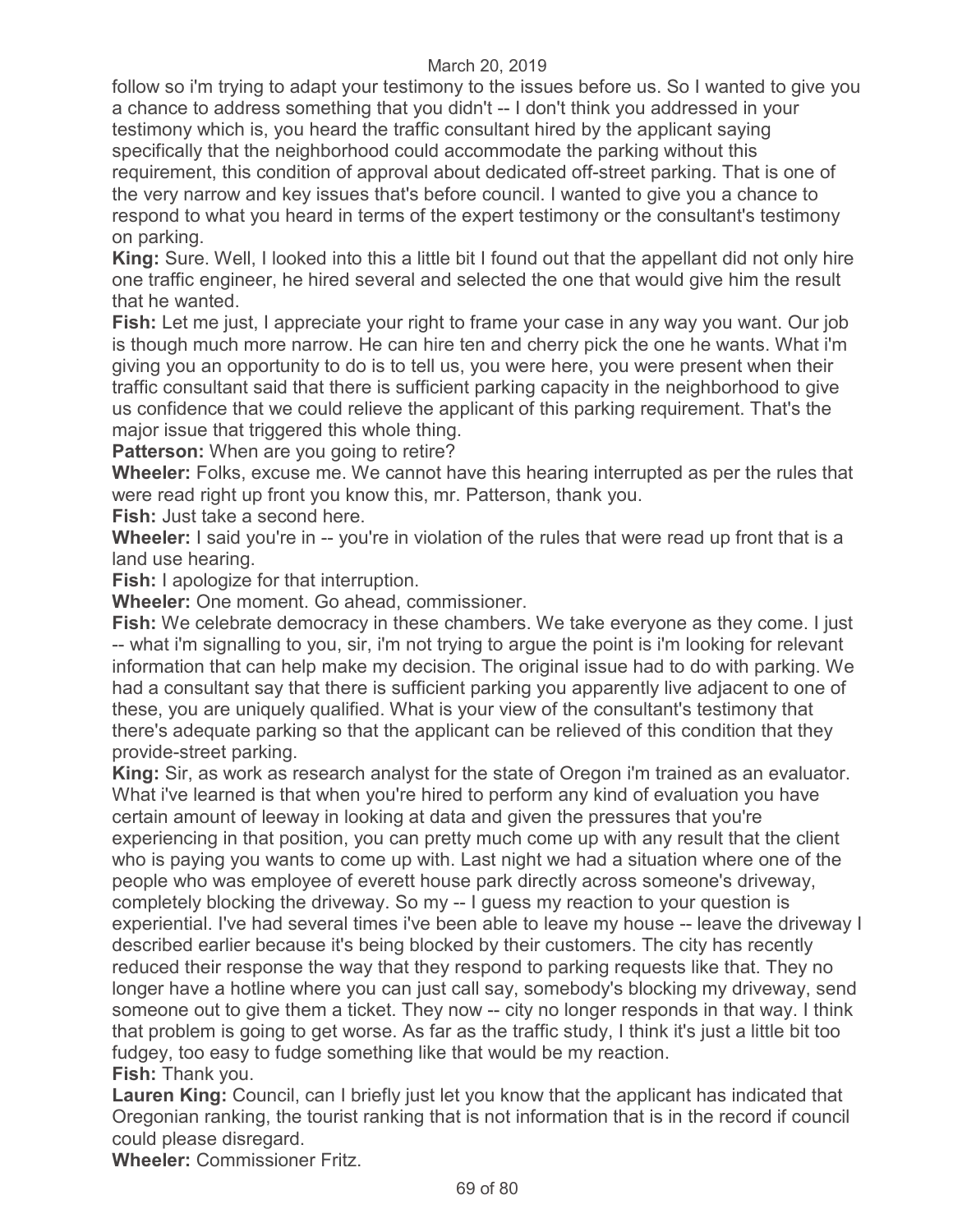**Fritz:** Thank you for the historical context. In your documentation that business hours should be reduced. You suggest that the hours of operation should be reduced. **King:** I don't believe that that solution that will work. Over the years -- over the years we've negotiated this back and forth we met with -- to come up with negotiated solution and my honest reaction to your question is that anything we do short of denying this appeal is going to give them wiggle room to explain why chiropractic should be considered part of relaxation. Why acupuncture is part of hot tubs, I don't know. I guess the phrase that comes to my mind is give them an inch they will take a mile. I think the problem goes beyond specific hours, numbers of people, they have another -- they bought another house now which supposedly is not going to be part of the complex but it's right next to it and there are pipes laid underneath retaining wall that are connecting the two. In the past they have water courses between the everett street house that attracted mosquitoes. It's just a situation that I don't think we can put back in the bottle at this point by having half measures.

**Fritz:** Okay, I was particularly mindful of your comments about being able to hear the conversations in the hot cub when you're trying to enjoy your back yard. I think it's clear to me that this operation is expanding and expanding and expanding. One of the options to - i'm retired registered nurse you're never going to convince me that chiropractic and acupuncture should not be considered medical. We spent a long time making sure that people's medical insurance covers those very services. That is a bottom line thing, that's the thing that the hearing officers denied application on. If we were to deny the application they would continue operating, have to find some other off-street parking but they would continue operating.

**King:** I'm sorry. Could you repeat the question?

**Fritz:** The application is to get rid of the off-street parking it's not renewing the entire conditional use. So if we uphold the hearing officer's decision just say no, they get to continue operating as they are except that they would have to find a different location for off-street parking.

**King:** Right. Given the fact that that doesn't exist, I don't understand what would happen at that point.

**Fritz:** Okay. You are thinking that just reducing the hours is not going to make that much of a difference.

**King:** In my experience, no half measures would work with this organization.

**Fritz:** You said that one of your neighbors submitted noise complaints every day last summer.

**King:** Yes, ma'am.

**Fritz:** Is that in the record?

**King:** Staff is indicating that it's not in the record.

**Fritz:** Not in the record.

**King:** Maybe the noise department has that record, I don't know.

**Fritz:** I'm not --

**Wheeler:** Can I ask you not to open the curtains please, just let him deescalate a little bit. Thank you.

**Fritz:** For the purpose of this particular hearing we have to decide on what's in the record. We have to decide can the application be conditioned to meet the approval criteria. And so i'm in a bind because I appreciate that the character of your neighborhood is very much changed by this business and this suite of businesses that is operating in it. So thank you for coming.

**King:** Thank you.

**Wheeler:** Commissioner eudaly

**Eudaly:** I have a question/concern but once again i'm not sure --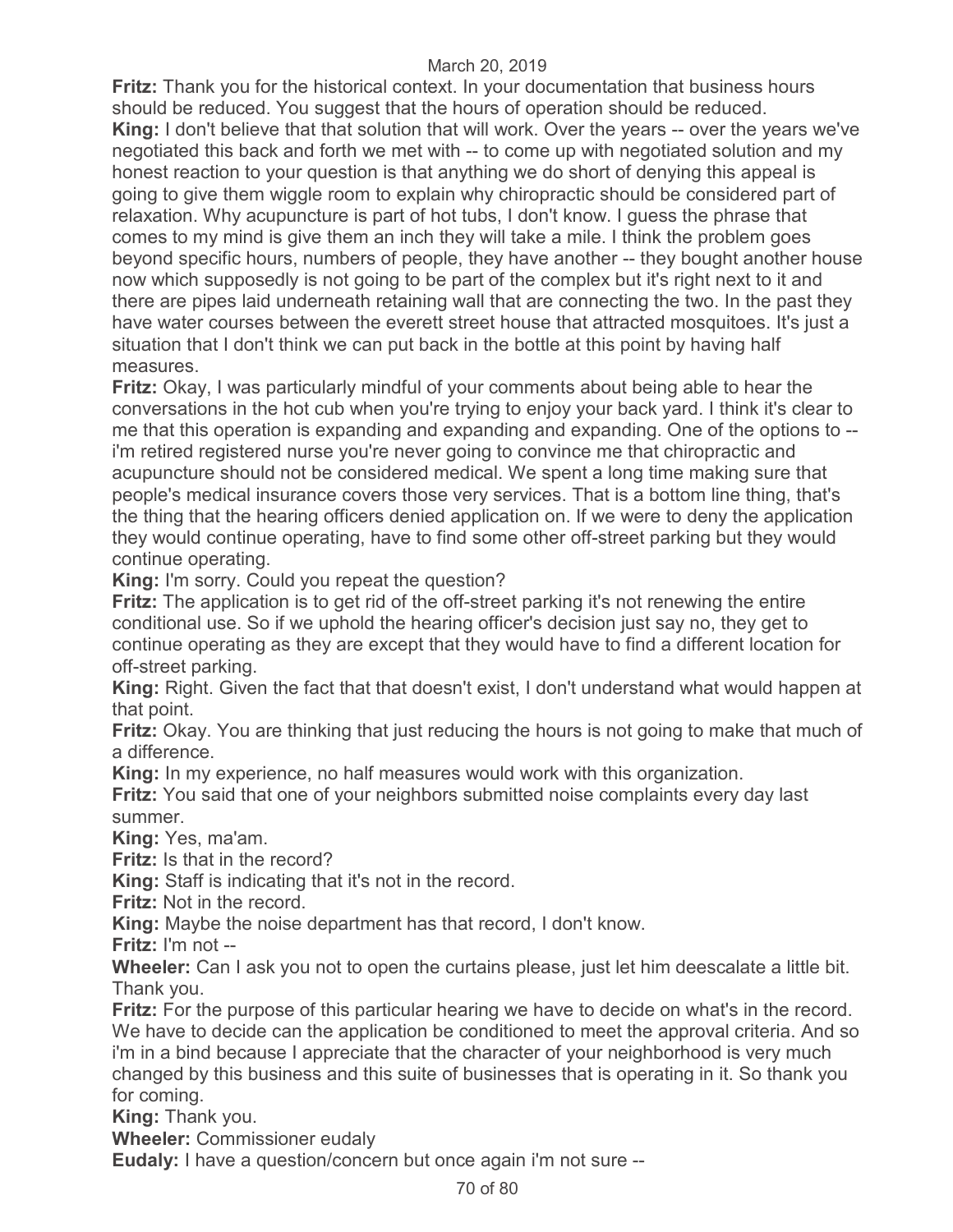**Eudaly:** That is the issue of improper notification by the neighborhood association.

**King:** The calendars were part of the record for the hearing.

**Eudaly:** The calendars were part of the record but can we be illuminated on whether the process was followed? I'm looking at the attorneys right now, sorry.

**Lauren King:** I'll let them speak to what happened at the hearing in terms of what evidence was and wasn't included in the record.

**Eudaly:** Thank you. Mr. King.

**King:** My understanding was that they were related -- they were preapplication conference happened in 2017. The calendars I submitted were 2018. Of october-november.

**Moffett:** There was information in the record about -- you're saying neighborhood did not properly notify for preapplication conference, that's not strictly a code requirement. There are notification for land user view which we met.

**King:** Okay.

**Moffett:** Can I go offer short list of new information that I heard in the testimony? I think mostly it's not relevant as was mentioned. Tree removal and driveway issue, the notes complaints leading to waterfall not that there weren't noise complaints but led to the installation of the waterfall that was a new statement. That the tree removal -- tree was removed, wood was given to a neighborhood not relevant but new. That a false address info was given by applicant, that's not really relevant but new understand free uber rides, new, not relevant.

**Wheeler:** Next up are opponents of the appeal. How many people do we have signed up. **Moore-Love:** Two left on the list.

**Wheeler:** Three minutes each, name for the record, please.

**Moore-Love:** We have levi coal and mylinda king.

**Wheeler:** Good afternoon. Thank you for being here.

Levi Cole: I'll just read my prepared testimony you can ask me questions you might have. Much along same line of I live on the same street as mr. King and I was a little bit mistaken as to the nature of this testimony and I thought it had to do with the entirety of the variance itself, things that they were asking for so i'll try to abbreviate.

**Wheeler:** That's why I was asking those questions because the presentation sounded like it was dealing with a much bigger issue than the narrow issue before us. And that also runs the risk of us getting information that's not in the record and stuff that's not germane. **Wheeler:** I was just trying to focus. But we're allowed to consider.

**Cole:** Excuse me, my name is levitucus cole i'm an rn. The people on my street, I will loosely speak for a lot of us we all signed a petition, the original petition for the last hearing so i'm sort of speaking for a number of people who can't be here today. We just feel that this appeal should be denied, partly due to parking, mostly due to parking i'll try to stick to that topic for us the parking issue is not -- it's a traffic issue and the number of people that come and go from the building creates a safety concern for us. It's definitely an 'noun answer where people block your driveway and can't find place to park. That is not the city's concern I don't know how to address whether somebody said it was a viable thing or parking study. I can say that it doesn't feel to people who live on that street as though this is an acceptable level of business. I've lived there for eight years and it's only increased over time and it's become kind of drastic, the difference just from eight years ago to the amount of traffic that people come and go and they have expanded. They bought the street across the street from my house i'm sure that had an impact on it but it is incredibly noticeable. For us, for me anyway I have two little kids who were out in the street plague on the sidewalk a lot, playing on the sidewalk a lot it's a disturbing amount of traffic. It is traffic that you can see as directly related to the everett street house because you can watch them park and go in and leave that building and get in their car and leave. So it's not a speculation on my part. In my testimony I was going to say things about commercial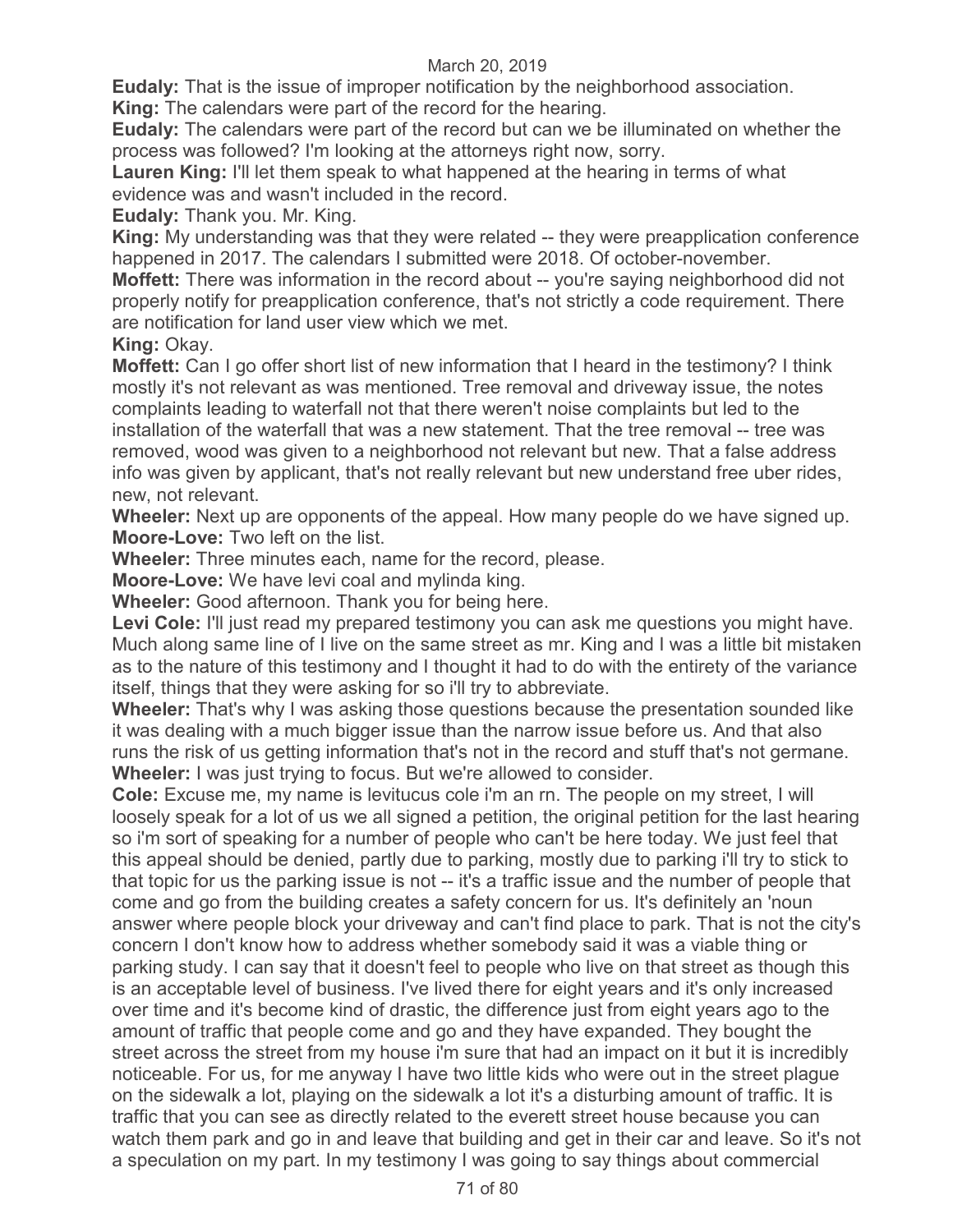zoning how it sort of been a little bit mission creep and expanded passed what it was extended to be. If that is not what this hearing is for --

**Fritz:** That's in the hearing officer's decision.

**Cole:** Much in the same -- fred is exhausted he covered a lot of things that I would say i'll try to abbreviate that. It does feel to those of us who live on the street, i'm not an attorney, i'm not in mantell's books and not trying to talk out of school feels very much like this business is not operating at all like the original 1982 conditional use permit was intended for it to be. Doesn't feel like a community center feels very much like for-profit medical office building which I have no problem with any that have except for the fact that it's in the middle of my street and residential neighborhood. And it's having a pretty profound impact on the way that we live our lives and feels as though this isn't what the city intended it to be like. Again, I don't have anything against -- I know it provides service for people and people are very obviously very passionate about this place and what it provides for them, I don't disagree with that at all. Just having a big impact on our lives for people who live on that street.

**Eudaly:** Mr. Cole, make certain that you know that it's not some of the issues raised are not a concern of the city, it's simply the very narrow restriction --

**Cole:** Not mandate of this hearing.

**Eudaly:** This is not a typical city council hearing that is a land use proceeding.

**Cole:** Then i'll leave the rest of that. Thank you for your time.

**Wheeler:** Thank you. Good afternoon.

**My Linda King:** Hi, my name is mylinda king I live across the street from levi on flanders street, I will try to be brief. We are concerned about the ramping up of activity over the years. I have lived in my house since '94 I can say there's definitely been just one thing piled on, one thing piled on, one thing piled on, new things added and i'll just give one example. A few years ago the flanders house, as it's called, was owned by somebody else and at that time it housed, I think about nine -- at leased out about nine rooms for massage, mostly. Then few years ago mr. Mantell bought that house almost immediately uptick in activity to the house in addition to the nine massage rooms that were rented out. This is a calendar of events for the flanders house now and every day there's a class, many days there are two classes, this is in addition to all the other practitioners that work out of that house. And I think that this is the kind of thing that really impacts our neighborhood. When art talked about on everett and flanders street there are more cars parked on the streets than spaces even allow. What that translates for us, the people that live there is that our driveways are blocked. And this is, I don't know if they keep records but if you could look at how many times parking comes to our street for a car blocking a driveway, I think you'd be surprised. It happened just yesterday, it was practitioner that worked out of the flanders house, completely blocked somebody's driveway. So this is the kind of -- like adding more services is one thing, adding more events, classes is another. And to say that 0 is an acceptable number, this is in addition to all the other people that are there already for all these other things. I think it is a parking issue. And you can perhaps come some time and see for yourself what it's like. So I just want to conclude and say that we've got a letter that we submitted in the last hearing, 0 people on my block signed it saying they oppose this. I would like to urge you to uphold the denial because I don't think the city has the bandwidth to monitor all of these issues. I also don't think the business could be trusted to comply. I thank you for your time.

**Wheeler:** Thank you for being here. That concludes the testimony, is that correct, Karla? Very good. Next up any rebuttal by appellant should the appellant so choose. You have five minutes plus an additional 45 seconds as result of the principle opponent taking extra 45 seconds. Karla, if you can set at 5:45 please.

**France:** For the record, renee france.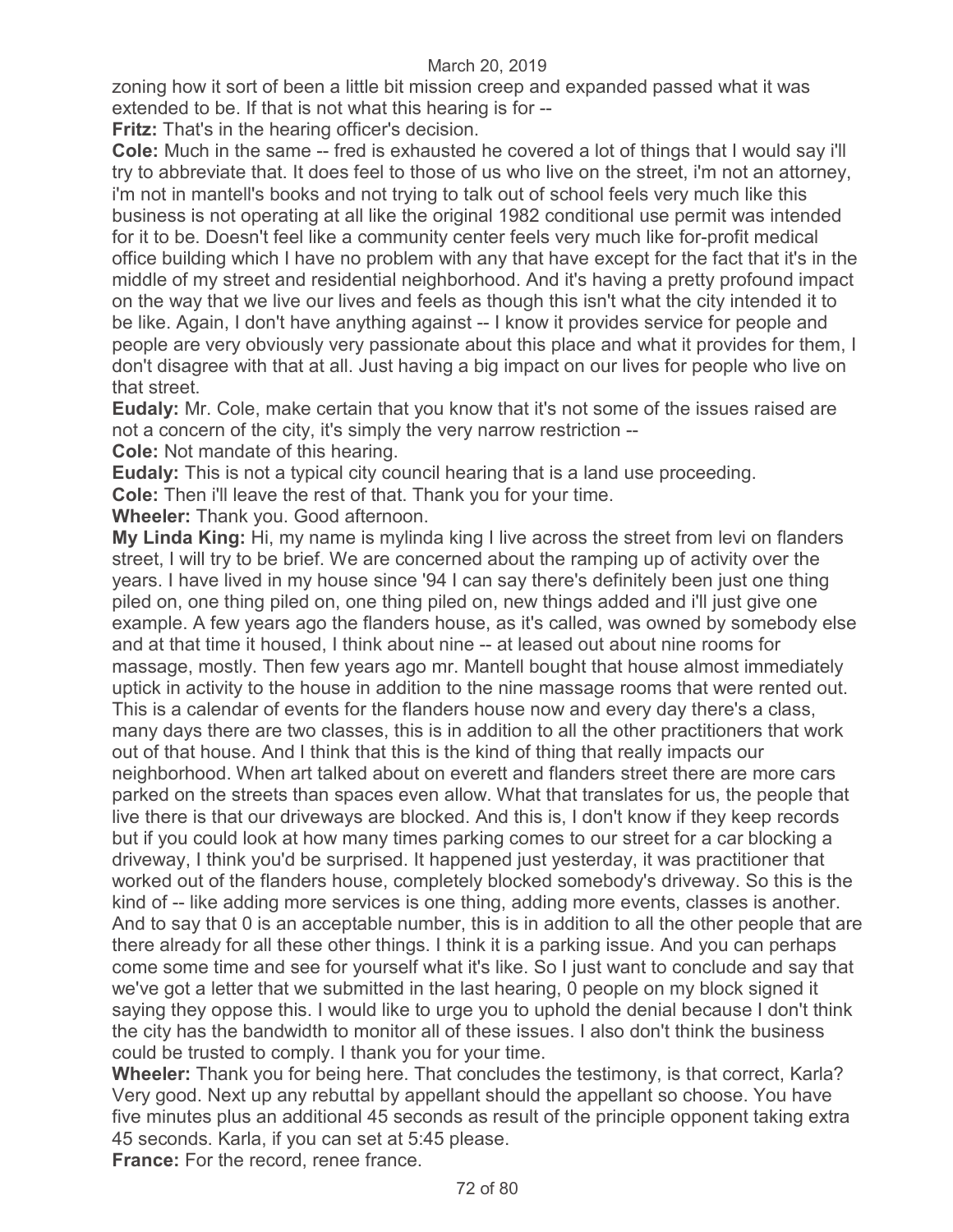**Wheeler:** One moment. We're having some troubles with the timer. 5:45 please. There you go, thank you.

**France:** Like the shot clock in referee you have the referee reset it. One of the things that strikes me in listening to the supporters of the hearing officer's decision, I guess we'll call them testimony and I think it's played out in the record is one of the hard things, I know that the hearing officer struggled with this as well the 1982 conditional use permit had some ambiguous conditions, vague conditions, it had some conditions with requirement, is that weren't defined in code, for example, new construction. It's not a term that is defined in code. One person can look at a gazebo that they buy at costco and assemble and place in back yard in residential setting and believe that that is not in violation of the condition. One of the true benefits I think of this process is to get conditions that are clear, less ambiguous, have grounding in the code definitions and I think that staff's conditions actually do that. I think in terms of the concerns about construction that has popped up, largely comes from ambiguous conditions that were in the past conditions that is rectified if you were to adopt our requested decision with the conditions proposed by staff. And I think that benefits everyone. I think it benefits the everett house, the city, enforcing the conditional use permit. And so I think again that goes to addresses mr. King's, many of mr. King's concerns about wiggle room, the proposed condition language takes away that wiggle room by and large. There were a couple of items as staff noted of new evidence, would note that I don't believe that the schedule that mrs. King presented is on the record. The other thing just in terms of clarifying the record, the everett house actually made a public record request to determine if there were any formal noise complaints and they discovered only one. It is on the record. It is exhibit h59 in the hearing officer's record. It was five years ago. Again, just clarifying the record in response to mr. Cole's testimony the applicant has never requested a variance, instead it's an amendment to existing and valid conditional use. In terms of the use types and activities, again I want to be very clear that our preference would be and we believe that all of the activities including chiropractic and acupuncture fall within a reasonable reading of the 1982 c.u.p. There is history in terms of discussions with the city that I cited in our letter where it talks about mr. Mantell's practice being nontraditional and holistic style of chiropractic medicine. And that he was doing the same type of chiropractic service that he did when the conditional use was approved. Just to point that out again we take the position that if you disagree with that, then we would agree to the condition of removing those uses. Then finally and again to be very clear that 1982 c.u.f. Did not have any limitations on the number of people present at the site. And I think a good reference in terms of what was contemplated in 198 when that c.u.p. Approval permit was originally issued, the hearing officer required 30 off site parking spaces. The hearing officer also required ten bike spaces. So that's contemplating at least 40 people at the site. And that doesn't account for those who walk multiple occupancy vehicles or take buses. So I think again hearing officer's reliance on 15 people was misplaced. And we'll leave it at that, again I think what we've proposed resolves many of the concerns of the neighboring property owners absent completely shutting down the everett house and again that's not on the table as long as what is proposed is consistent with the 1982 c.u.p. And meet the approval for amending it and removing the parking condition approval of the center and allowing it to continue with appropriate conditions is the correct path. **Wheeler:** Yes, legal counsel. Looks like you had a --

**France:** That's all I have. I'm happy to answer any questions if there's any more traffic questions, mr. Ard is available, if there's any more questions specifically about his chiropractic practice, mr. Mantell is available.

**Mantell:** Can I make a comment?

**Wheeler:** You have 14 seconds.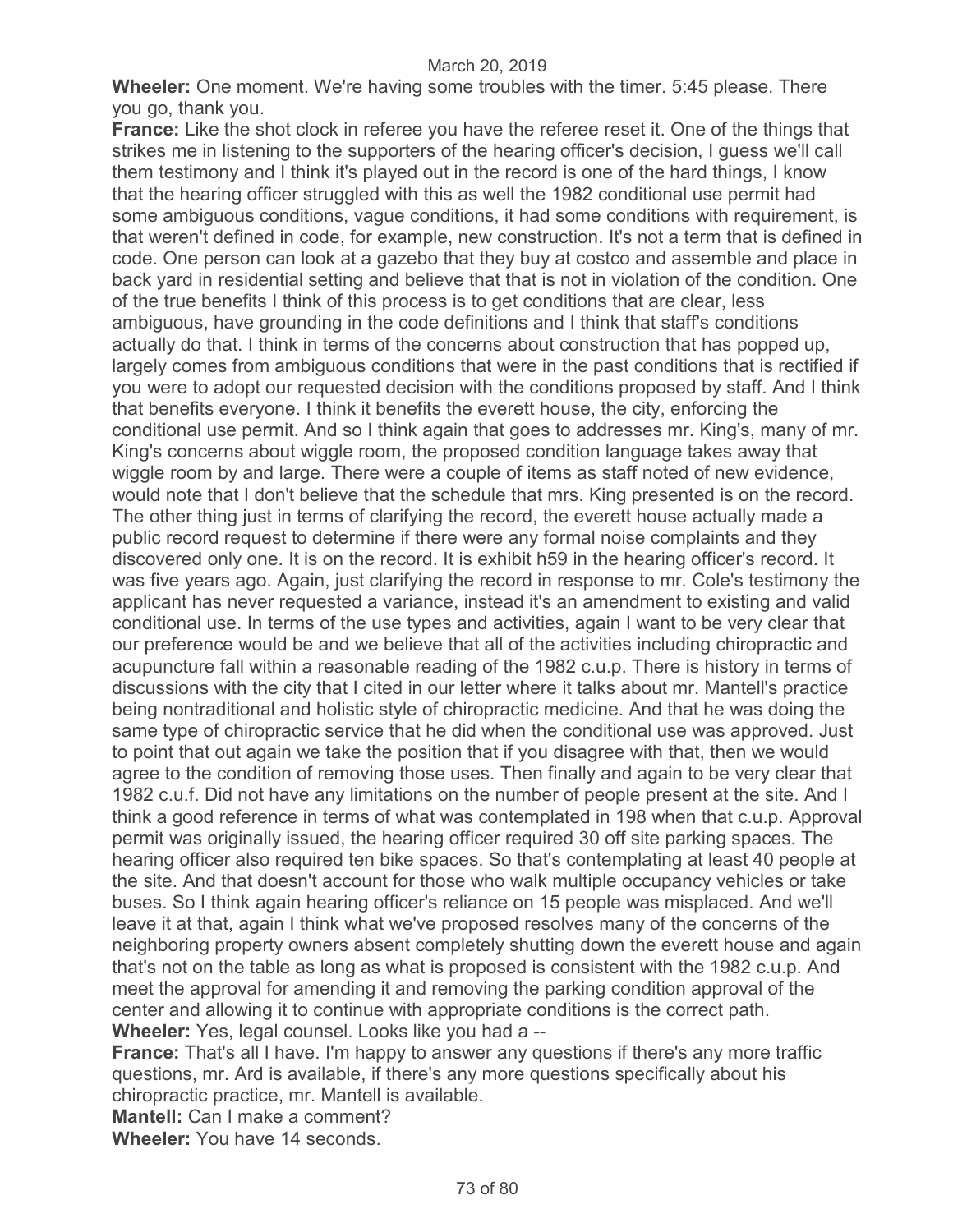**Mantell:** I'd like to say there's a letter from sterling bennett in 1997 saying that the chiropractic practice that I was doing was holistic in nature and there for he was not going to question whether it was part of the conditional use permit or not. It's in the record. **Wheeler:** Thank you.

**Fritz:** That's a building inspector not a hearing's officer. That was not in the record of hearing's officer --

**Mantell:** Sterling bennett from one of the bureaus, to hayes commissioner.

**Fritz:** They don't have authority to make policy decision like that. I don't know. I'm very concerned he r there was discussion back in '82 was chiropractic allowed. There was recommendation to find a business zone. There was the recommendation in '82 that the staff recommends denial stating that what began as local community service is increase in scale to provide service on metropolitan-wide basis. So, what's your response to, you've been providing chiropractic services and acupuncture which are both medical services without having permission to do that.

**Mantell:** Well, in '87 when I applied for building permit or remodeling permit, staff, doug warren reviewed everything said that what was approved was some of the things that I did which was massage, health counseling, relaxation, in 1997 sterling bennett also reviewed it and basically said that -- which is in the record --

**Fritz:** Didn't he say, no, you couldn't do chiropractic?

**Mantell:** Doug warren.

**Fritz:** Yes.

**Mantell:** In '87?

**Fritz:** Yeah.

**Mantell:** He said, yes, he said that chiropractic per se was not approved but these activities that I did was approved which was the massage, relaxation, health counseling. Then in '97 it was reviewed by sterling bennett who basically said that he thought that the the waters about chiropractic was muddy he wasn't going to pursue any enforcement that the -- that I had been establish the since it first started that the practice that I was doing was holistic seemed to fit within the definition of the conditional use permit. And that's in the record a letter from sterling bennett from 1997.

**France:** I think the bottom line there's evidence in the record that the city has not taken the position that chiropractic expressly wasn't allowed, they indicated that it was muddied, and so there wasn't clear enforcement action to prevent the chiropractic practice from happening. Again, we are very clear at this point that if the council believes that chiropractic does not fit within the 1982 c.u.p. We'd agree to express to prohibiting chiropractic or acupuncture on the site.

**Fritz:** I appreciate that. The other concern I have there's tremendous amount of coming and going to this residential neighborhood. I think nobody questions that, right? How else could -- the noise condition has been proposed by the hearing officer or the planner is not helpful at all. It doesn't -- we know from noise complaint experiences that and it's in the record that only about amplified noises not about people's voices. But if you have got 10, 12 hours a day of people being outside talking to each other, even if some after 9:00 they're whispering that's lot of activity in residential neighborhood. Is there something that you could think of that would mitigate that issue?

**France:** I do. We've thought about ways to further mitigate. I think again it's not required by the 1982 c.u.p -- both to the neighbors and to everett house would be -- it would actually replace what is now condition a which is the ambiguous, if the noise causes undue impact you couldn't have that number of people, would be to put in addition to a cap on the number of people in a class, a cap on the overall people that can be on site at any time. The appropriate number I think would be 65, that is consistent with what the traffic study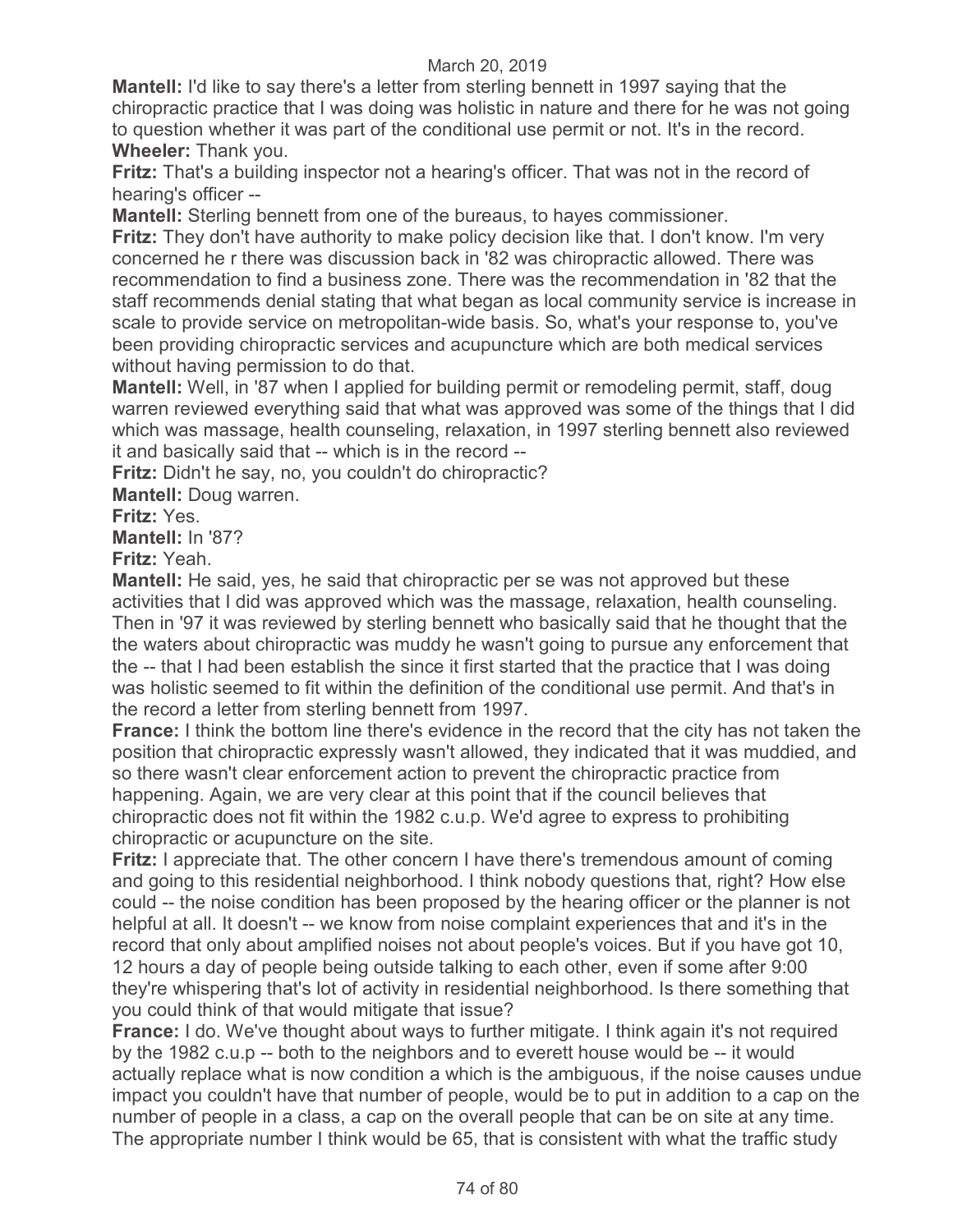evaluated and it's not that far again above what was considered in the 1982 c.u.p. Given what they require for parking and bicycle and considering other forms of transportation. **Fish:** How would that be enforced?

**France:** The same as it would be an overall cap on the number of members and visitors that could be in the three houses, it would be up to the everett house to enforce that themselves. The city could come up with a different enforcement mechanism. I do believe that one thing that is clear to the everett house and their community from this process is that they need to be very conscious of their impact on the surrounding neighborhood. And I think that going forward they would understand the need to, if such a cap were placed to adhere by it.

**Fish:** Is the 65 number consistent? What is the relationship between the 65-person limit that you've suggested and what you know about existing either building code requirements or fire bureau requirements?

**France:** I don't know the exact number for building code to fire bureau. I believe that 65 is well below what would be the maximum in each individual house based upon the size of the houses but I don't know that number.

**Ard:** I would add, too, that based on the parking analysis and the fact that previously 30 parking spaces had been required that assuming 1.6 person per vehicle occupancy and about 20% non-driving participation in the site you arrive basically at 65 people based on that. So that coincides both with the prior request for 30 off-street parking spaces and the analysis that showed that the approximate impact of this development is 30 parking spaces. All that have is consistent with the existing use of the site as well as the prior condition of approval.

**Eudaly:** So when it comes to occupancy, I don't really care about the traffic analysis. What I care about is what is legal and safe according to our building codes and occupancy rules. So how in the world would we make a decision on that if we can't be provided with what those are, we'd have to know the square footage of each of the buildings. This shouldn't - it's not rocket science. Every restaurant and club elevate fors have occupancy limits posted.

**Mantell:** We could have fire marshal find that out.

**Eudaly:** But the problem is we have to make a decision today based on the information that's --

**Wheeler:** Irrespective of your decision the fire code will apply. So if you need decision with condition of approval maximum of 65 people the fire department determined limit was 30 we'd still be subject to the limit of 30.

**Mantell:** So the 65 is all three buildings plus outdoor space and my knowledge is not a fire code for outdoor space number of people. We are also self limiting in terms of people that use the spa facility there's only maximum that we can have. There's health department rules, how many people can be at one time.

**Eudaly:** It does sound like at times there have been many more than 65 people and while I think your business or organization is a wonderful community service and vital part of our social infrastructure it's also an extraordinary amount of traffic, whether it's foot, bike or cars coming in and out of the neighborhood. It's a block off of 28th avenue, I don't know how the neighbors know the offending drivers who are blocking driveways or parking legally are your customer or restaurant or theater customers and I don't, you know, I want to do the reasonable, responsible thing here but I don't know that it's really going to truly mitigate the neighborhood concerns. What we have to go by --

**Fish:** I have a thought on that.

**Wheeler:** Commissioner Fish.

**Fish:** I'm looking -- are we through with this panel here? **Wheeler:** I don't have any further questions.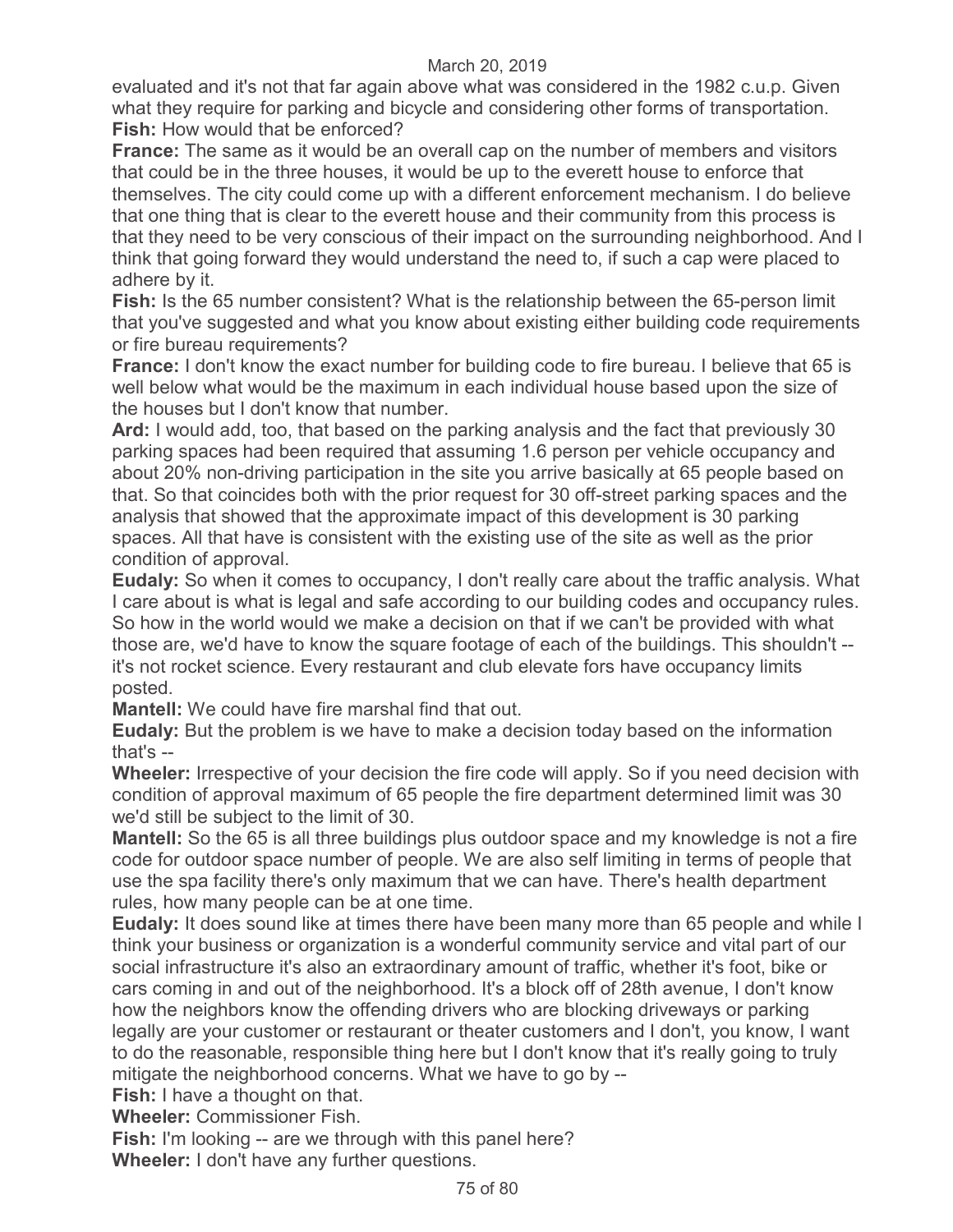**Ard:** Can I add one more thing related --

**Wheeler:** Thank you. That concludes the hearing part.

**Fish:** Just share couple of thoughts with my colleagues and colleagues i'm going off the march 20th, 2019 memorandum we received. It's a four-page memo. And commissioner Fritz I believe that you were earlier on page two referring to the staff recommendations which are laid out. Then on page four is under number five is alternative lays out menus of options. I'm leaning towards the second bullet, which is grant the appeal with conditions and conditions are all laid out here. Commissioner eudaly you raised an interesting point, number one we are not -- with the consent that the parties we're not required to make a decision today. Most we're going to make a tentative decision. I'm intrigued by the idea of a 65 person cap because intuitive, feels lower actually than what the law would provide. But nothing to my knowledge, nothing prevents us from reaching a tentative agreement with conditions, setting this over to a date for adoption and during that time just reviewing that question a little more -- having legal counsel take a look at that question about what actually the fire code is or building code is.

**Fritz:** I'd like to propose different way forward to deny the appeal. Having aired all these problems I think it is appropriate for them to start over that, yes, I agree with commissioner eudaly that is a very valued resource for our area it's having huge impacts on the neighborhood. And has operated without commission of having chiropractic and acupuncture medical uses for many yearsf we set limit on 65, i'd be horrified to have 65 vehicles coming to a hot tub near me.

**Fish:** Since we're in the discussion phase, i'm sorry that we lost a colleague might be one of those rare instances where we need a body of five to make this decision. Let me make the case for granting the appeal as has suggested as second alternative. And i'll just read the prompt from staff. Overturn the hearing officer's recommendation, grant approval of the more limited spectrum of previously approved uses from c.u.2682 that means limiting the uses to clearly define 1982 conditional use and accepting council's alternative recommendation that we take chiropractic and acupuncture services off the table. Removing the requirement for off-street parking that is the main issue before us. And imposing earlier staff recommendations conditions of approval and those are all set forth on page two of the memo. I think there may be some -- may be couple here where the council would wouldn't to sharpen them or modify them. But that's the framework that I would like to propose that we consider for a couple of reasons. One is that I think the applicant has met the burden of proof that the parking can be accommodated. The parking is the issue that the triggered all this. By the way, for 20 years lived not far from this location. Just having parking doesn't have necessarily much impact on the intensity of driving in the neighborhood. People can be driving in the neighborhood looking for parking spots, people are going to be dropping people off then parking. The parking itself is not the silver bullet but I think the applicant through their consultant's report and their testimony has met the burden of being required from the off-street parking requirement. I believe that it is charitable to call the 1982 conditional use approval so vague potentially cover chiropractic and acupuncture services, it is not well written. I think that is an argument lawyers need to make. Ever since I got my cancer diagnosis i'm a huge believer in in acupuncture and massage I get it. But I do think commissioner Fritz is right these are qualitatively, they're medical services in residential area I don't think they logically grow from the '82 conditional use permit. My sense is balancing what i've heard as the testimony and various issues that we have to grapple with. I am prepared to support the second alternative again grant the appeal, overturn the hearing officer's recommendation, grant approval of a clearly limited spectrum of previously approved uses, taking chiropractic and acupuncture services off the table as has been discussed, removing the requirement for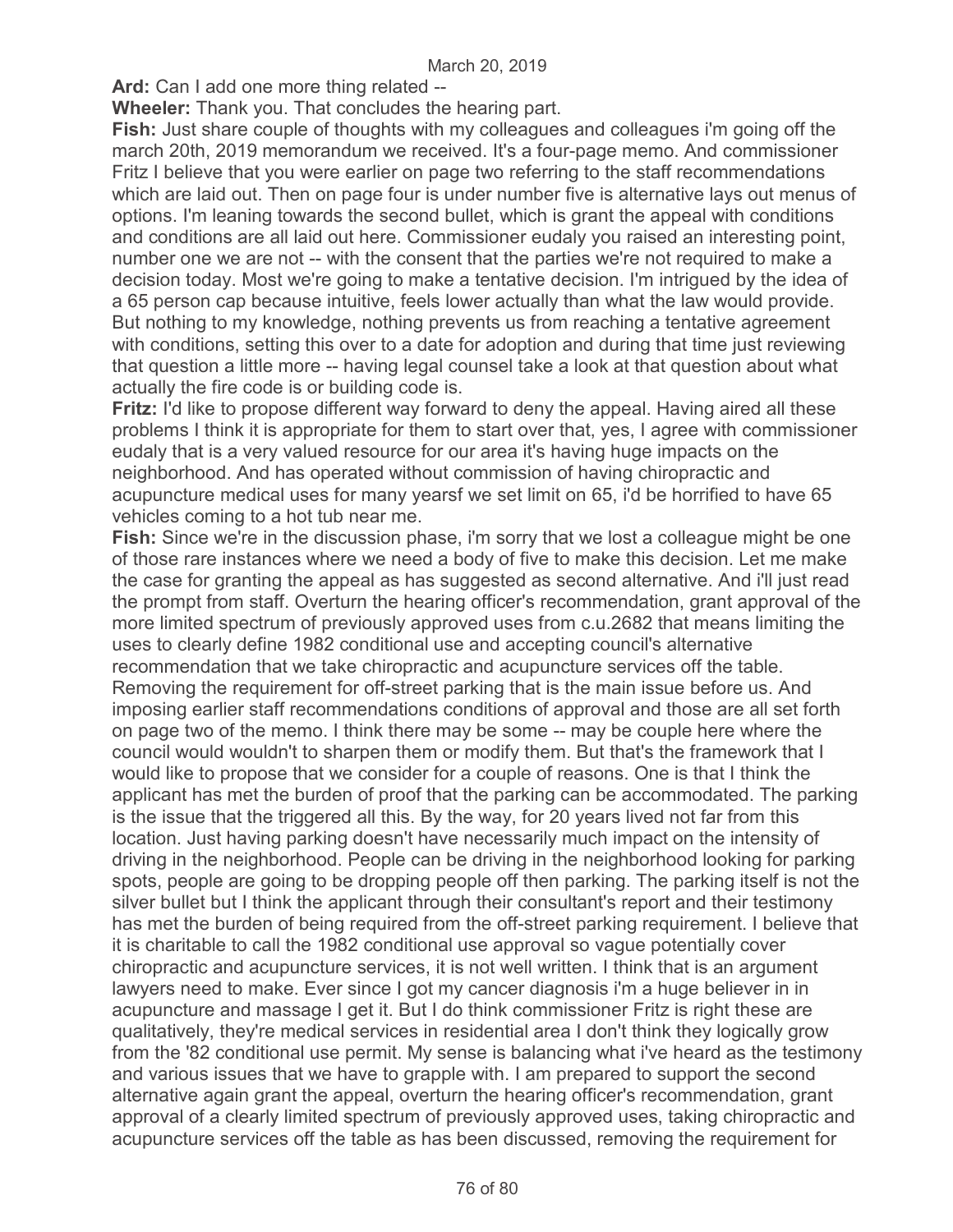off-street parking and imposing earlier staff recommended conditions of approval. And I would urge that we use that as the framework for discussion.

**Lauren King:** Can I just clarify from the record what you're reading has in parenthesis as previously approved uses to include sauna, hot tub, health counseling and tea food services so your motion includes those things but then explicitly excludes chiropractic services.

**Fish:** And acupuncture services.

**Lauren King:** Explicitly.

**Fish:** What is in parenthesis what I think everyone agrees is at least covered by the conditional use permit, health counseling is the term that's open to interpretation. I think in fairness and i'm persuaded by what commissioner Fritz argument she made that chiropractic and acupuncture services just can't be justified under health counseling, in any event commercial activity of a different -- medical services of a different character in the neighborhood. I'm a huge believer in them but I just don't think they're covered by 82 action. I would offer that as framework for discussion, mayor.

**Wheeler:** Could I ask one question, commissioner Fish. With the staff report conclusions under section e on page 3 under j. It says deleted. That is the occupancy permit to change the structure from residential to community service, they were obtained in 1982, this condition is previously met that's no longer applicable. That's probably a better question for legal counsel.

**Lauren King:** That's my understanding that the recommendation from staff was to remove that condition.

**Wheeler:** Okay, great. With regard to -- there was some testimony regarding I think one structure was called a sears-like structure the other I think was referred to as cardboard. **Fish:** The tarp-covered carport-like structure. Which has been identified as a maintenance storage and a garden gazebo structure identified as mediation area and staff is recommended that both structures be removed.

**Wheeler:** And that would be the net effect of adopting the -- granting the appeal with the continues that you've recommended here under paragraph.

**Fish:** The staff says one can remain in place the other has to be removed.

**Eudaly:** Two. Two removal.

**Fish:** Two removed one stays.

**Wheeler:** Let the record show also that I misheard obviously they meant carport not cardboard. And I was wondering who duped you into buying that? All right, good, thank you.

**Fish:** I offer that as a motion, mayor.

**Eudaly:** I have a question for the -- I can't. So there was mention about wanting to move the gazebo to comply with the setbacks. Do we know if it's possible to move the gazebo to comply with the setbacks from the property line but also to be far enough away from the others -- I don't know --

**Lauren King:** Whether or not there's enough space in the site plan? **Eudaly:** Yes.

**Lauren King:** I don't know. Staff is indicating, yes. But council could always impose condition that just says they could have that type of structure has to meet setbacks. **Eudaly:** Needs to comply. Commissioner Fish i'll second that motion.

**Wheeler:** Motion from commissioner Fish, a second from commissioner eudaly. **Fritz:** I'd like to speak against the motion. Multiple other places where he says that criteria are not met. For instance, hydro therapy services were not approved by the conditional use in '82. The flotation tank services were not approved in 1982. The classes up to 15 to 20 people were not approved. Multiple, multiple other places. It's going to take rewriting and quite creatively rewriting this decision to be able to approve it. Part of the problem is,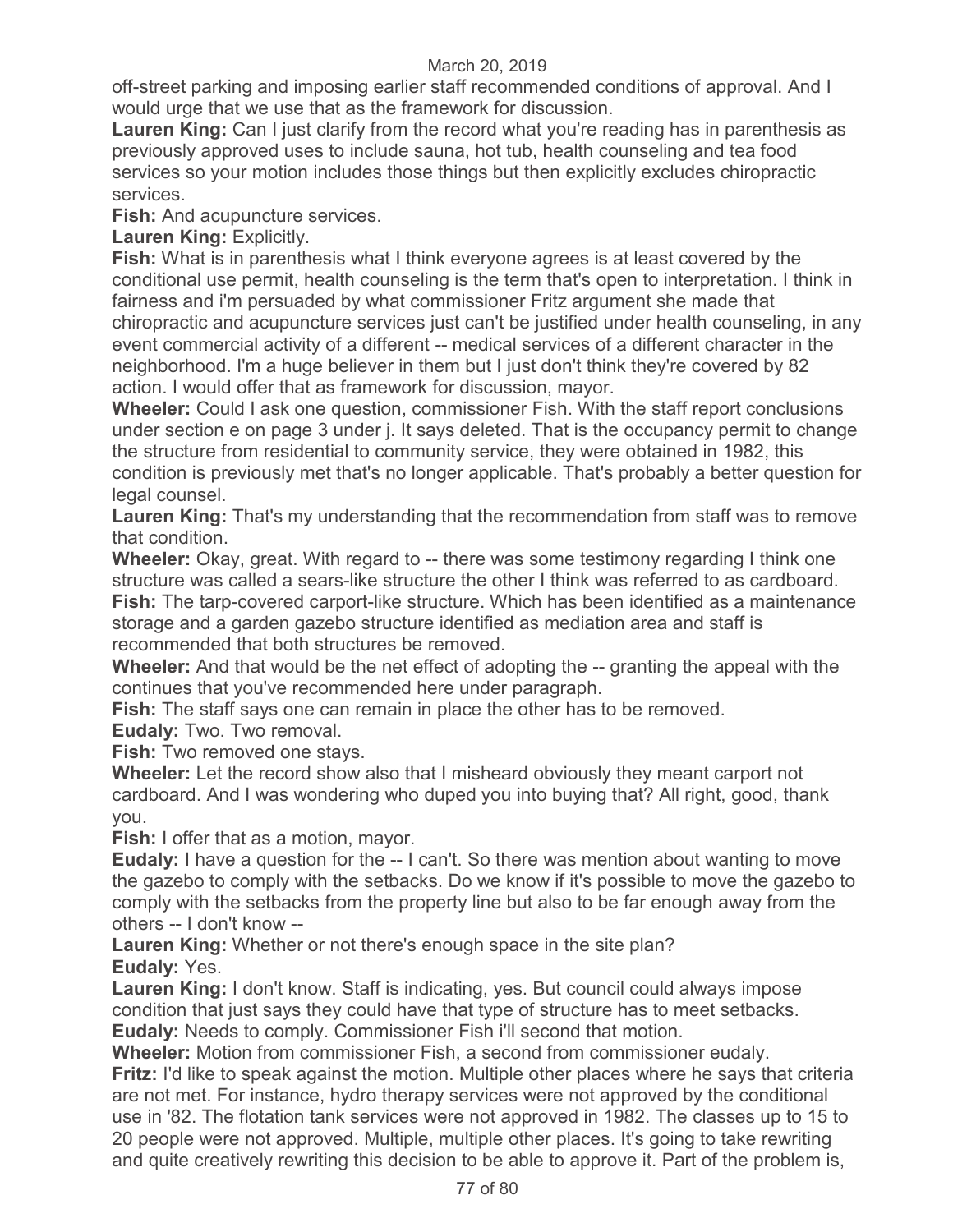as the hearing officer notes, the conditional use approval in '82 was really inexplicable where they approved something taking off 15 person limit that just went to something much more vague, despite saying this is going to be -- this is clearly not a compatible with the neighborhood. And that 20 years, he's never criticized another hearing officer and yet goes his entire findings are riddled with concerns about the underlying conditional use as well as now removing the parking with all of these people coming to the site that were not envisioned to come to the site before. I think there's a hugely different impact on the neighborhood than was envisioned in 198 by saying yes, just do away with the one condition on parking, may be putting few others in, this isn't on the record appeal. So it's supposed to be on evidence in the record, as commissioner eudaly we don't know what the fire capacity is. We don't know what the fourth property that's now being used, what that is going to be used for.

**Fish:** We can agree to disagree on that. I think council made -- council for applicant I thought made a reasonable case for taking chiropractic services and acupuncture services off the table as an alternative approach. We did have testimony from the opponents that that is a heavily scheduled level of activity at the site. So I think it's reasonable to take up that charge and remove them because I don't think they're consistent with the '82 conditional use permit. I think that brings clarity and I think the staff recommended conditions are well grounded in fact and are thoughtful. I think in fact what we're doing is replacing the '82 conditional use permit with a much better road map. I suspect this won't be the only conditional use process they're going through over time because I think there is going need -- may be future conditional use permits to get additional clarity about the scope of activities at this site. But I think under the proposal that i've made, which is a compromise, I think we have much greater clarity than we do currently under the 1982, that's why I would advance for consideration.

**Eudaly:** Also capping at 65 removing the violating structures, right?

**Fish:** The structures are part of the staff recommendation so that in terms of the cap on 65 is that a friendly amendment?

**Eudaly:** I thought that's what we had been discussing.

**Fish:** We were debating. Would you like a cap of 65?

**Fritz:** Previously no events over 20 people which applicant agreed to. No events, classes or workshops over 20 people. I think we should add or total capacity of more than 65. **Fish:** I would accept that as a friendly amendment.

**Lauren King:** Just so I understand. No more than 65 people at one time, no more than 65 people --

**Fritz:** Total at one time.

**Lauren King:** All three facilities. Was there cap on classes?

**Fritz:** 20. On events, classes or workshops.

**Lauren King:** Okay. Then for the record just so that I understand, council, the remaining uses or activities that came up during hearing officer's -- during the hearing before the staff recommendation of yoga, hydro therapy, flotation tank and special events, council is considering those to be part of the general catch all?

**Fish:** I'm not proposing to limit that.

**Eudaly:** I want to be clear that I understand why chiropractic and acupuncture would be reasonable to have at this facility. Why it's really nice to have it combined with all these other services. But those are medical services and need to be treated differently. No one can tell me that yoga doesn't fall under relaxation or a medical service, i'm comfortable with that distinction. I want to say it seems that everett street has been operating on an ask forgiveness not permission basis for a really long time. And the result is a lot of unhappiness with the residential neighbors in your community. You have to care about that. And also sets really bad precedent for other neighborhoods where we've got these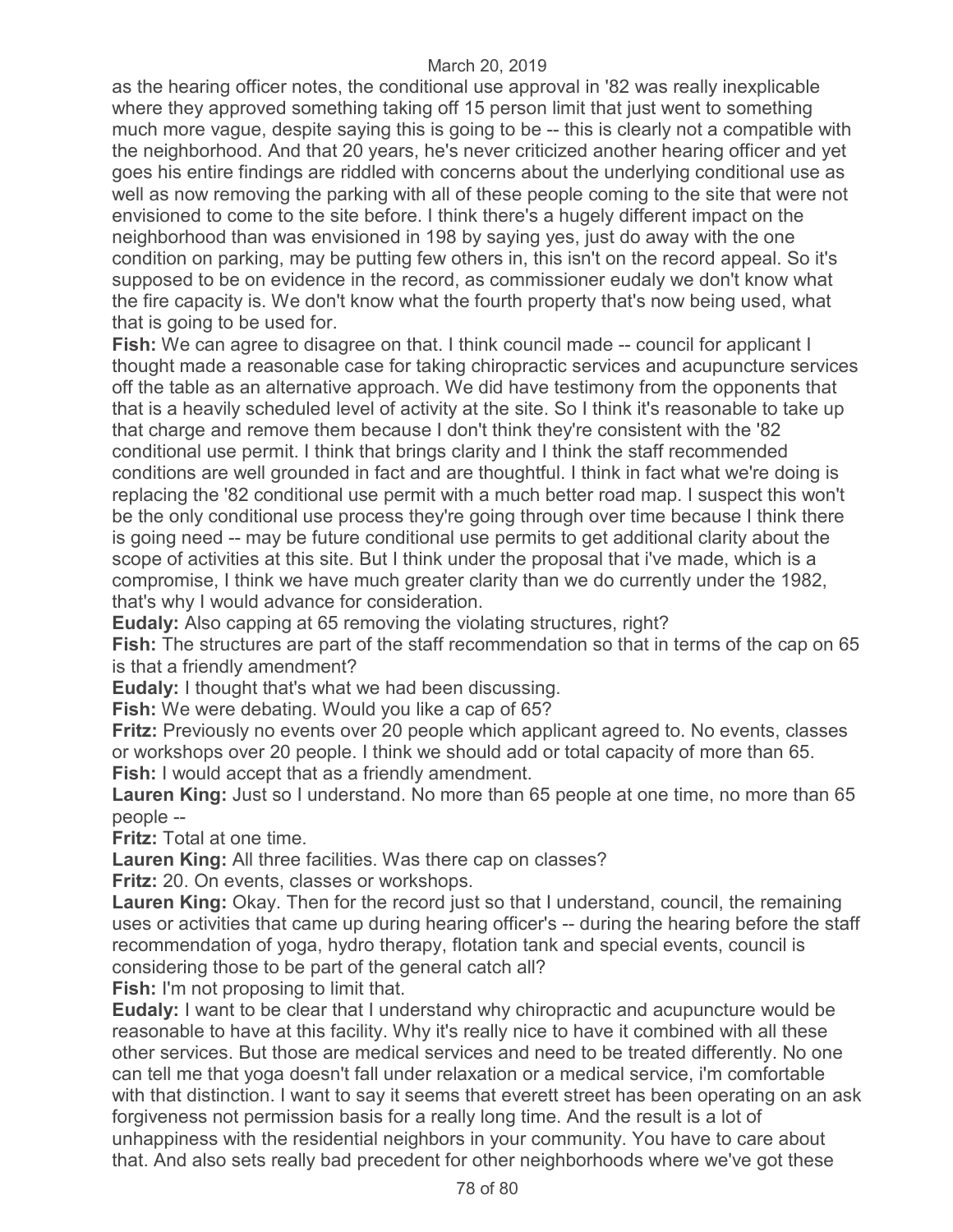conditional use permits for businesses operating in residential areas. So while again I love the facility and I love everything you do and I enjoy acupuncture, massage and hot tubs, this seems to have grown beyond a manageable size given the context that the business exists in. That's my thinking.

**Wheeler:** Unless there is any further discussion i'd like to call for a tentative vote on the proposal. Commissioner Fritz do you have more questions? Please call the roll. **Fritz:** I appreciate what commissioner eudaly said, it's clear that this business has exceeded the size that the neighborhood capacity far exceeded what it was even allowed to do in 1982. And there was an opportunity over the last four years to ask for it to be rezoned to commercial and that apparently was not taken. So I think it's mistake to allow it to continue. No.

**Fish:** First of all I want to thank everybody for taking the time to join us this afternoon. If everybody here had taken the opportunity to testify we'd be hear until 7:00 or 8:00 so I appreciate the restraint that people showed. I appreciate the care that went into the testimony on both sides. I appreciate from the opponent getting a written statement that I could read along, it was as thoughtfully worded and prepared, sir, thank you for the time and energy you put into your advocacy. And of course I thank council for the applicant, appellant for doing something which happens all too rarely in land use proceedings, which is laying out alternatives for us to consider that sometimes are against the interest of their client. We are trying to find the right balance in these things, this is art not science. There are rules we're bound by but also trying to balance a number of things, we're trying to be thought. We're trying to be responsive. When we are guided by counsel that get pitch alternative ideas help us get to the right place, I applaud that, it's not always the case but it certainly serves the client well. Appreciate hearing from the testimony and I just want to emphasize something that commissioner eudaly said earlier, we've all said. This is not a referendum on chiropractic and acupuncture services. Two years ago I was a complete stranger to eastern medicine and to alternative health strategies and because of a chronic health problem I was persuadeed to try some new things, frankly acupuncture has changed my life. And massage and doing things, i'm proof that you can turn 60 still learn a new trick. So I appreciate the benefits. We're not here acteding as passing judgment on the quality of the services or the utility of the services, we're looking strictly at whether it's appropriate for this location. Hope people understand that. I thank my colleagues for very thoughtful discussion, I vote aye.

**Eudaly:** I'd like to think that I have something you opening your mind to acupuncture. He didn't accept allful my recommendations.

**Fish:** I haven't made a final decision on one.

**Eudaly:** Okay. I want to thank everyone for coming. I want to appreciate what all of you provide to the community. I want to say thank you to the opponents, I know it's not easy to be part of a small opposition group and you brought really legitimate concerns and I jotted them all down and we certainly can't resolve all of them with this particular decision. But I would like to follow up with you on some of them. Thank you, commissioner Fish for wrapping this up for us. I vote aye.

**Wheeler:** There's never a perfect answer to any of these, by the time an appeal gets to the city council, it's usually because there's no obvious solution. So it requires us to balance what we hear in the hearings, I heard very thoughtful testimony on both sides of this issue and at the end of the day i'm compelled that the compromise solution is the right one. So i'm going to vote for the motion. The motion passes. But I want to be clear this is a tentative vote. And we will have a final vote scheduled on --

**Lauren King:** The code requires that the prevailing party which is the applicant in this case, their attorney prepare findings for then staff to review and attorney's office to review